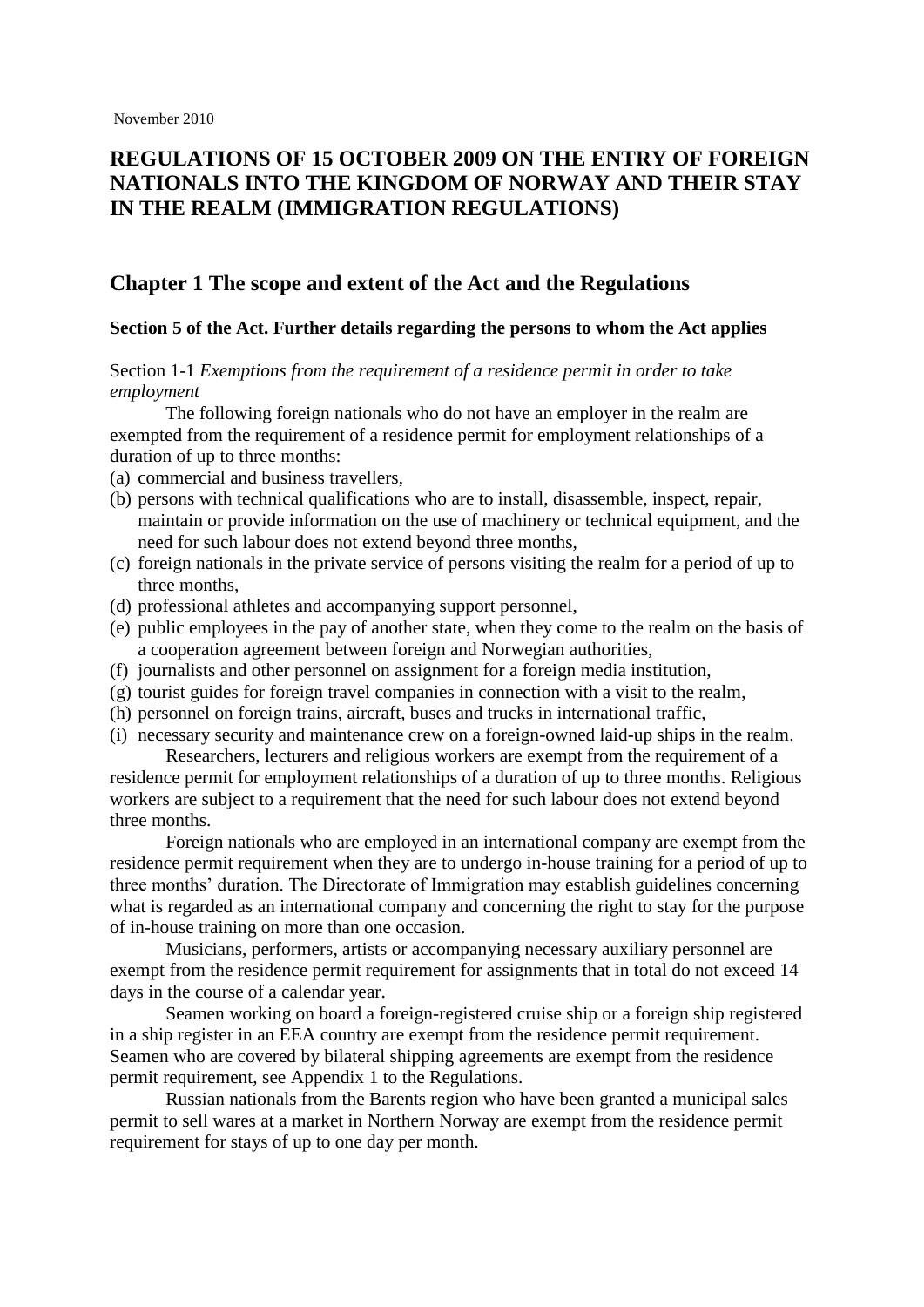By decision of the Ministry exceptions may be made from the residence permit requirement for foreign nationals who are to carry out work in connection with a crisis situation in the realm.

Foreign nationals as mentioned in the first paragraph (i) and sixth paragraph have an obligation to report to the police in the district in which they are staying. Foreign nationals who are exempt from the residence permit requirement under the first paragraph (b) or fourth paragraph shall, prior to entering the realm, give written notification to the police in the districts concerned. Such notification may also be given by an employer, organiser, tour guide or other responsible person. The Directorate of Immigration may establish further guidelines regarding the implementation of the obligation of notification.

## Section 1-2 *Exemption from the residence permit requirement for skilled jobseekers who do not require a visa*

Foreign nationals who are qualified skilled workers, see section 6-1 first paragraph, who do not require a visa and who are seeking employment, see section 6-1 first paragraph and section 6-2, may stay without a residence permit for a period of up to six months. A condition is that the foreign national has sufficient funds for the stay and the return journey, see section 10, first paragraph (b) of the Act and section 3-5 of the Regulations. The foreign national must also have such travel or sickness insurance as is mentioned in section 3-4a, second paragraph, of the Regulations.

Foreign nationals as mentioned in the first paragraph have an obligation to report to the police in the district in which they are staying after three months. They shall provide proof of their identity and information to the effect that they are jobseekers. The notification shall be registered in the Norwegian Computer System for Immigrant and Refugee Cases (DUF). The Directorate of Immigration may establish further guidelines.

## Section 1-3 *Exemption from the residence permit requirement for foreign nationals who have the right to work until their application has been processed*

Foreign nationals who have received confirmation that a fully completed application has been submitted and that they have a right to start work for the specified employer before the application has been processed, see section 10-4, are exempt from the residence permit requirement until processing of the application has been completed if they are:

- a) skilled workers applying for a permit under section 6-1 first paragraph,
- b) specialists applying for a permit under section 6-2,
- c) seamen applying for a permit under section 6-6, or
- d) employees of international companies applying for a permit as seconded employees, see section 6-13, or trainees, see section 6-21. The Directorate of Immigration may establish guidelines regarding what is to be considered an international company.

#### Section 1-4 *Exemption from the residence permit requirement for diplomats, etc.*

Subject to the limitations that are approved in international law or that follow from an agreement with a foreign state, exemptions are made from the residence permit requirement for foreign nationals who are

- a) attached to diplomatic or paid consular missions (representations) in the realm,
- b) employees in intergovernmental organisations or treaty bodies, and
- c) persons carrying out an assignment for intergovernmental organisations or treaty bodies.

A condition is that the foreign national has been notified to and accepted by the Ministry of Foreign Affairs or another Norwegian authority, if relevant. Foreign nationals who are attached to diplomatic or paid consular missions must also have been seconded to the position by an authority of the sending state in accordance with a posting or a time-limited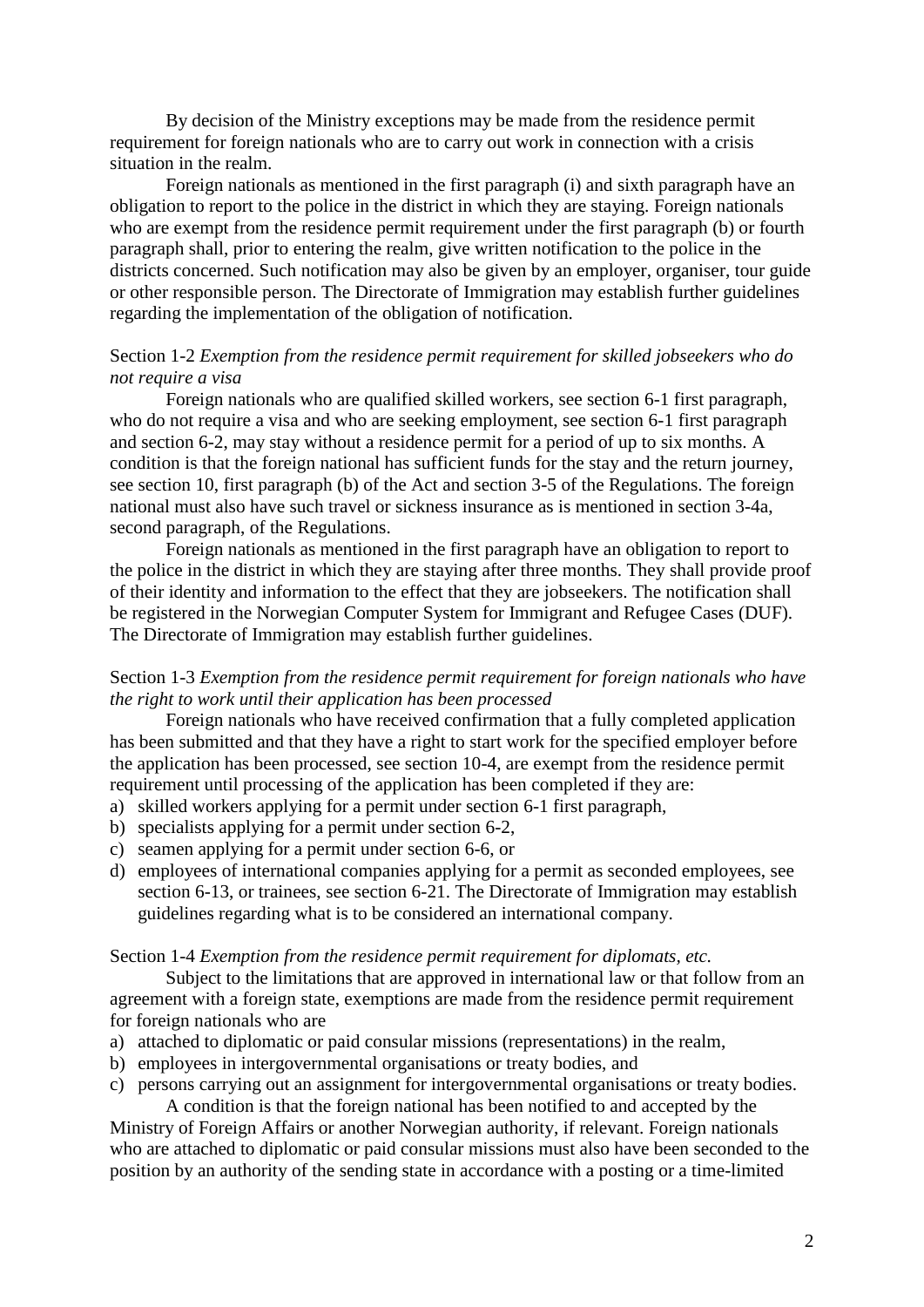service agreement. No permit is granted for the performance of other work in addition to this employment relationship, see section 60 of the Act.

 The provisions of the first paragraph also apply to foreign nationals who are service staff at a diplomatic or consular mission or in the private service of a foreign national as mentioned in the first paragraph. The same applies to the provision of the second paragraph to the effect that the foreign national must be notified to and accepted by the Ministry of Foreign Affairs and that no permit is granted for other work in addition to the employment relationship in question. Foreign nationals who are service staff at a diplomatic or consular mission are further subject to the condition in the second paragraph to the effect that the foreign national must be seconded to the position by an authority of the sending state in accordance with a posting or a time-limited service agreement.

### Section 1-5 *Residence for the spouse or cohabitant and children of diplomats, etc.*

The spouse or cohabitant and dependent children of diplomats, etc. as mentioned in section 1-4, first paragraph, are exempt from the requirement laid down in section 55, second paragraph, of the Act of a residence permit in order to stay in the realm for a period exceeding three months without taking employment. A condition is that the family member is notified to and accepted by the Ministry of Foreign Affairs, or another Norwegian authority, if relevant.

A residence permit that confers the right to take employment and carry on business in the realm may be granted to foreign nationals as mentioned in the first paragraph, if immunity under the Vienna Convention on Diplomatic Relations is relinquished for matters relating to the work or assignment of the person in question.

A declaration from the Ministry of Foreign Affairs documenting the applicant"s status and the fact that immunity has been relinquished must be presented in connection with the application. The application may be submitted from the realm. The permit is not granted for a period exceeding the duration of the sponsor"s employment relationship at the mission or in the organisation. The permit does not form the basis for a permanent residence permit, but may be renewed.

The spouse or cohabitant, see sections 40 to 41 of the Act, and children, see section 42, first and second paragraphs, of the Act, of foreign nationals as mentioned in section 1-4, third paragraph, of the Regulations may be granted a residence permit when strong humanitarian considerations argue for doing so. It is a prerequisite that means of subsistence and accommodation are assured. The permit is not granted for a period exceeding the duration of the sponsor"s employment. The permit does not form the basis for a permanent residence permit, but may be renewed.

### Section 1-6 *Special provisions on border crossing and border control*

The provisions of section 14, first paragraph, of the Act concerning entry and exit at an authorised border crossing point do not apply to foreign nationals covered by section 1-7, second and third paragraphs, of the Regulations, and those who come to or leave the realm at a Norwegian military airfield in a military aircraft belonging to a NATO member state

The obligation to report to the authorities under section 14, second paragraph, does not apply to military personnel covered by section 1-7, second and third paragraphs, of the Regulations, and those who come to a Norwegian military airfield in a military aircraft belonging to a NATO member state. The flight must have been cleared in accordance with the Rules of 1 April 1965 on access to Norwegian airspace for military aircraft belonging to any other NATO country in time of peace.

Section 1-7. *Exemption from the requirement of a passport in section 8 of the Act*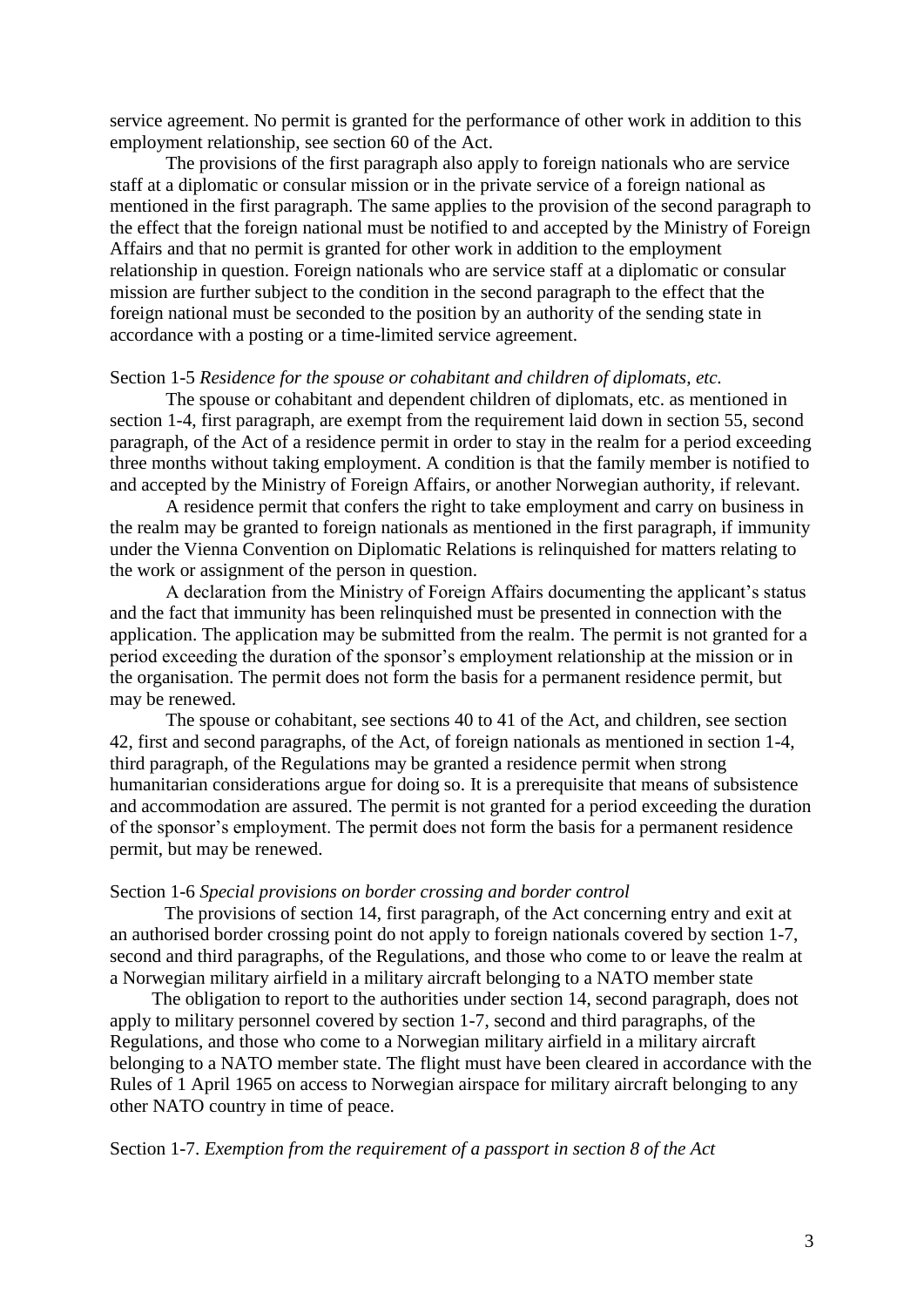Instead of a passport, ca. section 8 of the Act, a valid identity document issued by the relevant international organisation to any of the following persons may be accepted:

- a) representatives of the United Nations (UN),
- b) officials permanently employed by the UN or by any UN specialised agency,
- c) judges of the International Court of Justice or officials of the secretariat of this court,
- d) other persons acting on behalf of a UN specialised agency or on behalf of the International Court of Justice,
- e) foreign nationals with a UN Laissez Passer travel document issued by special agreement with the UN,
- f) officials or other representatives of the European Union (EU).

For military personnel belonging to a NATO member state, including military personnel attached to an allied headquarters on an assignment, a personal identity card along with an individual or collective travel order may be accepted instead of a passport. The identity card must have been issued by the sending state and bear a photograph of the holder and contain information specifying the name, date of birth, rank and any service number. The travel order must have been issued by the relevant authority in the sending state or in NATO and confirm the individual's or group's status as a member or members of a force and the journey for which the order has been given.

For members of US, Canadian or British military forces stationed in Europe, the following identity documents may be accepted instead of a passport:

- (a) a US Armed Forces Identification Card or Armed Forces of the United States Card, both endorsed "Geneva Conventions Identification Card", issued by either the Department of the Air Force, the Department of the Navy, the Department of the Army or the Department of the Marine Corps, together with a separate travel order or movement order (travel permit) from the relevant military unit,
- (b) a Canadian Identification Card issued by the Department of National Defence, together with a Canadian Armed Services Leave Form from the relevant military unit,
- (c) a British Identity Card issued by the relevant branch of the armed services together with a separate travel order or movement order from the relevant military unit.

#### Section 1-8 *Special provisions on visas*

Diplomats as mentioned in section 1-4, first paragraph, and 1-5, first paragraph, and foreign nationals who come to the realm on an official assignment, must have a visa if there is a visa requirement between Norway and the state the foreign national represents and no special exemption has otherwise been made. A list of diplomats and officials who are exempt from the visa requirement is attached to these Regulations as Appendix 2.

Foreign nationals as mentioned in the first paragraph may be granted a visa by the Ministry of Foreign Affairs or a foreign service mission in accordance with further guidelines laid down by the Directorate of Immigration in consultation with the Ministry of Foreign Affairs.

Foreign nationals as mentioned in section 1-7, first and second paragraph, and their spouse or cohabitant and dependent children, and foreign nationals as mentioned in section 1- 7, third paragraph, are exempt from the visa requirement. Military personnel who are to be stationed, or to participate in exercises, on Norwegian territory in pursuance of the Partnership for Peace Agreement are exempt from the visa requirement.

#### Section 1-9 *Special provisions on rejection and expulsion*

Decisions to reject or expel a foreign national with a diplomatic passport are made by the Directorate of Immigration. In such cases the Ministry may give instructions to the Directorate of Immigration, see section 76, third paragraph, of the Act.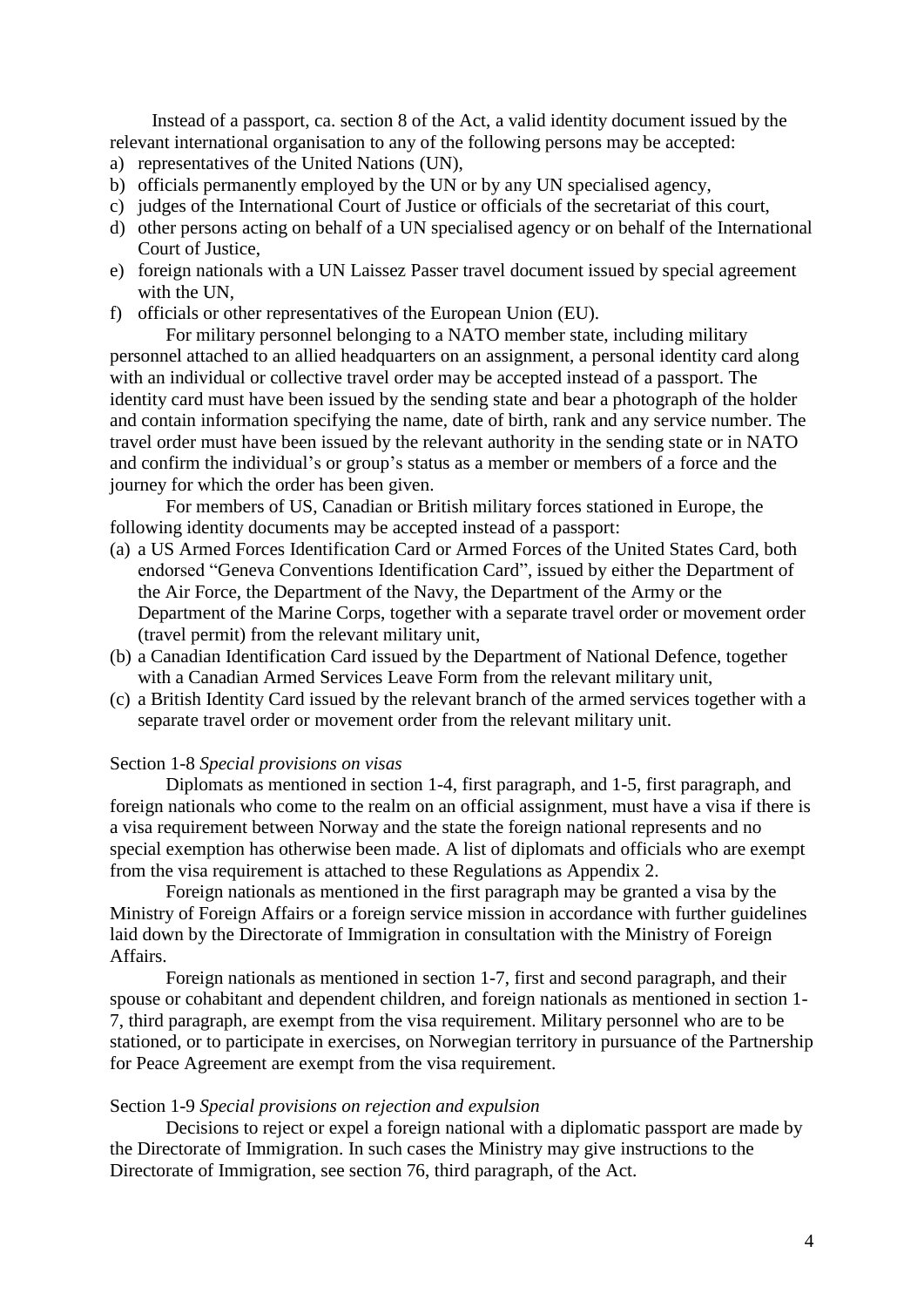The provisions of the Act regarding expulsion are not applicable in respect of foreign nationals who have or have been accorded diplomatic immunity. Decisions to the effect that a diplomatic or consular official is persona non grata or that any other members of the diplomatic mission"s staff or of the consular staff is not acceptable are made by the Ministry of Foreign Affairs.

## **Section 6 of the Act The territorial extent of the Act**

## Section 1-10 *Mobile installations*

Foreign nationals intending to take employment on a mobile installation used on the Norwegian sector of the continental shelf is exempt from the requirement in the Act concerning a residence permit for the purpose of working and staying on the installation.

Mobile installations that are attached to a fixed installation and mobile installations that have entered a fixed production phase are subject to the provisions concerning fixed installations, see section 1-11.

Before the foreign national enters the realm, the employer shall give notification of the employment relationship using the prescribed form to the police district that is responsible for police matters in the relevant area of the continental shelf or via a Service Centre for Foreign Workers. The Directorate of Immigration, in cooperation with The Norwegian Labor Inspection Authority, the police and the Norwegian Tax Administration, gives further provisions on when such notification can also be given to a Service Centre for Foreign Workers. Before starting work and at the latest within one week after entry, the foreign national must report for registration in the police district.

Foreign nationals as mentioned in the first paragraph may upon application be granted a residence permit to stay on Norwegian land territory for a period of up to six months at a time, but not beyond the duration of the employment relationship. The permit does not confer a right to take other employment and does not form the basis for a permanent residence permit.

### Section 1-11 *Fixed installations*

Foreign nationals intending to take employment on a Norwegian or foreign fixed installation used on the Norwegian sector of the continental shelf or on a fixed installation that is connected to the Norwegian sector of the continental shelf must have a residence permit, see section 55, first paragraph, of the Act.

A residence permit may be granted to skilled workers, see section 6-1, first paragraph, and to specialists, see section 6-2.

The residence permit shall be linked to the work on the installation. The permit does not form the basis for a permanent residence permit, but may be renewed, see sections 60 and 61 of the Act.

The application shall be submitted to the police district that is responsible for police matters in the relevant area of the continental shelf or via a Service Centre for Foreign Workers. A foreign national who is exempt from the residence permit requirement under section 1-1, first paragraph (b), shall give notification under section 1-1, eighth paragraph, to the police district that is responsible for police matters in the relevant area of the continental shelf.

The provisions concerning group permits in sections 6-7 and 6-15 apply correspondingly.

#### Section 1-12 *Passport and border control on mobile or fixed installations*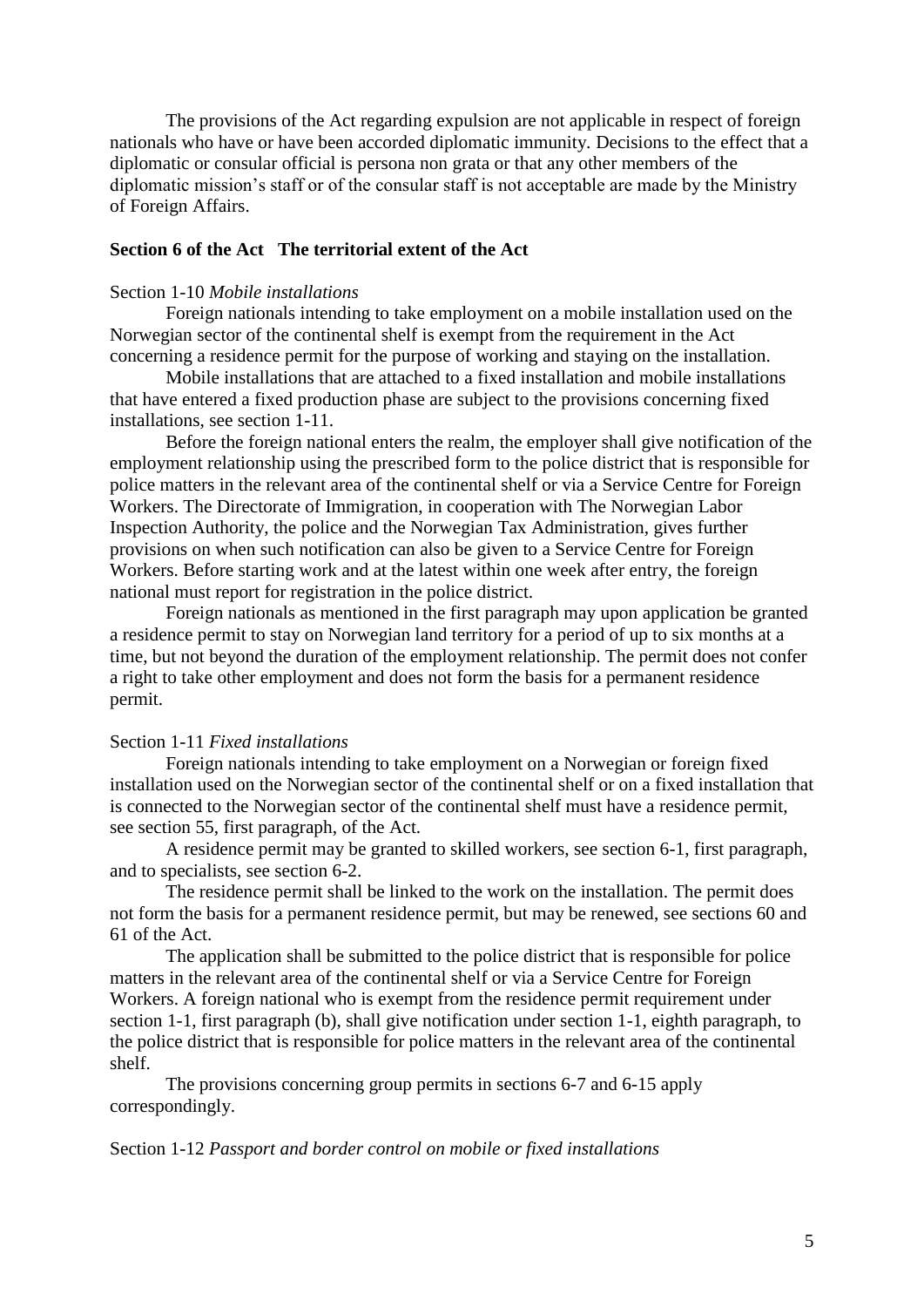The police have access at all times to installations as mentioned in sections 1-10 and 1-11 in order to carry out passport and border control.

Where consent is given for entry or exit elsewhere than at an authorised border crossing point in connection with work as mentioned in sections 1-10 and 1-11, see section 4- 3, first paragraph (a), se Article 4 (2) (c) of the Schengen Borders Code, it shall be made a condition that expenses relating to transport and stay in connection with control as mentioned in the first paragraph are to be covered by the employer.

## Section 1-13 *Entry and exit between installations or plants on the continental shelf and Norwegian land territory*

The provisions concerning entry and exit in sections 14 to 20 of the Act and chapter 4 of the Regulations also apply to foreign nationals travelling between an installation or a plant on the continental shelf and Norwegian land territory. The provisions of sections 9 to 13 of the Act and chapter 3 of the Regulations apply to foreign nationals who require a visa in connection with travel to Norwegian land territory.

## Section 1-14 *Application of the Act and Regulations to Jan Mayen*

The provisions of the Act and the Regulations apply to foreign nationals" access to and stay on Jan Mayen as far as they are relevant, subject to the exceptions and clarifications that follow from the Regulations laid down under the Act of 27 February 1930 No. 2 on Jan Mayen.

## Section 1-15 *Control of travellers coming from or travelling to Svalbard<sup>1</sup>*

## Section 1-16 *Application of the Act to Norwegian ships in foreign trade which call at Norwegian ports*

The provisions of section 16 of the Act and sections 4-17 to 4-21 and section 4-24 of the Regulations are applicable to Norwegian ships in foreign trade which call at Norwegian ports.

Norwegian fishing vessels that deliver their catch in a Norwegian port are not deemed to be engaged in foreign trade. Moreover, Norwegian ships are not deemed to be engaged in foreign trade when they take goods or passengers on board in a Norwegian port and deliver the goods or disembark passengers in another Norwegian port. However, this does not apply to ships that are covered by the Regulations on an extended trading area for cargo ships registered in the Norwegian International Ship Register (NIS), laid down by Royal Decree of 11 August 1989 No. 802 or to ships covered by section 3, second paragraph, of the Regulations of 30 June 1987 No. 579 on special trading areas for vessels and mobile installations that are engaged in petroleum activities and registered in the Norwegian International Ship Register.

## **Section 7 of the Act Special provisions out of regard for fundamental national interests and foreign policy considerations**

Section 1-17 *Special provisions out of regard for fundamental national interests*

A foreign national who is to take up a position that may give him/her knowledge of issues that are significant for the country"s defence or civil preparedness or that are otherwise important in terms of security, shall only be granted a residence permit after the securityrelated circumstances have been further considered. If a residence permit is granted,

1

<sup>&</sup>lt;sup>1</sup> Not yet adopted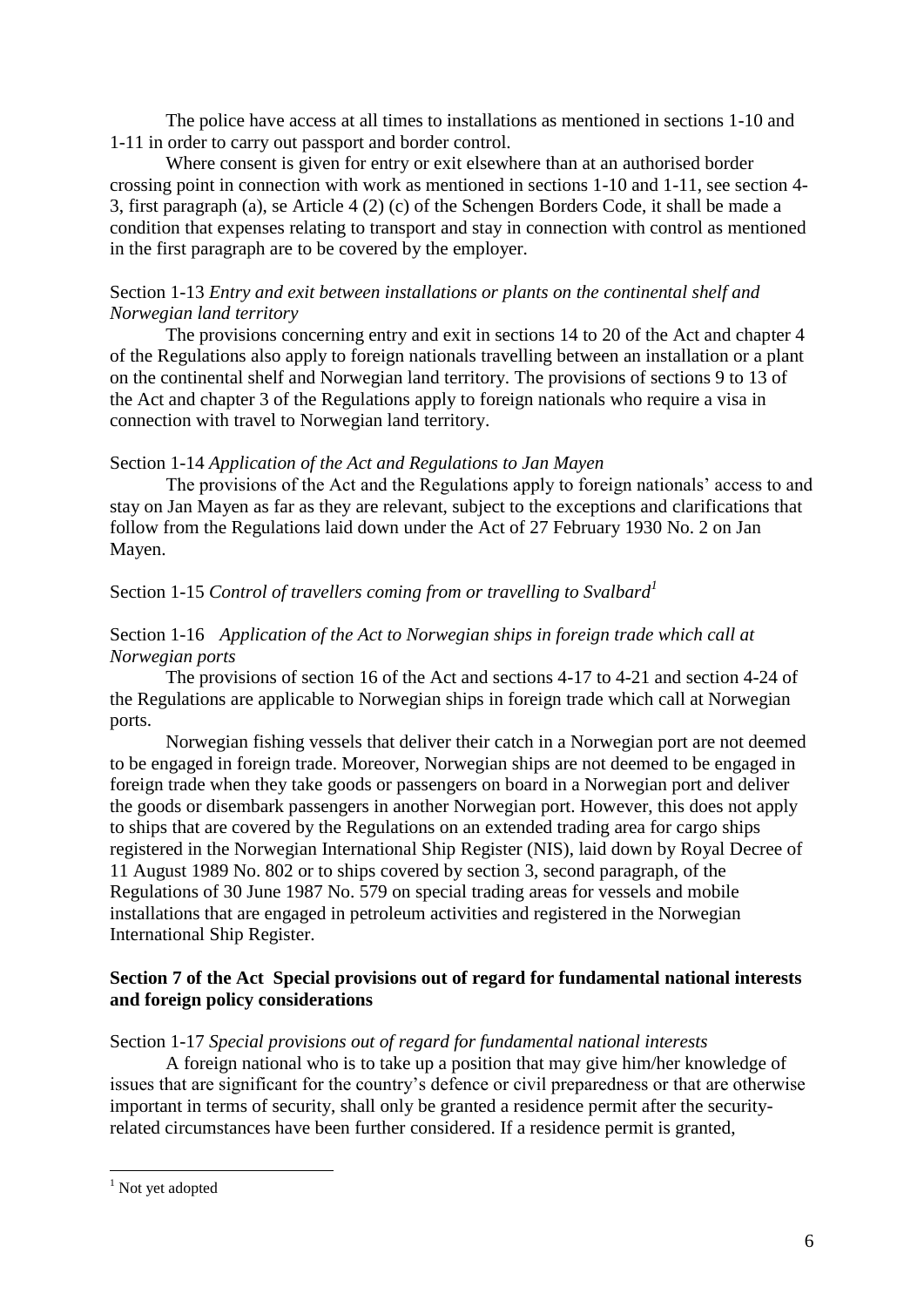limitations or conditions may be imposed for the permit. Section 3-3 of the Regulations of 29 June 2001 No. 722 on personnel safety is applicable.

A residence permit may otherwise be refused or limitations or conditions may be imposed if the stay may give rise to knowledge of circumstances as mentioned in the first paragraph. This applies correspondingly if the stay may entail a security risk for other reasons.

If there is reason to presume that a foreign national who is entitled to a permanent residence permit, see section 62 of the Act, will take employment in an activity as mentioned in the first paragraph, a limitation may be imposed in the permanent residence permit to the effect that he/she may not take up such a position.

## Section 1-18 *Power of decision*

The Directorate of Immigration makes decisions in cases under section 1-17 after obtaining the opinion of the Norwegian Defence Staff and the Norwegian Police Security Service.

### **Definition of cooperation under the Schengen Agreement, etc., see section 126 of the Act**

Section 1-19 *Definition of Schengen cooperation, etc.* 

For the purpose of the Act and Regulations,

- a) "internal Schengen borders" means :
	- the Member States' common land borders, including river and lake borders,
	- Member States' airports for internal flights,
	- Member States' sea, river and lake ports for regular ferry connections.
- b) "external Schengen borders" means: the Member States" land borders, including river and lake borders, sea borders and their airports, river ports, sea ports and lake ports, provided that they are not internal borders.
- c) "Schengen countries": States that participate in cooperation under the Schengen Agreement. A list of Schengen countries is attached to the Regulations as Appendix 3.

# **Chapter 2 Requirements relating to travel documents for entry to Norway**

## **Section 8 of the Act Travel documents**

Section 2-1 *Exemption from the travel document requirement*

The requirement of a travel document under section 8 of the Act does not apply to Nordic nationals who come to the realm from a Nordic country.

### Section 2-2 *Additional requirements for couriers*

In addition to a travel document as mentioned in section 8, first paragraph, of the Act, couriers shall also have a document showing that they are couriers and the number of parcels comprised in the courier consignment.

### Section 2-3 *Validity of the travel document for entry into Norway*

A travel document is valid for the period of time it indicates and does not give the holder the right of entry after the document's expiry date.

### Section 2-4 *Conditions for accepting a passport as a travel document*

A passport (national passport) shall be issued by the competent authority in the state of which the holder is a national, or by a competent consulate or embassy. The passport shall be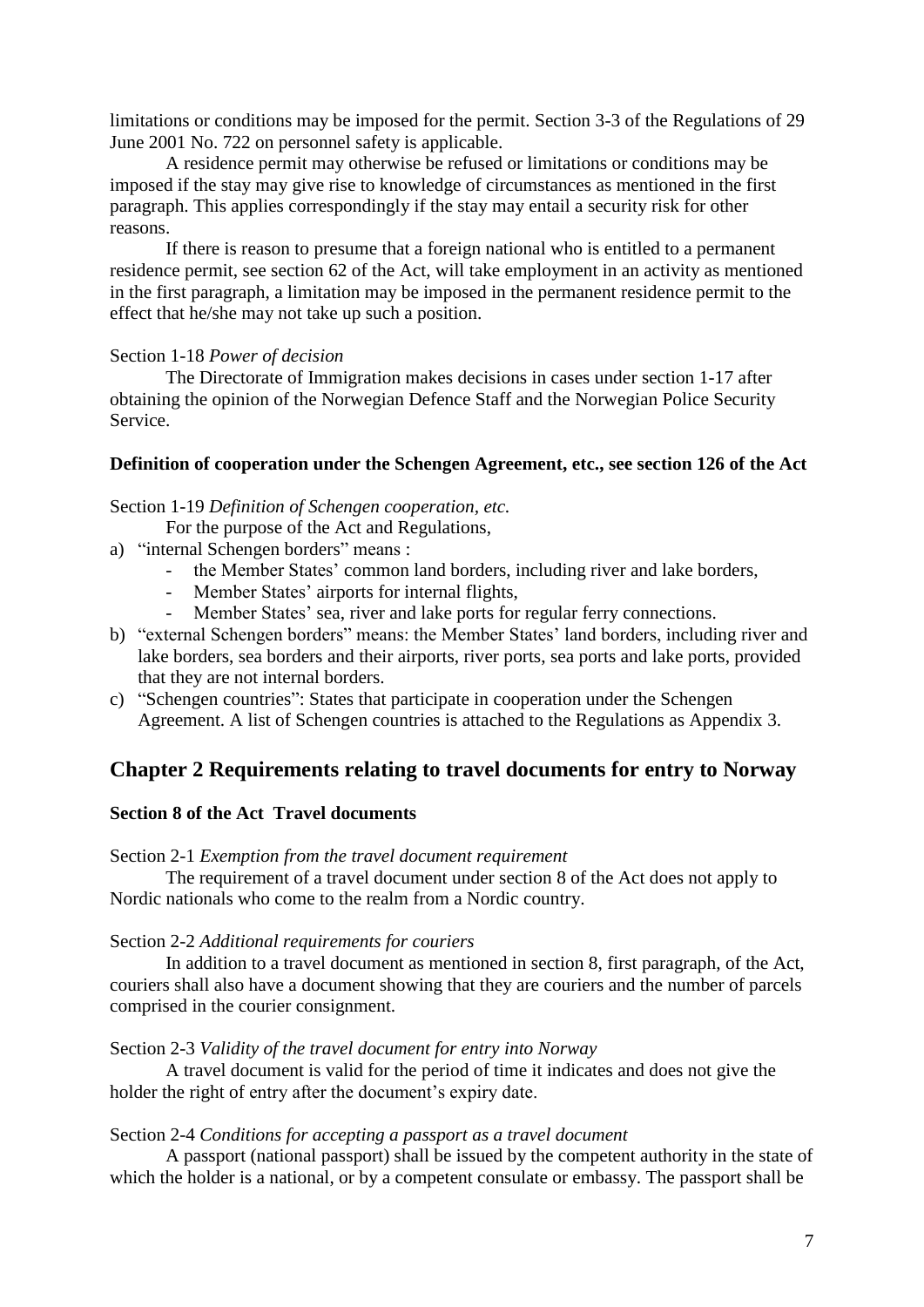issued to an applicant appearing in person. It shall be valid for entry into Norway and confer entitlement to entry into the state of issue or a third country. The period of validity shall be indicated.

The passport shall contain a photograph of the holder, his/her full name, date of birth, nationality and signature.

The passport shall have text in Danish, English, French, German, Italian, Norwegian, Spanish or Swedish. The contents and appearance of the passport shall not have been changed after it was issued, unless the change has been confirmed by the issuing authority.

The Directorate of Immigration may decide that an exemption shall be granted from the conditions in this provision for accepting a passport as a travel document.

## Section 2-5 *Conditions for accepting a refugee travel document and immigrant's passport as a travel document*

A refugee travel document issued by a state in conformity with the provisions contained in Article 28 with appendix of the Convention relating to the Status of Refugees of 28 July 1951 may be accepted as a travel document. The travel document must confer the right to return to the state of issue.

Furthermore, another travel document or immigrant's passport which a state has issued to a foreign national or a stateless person may be accepted as a travel document on condition that the document satisfies the other requirements which apply to passports, see section 2-4.

### Section 2-6 *Family passport*

A joint passport (family passport) may be accepted for spouses or cohabitants and their children under the age of 16. The passport shall meet the conditions of section 2-4 for both spouses or cohabitants. For children who are entered in a family passport, it is sufficient that the full name and date of birth are given.

A family passport may also be used by a spouse or cohabitant travelling alone or together with his/her children.

#### Section 2-7 *Collective passport*

A joint passport (collective passport) may be accepted for foreign nationals who are to travel through the realm together in a party or to stay here for a short time for a common purpose, such as tourist parties, sports clubs, associations, etc. The group may consist of no more than 50 persons.

The collective passport shall be issued by a competent authority in the country of origin of the participating travellers, furnished with its stamp and made valid for entry into Norway. It shall confer the right to return to the issuing state. The period of validity shall be indicated. The passport must only include persons who are nationals of the issuing state. It shall provide information concerning the participants' full names, dates of birth and fixed abodes, the name of the tour leader, and the number and date of issue of the collective passport. The tour leader shall bring along two copies of the passport, of which one shall be given to the passport control authority upon entry and the other upon exit in those cases where exit control takes place.

The tour leader must have a passport (national passport), see section 2-4. The individual participants must have with them personal identity cards bearing a photograph issued by a public authority in the country of origin.

A collective passport for young persons under the age of 21 which is issued in pursuance of the Agreement of 16 December 1961 relating to young persons travelling on a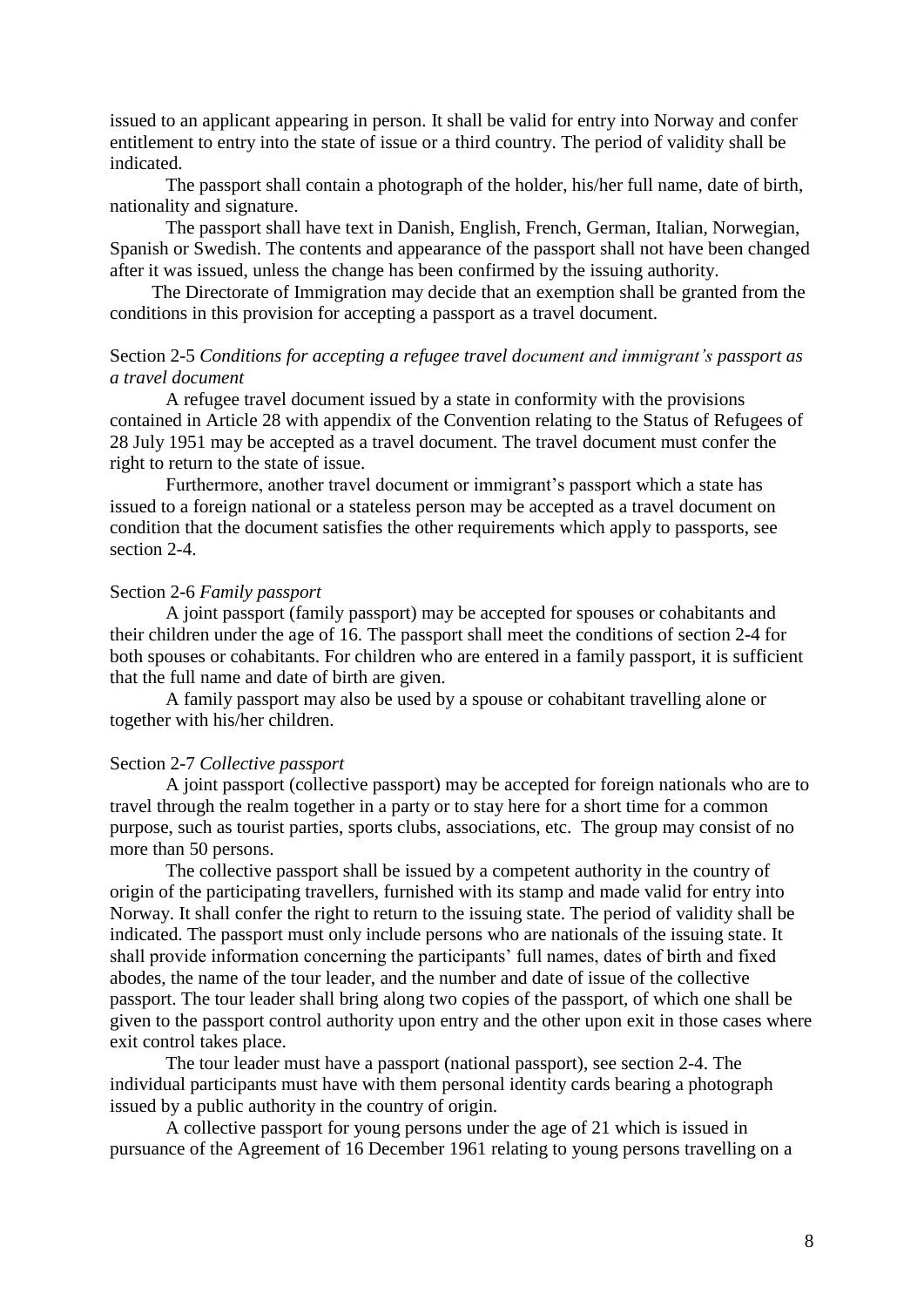joint passport between the member countries of the Council of Europe may include refugees and stateless persons under this age limit if

- (a) the issuing state has guaranteed to readmit them even if these persons do not return together with the travel party,
- (b) the names of the refugees and stateless persons listed are kept separate from the names of the issuing state"s own nationals with a clear indication of their status, and
- (c) the heading in the collective passport clearly indicates that the travel party does not only comprise the issuing state's own nationals.

## Section 2-8 *Seaman's identity card*

A seaman"s identity card may be valid as a travel document for a seaman coming to the realm

- (a) to take up a post on a ship that is in a port or that is in the process of arriving at a port in the Schengen territory. The seaman must provide proof of employment on the ship and intend to travel directly to the port concerned,
- (b) as a member of the crew of a ship, and who after signing off is to return to his/her country of origin or travel out of the Schengen territory. This is conditional on the seaman being able to show this to be probable by producing a ticket or documentary evidence of sufficient funds,
- (c) as a member of the crew of a ship who during shore leave is in the port in which the ship is lying,
- (d) to work as necessary security and maintenance crew on a laid-up ship, or
- (e) because entry is necessary for other reasons.

A seaman"s identity card shall be issued by a competent authority in the state of which the holder is a national, confer the right to return to that state and satisfy the conditions of section 2-4, second and third paragraphs.

A seaman"s identity card issued in accordance with the IMO Convention of 9 April 1965 on facilitation of international maritime traffic may also be valid as a passport for a seaman coming to the realm who falls under the first paragraph. The identity card shall satisfy the conditions in the second paragraph. The condition that the text must be in one of the languages indicated does not apply, however, but the passport control authority may require a written translation of the document into Norwegian or into one of the other languages indicated.

A seaman"s identity card issued in accordance with ILO Convention No. 108 relating to such documents may also be valid as a passport for a seaman coming to the realm who falls under the first paragraph. The identity card shall satisfy the conditions in the third paragraph. However, information concerning nationality is not necessary if the holder is not a national of the state that has issued the identity card. Even if this is not apparent from the identity card, the issuing state is obliged to readmit the holder for at least one year after the given date of expiry of its validity, see Article 5 of ILO Convention No. 108.

## Section 2-9 *Travel documents for aircraft crew members*

An aviation personnel licence (airline flight crew licence or crew member certificate) is recognised as a travel document for entry into and necessary stay in the realm for members of the crew of aircraft calling at a Norwegian airport in international commercial traffic, when the aircraft is registered in a state which is a member of the International Civil Aviation Organization (ICAO), or one with which Norway has agreed on such recognition. The same applies to crew members on their way to or from active service.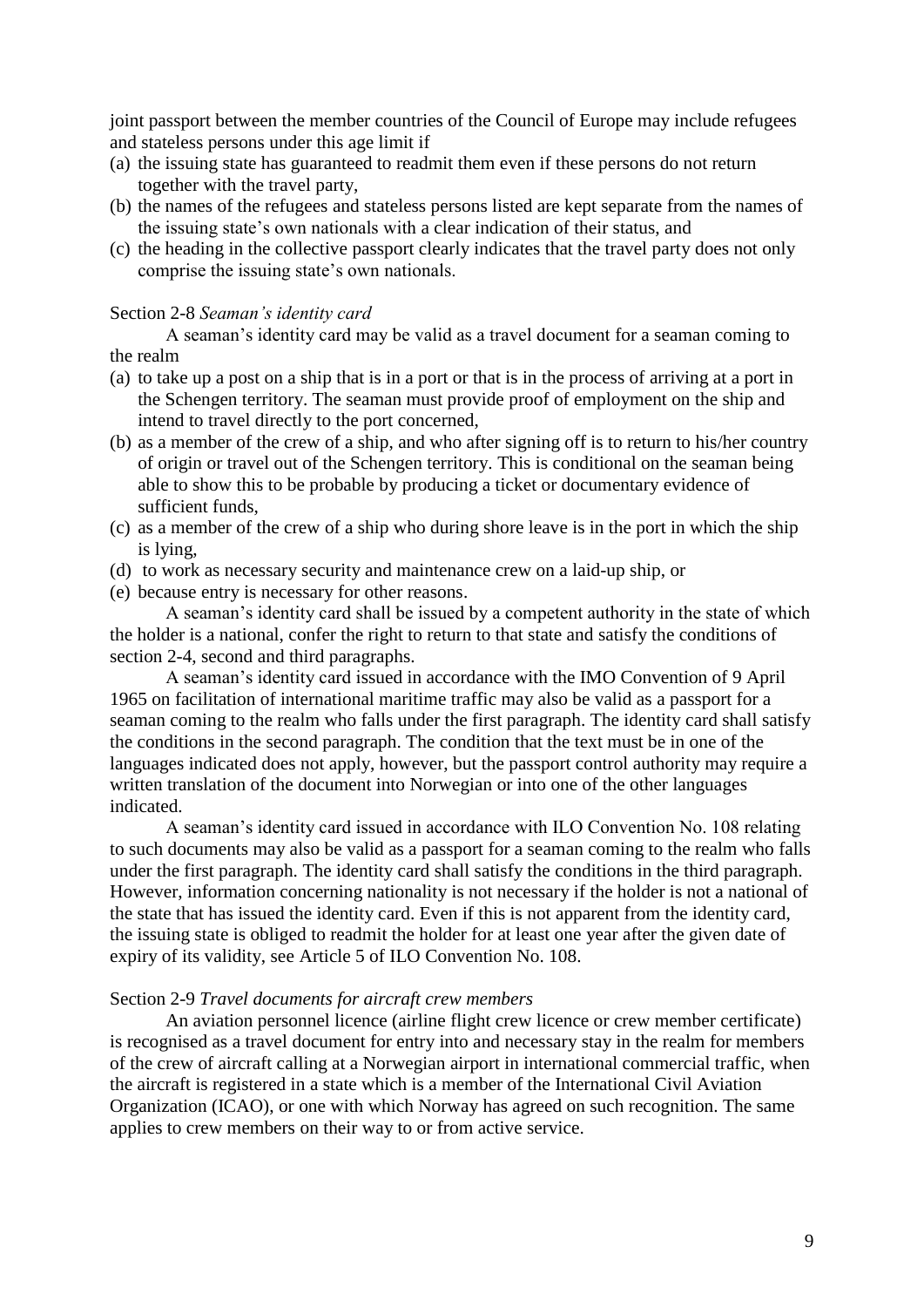The licence or certificate must indicate the country which issued it and its number and kind. It shall be furnished with the stamp and signature of the issuing authority and the date of issue.

The licence or certificate shall contain a photograph of the holder and his/her full name, date of birth, nationality and signature.

## Section 2-10 *Other identity documents that are valid travel documents*

A valid identity document that is issued by an EEA or EFTA country and is mentioned in Appendix 4 to the Regulations is also recognised as a travel document.

It may also be determined that valid identity documents other than those mentioned in this chapter shall be recognised as a travel document for entry into and stay in the realm.

### Section 2-11 *Power of decision*

The Directorate of Immigration decides which documents are to be recognised as travel documents under the provisions of this chapter, see section 8, second paragraph, of the Act. Moreover, the Directorate of Immigration may in special cases exempt a foreign national from the passport requirement or accept a document other than that prescribed by the general rules, see section 8, third paragraph, of the Act.

Where the Directorate of Immigration has decided that a document is to be recognised as a travel document under this chapter, this is notified to the ministry which notifies the EU Council Secretariat that a change must be made in the table of travel documents entitling the holder to cross the external borders and which may be endorsed with a visa.

## **Chapter 3 Visas**

## **Section 9 of the Act Visa requirement and visa-free entry**

Section 3-1 *Exemption from the visa requirement*

The following foreign nationals are exempt from the visa requirement:

- (a) Nordic nationals, see section 5, second paragraph, of the Act,
- (b) foreign nationals who are nationals of a country that is a contracting party to the EEA Agreement or the EFTA Convention,
- (c) family members of foreign nationals who are nationals of a country that is a contracting party to the EEA Agreement or to the EFTA Convention, when the person concerned holds a residence card in another EEA country in accordance with Article 10 and Article 20 of Directive 2004/38/EC,
- (d) foreign nationals who hold a residence permit issued by a Schengen country, and who hold a valid travel document, see section 9, second paragraph, of the Act and Article 21 of the Schengen Convention. In this context, residence permit means any kind of permit that confers the right to stay in, and return to, the territory of the issuing country. Foreign nationals who hold a temporary residence permit issued by a Schengen country with a view to the processing of an application for asylum or residence must, in addition, hold a travel document issued by the country that has issued the residence permit,
- (e) foreign nationals with a valid passport (national passport) from the states with which Norway has entered into a visa waiver agreement at any given time, see Appendix 5 to the Regulations,
- (f) foreign nationals who are nationals of a country that is exempt from the visa requirement in accordance with Council Regulation (EC) No. 539/2001 and Annexes and current Amendment Regulations,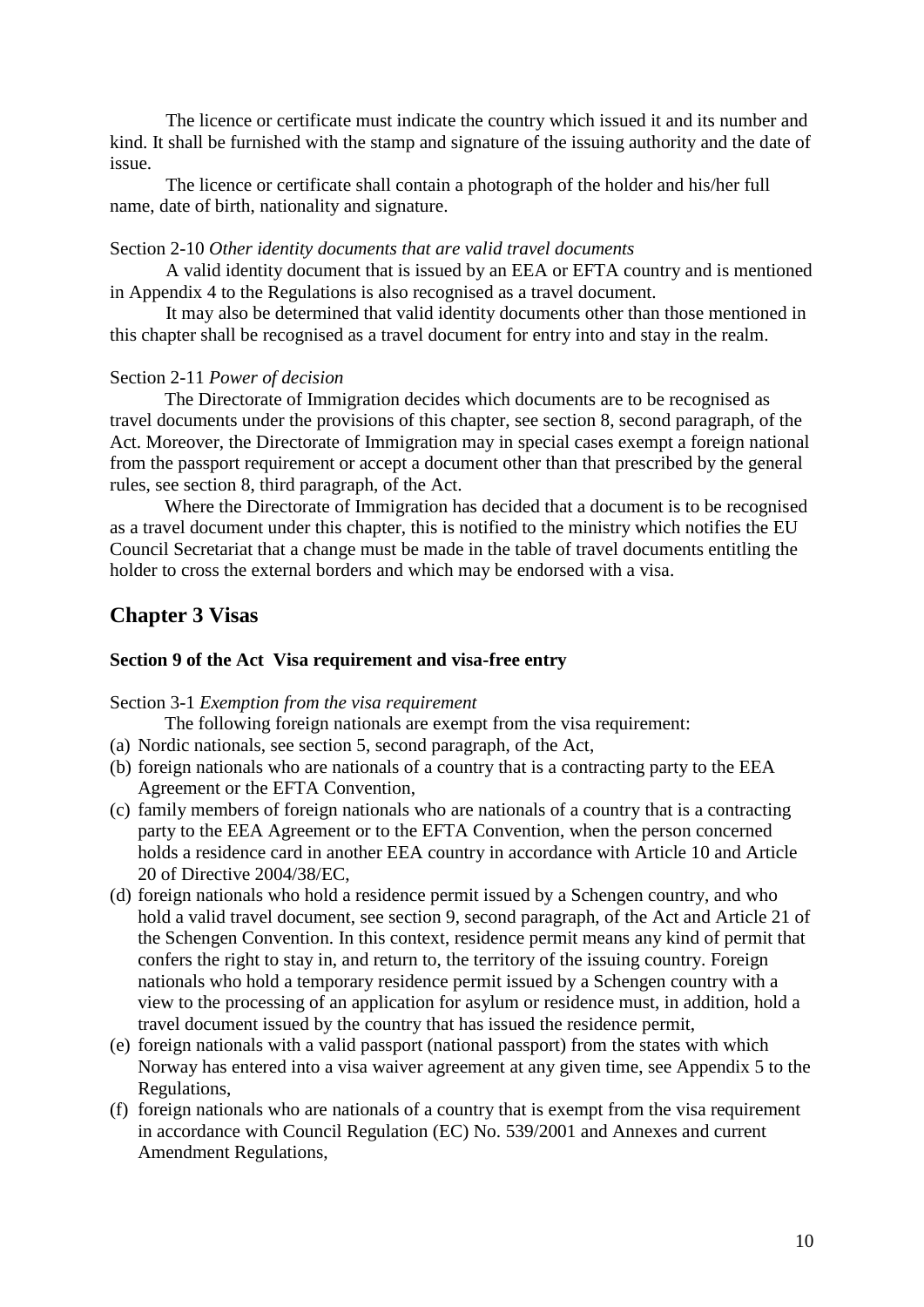- (g) the holder of a refugee travel document issued in accordance with the Agreement of 15 October 1946 or the Convention relating to the Status of Refugees of 28 July 1951 by a state which has acceded to the European Agreement on the Abolition of Visas for Refugees of 20 April 1959 when it is apparent from the travel document that the holder has a valid residence permit in or a valid right to return to, the state that issued it. A list of the states that have acceded to the Agreement of 20 April 1959 is attached to these Regulations as Appendix 6,
- (h) the holder of a refugee travel document issued as mentioned under (g) by a state that has acceded to the Agreement relating to Refugee Seamen of 23 November 1957. It is a prerequisite that it is apparent that the holder has a valid right to return to the issuing state. The holder must substantiate that he or she is to take up a post on a ship in a Norwegian port or a port in a state that has acceded to the Agreement relating to Refugee Seamen and to which the holder may travel either directly or through any of the other contracting states. A list of the states that have acceded to the Agreement is attached to these Regulations as Appendix 7,
- (i) the holder of a valid aviation personnel licence as mentioned in section 2-9 used for such purpose as is mentioned there,
- (j) the holder of a seaman"s identity card issued in accordance with ILO Convention 108, see section 2-8, fourth paragraph, of the Regulations. A list of the states that have acceded to the Convention is attached to these Regulations as Appendix 8,
- (k) the holder of a Philippine "Seafarer 's Identification and Record Book" or a Philippine national passport, see the shipping agreement of 22 October 1999 between the Philippines and Norway. The holder must produce written confirmation from the shipowner or the shipowner"s representative that the holder is to take up a post on a ship in a Norwegian port,
- (l) persons recognised as refugees and stateless and other persons with no nationality who are resident in an EU country and who hold a travel document issued by that country,
- (m)school pupils who require a visa and who are resident in an EU country that has implemented Council Decision 94/795/JHA, when they are on a school excursion accompanied by a teacher from the school in question.

## Section 3-2 *National visa (type D visa) issued by a Schengen country for a duration exceeding three months*

A visa issued by another Schengen country for a stay exceeding 90 days is valid for entry to and stay in Norway when this is apparent in the permit, for a period of up to 90 days from the first day of the indicated time period, see Article 18 of the Schengen Convention and Council Regulation (EC) No.  $265/2010 25$ <sup>th</sup> March 2010.

## Section 3-3 *Total period of stay in the Schengen territory for foreign nationals who do and do not require a visa*

The total period of stay in the Schengen territory for foreign nationals who do and do not require a visa, see section 9, fourth paragraph, of the Act, may not exceed 90 days in the course of a period of 180 days, calculated from the date of their first crossing of an external Schengen border. If the foreign national holds a residence permit in another Schengen country, the period of stay begins on the date of the first crossing of an internal Schengen border. The stay in the Schengen country in which the foreign national holds, or has held, a residence permit is not to be included when calculating the period of stay.

If the foreign national has a residence permit in another Nordic country and is a national of a country with which Norway has a visa waiver agreement, see Appendix 5 to the Regulations, the period of stay begins on the date a Norwegian border was crossed. In such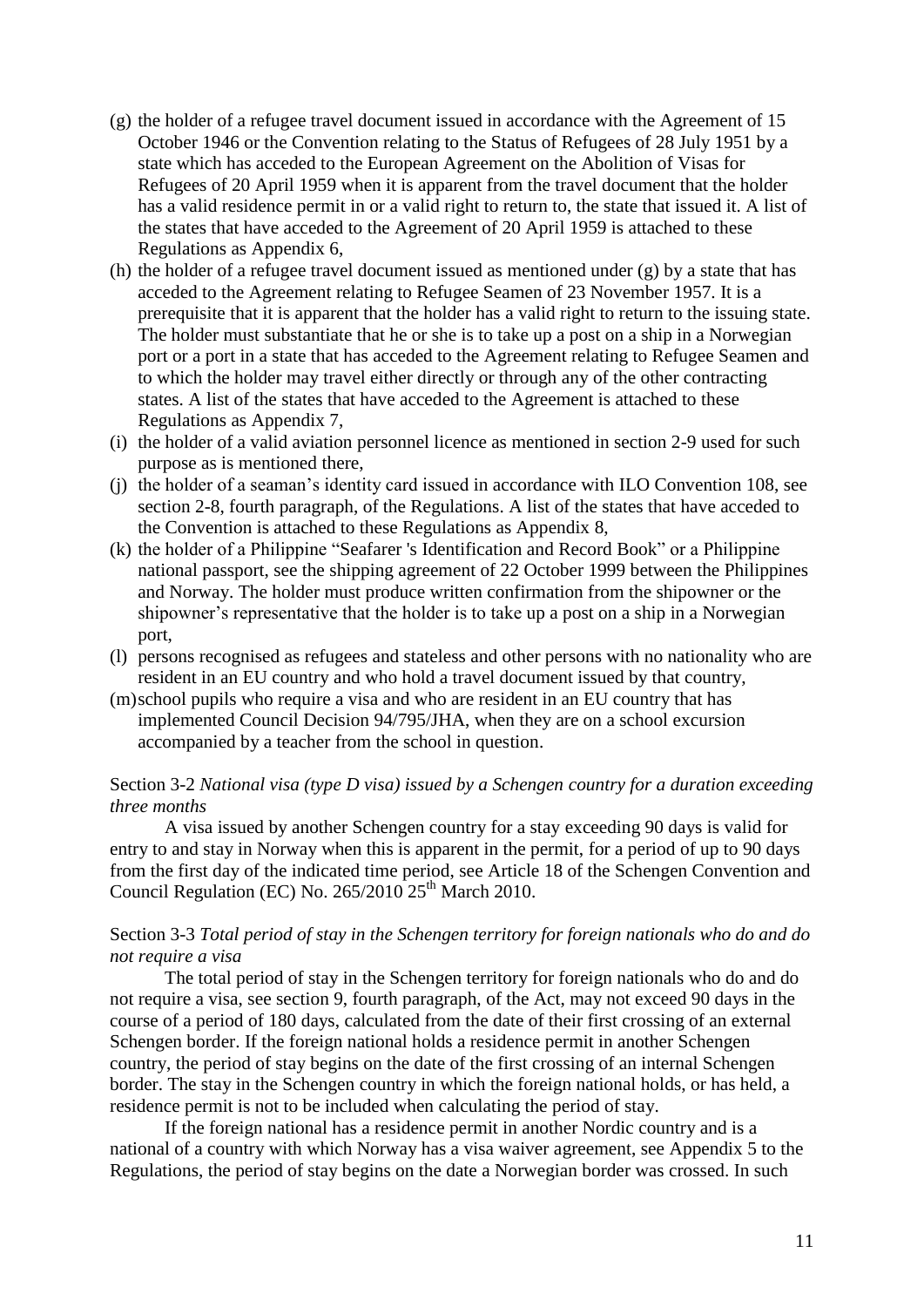case, only stays in the realm in the last six months are to be included when calculating the period of stay, see Article 5, second and fourth paragraphs, of the Agreement of 12 July 1957 concerning the waiver of passport control at the intra-Nordic frontiers.

For foreign nationals who require a visa, the permitted period of stay will be apparent from the visa that is granted.

## **Section 10 of the Act Schengen visas**

Section 3-4 [New. Contains reference to Schengen Visa Code]

### Section 3-4a *Conditions for a Schengen visa*

No visa under section 10, first paragraph, of the Act shall be granted if, based on the purpose of the stay, a residence permit is required. No visa shall be granted where there are circumstances that would have given grounds for refusing the foreign national access to the realm or a stay under section 17 (rejection) or section 66 (expulsion) of the Act, see Regulation (EC) No 562/2006 of the European Parliament and of the Council of 15 March 2006 establishing a Community Code on the provisions governing the movement of persons across borders (Schengen Borders Code) and Annexes 1 to 8 and appurtenant amendment regulations:

- a) Regulation (EC) No 296/2008 of the European Parliament and of the Council of 11 March 2008,
- b) Regulation (EC) No 81/2009 of the European Parliament and of the Council of 14 January 2009.

The Regulations have been attached to the Regulations as Appendices 9 - 11.

As a general rule, the applicant shall present documentary evidence of travel or sickness insurance that covers any expenses that may be incurred in connection with being sent home for medical reasons, necessary medical treatment and emergency hospital care. The insurance shall apply to all the Schengen countries and provide a minimum cover of EUR 30,000. An exemption may be granted from the requirement of insurance if it may be assumed that there is sufficient insurance due to the applicant"s occupational situation or if it can be established that it is impossible to take out such insurance. The Directorate of Immigration may establish further guidelines. If an exemption has been granted from the insurance requirement, this shall be shown in the visa.

The travel document must be valid for at least three months beyond the period of time for which the foreign national is granted a visitor's visa. A foreign national who has a permit to stay in a country other than his/her country of origin must have the right to return to the country of stay. The right of return must be valid for at least three months beyond the period of time for which the foreign national is granted a visitor"s visa. The Directorate of Immigration may, in individual cases, grant exemption from the provisions of this paragraph.

## Section 3-5 *The requirement of sufficient financial means to cover subsistence and return and transit*

In the assessment of whether the requirement of sufficient financial means to cover subsistence and return under section 10, first paragraph (b) of the Act is satisfied, importance may be attached to a guarantee provided by a person resident in Norway. A claim under the guarantee is enforceable by execution, see section 91, second paragraph, of the Act. The Directorate of Immigration may establish further guidelines, including to the effect that the guarantee shall cover the costs of security, etc. in connection with removal of a person from the realm and regarding reference amounts for sufficient means, see Article 5 (3) of the Schengen Borders Code.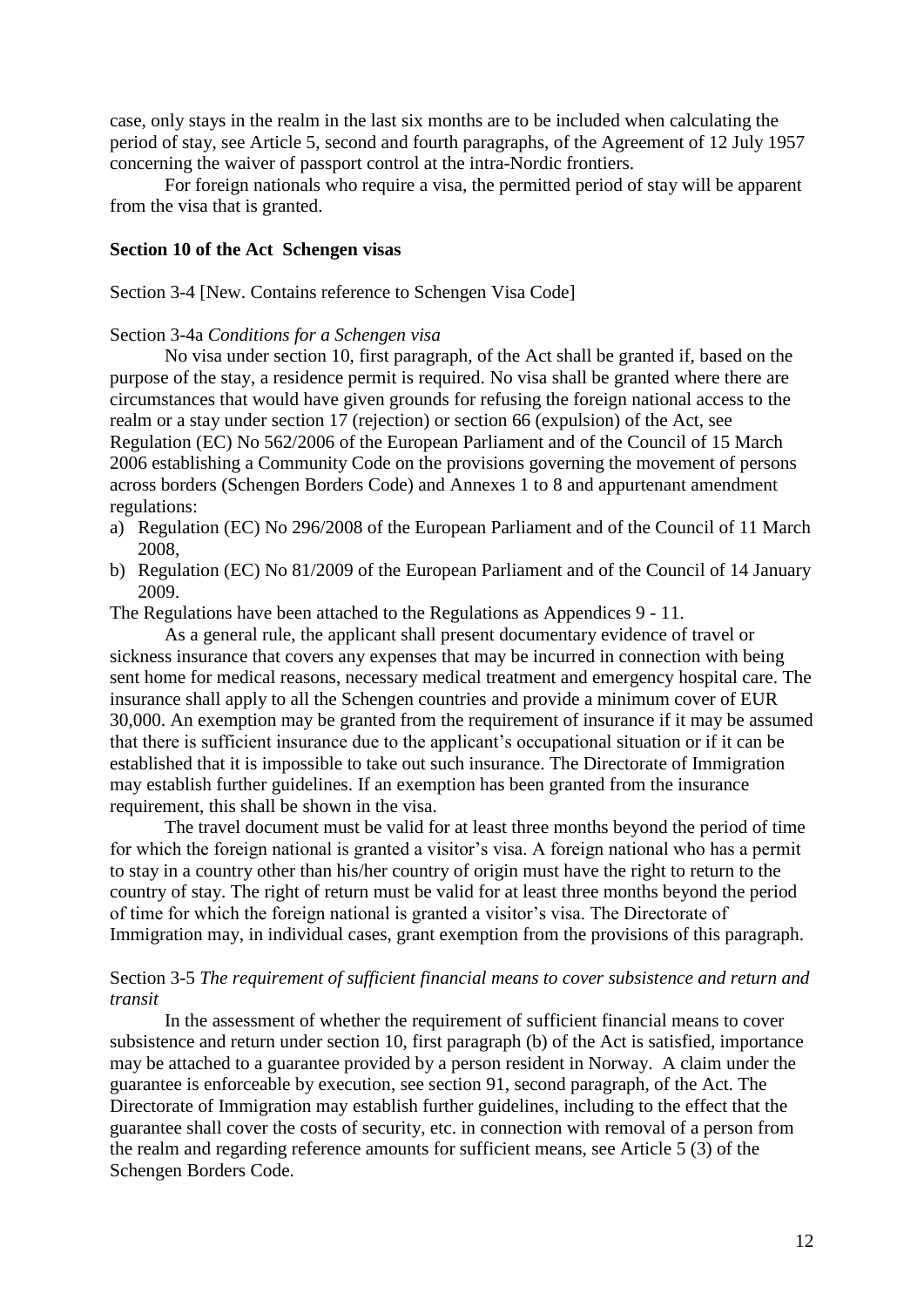#### Section 3-6 *Bank guarantee as a condition for a visa*

The issue of a visa may be made conditional on the sponsor providing financial security in the form of a bank guarantee in the amount of NOK 50,000. Such a guarantee shall only be required in cases where there is otherwise reason to doubt whether the applicant will return upon expiry of the visa period. The purpose of the requirement of a bank guarantee shall be to increase the likelihood that the applicant will leave the Schengen territory upon expiry of the visa period, and to prevent misuse of the visa.

A bank guarantee may only be required when the purpose of the stay is a visit for personal reasons. However, no bank guarantee shall be required if the applicant is to visit his/ her closest family members in Norway. "Closest family members" means spouse, parents and children, including children aged 18 and over.

The Directorate of Immigration may establish further guidelines for when a bank guarantee may be required, and how such security shall be provided.

#### Section 3-7 *Due date of a bank guarantee under section 3-6*

Where a bank guarantee has been provided under section 3-6 of the Regulations, the amount falls due for payment if the foreign national after entry

- a) stays in Norway or another Schengen country without the necessary permit for longer than the period of time indicated in the issued visa,
- b) is expelled under the provisions of chapter 8 of the Act,
- c) seeks protection under section 28 of the Act or applies for a residence permit in the realm on other grounds without having the right to submit such an application under section 10- 1 of the Regulations, or
- d) seeks protection in another Schengen country.

If payment falls due under the first paragraph (a) and the duration of the stay has not been more than one month longer than the period of time indicated in the issued visa, half of the amount falls due for payment. The remainder of the amount is released. If the duration of the stay has been more than one month longer than the indicated period, the entire amount falls due for payment. The amount does not fall due for payment if the foreign national substantiates that the overrun of the visa period is due to circumstances for which the person concerned cannot be blamed.

The Directorate of Immigration may waive the requirement if there are strong grounds of reasonableness for doing so.

The Directorate of Immigration may establish further guidelines, including guidelines for requirements of documentation that the foreign national has left Norway and the Schengen area in accordance with the visa conditions. The Directorate of Immigration may require that an obligation to report to a foreign service mission or another suitable place be imposed on the person concerned.

## Section 3-8 *Foreign nationals who require a visa and who are covered by the EEA Agreement or the EFTA Convention*

As a general rule, foreign nationals who require a visa and who are covered by the EEA Agreement or the EFTA Convention shall be granted a Schengen visa.

#### Section 3-9 *Duration and content of the Schengen visa*

The Schengen visa is granted for stays of a specified duration not exceeding 90 days in the course of a period of 180 days, calculated from the date of first entry. The maximum duration is otherwise calculated under the provisions of section 9, fourth paragraph, of the Act, see section 55 of the Act and section 3-3 of the Regulations.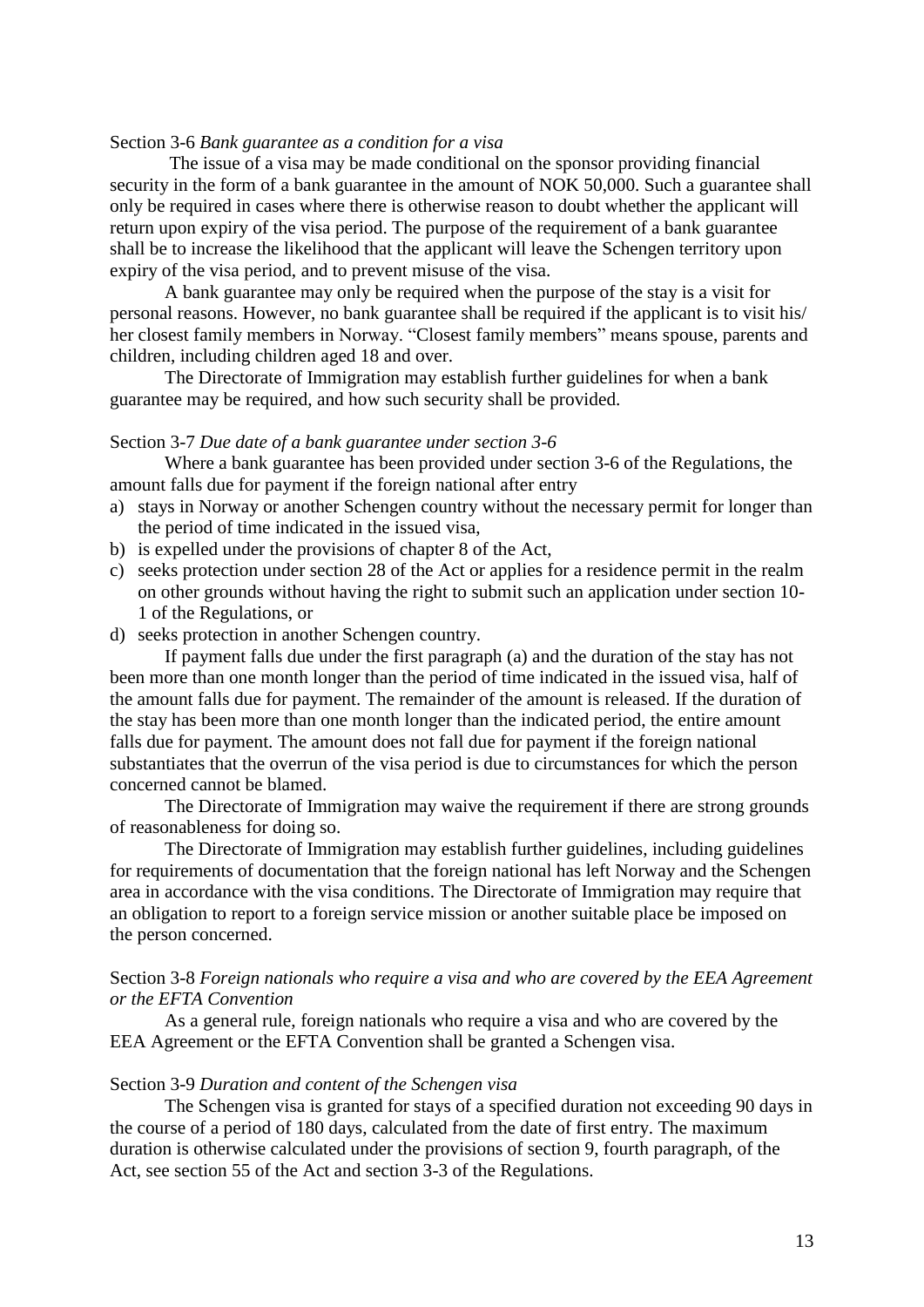A period of validity is fixed in the Schengen visa according to the purpose of the visit. The first day of the period of validity shall not be fixed at more than six months from the date the decision is made, unless there are special reasons for doing otherwise. As a general rule, a visa shall not be issued more than three months prior to the first date of the period of validity.

A Schengen visa is usually granted for one entry. If there is a particular need, a Schengen visa may be granted for a specified or unspecified number of entries within a 12 month period. According to further guidelines laid down by the Ministry, a visa for particular categories of persons may be granted for a specified or unspecified number of entries within a period of up to five years.

The Schengen visa gives the holder the right to enter and stay for the indicated period of time in a Schengen country that recognises the travel document and that has not raised any objections to its issue, see section 3-17, second paragraph, provided the other conditions are met, see Article 5 of the Schengen Borders Code. A condition is that the provisions regarding expulsion under section 17 of the Act do not apply.

Section 3-10 [Cancelled]

### Section 3-11 *Airport transit visa*

Nationals of states mentioned in Appendix 12 of the Regulations and holders of a travel document issued by such states, who are passing through a Norwegian airport"s international transit area in connection with an intermediate landing or change of aircraft between two countries outside the Schengen territory, shall have an airport transit visa. The visa gives the holder the right to stay in such an area in connection with an intermediate landing or change of aircraft between two legs of a flight between two countries outside the Schengen territory.

Foreign nationals who hold a valid residence permit as mentioned in Appendix 13 to the Regulations are exempt from the requirement of an airport transit visa. The same applies to holders of diplomatic or service passports and foreigners covered by Schengen Visa Code Article 3 nr. 5.

An airport transit visa may be granted when the applicant has

- (a) a valid passport or other identity document that is recognised as a travel document, see section 8 of the Act,
- (b) the right to return to the country in which the applicant is staying or to another country, and
- (c) a valid ticket to another place outside the Schengen territory which is his/her main destination.

An airport transit visa may be refused when foreign policy considerations or fundamental national interests argue against granting such a visa, or when there are circumstances that would have given grounds to refuse the foreign national the right to enter or stay in the realm in pursuance of section 17 of the Act (rejection) or section 66 (expulsion), see Article 5 of the Schengen Borders Code.

### **Section 11 of the Act Visa on humanitarian grounds, etc.**

Section 3-12 *Visa on humanitarian grounds (national visa)*

A visa granted under section 11 of the Act (national visa) is only valid for entry to and stay in Norway, and does not give the holder the right to transit through the Schengen territory. Where a national visa is issued, the other Schengen countries shall be notified, see section 17-31.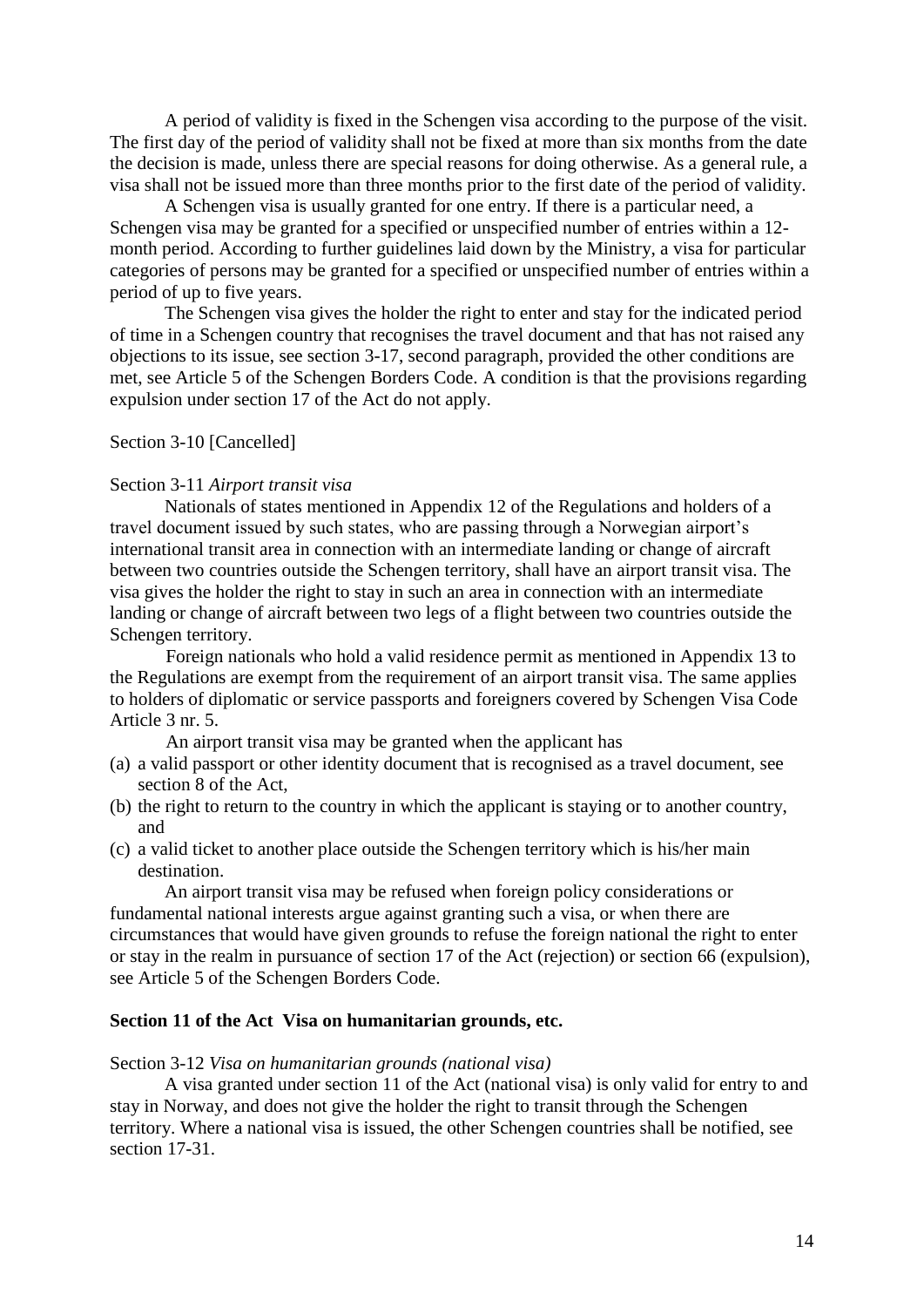The provisions of section 3-9 regarding the duration and content of the visa are applicable, except for section 3-9, third paragraph, third sentence (multiple-entry visa) and fourth paragraph, first sentence (right to entry to and stay in other Schengen countries).

The Directorate of Immigration may establish further guidelines regarding conditions for issuing a visa in accordance with section 11 of the Act.

## **Section 12 of the Act Entry visa**

#### Section 3-13 *Entry visa*

Where a foreign national requiring a visa is granted a residence permit, a foreign service mission with authority to issue visas, or the Governor of Svalbard, shall issue an entry visa that confers a right to stay for seven days, see section 12 of the Act.

Where a provisional confirmation, see section 10-4, has been issued to the effect that a foreign national who is a skilled worker, see section 6-1, first paragraph, a specialist, see section 6-2, or who is employed in an international company, see section 1-3 (d), is to be allowed to start work in Norway before the application for a residence permit has been processed, the foreign service mission shall issue a visa as mentioned in the first paragraph. The same applies to seamen who apply for a permit under section 6-6. Where a group permit is granted under sections 6-7 or 6-15, the foreign nationals covered by the permit shall be granted an entry visa as mentioned in the first paragraph.

In accordance with further guidelines established by the Directorate of Immigration, an entry visa may be granted to a foreign national who is qualified as a skilled worker, see section 6-1, first paragraph, and who has received a specific offer of employment from an employer in Norway.

In accordance with further guidelines established by the Directorate of Immigration, an entry visa may be granted to an applicant as mentioned in section 10-1, first and second paragraphs, even if a residence permit is required.

A foreign national who has a residence permit in Norway that confers the right of reentry may, in special cases where there is a documented need, be granted an entry visa as mentioned in the first paragraph.

A foreign national who applies for the renewal of a renewable residence permit within the time limit laid down in section 61, sixth paragraph, second sentence, of the Act, or who applies for a permanent residence permit within the time limit laid down in section 11-7 of the Regulations, may be granted an entry visa while the application is being processed.

The provisions of section 3-9, second paragraph, regarding time limits for entry apply correspondingly.

The Directorate of Immigration may establish further guidelines.

## **Section 13 of the Act Power of decision and issue of visas**

#### Section 3-14 *Power of decision*

Unless otherwise provided, applications for visas are decided by the Directorate of Immigration, see section 13, first paragraph, of the Act. With the approval of the Ministry of Foreign Affairs, the Directorate of Immigration may decide that a Norwegian foreign service mission shall be empowered to decide visa applications under sections 10 and 12 of the Act, generally or in specific cases. The Directorate of Immigration may, with the approval of the Ministry of Justice, decide that the Governor of Svalbard shall be empowered to decide visa applications under sections 10 or 12 of the Act, generally or in specific cases. The Directorate of Immigration may, with the approval of the Ministry of Justice, decide that the police shall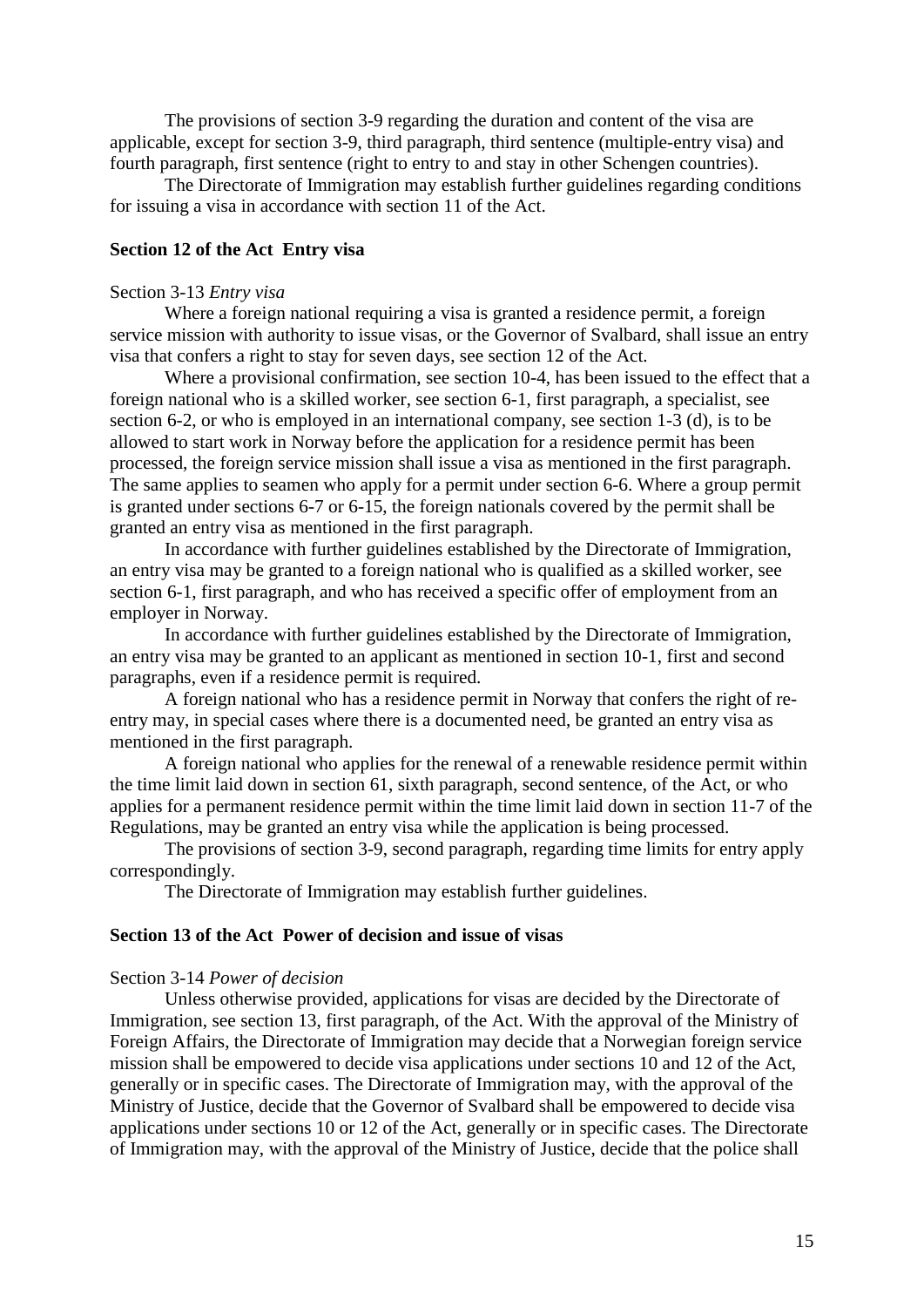be empowered to decide visa applications at the border under section 3-18 of the Regulations, generally or in specific cases.

Where, under section 13, first paragraph, of the Act, an agreement is entered into with another Schengen country regarding representation in visa matters, the Directorate of Immigration may, with the approval of the Ministry of Foreign Affairs, decide that a foreign service belonging to another Schengen country shall be empowered to grant visa applications under section 10 of the Act.

A list of Norwegian missions that have power of decision is attached as Appendix 14 to the Regulations. A list of the foreign service missions of other Schengen countries which have granting authority, is attached as Appendix 15 to the Regulations.

Visa applications shall, as a general rule, be submitted to the Directorate of Immigration for decision when the foreign national is a refugee or stateless, or when there is doubt regarding his/her nationality. Where there is doubt as to whether to grant a visa, the application shall always be submitted to the Directorate of Immigration for decision. A visa application from a foreign national who has been expelled from Norway or another Nordic country, or who has been registered in the Schengen Information System (SIS) for the purpose of refusing him/her entry, may only be granted by the Directorate of Immigration. The Directorate of Immigration may establish further guidelines.

Applications for a visa extension under section 3-19, first paragraph, of the Regulations and applications for a re-entry visa under section 3-19, second paragraph, of the Regulations are decided by the police, except for applications relating to visas issued under section 11 of the Act. The Directorate of Immigration may give the police authority to reject applications relating to a visa granted under section 11 of the Act.

In cases where a Norwegian or another country"s foreign service mission, the police or the Governor of Svalbard have been empowered to make decisions, the Directorate of Immigration may issue instructions in individual cases and general guidelines. This does not apply where power of decision rests with the Ministry of Foreign Affairs, see section 1-8, second paragraph.

#### Section 3-15 *Issue of visas*

Visas are issued by a Norwegian foreign service mission that has been given issuing authority by the Ministry of Foreign Affairs and by the Governor of Svalbard, see section 13, third paragraph, of the Act. With the approval of the Directorate of Immigration, the Ministry of Foreign Affairs may decide that the foreign service missions of other countries shall also issue visas on behalf of the Norwegian authorities. Emergency visas under section 3-18 and extended visas or re-entry visas under section 3-19 are issued by the police.

A list of Norwegian missions that have issuing authority is attached as Appendix 14 to the Regulations. A list of the foreign service missions of other Schengen countries which have issuing authority is attached as Appendix 15 to the Regulations.

Visas are granted in the form of a sticker affixed to a passport or other identity document that is recognised as a travel document. If Norwegian authorities do not recognise the travel document, the visa may be issued on a loose sheet that satisfies the requirements for such documents in Council Regulation (EC) No. 333/2002. The Directorate of Immigration decides whether such a document is to be granted. If one or more Schengen countries do not recognise the travel document or object to it being issued, see section 3-9, fourth paragraph, and section 3-17, second paragraph, it shall be stated in the visa that it is not valid for these countries.

For foreign nationals with a family passport or collective passport, see sections 2-6 and 2-7, one visa is issued for each person.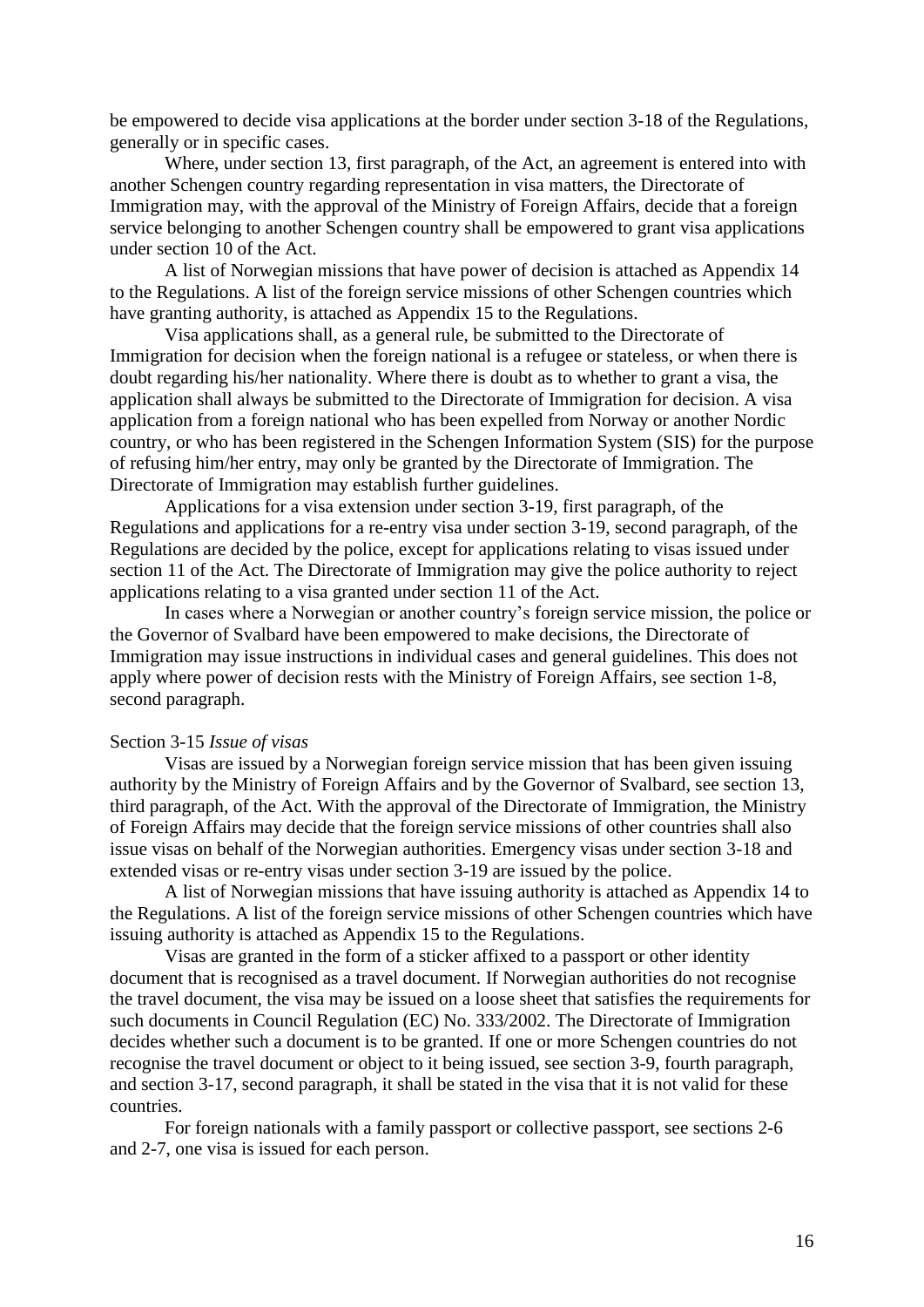### Section 3-16 *Visa application procedure*

Visa applications are to be submitted on the prescribed Schengen form or by means of an electronic visa application. In the course of the application process, a photograph of the applicant and the applicant"s signature shall be obtained. Where Norway is the main destination in the Schengen territory, the visa application is to be addressed to a Norwegian foreign service mission or to the Governor of Svalbard. The application may also be addressed to another country"s foreign service mission which has been given granting authority under section 3-14, second paragraph. The same applies when Norway is the country of first entry into the Schengen territory and it cannot be determined which of the Schengen countries is the main destination.

The Directorate of Immigration may establish further guidelines for the visa application procedure, and may in individual cases and for groups of applicants consent to the application being submitted in a manner other than that mentioned in the first paragraph.

#### Section 3-17 *Processing of visa applications*

As a basic principle, an applicant shall be required to appear in person in connection with the processing of the application.

Applications for a Schengen visa shall be submitted to other Schengen countries for comment when this is prescribed by the Schengen regulations, see Article 17-2 of the Schengen Convention.

Where an application is submitted to a foreign service mission in a country other than that of which the applicant is a national, the foreign service mission shall obtain information regarding the applicant's basis for stay in the country in question.

The applicant must document his or her identity by producing a valid travel document to which a visa sticker may be affixed, and shall be required to document other information provided when this is considered necessary. The way in which the applicant"s identity was confirmed shall be recorded.

The applicant shall be informed that overstaying the validity period of the visa may result in expulsion under section 66 of the Act, and that expulsion precludes subsequent entry. The same applies to a foreign national who is a member of the family of an EEA or EFTA national and who may be expelled in pursuance of section 122 of the Act, see section 19-5 of the Regulations.

A decision to grant a visa may contain conditions to the effect that the applicant must produce confirmation that the sponsor has provided a bank guarantee in accordance with section 3-6 before the visa is issued.

The Directorate of Immigration may establish further guidelines regarding the processing of visa applications.

### Section 3-18 *Visa issued at the border (emergency visa)*

If unforeseen and compelling grounds justify doing so, a foreign national requiring a visa who presents himself/herself to the passport control authority without a valid visa, may be granted a Schengen visa at the border if the conditions for issuing such a visa under section 10 of the Act are met.

Even if the conditions for issuing a visa under section 10 of the Act are not met, a visa may be issued at the border when particular grounds of reasonableness justify doing so, and the conditions for issuing a national visa under section 11 of the Act, or an entry visa under section 12 of the Act, see section 3-13, first paragraph (entry visa for a foreign national who has been granted a residence permit) are met.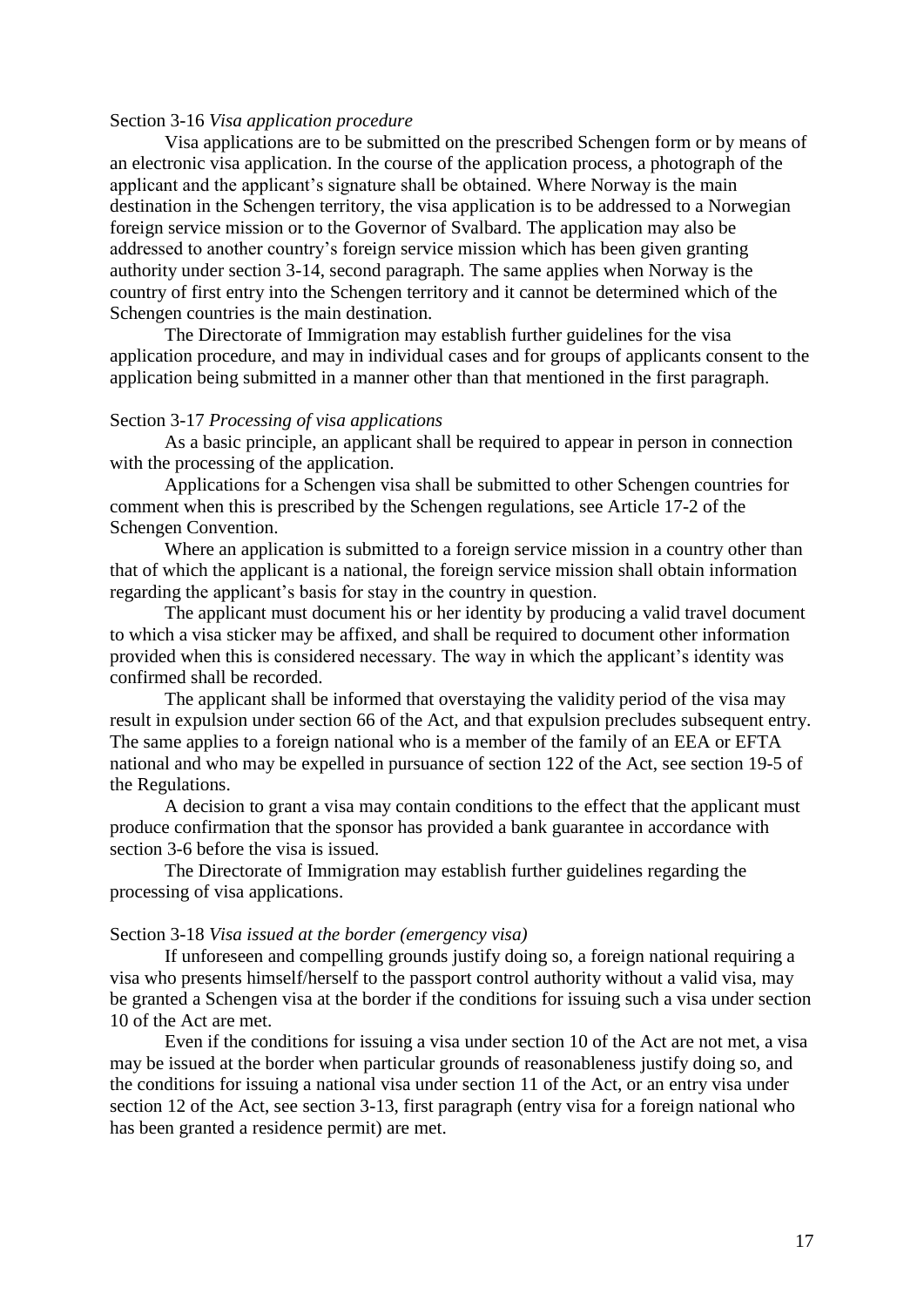Members of the crew of a ship who require visas and who are signing off a Norwegian or foreign ship while it is lying in a Norwegian port, see section 4-17, may be granted a visa at the border.

A foreign national who is at the Norwegian border and who is seeking protection (asylum) under the provisions of chapter 4 of the Act, or who otherwise provide information that suggests that the protection against refoulement under section 73 may be applicable, nonetheless has the right to enter without a visa, see section 9, first paragraph, of the Act.

The Directorate of Immigration may establish further guidelines regarding the issue of a visa at the border, including provisions regarding the duration of such a visa.

### Section 3-19 *Extension of visa and re-entry*

During a foreign national's stay in the realm, a visa may be extended to a total of 90 days when unforeseen circumstances, humanitarian considerations or weighty business or personal reasons justify doing so. As a general rule, such extension of a visa may only take place on the basis of information that was not available at the time the visa was issued. A condition is that the conditions for granting and issuing the visa are still met.

On the same conditions as under the first paragraph, a foreign national who is in Norway on a visa, and who is to leave the Schengen territory or Norway, may be granted a visa for re-entry within the period of validity of the original visa.

The Directorate of Immigration may establish further guidelines regarding the practical implementation of the first and second paragraphs.

#### Section 3-20 *Visa for foreign nationals on a pleasure yacht*

A foreign national who requires a visa and who intends to sail in Norwegian territorial waters on a pleasure yacht must in advance obtain a visa under section 10 of the Act and a special sailing permit that is issued to each individual participant. Such permits are normally only granted in the period from 1 May to 15 September, and only once in the course of the period. At the latest two months prior to the scheduled departure from the country of origin, a visa application for each participant must have been submitted to a Norwegian foreign service mission. The visa application shall be accompanied by a separate list of all the participants and information regarding the vessel and its voyage in accordance with the prescribed form.

All the participants must have a valid travel document.

The permit shall state the period of time during which sailing is permitted, the name of the vessel, the port of call for passport and customs control and the sailing route with an indication of the ports at which the vessel is permitted to call. It is not permitted to call at ports other than those indicated in the sailing permit, unless an emergency situation arises.

Visas and sailing permits are granted by the Directorate of Immigration.

## **Chapter 4 Control of entry and exit, etc.**

#### **Section 14 of the Act Border crossing and border control**

## Section 4-1 *The Schengen Borders Code (Regulation (EC) of the European Parliament and of the Council No 562/2006 of 15 March 2006)*

Entry and exit control shall be carried out in accordance with the Regulation (EC) of the European Parliament and of the Council No 562/2006 of 15 March 2006 establishing a Community Code on the provisions governing the movement of persons across borders (Schengen Borders Code) with Annexes I to VIII and associated amendment regulations: (a) Regulation (EC) of the European Parliament and of the Council No 296/2008 of 11 March 2008,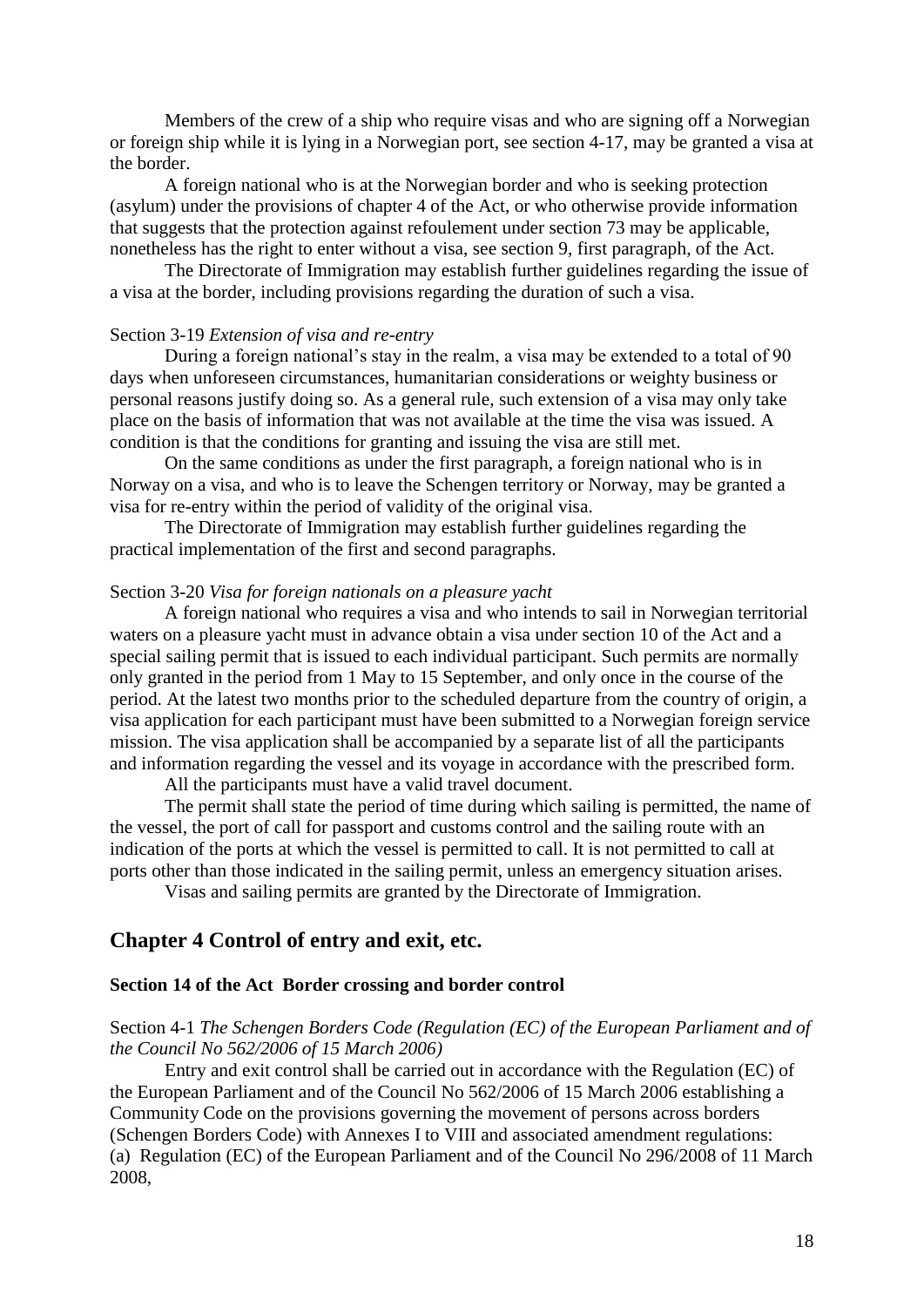(b) Regulation (EC) of the European Parliament and of the Council No 81/2009 of 14 January 2009.

The Regulations are included as Appendix 9 to 11 to these Regulations.

### Section 4-2 *Border crossing*

The Ministry of Justice determines which border crossing points are approved, see section 14 of the Act and Article 4 (1) of the Schengen Borders Code. A list of border crossing points is attached as Appendix 16 to the Regulations.

## Section 4-3 *Exemption from the requirement that external borders may only be crossed at authorised border crossing points*

An exemption may be made from the requirement that external borders may only be crossed at authorised border crossing points and within fixed opening hours

- (a) in cases as mentioned in Article 4 (2) of the Schengen Borders Code,
- (b) for officers or crew of aircraft in international traffic, when permission has been obtained in advance from the Civil Aviation Authority to land at a place other than an authorised border crossing point, see section 4-4 of the Regulations, and
- (c) for officers or crew who come to or leave the realm on a vessel with the right to engage in commercial fishing and hunting under section 4 of the Act of 26 March 1999 No. 15 relating to the right to participate in fishing and hunting (the Fishing and Hunting Participation Act), provided that there is no conflict with the interests of public order and the internal security of a Schengen country, see Article 4 (2) (c) of the Schengen Borders Code.

Consent for entry or exit at a place other than an authorised border crossing point in accordance with the first paragraph is given by the chief of police or the person authorised by the chief of police. The Directorate of Police may establish further guidelines.

### Section 4-4 *Permission to land at a place other than an authorised border crossing point*

The pilot of an aircraft in international traffic shall, not later than 48 hours prior to departure, obtain permission from the Civil Aviation Authority to land at a place other than an authorised border crossing point. Consent for such landing shall be given by the chief of police or the person authorised by the chief of police before permission is granted.

### Section 4-5 *Permission to continue a flight*

 If an aircraft has landed at a non-authorised border crossing point without permission under section 4-4, the aircraft may continue its flight only after obtaining permission from the chief of police or the person authorised by the chief of police.

### Section 4-6 *Temporary reintroduction of border control on internal borders*

A decision to reintroduce border control temporarily on internal Schengen borders under section 14 of the Act is made in accordance with the provisions of Article 23 to 31 of the Schengen Borders Code.

Such decision to reintroduce border control temporarily on internal Schengen borders is made by the Ministry of Justice. If special grounds warrant doing so, the decision shall be made in consultation with the ministry which has the main responsibility for immigration administration. The Ministry of Justice may give the National Police Directorate authority to make decisions regarding the temporary reintroduction of border control on internal borders. Where there are special grounds for doing so, the chief of police may make a decision to introduce such control in his/her own police district in accordance with further guidelines laid down by the Ministry of Justice.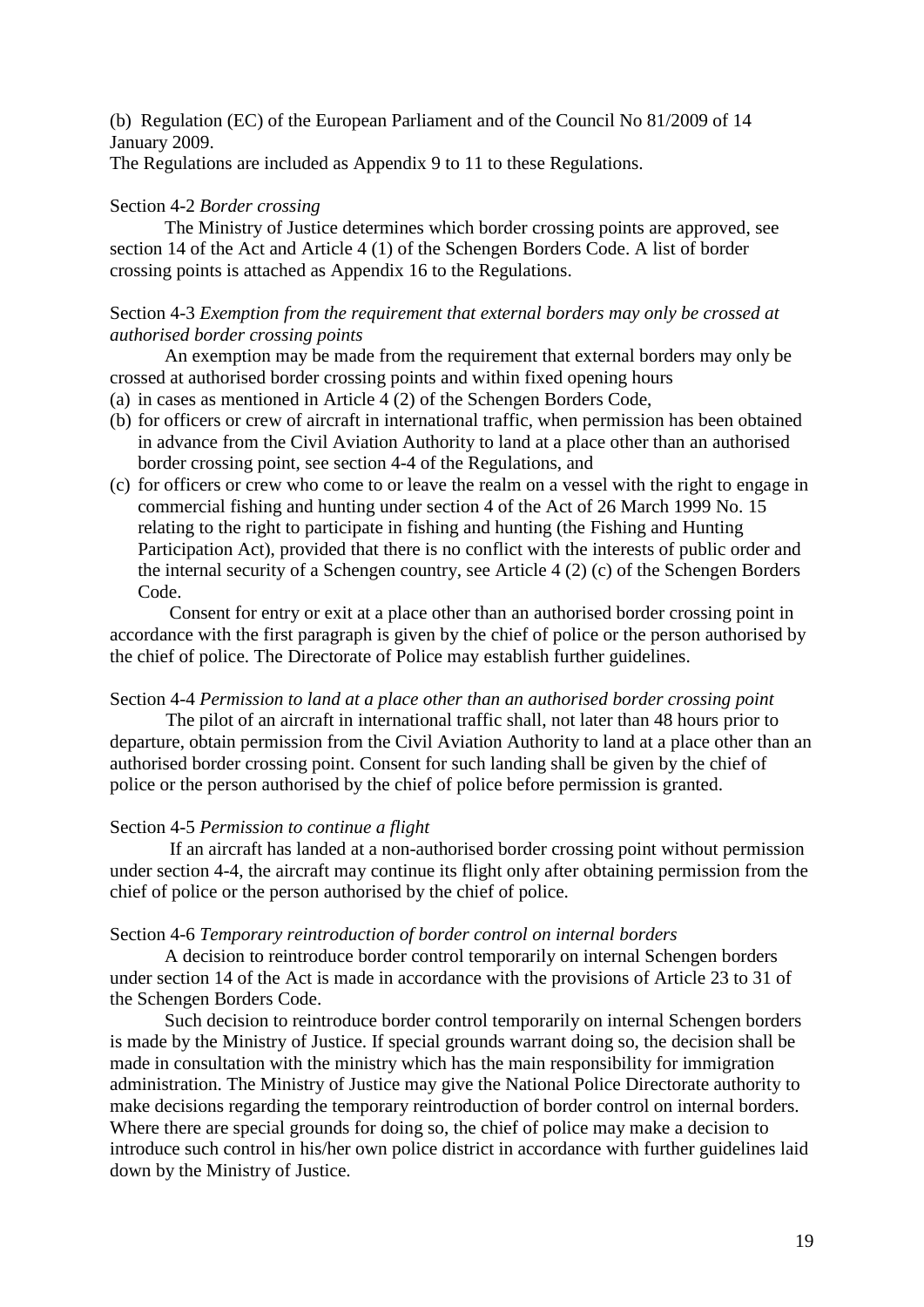## Section 4-7 *Border crossing when border control on internal borders has been temporarily re-introduced*

In the event of temporary re-introduction of border control under section 14 of the Act, see section 4-6 of the Regulations and Article 23 et seq. of the Schengen Borders Code, Swedish and Norwegian nationals resident in border zones between Sweden and Norway, according to an exchange of notes between Sweden and Norway on 30 August 1917, and Finnish and Norwegian nationals covered by the Agreement on Certain Norwegian/Finnish Border Issues on 4 January 1983 No. 1 may, however, cross over at a place other than an authorised border crossing point.

#### Section 4-8 *Obligation to report when crossing a border*

Anyone who has an obligation to report to the border control authorities or the closest police authority in accordance with section 14, second paragraph, of the Act has an obligation to provide proof of his/her identity and such information as is necessary to enable the border control authorities to carry out control under section 4-12 of the Regulations.

## Section 4-9 *Obligation to report for the master of a pleasure craft carrying a foreign national who requires a visa*

Where a pleasure craft carrying a foreign national who requires a visa arrives in Norwegian territorial waters, the master shall without delay proceed to the port stated in the sailing permit, see section 3-20, and immediately report to the police. The master shall also report to the police in each of the permitted ports of call and has an obligation to provide information regarding his departure time, sailing plan and next port of call.

## Section 4-10 *Exemption from the obligation to report in section 14, second paragraph, of the Act for crew members on board a ship or an aircraft who are not signing off*

The obligation to report under section 14, second paragraph, of the Act does not apply to crew members on board a ship or an aircraft who are not signing off, see section 4-19.

#### **Section 15 of the Act Implementation of border control**

#### Section 4-11 *Control points*

Entry and exit control shall be carried out at border crossing points on external Schengen borders.

In individual cases or for a specific period of time, entry and exit control may be carried out at other places along an external Schengen border, on the coast or from a surveillance ship in Norwegian territorial waters and the contiguous zone, see section 4 of the Act of 27 June 2003 No. 57 relating to Norway's territorial waters and contiguous zone.

The Directorate of Immigration makes decisions regarding control under the second paragraph. The Chief of Police makes decisions regarding such control in his/her own police district.

#### Section 4-12 *Implementation of border checks*

On entry and exit, all persons shall undergo a minimum check to establish their identity on the basis of the production of travel documents, in accordance with Article 7 (2) of the Schengen Borders Code.

Anyone who is not covered by the EEA Agreement or the EFTA Convention shall, on entry and exit, be subject to a thorough check in accordance with Article 7 (3) of the Schengen Borders Code and Regulation (EC) No 81/2009 of the European Parliament and of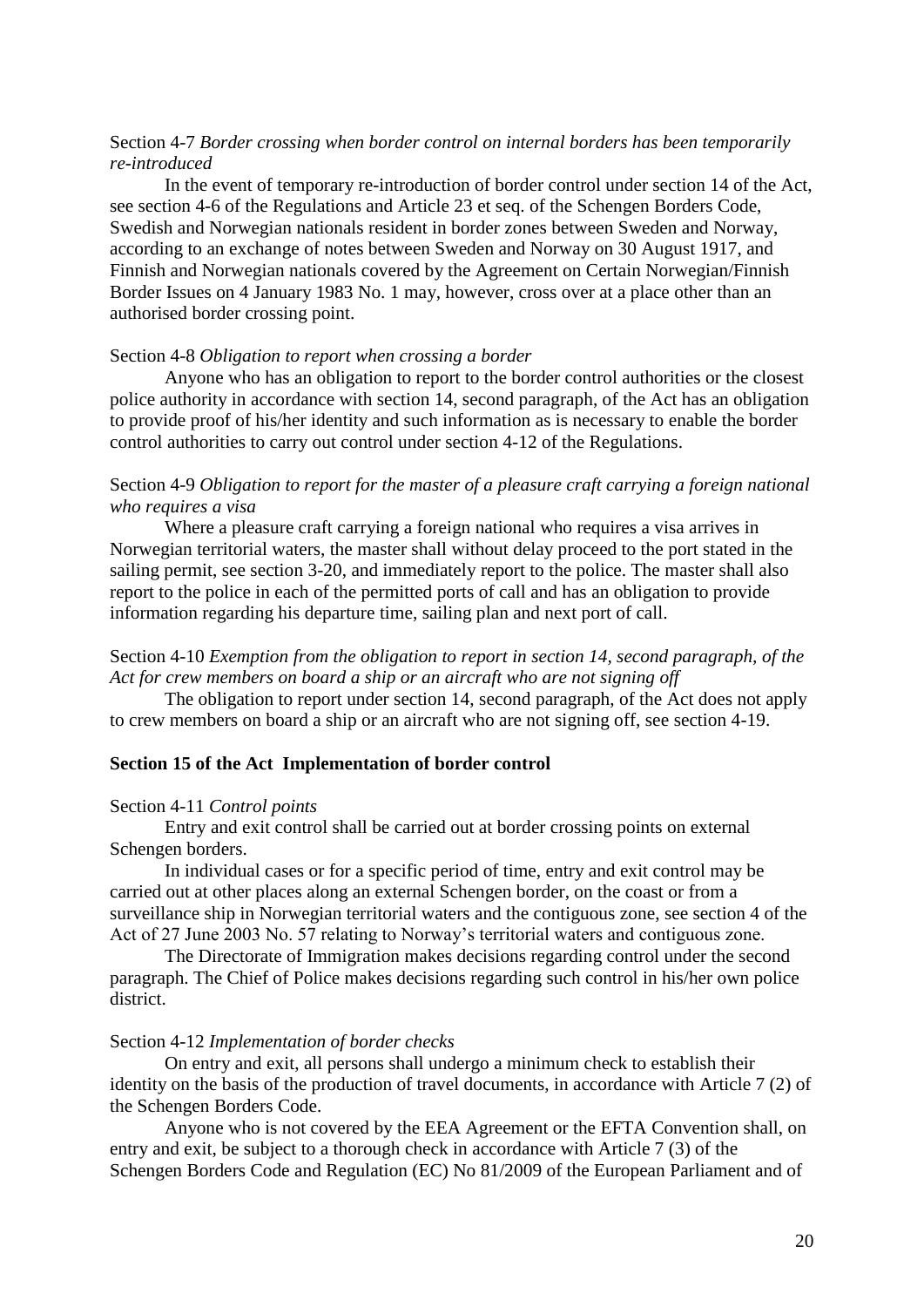#### the Council of 14 January 2009.

### Section 4-13 *Control of passports and other travel documents before entry*

In order to prevent any passport or other travel document from going astray, the chief of police may decide to carry out a check and require the presentation of a passport or other travel document by a foreign national before entry into the realm, see section 15, fifth paragraph (b), of the Act. The police may also make copies of such documents.

To the extent that a foreign state consents, such checks and requirement of presentation of documents, as well as copying, may also take place on foreign territory. Decisions to this effect are made by the Ministry of Justice.

## Section 4-14 *Checking of passengers on tourist ships*

On tourist ships (cruise ships) arriving from a port outside the Schengen territory, upon calling at a Norwegian port, a check of passengers shall be carried out which may be limited to checking the passenger list without passengers" appearance in person, see Article 18 of the Schengen Borders Code and Annex VI, point 3.2. Passengers who go ashore shall be checked on entry in the usual manner, see section 15 of the Act and section 4-12 of the Regulations. Checks of passengers who go ashore may nevertheless be omitted if an assessment of risks indicates that such checks are not necessary.

Where a cruise ship sails from a Norwegian port to a port outside the Schengen territory, the exit check shall ordinarily be limited to the passport control authority requiring a copy of the passenger list which shall show which passengers have left the ship, and a statement from the ship"s master or any authorised person to the effect that the other passengers are on board the ship departing the realm.

The Directorate of Police may establish further guidelines; these may include a requirement to present passengers" passports or travel documents along with passenger lists when the check is limited under the first paragraph, first sentence.

#### Section 4-15 *Checking of travel documents by transport companies*

The master of a ship or commander of an aircraft, or a carrier engaged in commercial passenger transport by land, has an obligation to check that travellers have a valid travel document and that foreign nationals who require a visa have a valid visa.

 At the time of embarkation, a check shall be made to make sure that the travellers have a passport or other identity document that is recognised as a travel document and valid for entry to Norway, and that foreign nationals who require a visa have a valid visa.

Responsibility under this provision does not apply to crossing of an internal Schengen border, provided that border control was not temporarily re-introduced under section 14, first paragraph, of the Act, see section 4-6 of the Regulations.

## Section 4-16 *Disembarking or delivery of any person who has committed an offence, etc. on board an aircraft*

 Even if there are grounds for rejection, the border control authority shall always grant a request from the commander of an aircraft for the disembarking or delivery of a person under Article 8 (1), see Articles 12 or 9 (1), see Article 13 (1), of the Tokyo Convention of 14 September 1963 relating to offences and certain other acts committed on board aircraft.

## **Section 16 of the Act Permission to sign off a ship. Shore leave. Stowaways**

Section 4-17 *Check of a seaman who is signing off a ship in a Norwegian port* If a foreign national wishes to sign off a Norwegian or foreign ship while it is in a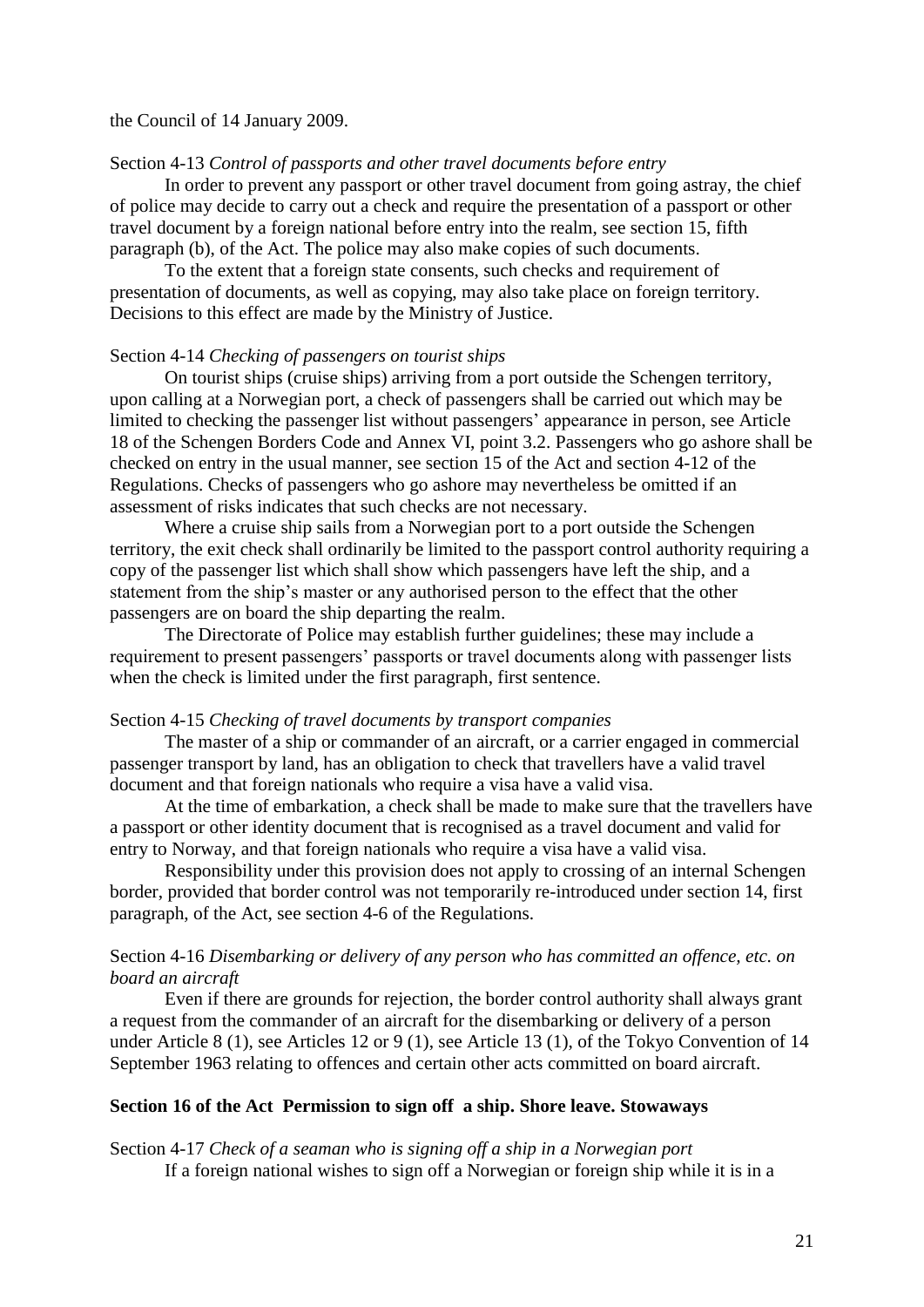Norwegian port, the master of the ship shall notify the police, who decide whether permission shall be granted to go ashore, see section 16, first paragraph, of the Act.

The foreign national may be refused permission to go ashore if there are grounds for rejection under section 17 of the Act. A rejection decision entailing refusal of permission to go ashore is made by the chief of police or the person authorised by the chief of police, see section 18 of the Act.

 Permission to go ashore may only be granted where the foreign national is in possession of a valid passport, sea service book or other identity document recognised as a travel document. Foreign nationals who require a visa must have a visa or special consent from the Directorate of Immigration. A condition is that there are no grounds for rejection, see section 17 of the Act.

 A foreign national who is to travel to a destination outside the realm must in addition present a visa or special permit to travel through those countries which are to be crossed in order to reach his/her destination, and if necessary permission to enter the country where the destination is located.

Even if the conditions set out in the third and fourth paragraphs are not met, the police may grant permission to go ashore to any seaman holding a seaman"s identity card, see section 2-8,

- (a) who is to sign on a ship that is already lying in a port or that is in the process of arriving at a port in the Schengen territory,
- (b) who is to return to his/her country of origin or travel on to a country outside the Schengen territory, or
- (c) when entry is necessary for other reasons.

 When a foreign seaman with an identity card issued in accordance with ILO Convention No 108, see section 2-8, fourth paragraph, goes ashore, the person concerned shall be subject to an entry check in accordance with section 15 of the Act. Such foreign nationals do not require a visa, see section 3-1, first paragraph (j).

 Where a seaman has been granted permission to sign off a ship, a notation of this shall be made in his/her passport or other identity document or, if relevant, be shown in a separate document.

 The master of the ship (captain) has an obligation to take on board again any member of the crew who has been refused permission to go ashore, or by other means take the person concerned out of the realm as further directed by the police.

## Section 4-18 *Guarantee for expenses in connection with a foreign seaman going ashore*

Where it is deemed necessary, the police shall require a guarantee from the ship's owner, charterer, master or agent for the expenses for which the latter is liable under section 17-16, see section 91, of the Act, when a foreign seaman goes ashore without permission from the police. It may also be required that a guarantee be provided as a condition for granting such permission.

 It shall not be required that a guarantee be provided for a Nordic national unless there are special reasons for doing so.

 The Directorate of Immigration may waive the requirement of a guarantee and omit to bring liability to bear where this is found reasonable in the individual case.

#### Section 4-19 *Check of foreign seamen wishing to exercise their right to shore leave*

Foreign seamen who are in possession of a seafarer"s identity card issued in accordance with ILO Convention No. 185 of 2003 shall not be subject to entry or exit checks under section 15 of the Act unless otherwise prescribed by the second paragraph. The person concerned may, without the permission of the police, undertake visits during shore leave and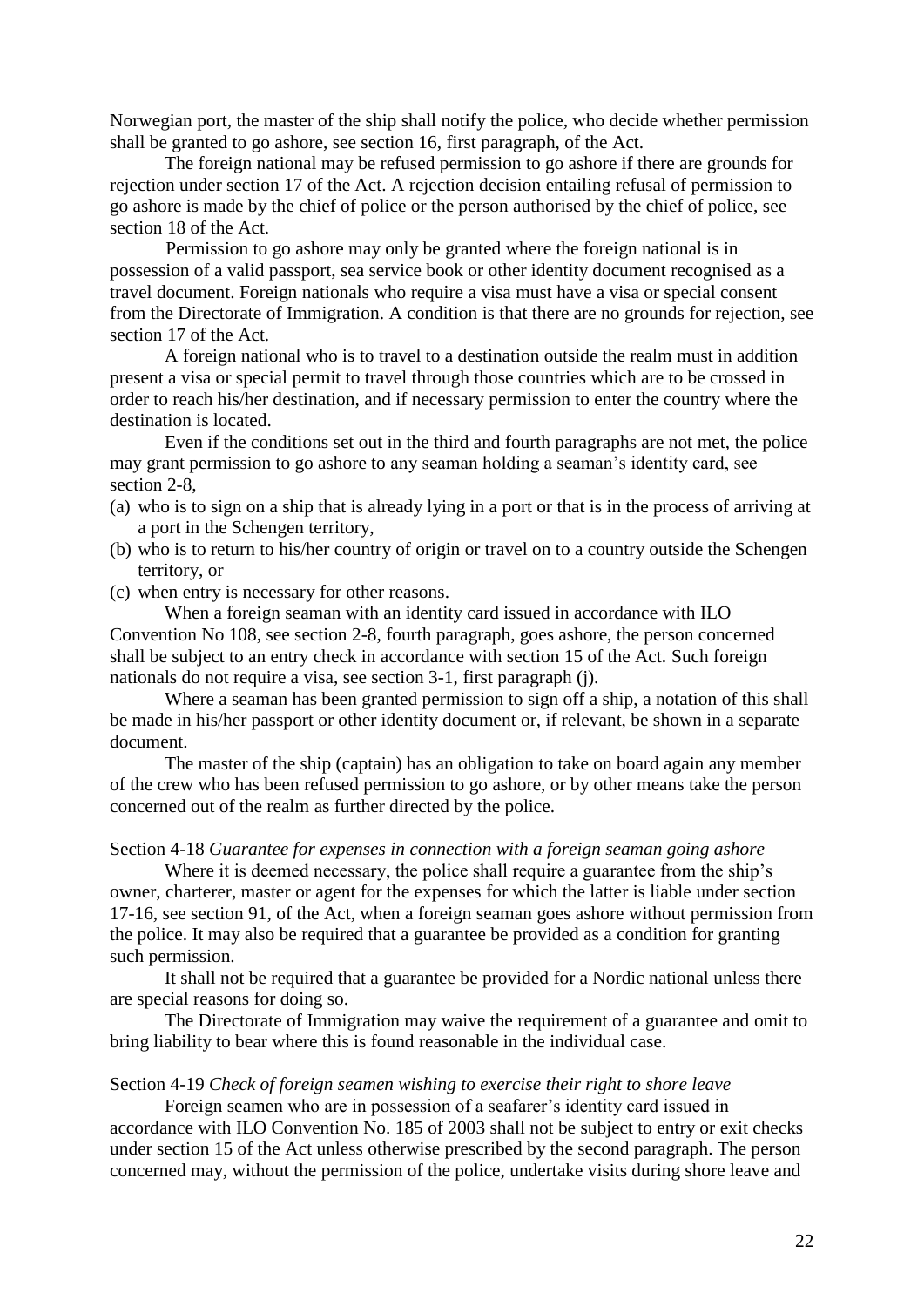stay in the port where the ship is lying for the time during which it is lying there, but not for more than three months. The chief of police decides the geographical delimitation of the area in which such right to share leave may be exercised.

Entry and exit checks shall be carried out in the usual manner in pursuance of section 15 of the Act when

- a) a foreign national wishes to travel to another place in the realm or to another Schengen country during the ship"s stay in the realm,
- b) the ship"s total time in a Norwegian and any other port in the Schengen territory exceeds three months,
- c) a foreign national is to sign off, see section 4-17, or
- d) an assessment of risks related to internal security and illegal immigration indicates that it is necessary, see Annex VII (3) of the Schengen Borders Code.

For such cases as are mentioned in the second paragraph (b), a residence permit is required in order to go ashore and stay in the Norwegian port or ports at which the ship calls, see section 55 of the Act.

Where the master of the ship has an obligation to report under section 4-24, it is a condition for shore leave or exemption from entry and exit checks under this provision that the name of the foreign national is on the list of crew members and that the list is checked.

The police may refuse a foreign crew member shore leave when this is found to be necessary for reasons of order and security or other particular reasons.

The police may carry out checks of foreign crew members' identity documents as required or as spot checks. The chief of police or the person authorised by the chief of police may, in individual cases, decide that entry checks of foreign crew members are to be carried out at an earlier time than stated in the first and second paragraphs.

### Section 4-20 *Stowaways*

 The provisions of sections 4-17 and 4-18 apply correspondingly to foreign stowaways on Norwegian or foreign ships who wish to go ashore in a Norwegian port.

 On the basis of humanitarian grounds, national considerations or consideration for international obligations, permission to go ashore may be granted even if the conditions of section 4-17, third paragraph, are not met. The police shall refer the question of whether such permission shall be granted to the Directorate of Immigration for decision.

### 4-21 *Application for asylum by a foreign stowaway or seaman*

 If a foreign stowaway or seaman claims to be a refugee or otherwise provides information that indicates that the protection provisions in section 73 of the Act are applicable, the case shall be submitted to the Directorate of Immigration for consideration and decision. Such foreign nationals shall normally be granted permission to go ashore, but subject to the conditions imposed in a decision by the Directorate of Immigration.

## **Section 19 of the Act Foreign nationals' obligation to notify the authorities**

#### Section 4-22 *Reporting to the authorities after entry, etc.*

A foreign national who has been granted a residence permit before entry shall not later than one week after entry report in person to the local police, see section 19 of the Act, first paragraph. The same applies to a foreign national who has submitted an application from abroad, but who enters the realm before processing of the application has been completed.

Employees who are covered by a group permit, see sections 6-7 and 6-15, shall also report to the police as mentioned in the first paragraph. After arrival, the employee will be granted an individual permit to work in the group, see section 6-7, fifth paragraph, and section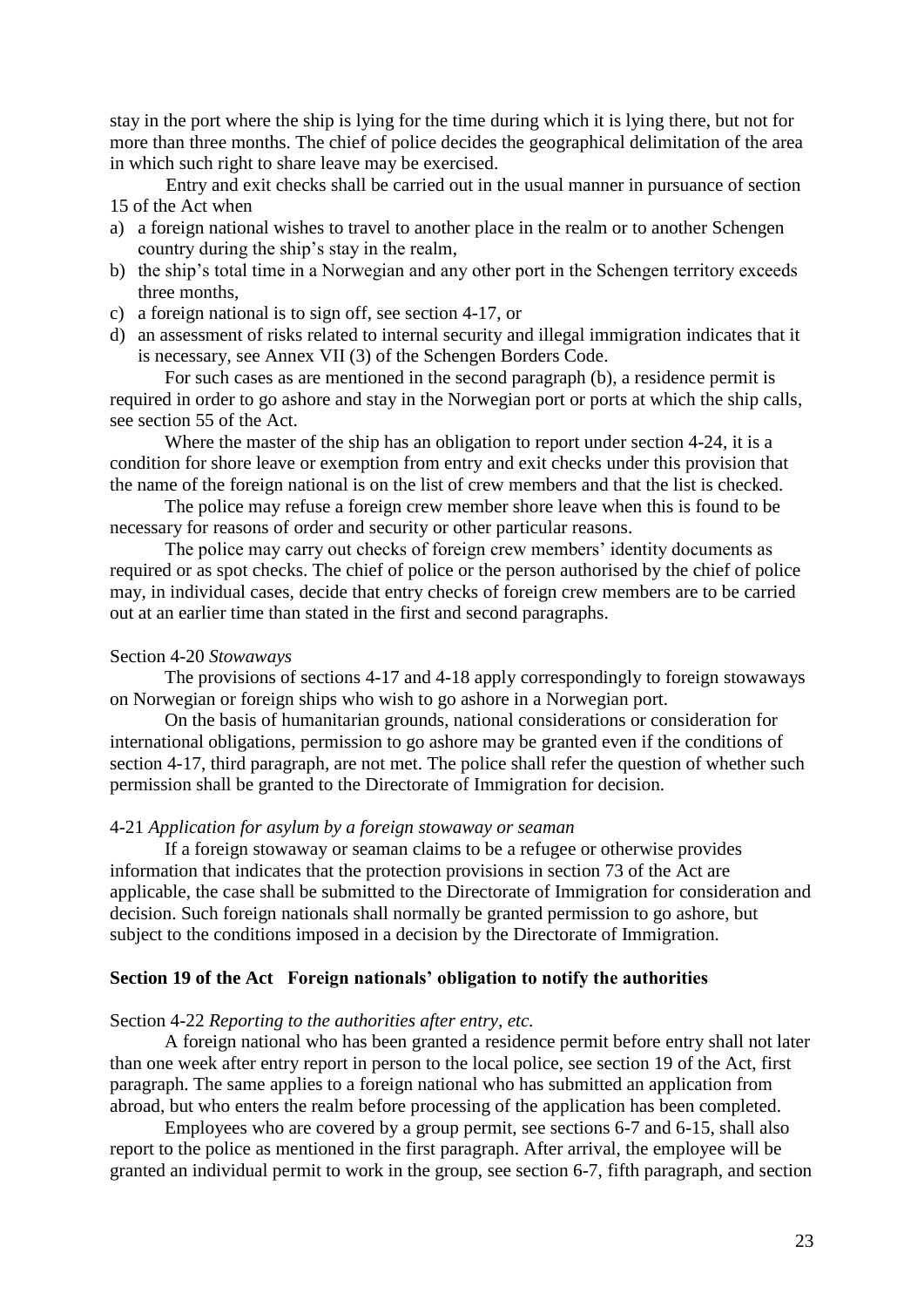6-15, sixth paragraph, unless there are circumstances that give reason for refusing the employee access to or a stay in the realm in pursuance of other provisions of the Act, see section 59 of the Act.

Where a foreign national submits an application for a residence permit or protection in the realm, the foreign national shall appear in person at the police station, see section 10-2 of the Regulations and section 93, first paragraph, of the Act.

Provisions regarding the obligation to report for foreign nationals who are exempt from the requirement of a residence permit under chapter 1 of the Regulations are laid down in section 1-1, eighth paragraph, and section 1-2, second paragraph.

When the foreign national is to stay in the realm for more than three months, the police shall make him or her aware of the obligation to undergo tuberculin testing under the Act of 5 August 1994 No. 55 relating to Control of Communicable Diseases (Communicable Diseases Act). The police shall notify the relevant health authority of the name and address of foreign nationals who are to stay in the realm for more than three months.

### Section 4-23 *Reporting to the authorities in the event of a change of abode*

A foreign national who has an obligation to report a change of abode to the police under section 19, second paragraph, of the Act shall notify the police in writing in the former or the new district in which he/she is residing at the latest within one week after moving.

A foreign national who has a permanent residence permit shall notify the police in writing when moving out of or into the realm at the latest within one week after moving.

### **Section 20 of the Act Obligation in other cases to notify the authorities**

## Section 4-24 *Obligation of the commander of an aircraft or master of a ship to give advance notification*

On request, the commander of an aircraft which is coming from or going abroad shall give the police a list of the passengers and crew, after the check-in process has been completed, see section 20, first paragraph (a) of the Act. The list shall contain the same information as the passenger list. If any of the passengers are stowaways, the commander of the aircraft shall give the police a list on his own initiative.

The master of a ship that is to cross the border on its way to a Norwegian port shall give the police a list of the passengers, including any stowaways, and crew, see section 20, first paragraph (b) of the Act. The list shall be provided on forms that are recognised by the Norwegian authorities. If possible, the list shall be provided 24 hours prior to arrival in internal waters. "Internal waters" means all waters lying inside the base line.

The master of a tourist ship (cruise ship), or the ship's agent, if relevant, shall send the ship"s itinerary (sailing plan) and the cruise programme to the police at the latest 24 hours before the ship leaves the port and before it calls at every single port on the territory of the Member States.

The master of a ship that is to cross the border on its way from a Norwegian port shall notify the police of the time of departure and provide a list as mentioned in the second paragraph.

The following vessels may be exempted from the provision of the second and fourth paragraphs:

- (a) ferries sailing in a direct and regular service between Norway and a Schengen country,
- (b) pleasure craft arriving directly from another Schengen country,
- (c) military vessels, and
- (d) coastal fishing vessels.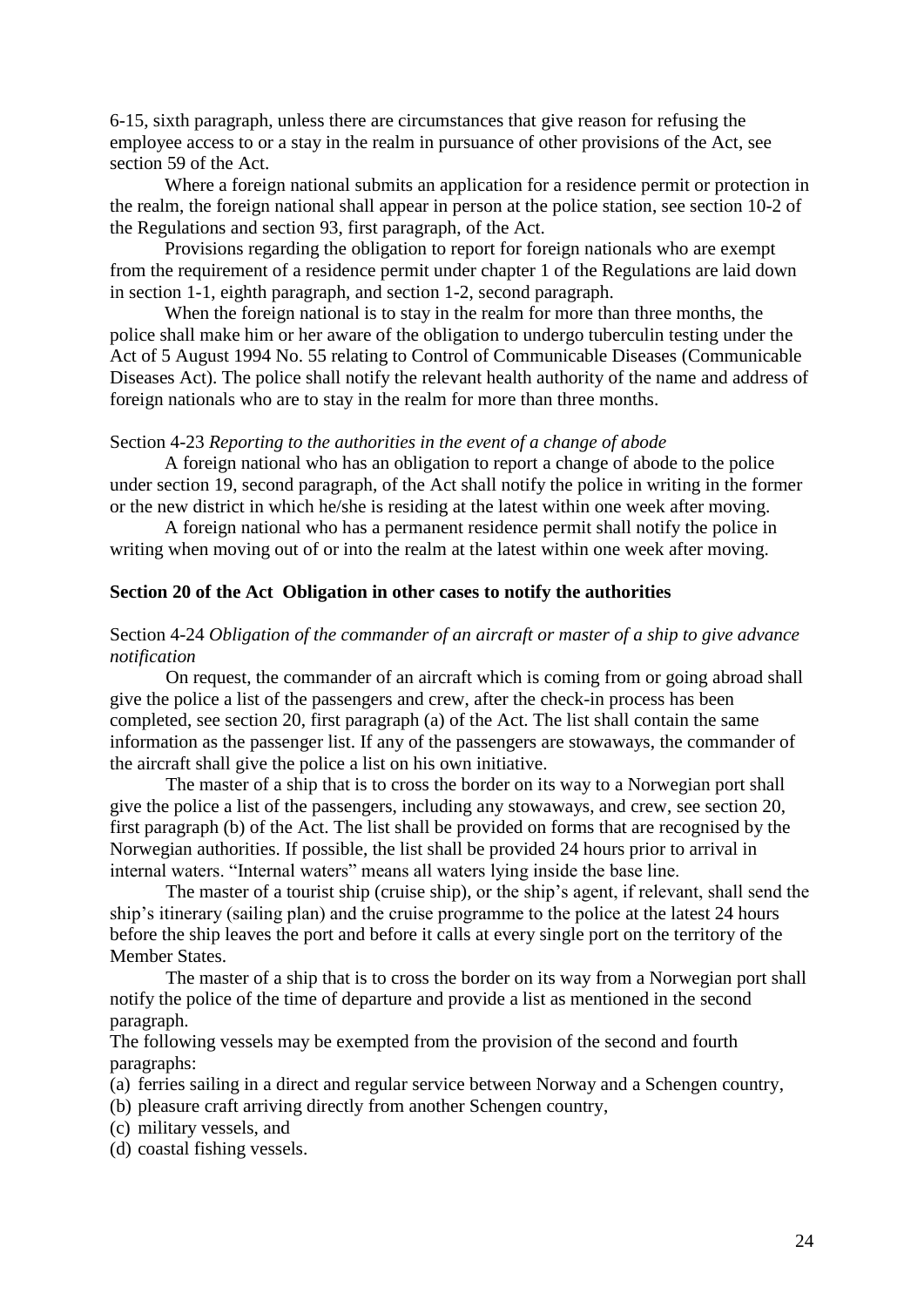If there are stowaways on board the vessel, it cannot be exempted from giving advance notification under this provision.

The police may by agreement with other public authorities decide that the commander of an aircraft or the master of a ship shall deliver the list to those authorities who will forward it to the police.

The Directorate of Immigration may establish further guidelines.

### Section 4-25 *Places providing overnight accommodation*

 Any person running a hotel, boarding house, lodging house, camping site, etc. shall keep a list of all persons staying overnight, see section 20, first paragraph (c), of the Act. The list shall contain information regarding the guest's name, date of birth, occupation, place of abode, nationality and date of arrival. If the guest is travelling together with a child under the age of 18, the name and date of birth of the child shall be noted. The guest shall personally fill out and sign a declaration containing the information mentioned in the second sentence. His/her identity shall be checked by requiring the production of a valid identity document. For persons other than Nordic nationals, a travel document is required. The type of travel document and its number shall be noted in the list.

 The provisions of the first paragraph, third to seventh sentences, do not apply to participants in group tours.

 The chief of police or the person authorised by the chief of police shall approve the way in which the list is kept and shall at all times have the opportunity to examine the list.

 When the police so request, places providing overnight accommodation as mentioned in the first paragraph shall give the police a list of all foreign overnight guests except for Nordic nationals.

### Section 4-26 *Security or emergency considerations*

 Where security or emergency considerations so warrant, the Ministry of Justice may decide that any person letting a foreign national stay overnight in his/her premises shall notify the police thereof, see section 20, first paragraph (c), of the Act. This measure may be implemented for the entire realm or for a specified police district. The obligation to give notification shall not apply to Nordic nationals.

## Section 4-27 *Employers*

When the police so request, an employer shall give the police a list of foreign national employees who are not Nordic nationals, see section 20, first paragraph (d), of the Act.

If the police need such a list of foreign national employees attached to diplomatic or paid consular missions (representations) in the realm, such an inquiry must be made through the Ministry of Foreign Affairs. The same applies to inquiries regarding employees of or persons commissioned to carry out an assignment for intergovernmental organisations or treaty bodies in respect of whom Norway has an obligation as host country.

#### Section 4-28 *Education institutions*

 When the police so request, education institutions shall give the police a list of foreign pupils or students, see section 20, first paragraph (g), of the Act.

 The list shall contain information regarding the foreign national"s name, date of birth, address and nationality.

### **Section 21 of the Act General immigration control**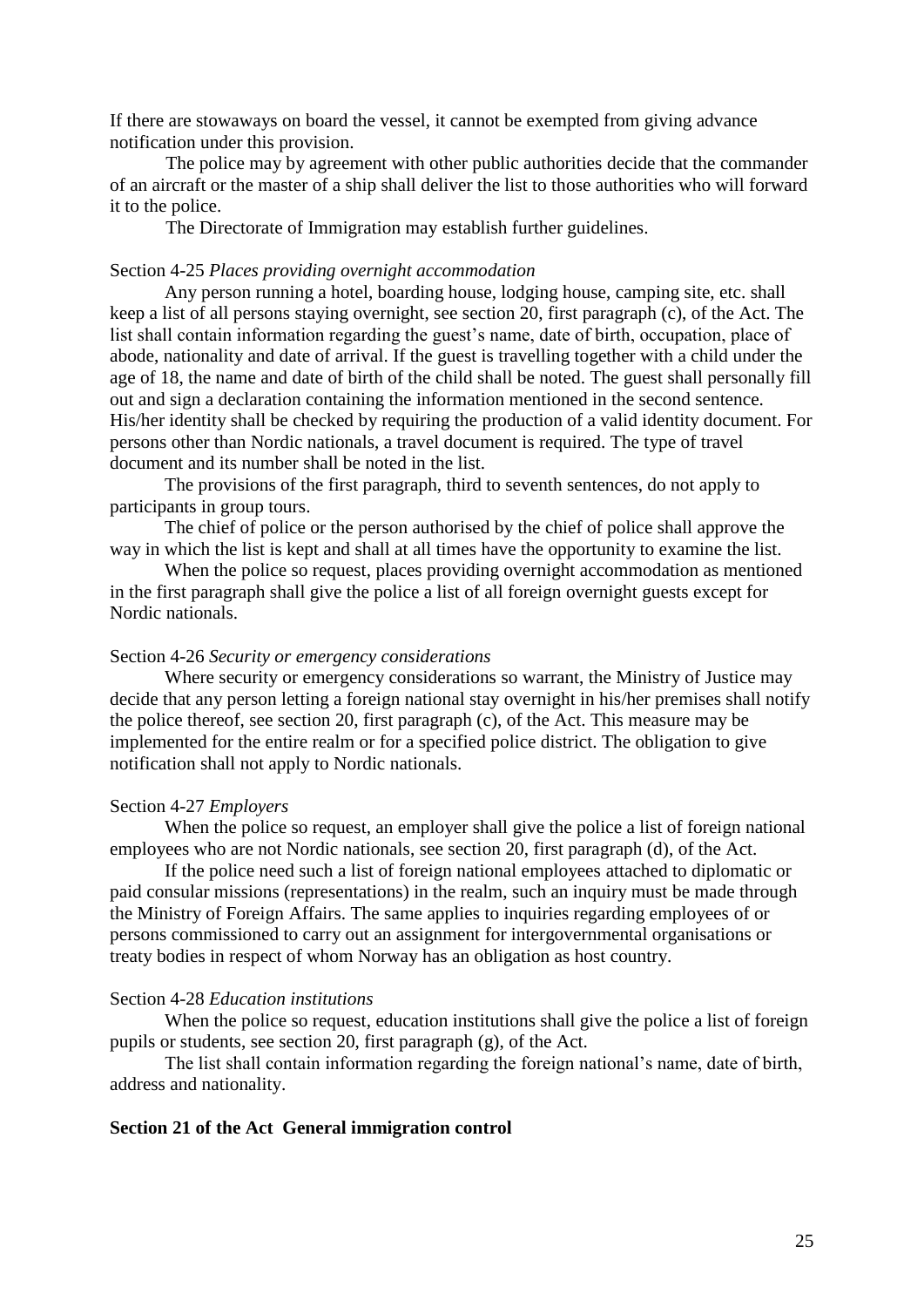Section 4-29 *Power to make a copy of identity documents in connection with general immigration control*

The police may make a copy of documents presented in connection with general immigration control under section 21 of the Act.

## **Section 22 of the Act Control authority**

### Section 4-30. *Checks carried out by customs authorities*

When the customs authorities carry out customs checks at an external Schengen border, the customs authorities shall assist the police in controlling the entry and exit of foreign nationals under section 22 of the Immigration Act, see section 15. The same applies to customs checks at an internal Schengen border if temporary border control has been introduced under section 14 of the Immigration Act.

If the customs authorities, during a customs check at an internal Schengen border, otherwise discover that a foreign national lacks valid entry documents, or the foreign national declares that he/she wishes to apply for asylum, or if there is otherwise reason to suspect that the foreign national is not entitled to lawful entry to Norway, the customs authorities may carry out an identity check, which may include making a copy of his/her passport or other travel or identity documents and other items of proof, and report this to the police.

The Ministry of Justice and the Police may establish further guidelines for implementation of the obligation to provide assistance under the first and second paragraphs after consultation with the Ministry of Finance.

#### Section 4-31 *Other authorities' competence to carry out border checks*

Under guidelines established by the Ministry of Justice, the chief of police may authorise military officers or other persons without police authority to carry out border checks.

The station commander concerned is responsible for border checks of allied military personnel travelling on aircraft as mentioned in section 1-6, second paragraph.

## **Chapter 5 Rejection**

### **Section 17 of the Act Rejection, see section 126**

Section 5-1 *Exemption from the provisions regarding rejection in section 17, first paragraph, of the Act, for the holder of a visa or a residence permit issued by a Schengen country*

A foreign national under the age of 20 who is permanently resident in one of the other Nordic countries, and who is participating in group travel of a limited duration (class trip, sports club, etc.) led by an adult person, shall not be rejected under section 17, first paragraph (a), of the Act even if the person concerned lacks a valid passport or other recognised travel document.

A foreign national who holds a residence permit or a visa for return issued by a Schengen country shall not be rejected under section 17, first paragraph, of the Act if the purpose of entry is to pass through Norwegian territory. A condition is that the foreign national has not been expelled from the realm with a prohibition on entry that is still in effect. In these Regulations, "residence permit issued by a Schengen country" means a permit as mentioned in section 98, second paragraph, second and third sentences, of the Act.

A foreign national who has a visa issued by a Schengen country for a stay of more than three months" duration shall not be rejected under section 17, first paragraph (a), (b), (d), (e) or (f), of the Act even if the person concerned lacks a visa for entry to the realm, does not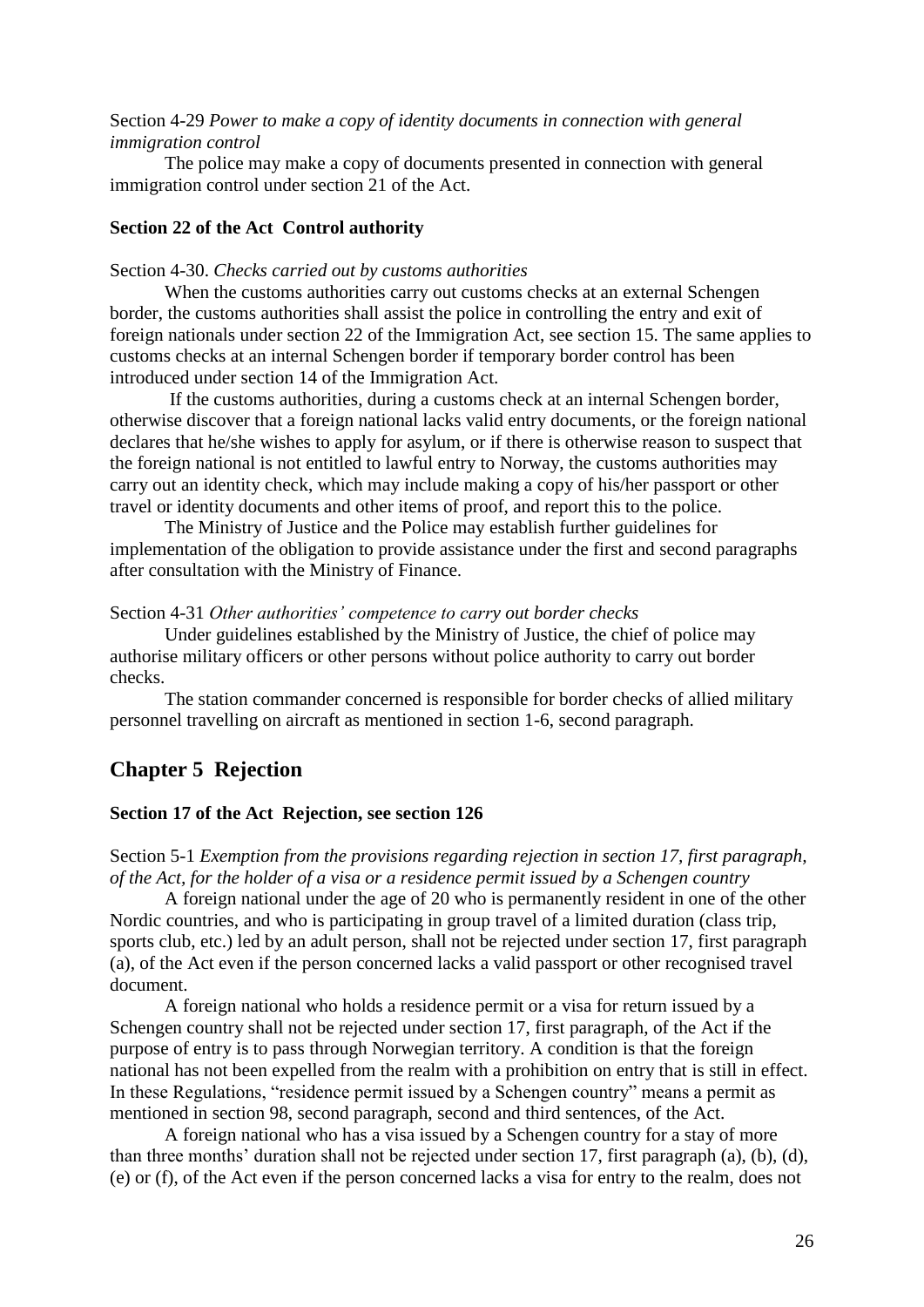have sufficient means, or cannot substantiate the stated purpose of the stay, if the purpose of entry is to pass through Norwegian territory. A condition is that the foreign national has not been expelled from the realm with a prohibition of entry that is still in effect.

The Directorate of Immigration may establish further guidelines regarding what are to be deemed to be sufficient means, see section 17, first paragraph (f), of the Act. The Directorate of Immigration may also establish guidelines on the significance of such guarantee from a third party as is mentioned in section 3-5 of the Regulations.

## **Section 18 of the Act Power of decision in cases regarding rejection**

## Section 5-2 *Power of decision in cases regarding rejection*

Where there is no doubt that the conditions laid down in section 17, first paragraph (a), (b), (d), (e) or (f) are met, decisions regarding rejection as mentioned in section 18, second paragraph (b) of the Act are made by the chief of police or the person authorised by the chief of police until the foreign national has been in the realm for three months after the expiry of the visa-free period or the period of validity of his/her visa.

Decisions regarding rejection are otherwise made by the Directorate of Immigration.

## Section 5-3 *Rejection of an asylum seeker*

Where the condition for rejection under section 17, first paragraph (a) or (b), of the Act is met, a foreign national whose application for asylum has been rejected, see section 28 of the Act, and who is not granted a residence permit under section 38 of the Act, shall be rejected on this basis if it is likely that implementation can take place before the foreign national has been in the realm for six months.

A foreign national as mentioned in the first paragraph shall otherwise be rejected under section 17, first paragraph (d) or (e), of the Act if it is likely that implementation can take place before the foreign national has been in the realm for three months. A foreign national who has applied for asylum is deemed to have had the intention of staying for more than three months, see section 55, second paragraph, of the Act.

## Section 5-4 *Provisions of procedure in rejection cases*

A foreign national who is rejected shall receive guidance as mentioned in section 82 of the Act and shall be notified of the decision, see section 27 of the Public Administration Act, in a language that he/she understands. The foreign national shall be given such information as mentioned in section 27, third paragraph, of the Public Administration Act, and the case sheet shall show that such information has been given.

A notation shall be made of the decision regarding rejection in the foreign national"s passport or other travel document, unless there are grounds for assuming that this may expose the owner of the travel document to a penalty or other sanctions in his/her country of origin or in the country to which the rejected person is being sent, or it otherwise appears to be unreasonable in respect of the foreign national.

# **Chapter 6 Residence permit in connection with employment and studies, etc.**

## **Section 23 of the Act Residence permit for employees who are to work for an employer in the realm**

*Section 6-1 Residence permit for skilled workers, etc.*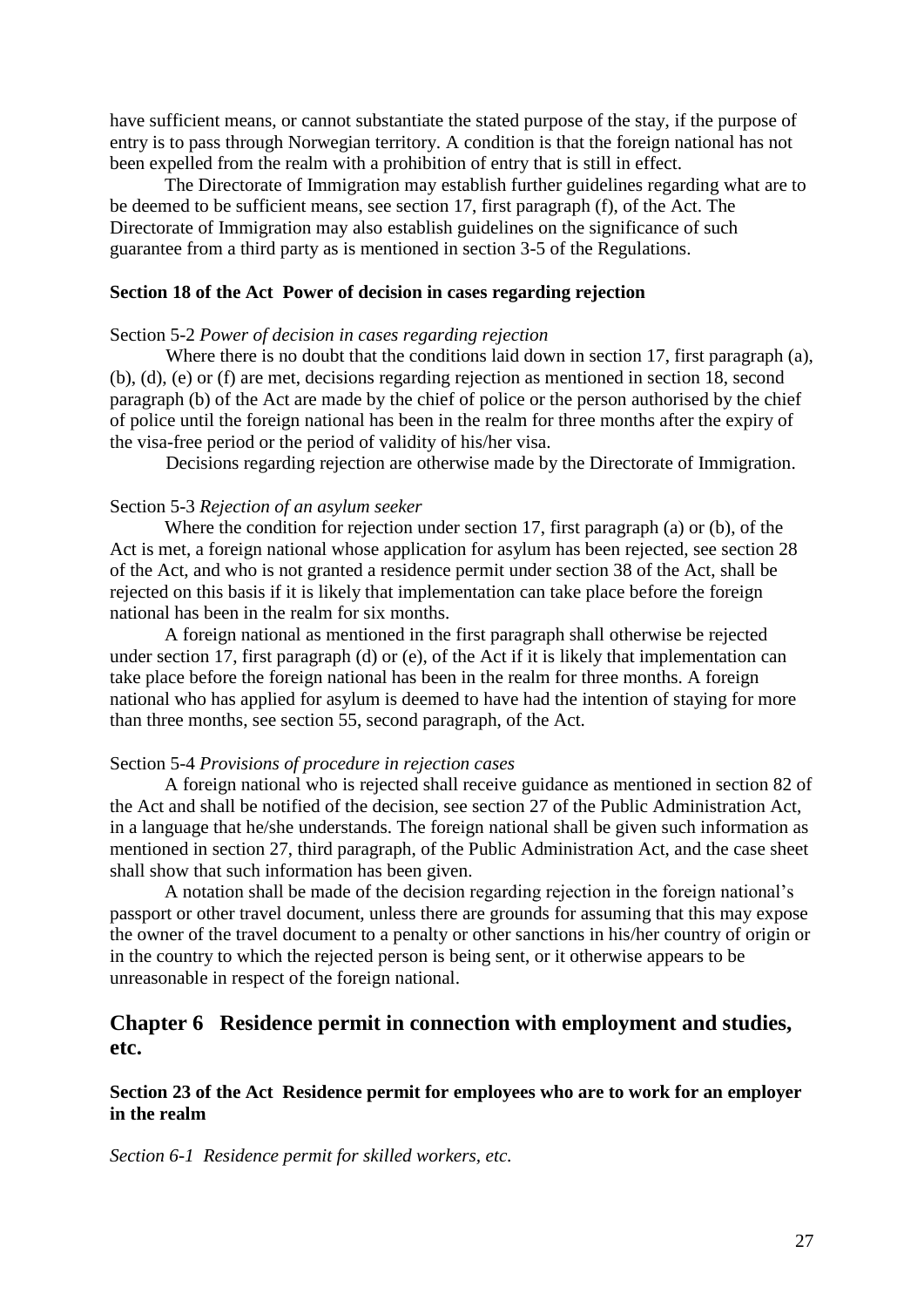Employees who have special training which as a minimum corresponds to upper secondary school level, have a craft certificate or have a university college or university education or who have special qualifications are entitled to a residence permit. A condition is that

- (a) the expertise is deemed to be relevant to the position,
- (b) the relevant specialist authority has given its approval or authorisation in the case of occupations/professions that are subject to statutory or regulatory qualification requirements, and
- (c) the employee falls within the quota for skilled workers and specialists, see section 6-12.

For categories of employees, the conditions may be made more stringent when special considerations so warrant, by requiring specialist training at a level higher than upper secondary school for a permit as mentioned in the first paragraph. The Directorate of Immigration may establish further guidelines.

A permit may be granted even if the specific offer of full-time employment is not for continuous employment, see section 23, first paragraph (d), of the Act. The Directorate of Immigration may establish further guidelines.

If no quota has been established or if the quota has been filled, a permit may be granted when the position cannot be filled by domestic labour or labour from the EEA or EFTA area.

For a permit granted under the first paragraph to an employee who is a national of a country that is a member of the World Trade Organisation and is employed in an international company, the first paragraph (c) or fourth paragraph do not apply, see section 23, first paragraph (c), of the Act. The Directorate of Immigration may establish further guidelines regarding what is considered to be an international company.

A permit under the first paragraph is valid for a specific type of work, while a permit under the second and fifth paragraph is valid for specific work for a specific employer. The permit forms the basis for a permanent residence permit.

## *Section 6-2 Residence permit for specialists*

Employees who on the basis of the salary offered to them are deemed to be specialists are entitled to a residence permit. A condition is that

- (a) the salary offered must be at least NOK 500 000 per year not including benefits in kind,
- (b) the offer of employment has been made by an employer who meets the conditions under section 6-8.
- (c) the relevant specialist authority has given its approval or authorisation in the case of occupations/professions that are subject to statutory or regulatory qualification requirements, and
- (d) the employee falls within the quota for skilled workers and specialists, see section 6-12. Employees who are covered by guidelines established by the Directorate of

Immigration, see section 6-1, second paragraph, may not be granted a permit under this provision.

A permit may be granted even if the specific offer of full-time employment is not for continuous employment, see section 23, first paragraph (d), of the Act. The Directorate of Immigration may establish further guidelines.

If no quota has been established or if the quota has been filled, a permit may be granted when the position cannot be filled by domestic labour or labour from the EEA or EFTA area.

For a permit granted under the first paragraph to an employee who is a national of a country that is a member of the World Trade Organisation and who is employed in an international company, the first paragraph (c) or fourth paragraph do not apply, see section 23,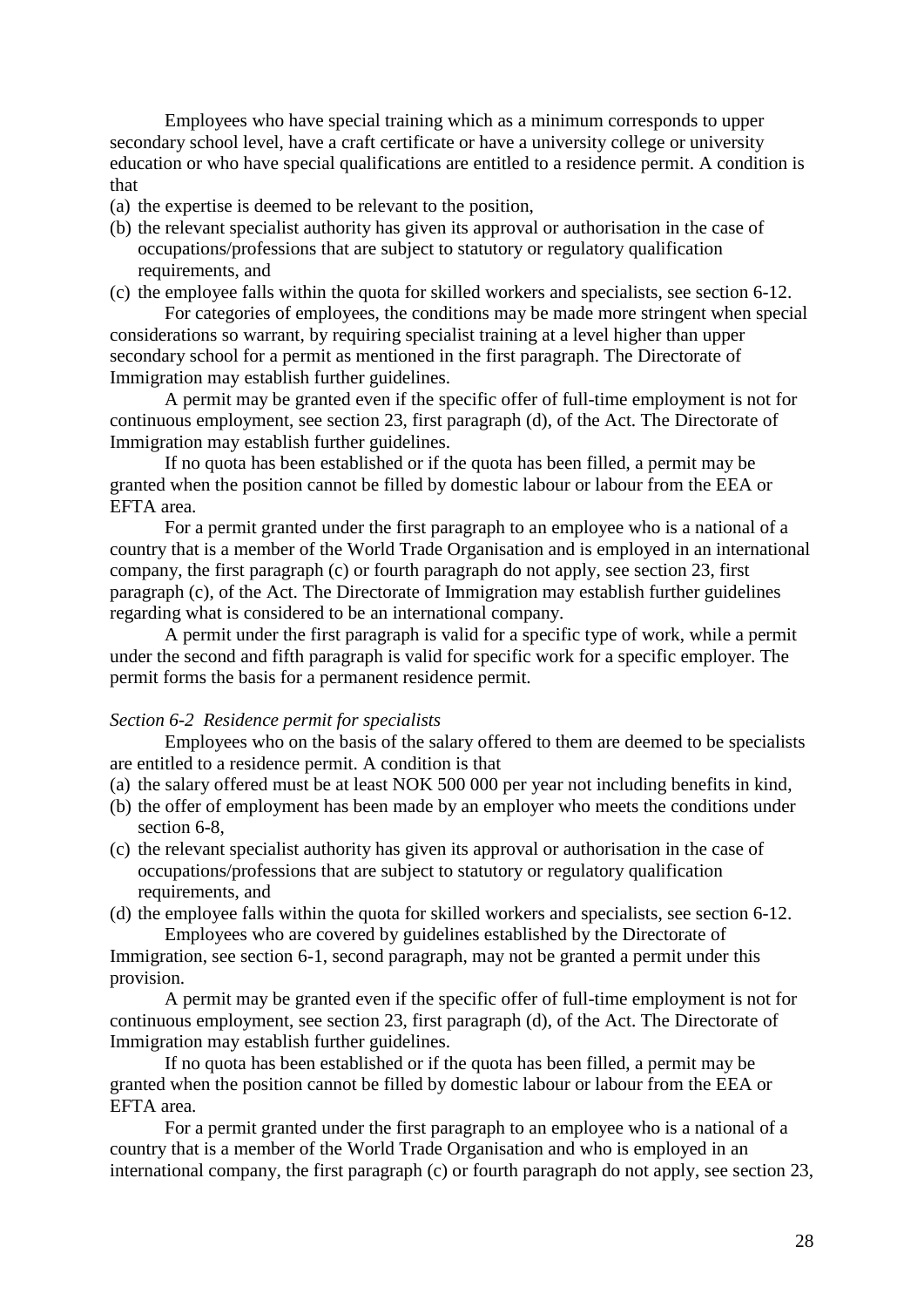first paragraph (d) or fourth paragraph, see section 23, first paragraph (c) of the Act.. The Directorate of Immigration may establish further guidelines regarding what is considered to be an international company.

The permit applies to work for a specific employer, and it forms the basis for a permanent residence permit.

### *Section 6-3 Residence permit for seasonal workers, etc.*

Employees who do not meet the conditions for a permit for skilled workers, see section 6-1, may be granted a residence permit for a period of up to six months for work in a seasonal activity or in connection with ordinary holiday replacement. The Directorate of Immigration may establish further guidelines.

For work in seasonal activities in agriculture or forestry, a condition is that the employees fall within the quota for seasonal work in agriculture and forestry, see section 6- 12. If no quota has been established, the quota has been filled or the application concerns work in other seasonal industries, a permit may be granted when the position cannot be filled by domestic labour or labour from the EEA or EFTA area.

For work in connection with ordinary holiday replacement, a condition is that the position cannot be filled by domestic labour or labour from the EEA or EFTA area.

The six months may be divided between several permits for work for the one and the same or for different employers, in total equivalent to full-time employment, see section 23, first paragraph (d), of the Act.

Employees who have had a permit for six months under this section may be granted a new permit after a stay of six months outside Norway. When a permit is granted repeatedly for periods of less than six months, the total period of stay may not exceed six months in the course of a 12-month period.

The permit applies to specific work for one or more specific employers, and it does not form the basis for a permanent residence permit.

### *Section 6-4 Residence permit for unskilled Russian employees, etc..*

Employees in enterprises that require unskilled labour may be granted a residence permit for a period of up to two years.

The permit may be granted to Russian nationals from the Barents region for work in enterprises in Nordland, Troms or Finnmark.

The Ministry of Labour may establish further guidelines regarding the industries and geographical areas for which a permit may be granted under this provision, including guidelines to the effect that the provision shall apply to groups other than the one mentioned in the second paragraph.

A condition is that the position cannot be filled by domestic labour or labour from the EEA or EFTA area.

An advance assurance may be given in the administrative decision to the effect that the employees shall be entitled to a new permit within the two-year period if they receive a specific offer of the same work on the same conditions of employment. The labour market assessment under the fourth paragraph applies to the entire two-year period.

Employees who have had a permit under this section with a total period of residence of two years may be granted a new permit after one year"s absence from Norway.

The permit applies to specific work for a specific employer, and it does not form the basis for a permanent residence permit.

#### *Section 6-5 Residence permit for Russian cross-border commuters*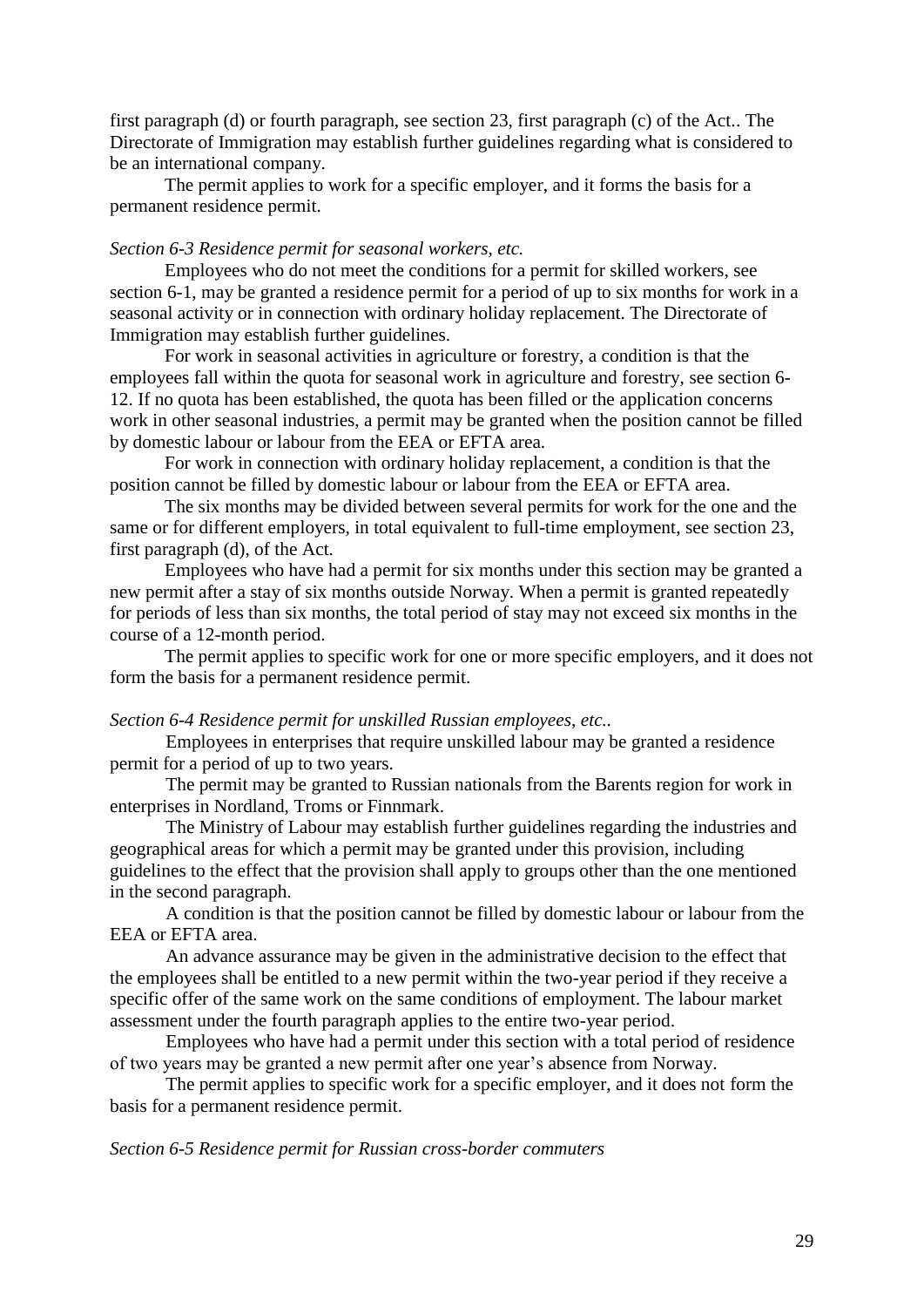Russian nationals who are resident in the Barents region, and who commute to parttime work in enterprises in Nordland, Troms or Finnmark, may be granted a residence permit for part-time work, i.e. an 80 per cent or smaller fractional position. A condition is that the relevant specialist authority has given its approval or authorisation in the case of occupations/professions that are subject to statutory or regulatory qualification requirements.

A permit may be granted even if the specific offer of part-time employment is not for continuous employment, see section 23, first paragraph (d), of the Act. The Directorate of Immigration may establish further guidelines.

A condition is that the position cannot be filled by domestic labour or labour from the EEA or EFTA area.

The permit is valid for specific work for a specific employer, and it does not form the basis for a permanent residence permit.

### *Section 6-6 Residence permit for seamen*

Employees on board a foreign-registered ship that loads goods or embarks passengers in a Norwegian port and delivers the goods or disembarks the passengers in another Norwegian port may be granted a residence permit. This applies to ships engaged in regular or significant activities between Norwegian ports, and not to ships that only occasionally take part in such activities. The Directorate of Immigration may establish further guidelines.

The permit applies to work for a specific employer, and it does not form the basis for a permanent residence permit.

### *Section 6-7 Group permit for employers*

For specific work of limited duration, employers may be granted a permit (group permit) by the Directorate of Immigration to employ a specific number of employees.

A precise description must be given of the nature of the work. The work must occupy at least six persons, including necessary manpower for a shift system, if relevant, and to serve as replacements. The group must consist of a specific number of persons.

A condition is that the employer shall undertake to take on employees each of whom meets the conditions for a permit for skilled workers, see section 6-1, first paragraph, first sentence, and second sentence (a) and (b). A permit may be granted even if some of the employees do not have such qualifications if it is substantiated that the participation of the person concerned is a necessary prerequisite for the group"s ability to function. The Directorate of Immigration may establish further guidelines. The provisions of section 6-1, first paragraph (c) and fourth paragraph, apply correspondingly.

A group permit granted to an employer is tied to specific work and shall apply to a specific number of employees.

After their arrival, employees who are covered by a group permit are granted individual residence permits for work in the group. The permit is registered as part of the quota for skilled workers and specialists, see section 6-12, even if the employee concerned does not possess such qualifications. The permit is tied to specific work for a specific employer. The permit does not form the basis for a permanent residence permit. *Section 6-8 Requirements for employers in connection with early work start*

## *Section 6-8 Requirement for an employer`s use of the early work-start scheme*

Employers who can produce a VAT and tax certificate and a self-declaration of compliance with statutory Norwegian health, safety and environmental (HSE) requirements, see sections 3-3 and 3-4 of the Public Procurement Regulations, have the right to let employees start work before a permit has been granted unless the employer is barred from doing so under section 6-34. The Directorate of Information may establish further guidelines.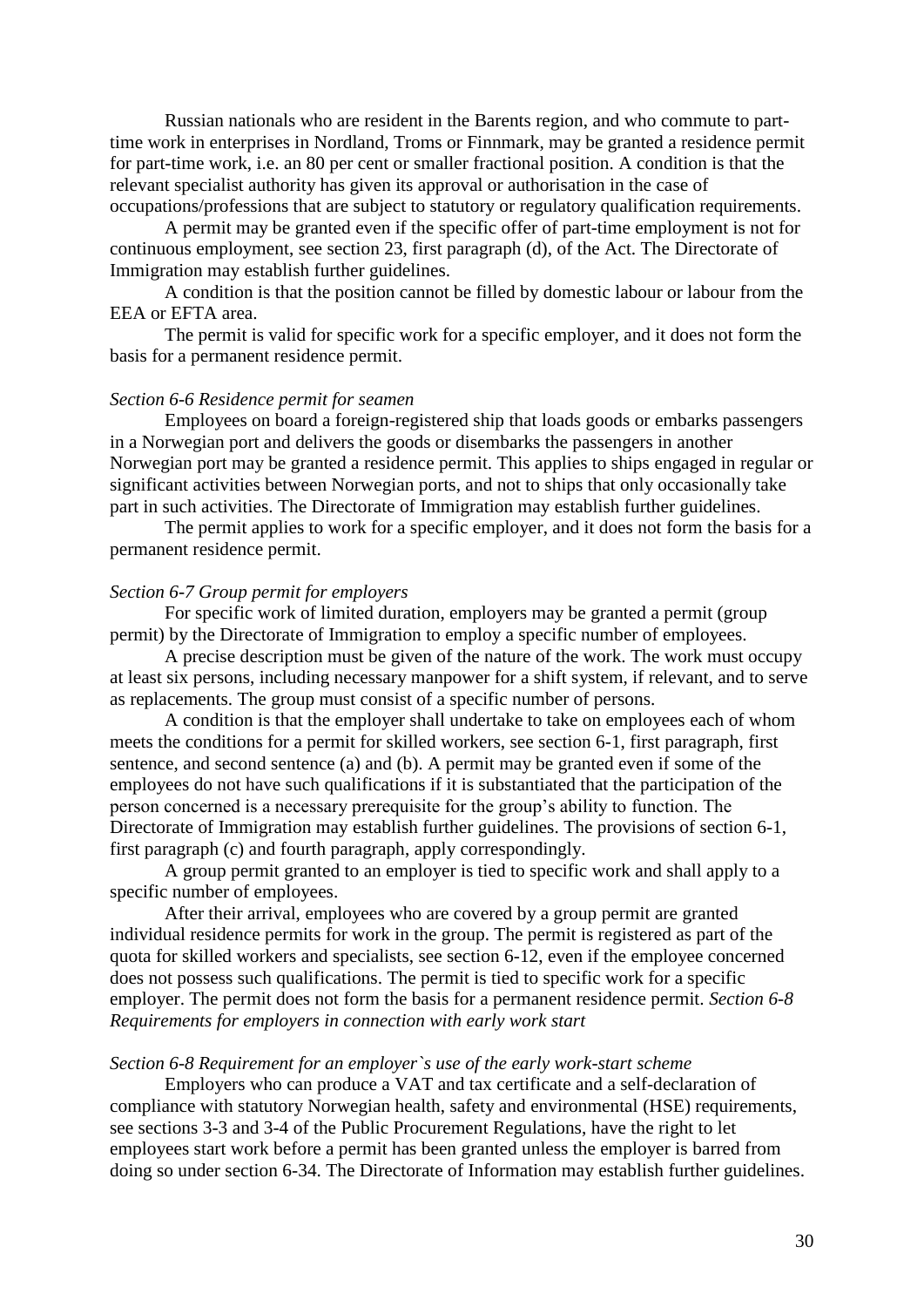The early work-start scheme applies to employees who are applying for a residence permit and who are qualified skilled workers, see section 6-1, first paragraph, or specialists, see section 6-2.

Employers are responsible for ensuring that the employees meet the conditions for the permit, including the condition that the relevant specialist authority has given its approval or authorisation in the case of occupations/professions that are subject to statutory or regulatory qualification requirements.

#### *Section 6-9 Employers – offer of employment form*

Employers who have made a specific offer of employment to employees who are applying for a permit under sections 6-1 to 6-7 are responsible for submitting the necessary information regarding the employment relationship on the prescribed offer of employment form. The form shall be signed by the employer and the applicant, unless the Directorate of Immigration has prescribed otherwise in guidelines.

The Directorate of Immigration may establish further guidelines regarding who is an employer under section 23 of the Act.

## *Section 6-10 Pay conditions*

What is considered to be pay under section 23, first paragraph (b), of the Act, is determined by the Directorate of Immigration.

## *Section 6-11 Revocation in connection with employment relationships. Unemployment – jobseeker period*

A residence permit may be revoked under general rules of administrative law if the employment relationship ceases, see section 63 of the Act, unless the conditions laid down in the second paragraph are met.

Employees with a permit under section 6-1, first paragraph, may stay in the country in order to seek employment for a period of up to six months after the employment relationship ceases if the original permit does not expire. A condition is that the employees notify the police within seven days after the employment relationship ceases. It is likewise a condition that the employees notify the police within seven days if they start work in a new employment relationship.

Notifications as mentioned in the second paragraph shall be registered in the Norwegian Computer System for Immigrant and Refugee Cases (DUF). The Directorate of Immigration may establish further guidelines.

## *Section 6-12 Labour market assessment in connection with employment relationships and establishment of quotas for various categories of employees*

Where a labour market assessment is to be carried out in an individual case to ascertain whether the position can be filled by domestic labour or by labour from the EEA or EFTA area under sections 6-1 to 6-7, it is a prerequisite for granting a permit that the Norwegian Labour and Welfare Administration consents thereto in accordance with further guidelines issued by the Norwegian Directorate of Labour and Welfare.

The Ministry of Labour, in consultation with the Ministry of Trade and Industry and the Ministry of Finance, establishes an annual quota for skilled workers and specialists as mentioned in sections 6-1 and 6-2. The Norwegian Directorate of Labour and Welfare establishes the quota for seasonal workers in agriculture and forestry as mentioned in section 6-3.

The Directorate of Immigration may, in consultation with the Directorate of Labour and Welfare, establish further guidelines regarding the quota arrangements.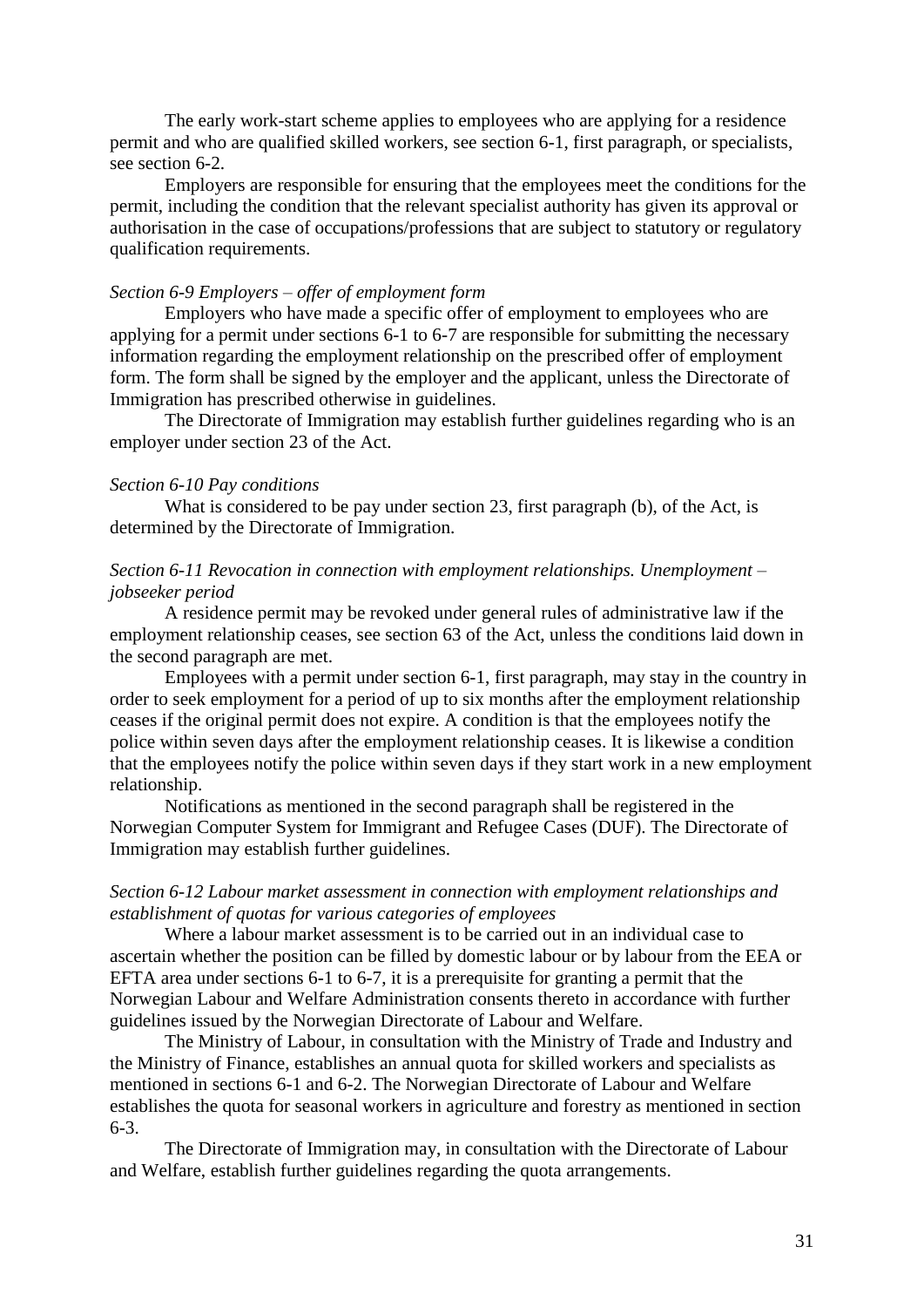## **Section 24 Residence permit to provide services as a seconded employee or an independent contractor**

### *Section 6-13 Residence permit for seconded employees*

Employees in a foreign enterprise who have entered into a contract with a principal to provide services of a limited duration may be granted a residence permit for a total of four years.

A condition is that the employee has qualifications as a skilled worker, see section 6-1, first paragraph, first sentence and second sentence (b), and the qualifications are deemed to be relevant to carrying out the assignment. What is considered to be pay under section 24, first paragraph (b), of the Act is determined by the Directorate of Immigration.

Exemptions are made from the requirement that it is not possible to procure domestic labour or labour from the EEA or EFTA area to carry out the assignment, see section 24, first paragraph (c) of the Act.

A permit may be granted even if the specific offer of an assignment is not for a continuous period, see section 24, first paragraph (d) of the Act. The Directorate of Immigration may establish further guidelines.

The permit is tied to the assignment(s) specified in the contract, and it does not form the basis for a permanent residence permit.

## *Section 6-14 Residence permit for independent contractors*

Self-employed persons who have established a business abroad may be granted a residence permit for a period of up to four years. A condition is that

- (a) a contract has been entered into with a principal for the provision of services of a limited duration,
- (b) the contractor has qualifications as a skilled worker, see section 6-1, first paragraph, first sentence and second sentence (b), and the qualifications are deemed to be relevant to carrying out the assignment, and
- (c) it is stated in the contract that the contractor shall receive remuneration that is at least equivalent to the pay to which employees covered by the provision governing skilled workers are entitled, see section 6-1 and section 6-13, second paragraph.

A permit may be granted even if the specific offer of an assignment is not for a continuous period, see section 24, first paragraph (d) of the Act. The Directorate of Immigration may establish further guidelines.

Exemptions are made from the requirement that it is not possible to procure domestic labour or labour from the EEA or EFTA area to carry out the assignment, see section 24, first paragraph (c), of the Act.

The permit is tied to the assignment(s) specified in the contract, and it does not form the basis for a permanent residence permit.

## *Section 6-15 Group permit for principals*

For a specific assignment for a limited period of time, principals may be granted a permit (group permit) by the Directorate of Immigration to use a specific number of foreign service providers (seconded employees).

A precise description must be given of the nature of the assignment. The assignment must entail employment for at least six persons, including necessary manpower for a shift system, if relevant, and to serve as replacements. The group must consist of a specific number of persons.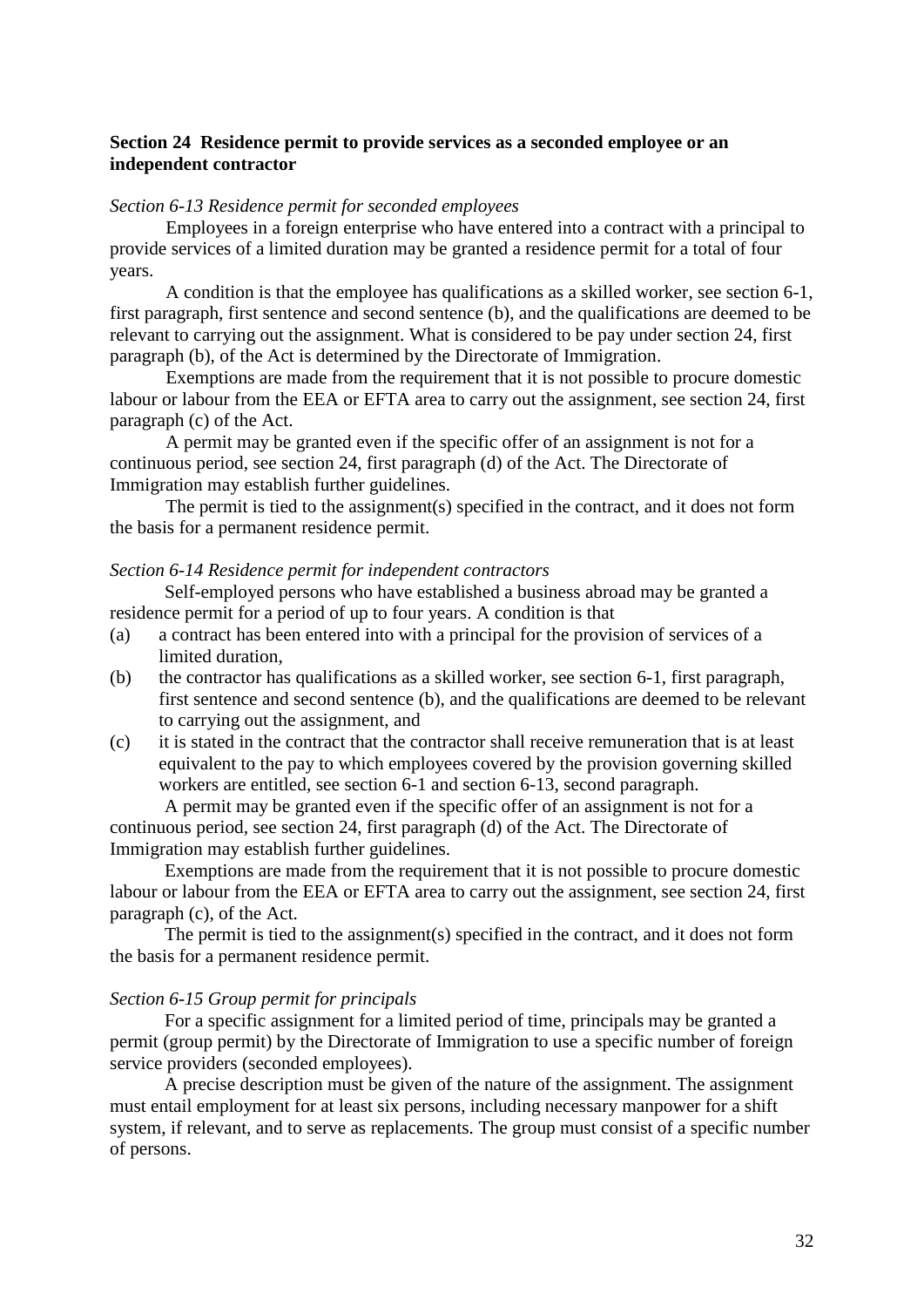A condition is that the principal shall undertake to take on seconded employees each of whom satisfies the conditions for a permit for skilled workers, see section 6-1, first paragraph, first sentence, and second sentence (b), and the qualifications are deemed to be relevant to carrying out the assignment. A permit may be granted even if some of the employees do not have such qualifications if it is substantiated that the participation of the person concerned is a necessary prerequisite for the group"s ability to function. The Directorate of Immigration may establish further guidelines.

Exemptions are made from the requirement that it is not possible to procure domestic labour or labour from the EEA or EFTA area to carry out the assignment, see section 24, first paragraph (c) of the Act.

A group permit granted to an employer is tied to the assignment specified in the contract and shall apply to a specific number of seconded employees.

After arriving in Norway, seconded employees who are covered by a group permit are granted individual residence permits for work in the group. The permit is tied to the assignment specified in the contract, and it does not form the basis for a permanent residence permit.

### *Section 6-16 Principal – offer of assignment form*

.

The principal shall inform the foreign national's employer abroad of the requirement regarding pay and working conditions that applies to persons who apply for a permit under sections 6-13 and 6-15, see section 24, first paragraph (b) of the Act.

The principal shall ensure that the applicant's employer abroad satisfies the requirement regarding pay and working conditions during the assignment, and shall be able to present documentary evidence of this upon enquiry from the supervisory or immigration authorities.

The principal is responsible for presenting necessary information concerning the assignment and the employment relationship abroad on the prescribed offer of assignment form. The form shall be signed by the principal, the employer abroad and the applicant, unless otherwise determined by the Directorate of Immigration in guidelines. The contract between the principal and the contractor abroad, and the applicant"s employment contract with the employer abroad, shall also be presented.

The Directorate of Immigration may establish further guidelines regarding who is a principal under section 24 of the Act.

#### *Section 6-17 Revocation in connection with the provision of services*

A residence permit may be revoked under general rules of administrative law if the employment relationship ceases, see section 63 of the Act.

The residence permit may be revoked if an employer abroad does not satisfy the requirement regarding pay and working conditions during the assignment, see section 24, first paragraph (b) of the Act. The permit may also be revoked if the principal does not fulfil the obligations under section 6-16, second and third paragraphs, of the Regulations. Advance notice that revocation is being considered shall be given to the foreign national, to the principal and to the employer abroad.

## **Section 25 of the Act Residence permit in order to engage in independent business activities**

#### *Section 6-18 Residence permit for self-employed persons*

Self-employed persons who intend to engage in a permanent business activity are entitled to a residence permit if the presence of the self-employed person in Norway and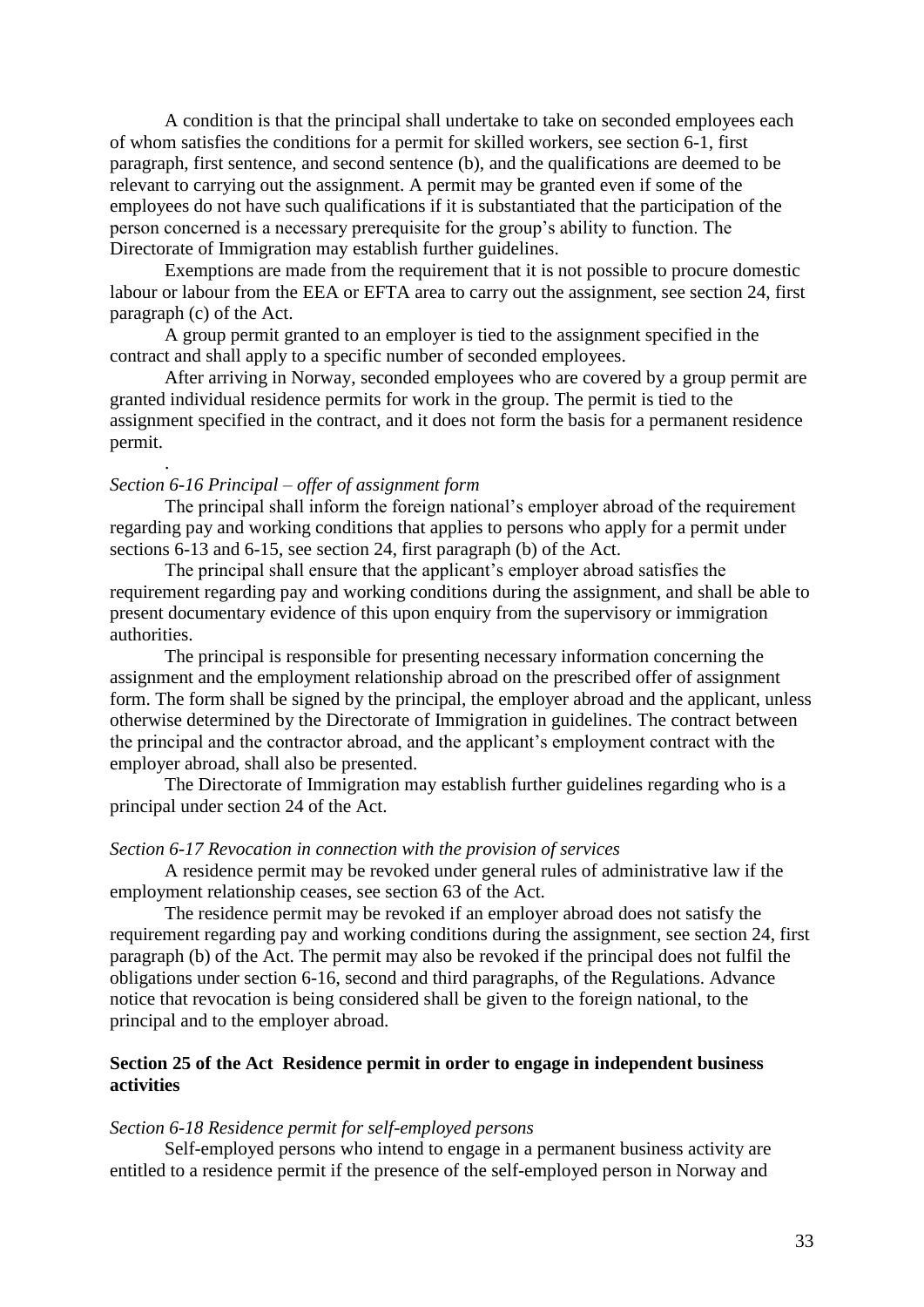active participation in running the business is necessary for the establishment or continued operation of the business. A condition is that

- (a) the work that is to be done in the business requires the self-employed person to have qualifications as a skilled worker, see section 6-1, first paragraph, first sentence and second sentence (b),
- (b) it is substantiated that there is an financial basis for the business, and
- (c) permission for the business has been granted under other legislation.

Documentation must be presented to substantiate the qualifications of the selfemployed person and role in the business. An accurate description of the nature of the business, financing and budget plans, and financial statements if available, must also be presented. A statement in advance to the effect that necessary permits from other authorities will be granted must also be presented. A statement regarding the financial basis for the business shall be obtained from the county municipality concerned and, if necessary, from a trade or professional organisation. The Directorate of Immigration may establish further guidelines.

The permit is tied to the specific enterprise, and it forms the basis for a permanent residence permit.

## **Section 26 of the Act Residence permit for studies and for scientific, religious or cultural purposes, etc.**

Section 6-19 *Residence permit for students, etc.*

Students who have documentation of admission to an approved education institution may be granted a residence permit. The Directorate of Immigration may, in consultation with the Ministry of Education and Research, establish further guidelines regarding which education institutions and courses of study may be approved. A condition is that the studies are the purpose of the stay and that it is a question of full-time studies. The applicant shall present a plan of study. The Directorate of Immigration may issue special guidelines for applicants from regions determined by the Ministry of Labour in consultation with the Ministry of Justice and the Ministry of Foreign Affairs.

Students at a folk high school or a religion/belief-based school may only be granted a permit for a total of one year. The Directorate of Immigration may establish further guidelines.

Foreign nationals who are qualified skilled workers, see section 6-1, first paragraph, may be granted a permit for a total of one year to study the Norwegian language, even if the purpose of their stay is to obtain work in Norway. The Directorate of Immigration may establish further guidelines.

Foreign nationals who are qualified skilled workers, see section 6-1, first paragraph, but who need additional education or practical experience in order to obtain the necessary approval of their education in Norway, may be granted a permit for a total of two years. The Directorate of Immigration may establish further guidelines.

The permit does not form the basis for a permanent residence permit.

### Section 6-20 *Residence permit for researchers with their own funds*

Researchers who are to carry out research at a university, an institute or the like may be granted a residence permit when the stay is to be financed with their own funds. The Directorate of Immigration may establish further guidelines.

The permit does not form the basis for a permanent residence permit.

Section 6-21 *Residence permit for trainees*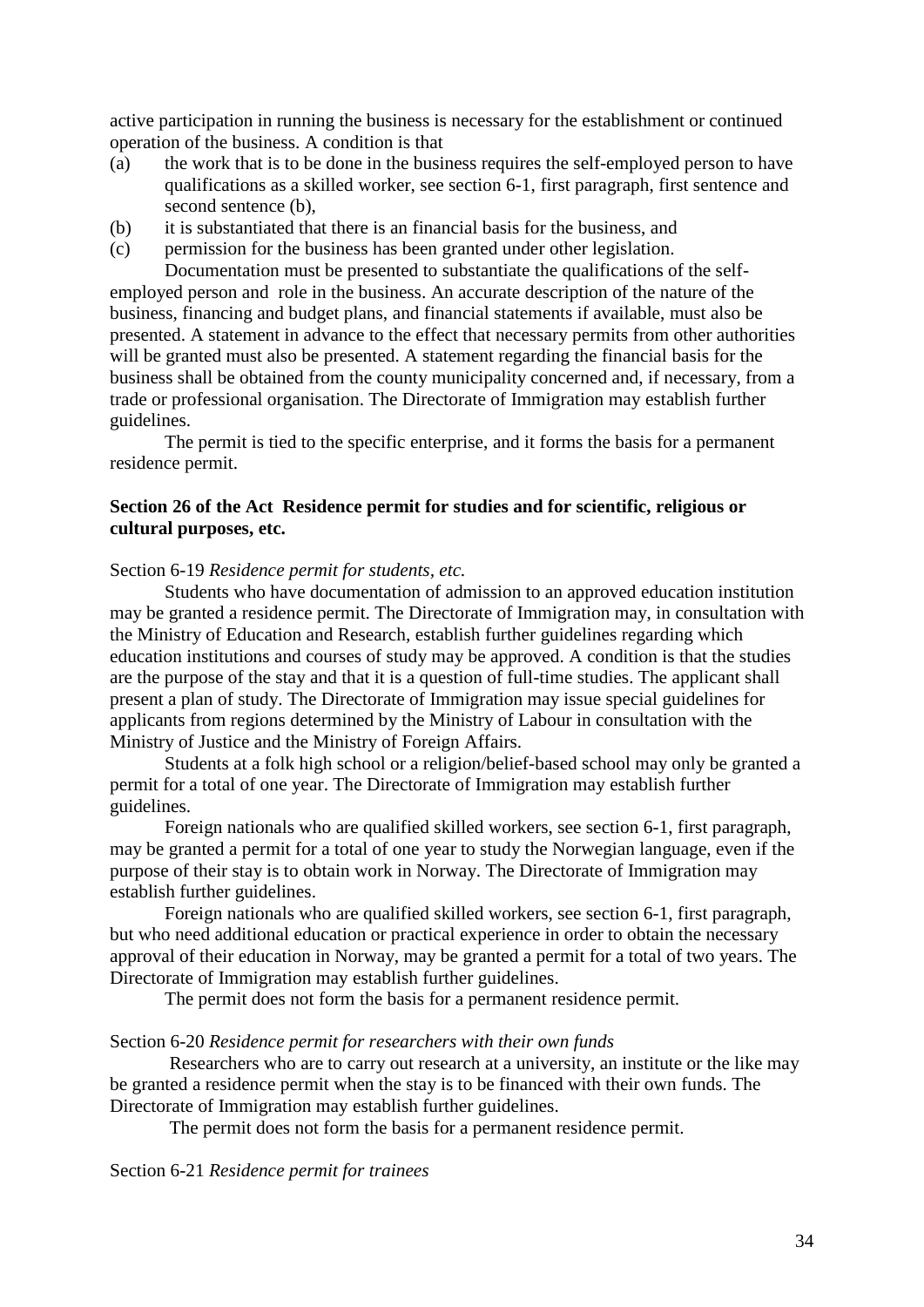Trainees who have not completed vocational training at upper secondary level or who do not have a craft certificate, see section 6-1, first paragraph, may be granted a residence permit for a total of two years. The Directorate of Immigration may establish further guidelines, including regarding pay and working conditions. The Directorate of Immigration may establish special guidelines for applicants from regions determined by the Ministry of Labour in consultation with the Ministry of Justice and the Ministry of Foreign Affairs.

The permit does not form the basis for a permanent residence permit.

#### Section 6-22 *Residence permit for musicians, performers and cultural workers, etc.*

Musicians, performers, artists and necessary accompanying support personnel who do not meet the conditions for a permit for skilled workers, see section 6-1, first paragraph, may be granted a residence permit for a period of up to one year. The applicant must submit a contract for an engagement for a specific, continuous period of time with one or more employers or principals. The Directorate of Immigration may determine that exemptions shall be made from the requirement that the engagement shall apply to a specific, continuous period of time. The Directorate of Immigration may establish further guidelines, including regarding pay and working conditions.

Foreign nationals who have been placed as a working guest in agriculture through an organisation may be granted a permit for a total of three months. The Directorate of Immigration may establish further guidelines, including regarding pay and working conditions.

A permit may otherwise be granted for a total of two years to foreign nationals on the basis of another cultural purpose. The Directorate of Immigration may establish further guidelines.

Persons who have held a permit under the first and second paragraphs of this section may only be granted a new permit after three months" absence from Norway, unless otherwise determined in guidelines established by the Directorate of Immigration.

The permit does not form the basis for a permanent residence permit.

## Section 6-23 *Residence permit for employees of non-profit, religious and humanitarian organisations*

Employees of an established organisation whose purpose is to engage in non-profit or humanitarian activities may be granted a residence permit for a total of four years. A condition is that either foreign labour is deemed to be necessary for the activities, or the activities in Norway are part of an international exchange programme. The Directorate of Immigration may establish further guidelines, including regarding pay and working conditions.

Employees, including religious workers in an established organisation whose purpose is to engage in religious activities may be granted a permit under the first paragraph. If the foreign national is to perform work that entails that the person concerned would have been subject to a requirement of vocational training at a level higher than upper secondary school under the provision regarding skilled workers, see section 6-1, second paragraph, a permit may be refused. The Directorate of Immigration may establish further guidelines.

The permit does not form the basis for a permanent residence permit.

### Section 6-24 *Residence permit for Peace Corps volunteers*

Peace Corps volunteers who have been engaged by a Norwegian cooperation partner of the Peace Corps in accordance with the statutes of the Peace Corps may be granted a residence permit for a total of four years. The Directorate of Immigration may establish further guidelines, including regarding pay and working conditions.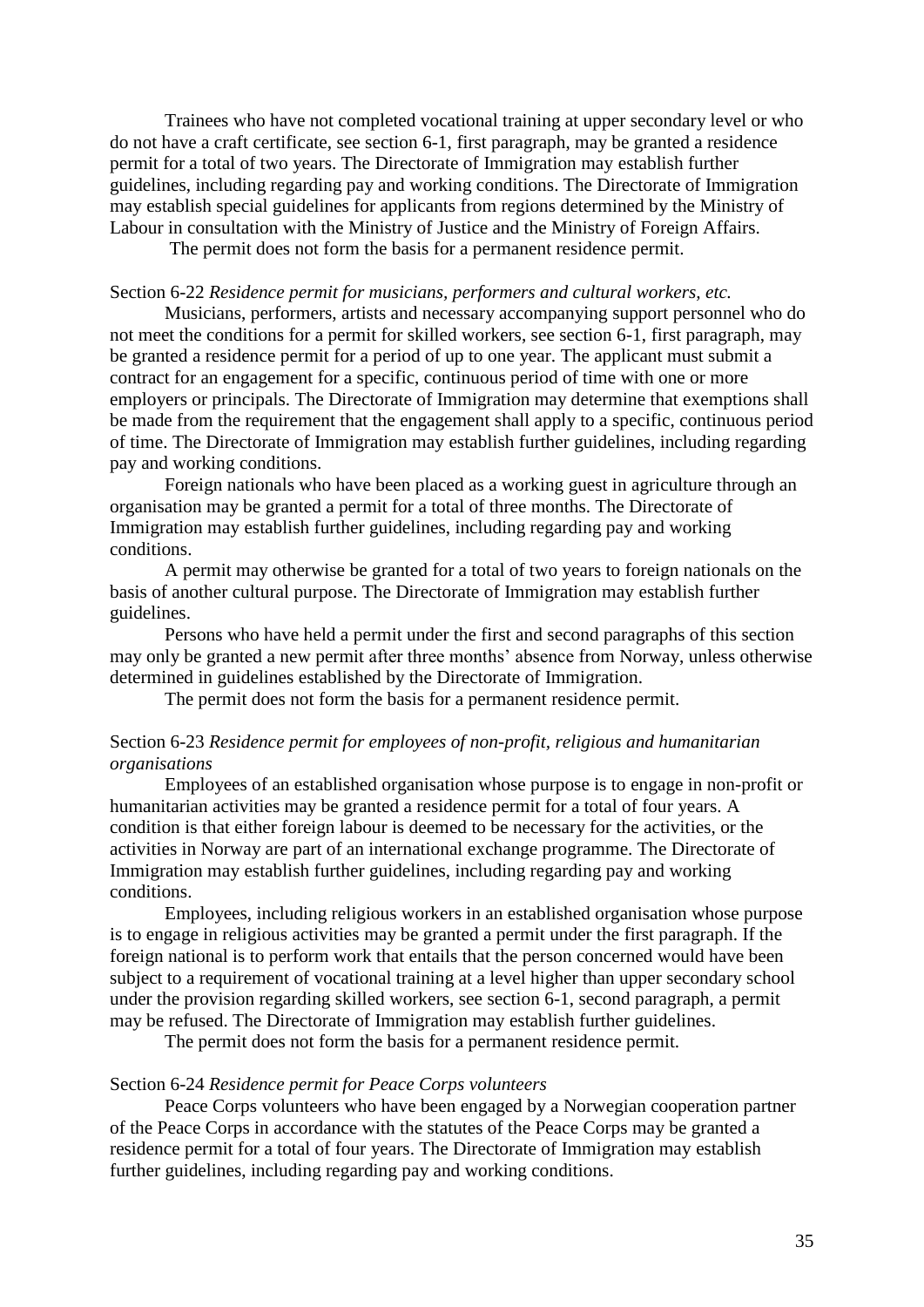The permit does not form the basis for a permanent residence permit.

## Section 6-25 *Residence permit for au pairs*

Au pairs may be granted a residence permit for a total of two years when their contract satisfies conditions laid down by the Directorate of Immigration. A condition is that the purpose of the stay is cultural exchange.

The permit does not form the basis for a permanent residence permit.

### Section 6-26 *Residence permit for Russian market traders*

Russian nationals from the Barents Region who are to sell wares at a market in North-Norway in connection with a municipal cultural event may be granted a residence permit for a period of up to two weeks. A condition is that the municipality in question provides a financial guarantee. The Directorate of Immigration may establish further guidelines.

Russian nationals who have held a permit under the first paragraph of this section may be granted a new permit after they have been absent from Norway for six months.

The permit does not form the basis for a permanent residence permit.

## Section 6-27 *Residence permit for young people on a working holiday*

Young people who are to take a working holiday and who are covered by a working holiday agreement between Norway and another state, see Appendix 17 to the Regulations, may be granted a residence permit for a total of two years. The Directorate of Immigration may establish further guidelines, including regarding pay and working conditions.

The permit does not form the basis for a permanent residence permit.

# *Section 6-28 Residence permit for foreign nationals who are to receive medical treatment, etc.*

Foreign nationals who have been offered medical treatment at a treatment institution may be granted a residence permit for a total of one year. A condition is that the foreign national

- (a) has an agreement with the treatment institution to the effect that the treatment is to be financed by personal funds or public funds provided by the foreign nationals country of origin, and
- (b) can produce confirmation from the treatment institution that the treatment is not taking place to the detriment of patients resident in Norway.

A necessary companion for a foreign national as mentioned in the first paragraph may be granted a permit.

The Directorate of Immigration may establish further guidelines regarding the conditions for a permit under the first and second paragraphs.

The permit does not form the basis for a permanent residence permit. Nor does the permit form the basis for membership in the Norwegian National Insurance Scheme, see section 2-1 of the National Insurance Act.

## *Section 6-29 Residence permit for graduates and researchers, etc. for the purpose of seeking employment as a skilled worker*

Foreign nationals who are qualified skilled workers, see section 6-1, first paragraph, may be granted a residence permit for a period of up to six months in order to seek employment, see section 6-1, first paragraph, and section 6-2. A condition is that the foreign national has previously held a permit under section 6-19, first, third or fourth paragraphs, section 6-20 or section 6-22, third paragraph.

A condition is that the means of subsistence requirement under the provisions of section 10-7 is met.

The permit does not form the basis for a permanent residence permit.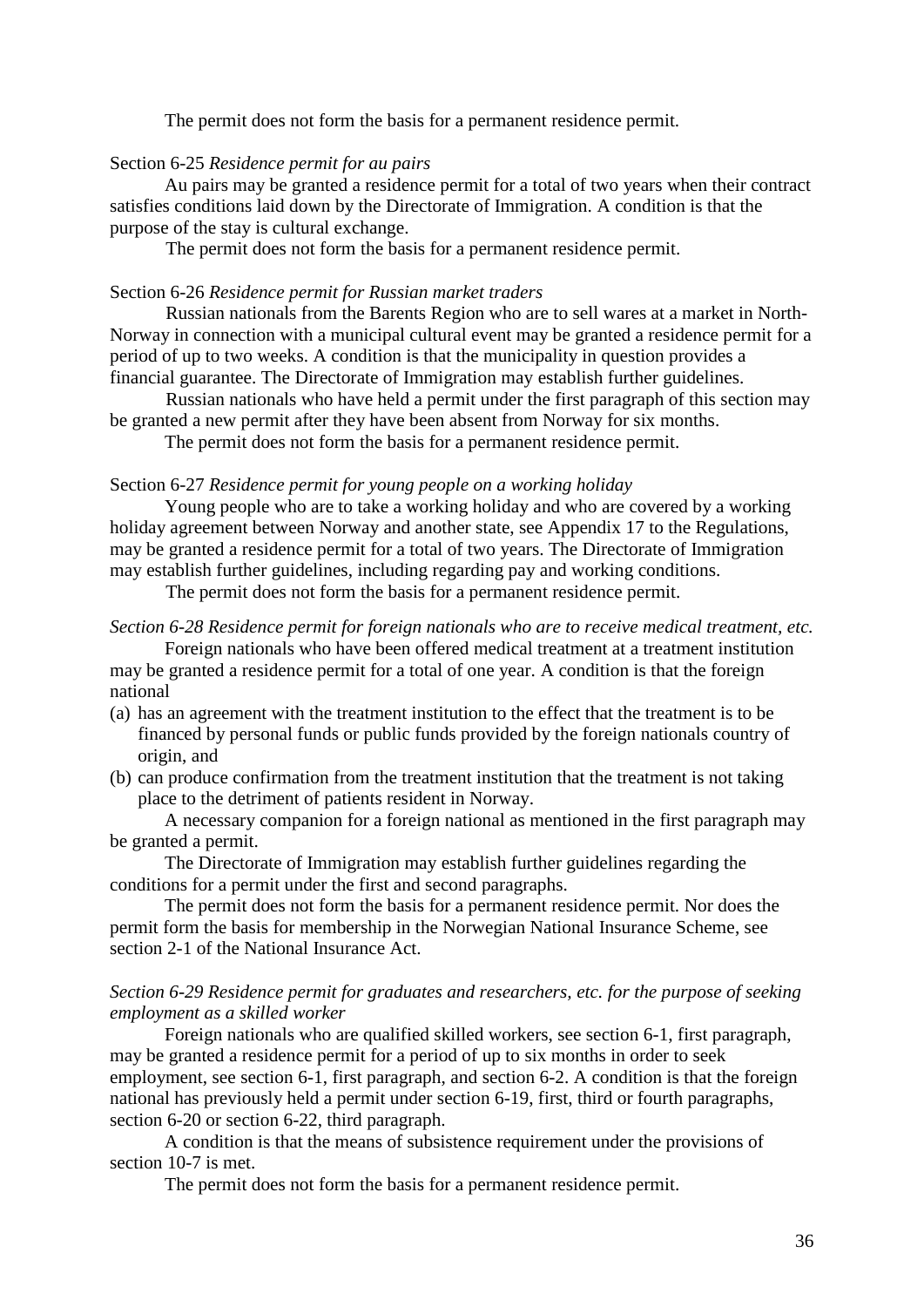#### *Section 6-30 Residence permit for jobseekers who are skilled workers and require a visa*

Foreign nationals who are qualified skilled workers, see section 6-1, first paragraph, may be granted a residence permit for a period of up to six months in order to seek employment, see section 6-1, first paragraph, and section 6-2.

A condition is that the means of subsistence requirement under the provisions of section 10-7 is met. The foreign national must also have such travel and sickness insurance as mentioned in section 3-4a, second paragraph, of the Regulations.

Jobseekers who have held a permit under this section may be granted a new permit after one year"s absence from Norway.

The permit does not form the basis for a permanent residence permit.

#### *Section 6-31 Residence permit for other foreign nationals*

Journalists or other personnel in a foreign media institution may be granted a residence permit when their salary is paid by a foreign employer or principal.

Foreign nationals who are to carry out work in connection with a crisis situation may be granted a permit in accordance with further guidelines laid down by the Ministry.

Necessary security and maintenance crew on laid-up ships may be granted a permit for a total of two years. The Directorate of Immigration may establish further guidelines, including regarding pay and working conditions.

Foreign nationals on a pleasure yacht who are to spend the winter in a Norwegian port may be granted a permit for a total of six months. The Directorate of Immigration may establish further guidelines.

A permit under this section does not form the basis for a permanent residence permit.

#### *Section 6-32 Age requirement*

In order to be granted a residence permit under sections 6-19 to 6-31, the foreign national must have reached the age of 15 at the time the administrative decision is made. Where the foreign national is aged between 15 and 18, his or her parents or other persons exercising parental responsibility must give their consent.

In order to be granted a residence permit under sections 6-28 and 6-30, the foreign national must have reached the age of 18 at the time of application.

#### *Section 6-33 The purpose of the residence permit and the right to take employment*

A residence permit under sections 6-19 to 6-31 is granted for the purpose specified in the provision. The foreign national is not entitled to take employment unless this is stated in the permit.

Foreign nationals who are granted a permit under section 6-19 shall at the same time be granted a permit for part-time employment for 20 hours a week and full-time employment in the ordinary holiday periods, as well as full-time employment for a limited period of time, if relevant, when there is documentary evidence that the work is part of the course of study. A permit for full-time employment may also be granted for a limited period of time when the employment is an essential prerequisite for admission to further education in the same branch of study, and a specific offer of employment has been made.

Foreign nationals who are granted a permit under section 6-20 and section 6-22, third paragraph, may be granted a permit for part-time employment and holiday employment. The Directorate of Immigration may establish further guidelines.

Foreign nationals who are granted a permit under section 6-29 shall at the same time be granted a permit for full-time employment.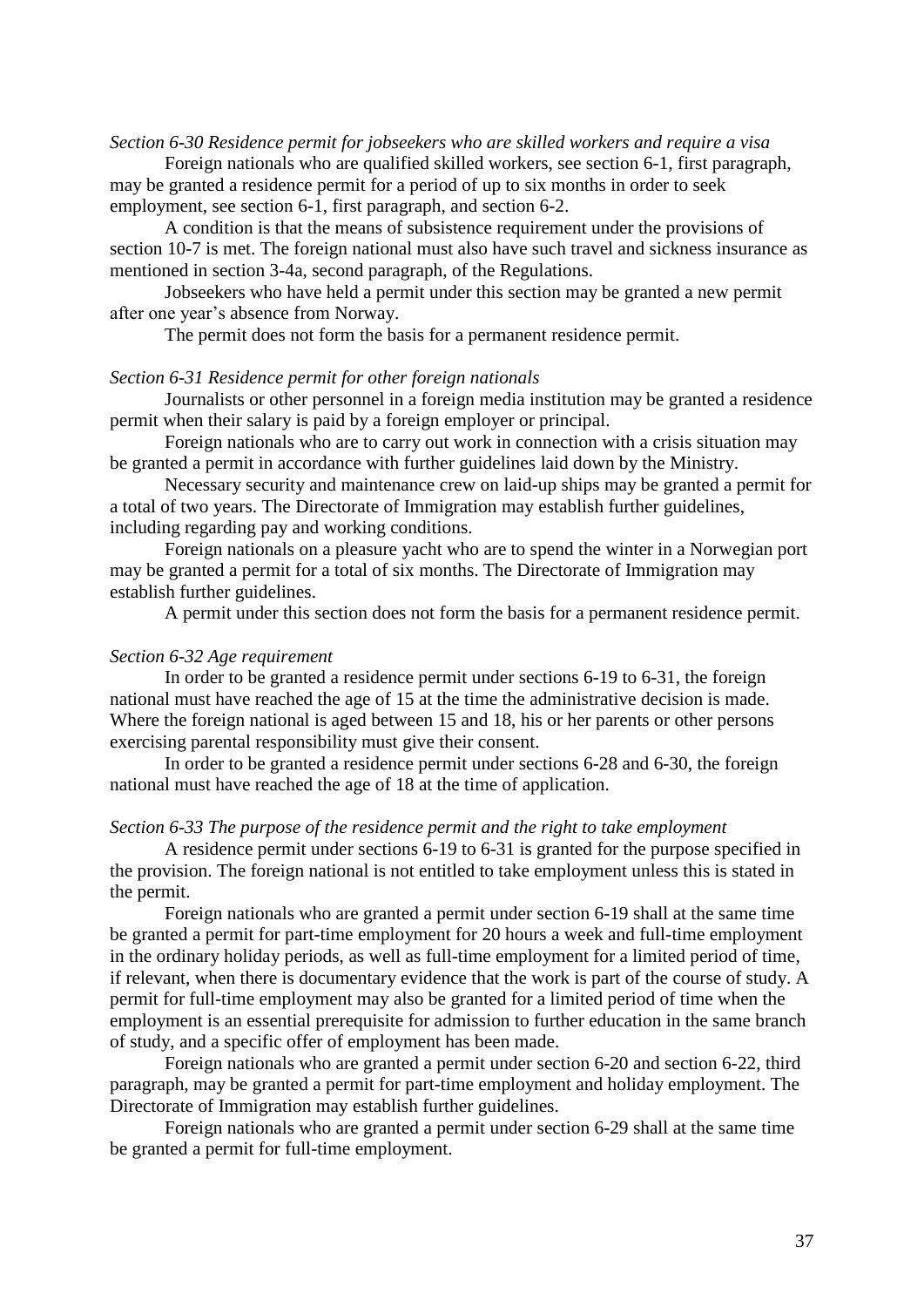#### **Section 27 a of the Act Misuse of the early work-start scheme**

#### *Section 6-34 Misuse of the early work-start scheme*

An employer who does not meet the conditions of section 6-8, first paragraph, and who lets employees start work before their permits have been granted, or who after having furnished incorrect information has been given the right to let employees start work before their permits have been granted, see section 6-8, third paragraph, may be excluded from the early work-start scheme for a period of up to one year. The Directorate of Immigration may establish further guidelines.

## **Chapter 7 Protection**

### **Section 28 of the Act Residence permit for foreign nationals in need of protection (asylum)**

#### Section 7-1 *The possibility of internal flight*

Even if section 28 of the Act is applicable when considering returning an applicant to the area from which he/she has fled, it shall only be deemed to be unreasonable to direct the foreign national to seek protection in safe and accessible parts of his/her country of origin if the situation upon return will be such that the person concerned meets the conditions for a residence permit under section 38 of the Act. In the assessment of whether the conditions for a residence permit under section 38 of the Act are met, the fact that the foreign national has no connection with a safe and accessible part of his/her country of origin is not in itself sufficient.

#### Section 7-2 *Refugee status for the refugee's closest family members*

The refugee's spouse or cohabitant and children who meet the conditions for entitlement to a residence permit under sections 40 to 42 of the Act are entitled to a residence permit as a refugee under section 28, sixth paragraph, of the Act unless

- (a) the applicant is the refugee"s spouse or cohabitant and their family life was established after the refugee left the country in which the refugee risks persecution,
- (b) the applicant has a different nationality than the refugee,
- (c) the applicant does not wish to have refugee status, or
- (d) there are other special grounds to the contrary.

#### **Section 32 of the Act International cooperation etc. on examination of applications for residence on grounds of protection**

#### Section 7-3 *Definition of Dublin cooperation*

The term "Dublin cooperation" means cooperation on criteria and mechanisms for deciding which state is responsible for examining an application for protection that is submitted in one of the states that participate in the cooperation in accordance with the following agreements:

(a) Agreement between the Kingdom of Norway and the Republic of Iceland and the European Community concerning the criteria and mechanisms for establishing the State responsible for examining a request for asylum lodged in a Member State or in Iceland or Norway (Association Agreement),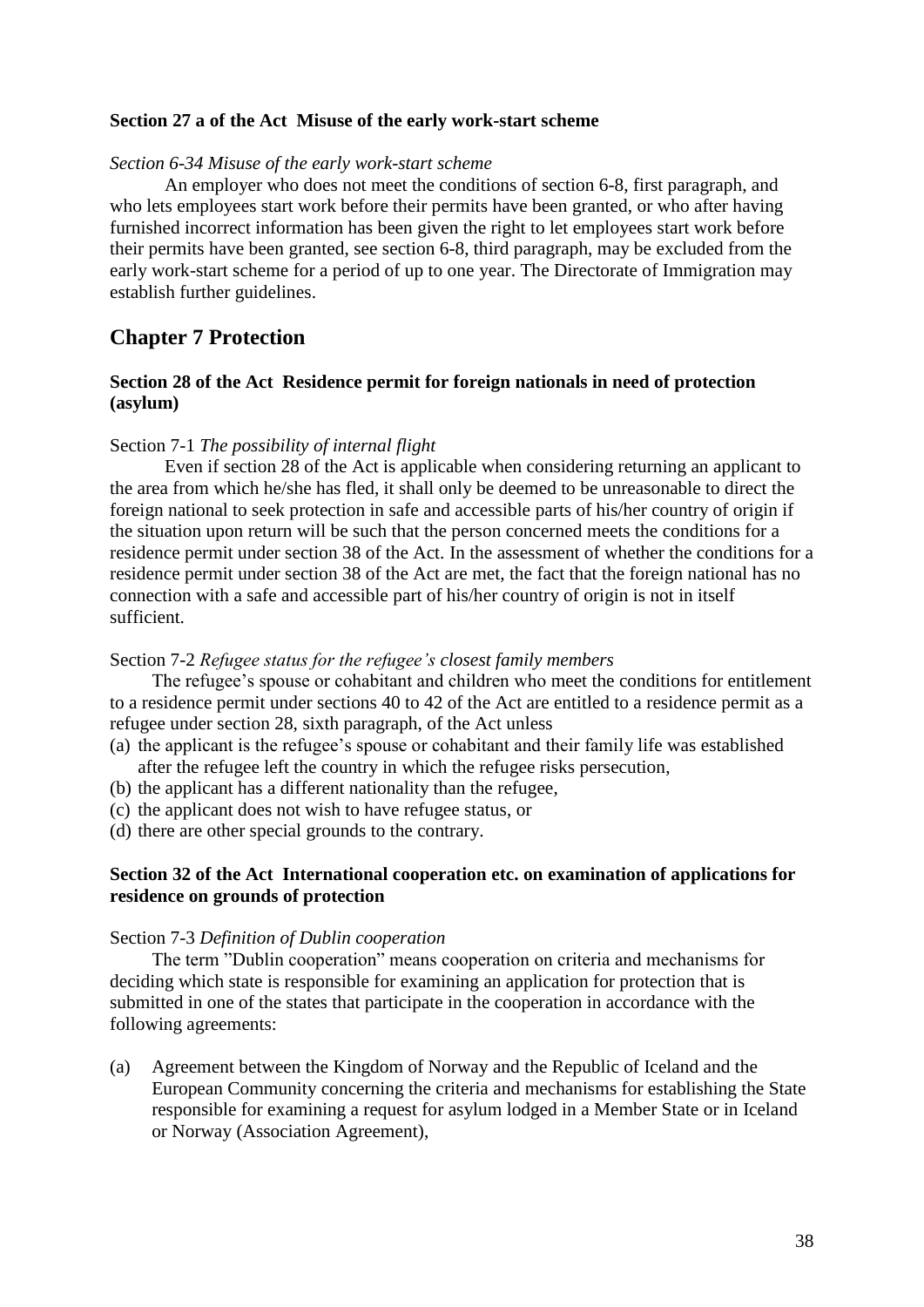(b) Agreement between the Kingdom of Norway, the Republic of Iceland and the Swiss Confederation concerning Switzerland"s association with Schengen and Dublin cooperation (tripartite agreement)

Section 7-4 *Power to examine applications on their merits under the Dublin II Regulation*

Even though examination of an application for a residence permit on its merits under section 32, first paragraph (b) of the Act may be refused because it may be demanded that the applicant be accepted by another country participating in cooperation under the Dublin Agreement'), the application for a residence permit under section 28 of the Act shall nonetheless be examined on its merits if the foreign national has a connection with the realm that makes it most logical that Norway examine it, see section 32, second paragraph, of the Act. Where the connection is family members in the realm, the definition of a family member "in Article 2 (i) of the Dublin II Regulation shall be applied.

In cases other than those mentioned in the first paragraph, the power to examine an application for protection on its merits shall only be used if there are special grounds for doing so. As a general rule, health factors shall not be deemed to be such a ground.

### **Section 34 of the Act Collective protection in a mass flight situation**

Section 7-5 *Residence permit in pursuance of section 34 of the Act (collective protection)*

A foreign national who is granted a residence permit under section 34 of the Act may be granted a registration certificate, see section 17-22 of the Regulations.

### **Section 35 of the Act Resettlement of refugees at the request of international organisations, etc. (resettlement refugees)**

Section 7-6 *Resettlement of foreign nationals at the request of international organisations, etc. under section 35 of the Act (resettlement refugees)*

The Ministry of Labour, in consultation with the Ministry of Justice and the Ministry of Foreign Affairs, establishes further guidelines for the resettlement of refugees, etc., see section 35, first paragraph, of the Act. Bodies that may request that a foreign national be granted an entry permit under section 35, first paragraph, of the Act are:

- (a) the UN High Commissioner for Refugees,
- (b) Norwegian foreign service missions,
- (c) other intergovernmental organisations,
- (d) international criminal courts with which Norway has entered into a witness relocation agreement, and
- (e) Norwegian voluntary organisations in accordance with guidelines established by the Ministry.

#### Section 7-7 *Power of decision in cases relating to resettlement refugees*

In certain situations, the Ministry may decide that decisions regarding resettlement may be made by an authority other than the Directorate of Immigration.

#### Section 7-8 *Provisions of procedure in cases relating to resettlement refugees*

At the same time as making a decision regarding resettlement, the Directorate of Immigration may decide whether the foreign national is to be granted refugee status. The provisions regarding the processing of cases concerning protection in chapter 11 of the Act and chapter 17 of the Regulations are applicable in so far as they are appropriate.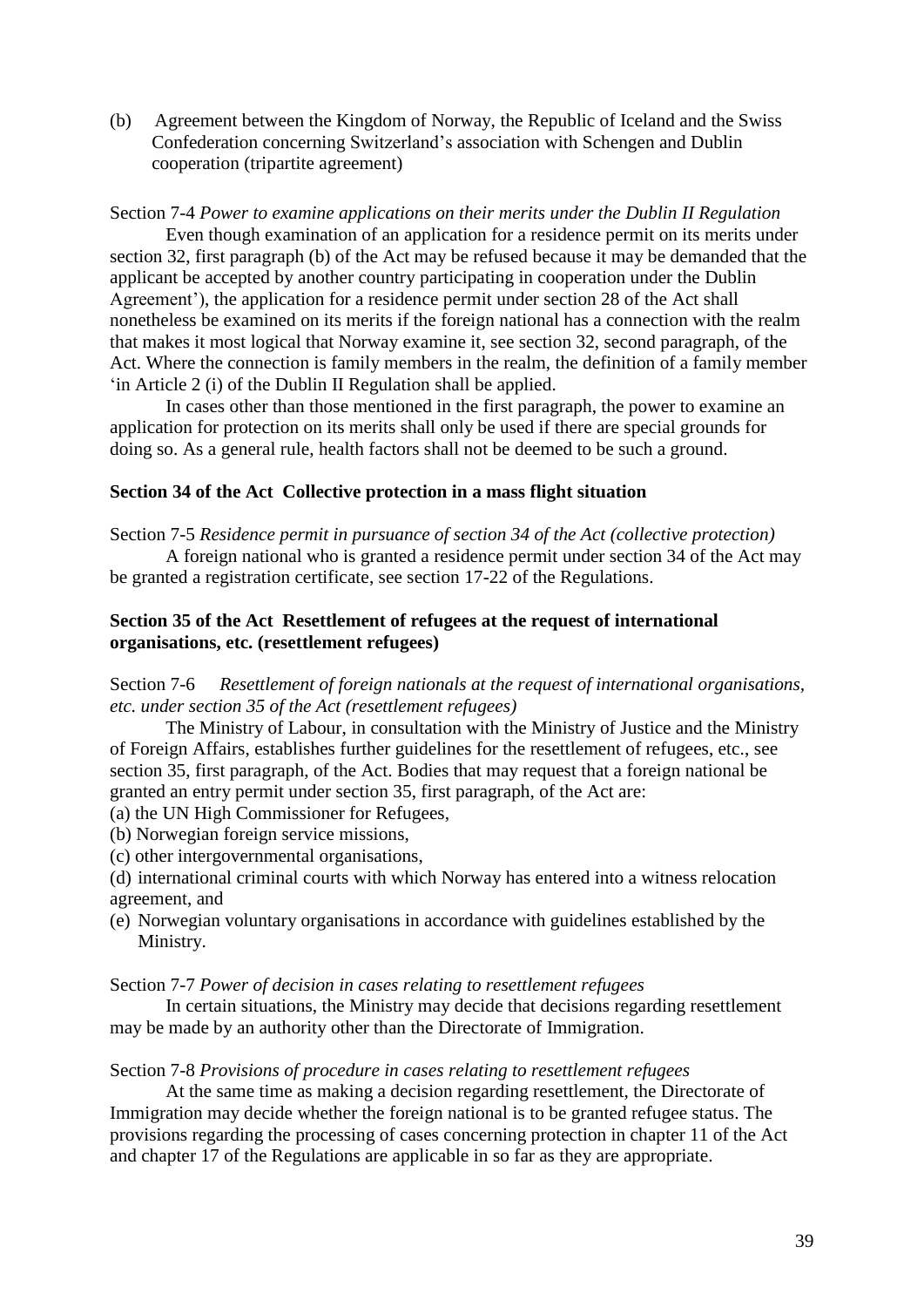Foreign nationals who are granted a permit to enter Norway shall be informed that this also entails a residence permit. A foreign national who is simultaneously granted refugee status and a residence permit under section 28, second paragraph, of the Act, or a permit under section 38 of the Act, shall be informed of this and of the effect of the decision. Foreign nationals who are only granted an entry permit shall be informed that the question of refugee status will be decided after their arrival.

The foreign national shall be made aware of his/her obligation to report to the police at the latest within one week after entry and the obligation to undergo tuberculin testing, see section 4-22, fifth paragraph.

#### Section 7-9 *Effect of a decision to resettle refugees etc. under section 35 of the Act*

A residence permit that is granted under section 35, third paragraph, of the Act, is valid for a period of up to one year at a time and may be renewed. The permit lapses when the foreign national is granted a residence permit under section 28 or section 38 of the Act. Section 60, third paragraph, of the Act otherwise applies correspondingly.

Resettlement refugees shall be issued with a registration certificate for asylum seekers, see section 17-22 of the Regulations.

## **Chapter 8 Residence permit on the grounds of strong humanitarian considerations or a particular connection with the realm**

#### **Section 38 of the Act Residence permit on the grounds of strong humanitarian considerations or a particular connection with the realm**

#### Section 8-1 *Requirement of a case-by-case assessment, etc. under section 38 of the Act*

In the application of section 38 of the Act, the individual situation of each applicant shall be assessed. The decisive factors are not the applicant's nationality or the geographical region from which he/she originates, but the individual applicant's possibilities of returning to his/her country of origin. The Ministry may instruct the Directorate of Immigration to make exemptions in certain cases, see section 76, third paragraph, of the Act.

## Section 8-2 *Residence permit for a foreign national whose application for protection has not been decided by the Directorate of Immigration within 15 months*

A foreign national whose application for protection has not been decided by the Directorate of Immigration within 15 months after the foreign national reported to the police in person to apply for protection may be granted a residence permit in the realm under section 38 of the Act, provided the foreign national does not meet the conditions for protection under section 28, first paragraph, of the Act. A condition is that the foreign national, when submitting his/her application, must present a passport or other recognised travel document. In special cases, other documents may be recognised. The Directorate of Immigration may establish further guidelines regarding such documentation. At the time the decision is made there must be no such circumstances as mentioned in section 66 of the Act.

The first paragraph does not apply to foreign nationals who

- a) have presented false documents to substantiate their application for protection,
- b) have stayed at an unknown address for more than three days or have exited the realm without permission,
- c) have furnished incorrect information regarding prior stays in a safe first country of asylum or in a country participating in cooperation under the Dublin Regulation, or
- d) are to blame for the fact that the application has not been decided within 15 months.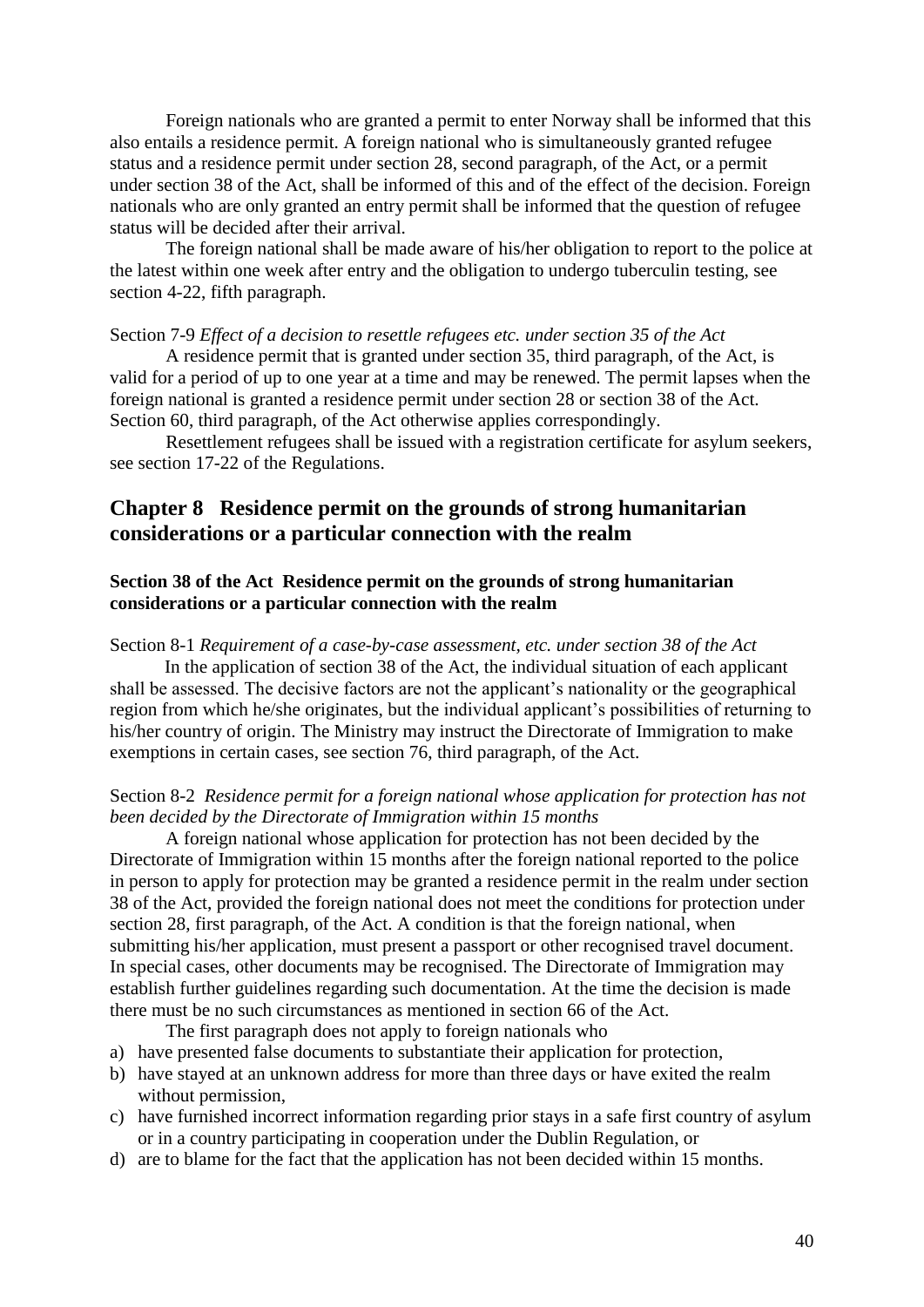If the application for protection has not been decided within 15 months pending the trial of a criminal case under section 8-4, no residence permit shall as a general rule be granted on the grounds that the case has not been decided within 15 months.

#### Section 8-3 *Period of reflection etc. for victims of human trafficking*

Where there are reasons to believe that a foreign national staying in the realm is a victim of human trafficking and is prepared to accept help and participate in measures offered by the authorities, a residence permit (period of reflection) may be granted that does not form the basis for a permanent residence permit under further guidelines established by the Directorate of Immigration.

A foreign national who has had a period of reflection under the first paragraph may be granted a new residence permit that does not form the basis for a permanent residence permit at the end of the period of reflection in accordance with guidelines established by the Directorate of Immigration. The Directorate of Immigration may also establish guidelines to the effect that a residence permit may be granted to a foreign national who has not had a period of reflection under the first paragraph and regarding the renewal of permits.

A residence permit under the first and second paragraphs requires the foreign national to stay in the realm*.* The permit does not entitle the holder to re-enter the realm, unless otherwise specially stipulated in the permit or the right to re-entry has been granted in advance upon application. If the foreign national has exited the realm without having been granted a re-entry permit, the residence permit may be revoked.

Applications for a residence permit under the first and second paragraphs and applications for permission to exit and enter the realm shall be submitted to the police and decided by the Directorate of Immigration.

#### Section 8-4 *Residence permit for witnesses in cases concerning human trafficking*

A foreign national who applies for protection after having given testimony as an aggrieved party in legal proceedings in which an indictment has been preferred under section 224 (human trafficking) of the General Civil Penal Code shall be granted a residence permit that form the basis for a permanent residence permit under section 38 of the Immigration Act, unless

- (a) the foreign national meets the conditions for protection under section 28 of the Act, or
- (b) there are special grounds for not granting a permit.

Even if the conditions for a residence permit under the first paragraph are not met, a residence permit may be granted to a foreign national who has given testimony to the court or to the police in a case under section 224 (human trafficking or section 202, first paragraph, (procurement) of the General Civil Penal Code, if there are grounds to deem that the foreign national, on account of his/her testimony, is in a situation as difficult as that of such foreign national as mentioned in the first paragraph.

The provision regarding the requirement of documented identity in section 8-12 applies correspondingly.

#### Section 8-5 *Assessment of strong humanitarian considerations in section 38 of the Act in connection with children's applications for a residence permit*

In the assessment of strong humanitarian considerations under section 38 of the Act, particular importance shall be attached to children"s connection to the realm.

Section 8-6 *Need for a statement from the parent remaining in the country of origin before a residence permit is granted to accompanying children*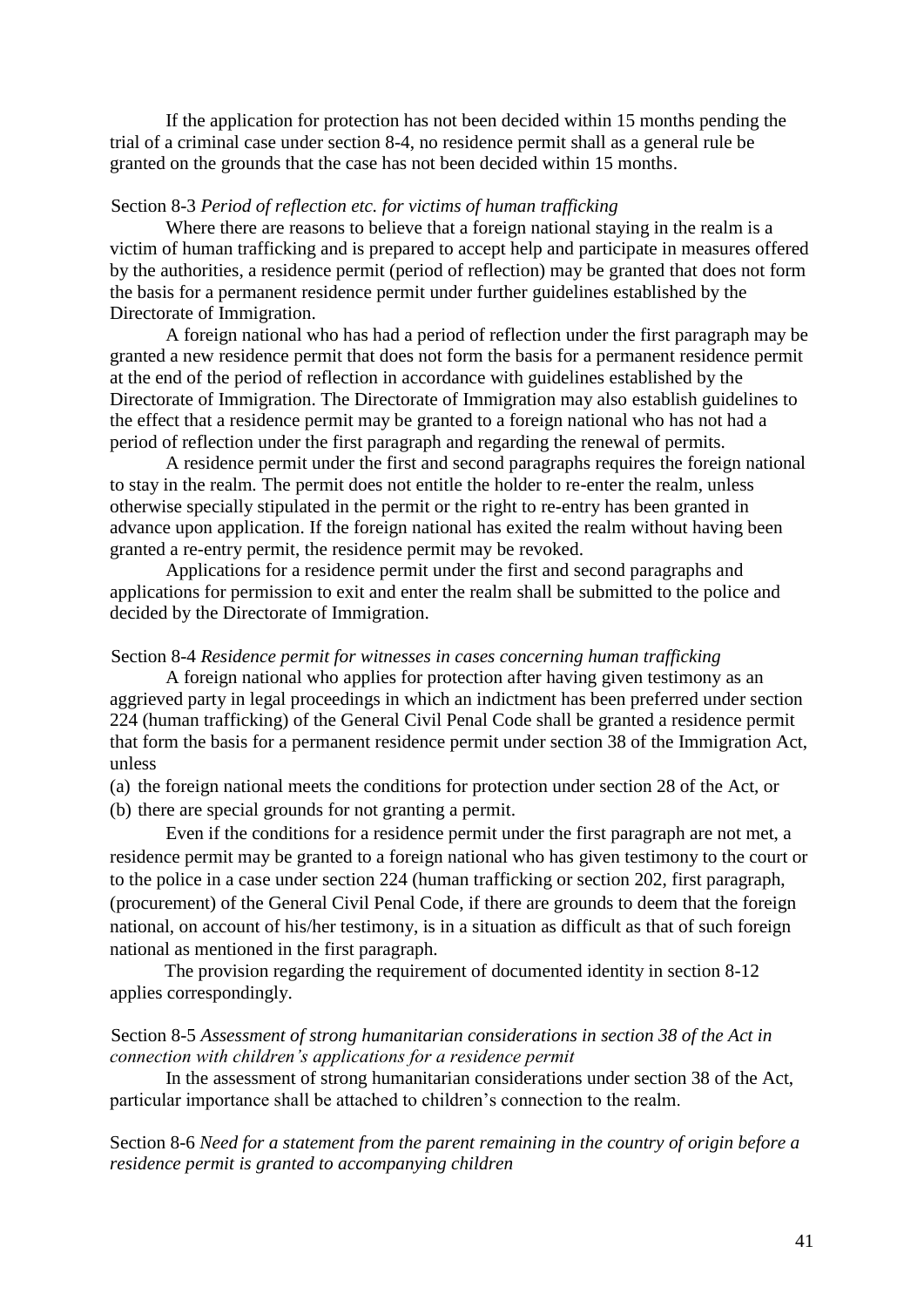If a child under the age of 18 applies for a residence permit together with only one of his/her parents, consideration must be given to whether a statement shall be procured from the other parent if the latter shares parental responsibility. In the assessment of whether a statement shall be procured, importance shall be attached to the child"s best interests and regard shall be paid, inter alia, to

- the actual and formal relationship between the parent concerned and the child,
- whether it is justifiable, in the light of the circumstances of the case, to assume that the parent concerned will not object to the child being granted a residence permit in Norway,
- the practical possibilities of procuring a statement that provides adequate evidence of the relevant facts,
- how long it will take to procure a statement, and
- whether it is obvious that a residence permit should be granted even if the parent concerned refuses to give his/her consent.

#### **Section** 8-7 *Residence permit in pursuance of section 38 of the Act in the event of practical obstacles to return that are beyond the control of the foreign national*

The Immigration Appeals Board may, upon request for reversal of a decision, grant a residence permit under section 38 of the Act to an asylum seeker whose application has been finally rejected. A condition for the permit is that the following conditions are met:

- (a) It has been three years since the case was opened without the rejection having been implemented, and it is moreover unlikely that it will be possible to carry out the implementation.
- (b) There is no doubt as to the identity of the applicant. As a general rule, the applicant must have assisted in clarifying his/her identity during the period as asylum seeker, see section 17-7.
- (c) The applicant has contributed to making his/her return possible, including helping to procure a travel document issued by his/her country of origin.

If legal proceedings have been instituted for expulsion under section 66 of the Act, no permit may be granted until the question of expulsion has been clarified, except in cases where the ground for expulsion is an overstay of the time limit for departure.

Unless there are special grounds that warrant doing so, a permit under the first paragraph shall not be granted until one year has passed since the final rejection and the processes of clarifying the asylum seeker"s identity and issuing a travel document have been completed.

Before a permit is granted, a statement shall be procured from the police. Such statement shall contain an assessment of whether the applicant has assisted in clarifying his/ her identity and contributed to making his/her return possible, and whether the process of clarifying his/her identity and issuing travel documents has been completed.

A permit under the first paragraph may form the basis for a permanent residence permit.

#### Section 8-8 *Limited residence permit for unaccompanied asylum-seeking minors aged 16 or older due to the lack of proper care on return*

Unaccompanied asylum-seeking minors who have reached the age of 16 at the time the decision is made and who do not have any grounds for stay other than that the Norwegian authorities deem that the applicant would be without proper care if he/she were returned may be granted a residence permit under section 38, first paragraph, of the Act until they reach the age of 18. The permit may not be renewed and does not form the basis for a residence permit for family members under chapter 6 of the Act.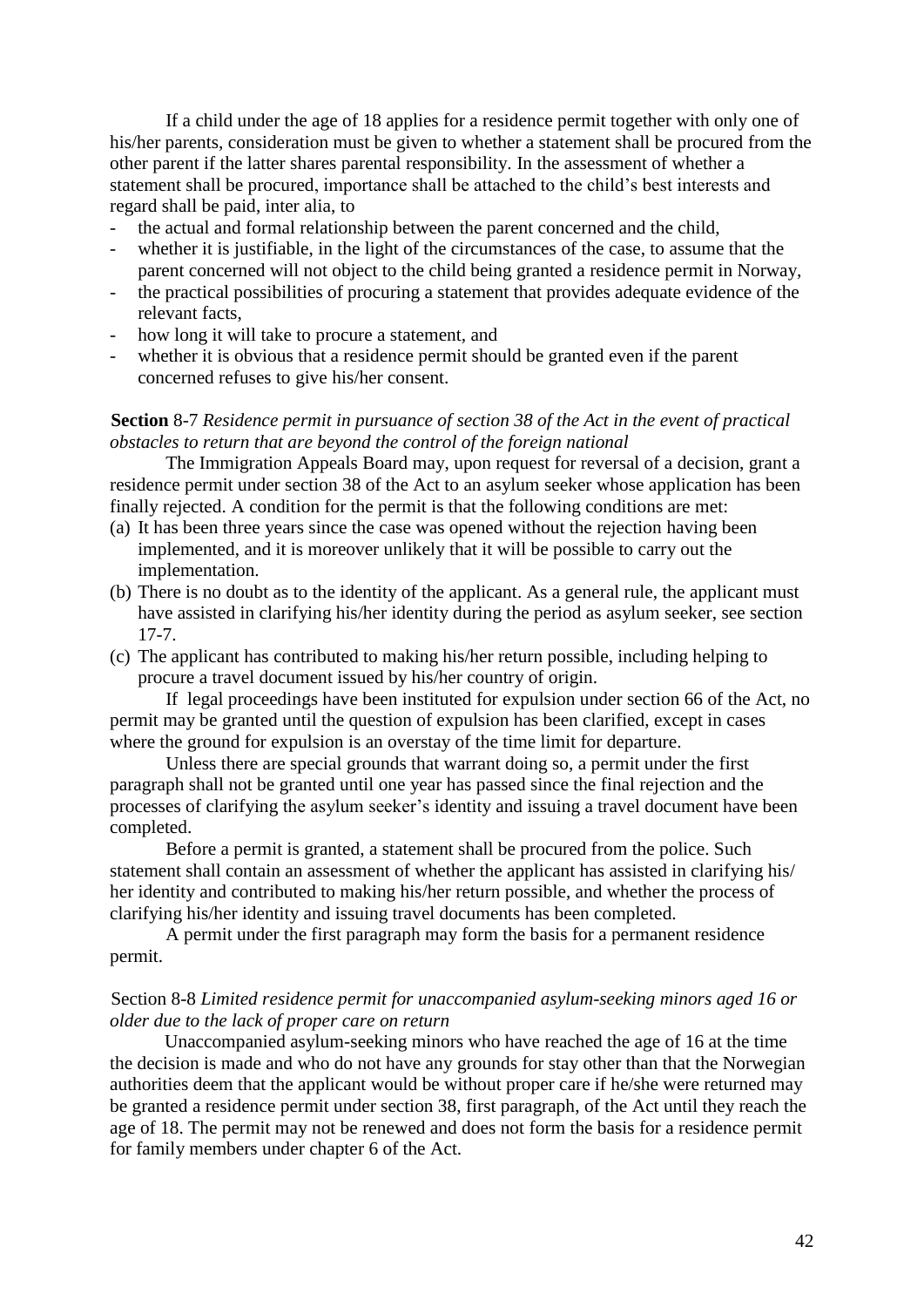#### Section 8-9 *Residence permit for foreign nationals who have been detained abroad against their will*

A foreign national who would have been entitled to a residence permit under section 53, first paragraph (b), of the Act if he/she had stayed in the realm may be granted a residence permit under section 38 of the Act if the foreign national has left the realm and against his/her will is not allowed to return to the realm.

#### Section 8-10 *Residence permit for foreign nationals with a Norwegian parent at the time they were born*

A foreign national who is born to parents of whom at least one was a Norwegian national at the time the applicant was born is entitled to a residence permit.

#### Section 8-11 *Residence permit for foreign nationals who have been permanently employed by a Norwegian shipping company*

A foreign national who has been permanently employed by a Norwegian shipping company and held a position on board a ship registered in the Norwegian Ship Register (NOR) for at least four of the last six years prior to submitting an application is entitled to a residence permit.

#### Section 8-12 *Requirement as to documentation of identity before a residence permit is granted*

As a condition for granting a residence permit under section 38 of the Act, it is required as a general rule that the foreign national produce documentation to substantiate his/ her identity, see section 83, third paragraph, of the Act, unless the stated identity is most probably correct, and

- (a) the foreign national"s country of origin lacks a functioning central administration, or it is impossible for other reasons to produce an original valid passport or other equivalent identification documents that provide adequate evidence of the foreign national's identity, or
- (b) in the interests of the applicant"s safety, the person concerned cannot be required to contact the authorities of his/her country of origin.

If, in cases other than those mentioned in the first paragraph, a decision is made to grant a residence permit under section 38 of the Act, a limited permit may be granted under section 38, fifth paragraph, of the Act.

## **Chapter 9 Family immigration**

#### **Sections 40, 41 and 48, see section 126, of the Act Residence permit for spouses and cohabitants**

Section 9-1 [New Section added. Contains a new requirement of four years of work or education in Norway for a sponsor to be eligible for family establishment with a new wife or cohabitant. Not yet translated]

Section 9-1a *Requirement of documentation that a previous marriage has been dissolved as a condition for granting a residence permit for a new spouse or cohabitant*

If the sponsor has previously had another spouse who has been granted a residence permit under section 40 of the Act, it must be documented that the parties are not registered as married in the former spouse's country of origin or in the country in which the previous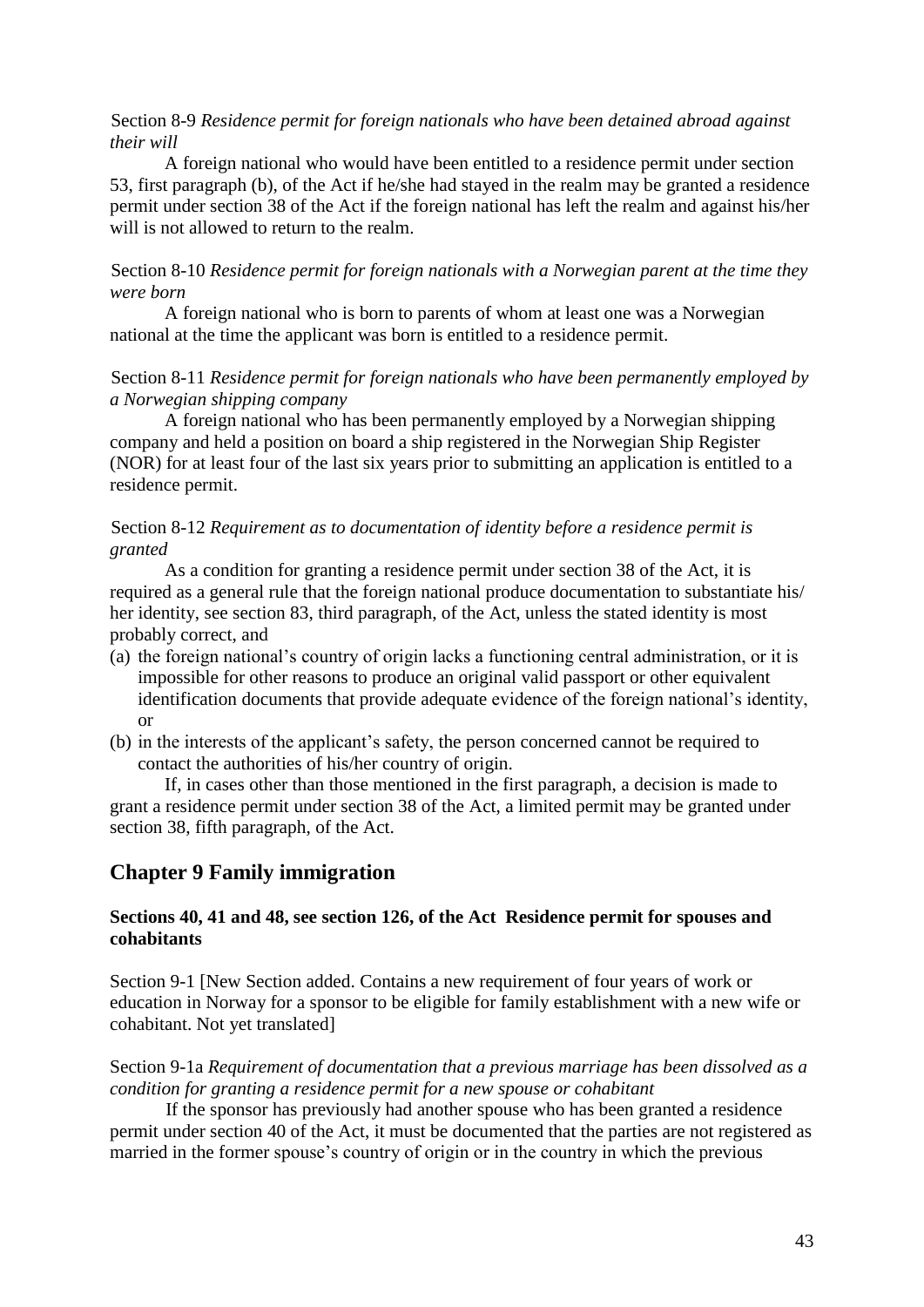marriage was contracted, before a new spouse or cohabitant from the same country may be granted a permit under sections 40, 41 and 48 of the Act.

Exemptions are granted if there are significant impediments to meeting the condition in the first paragraph, or if the applicant"s country of origin and the country in which the previous marriage was contracted, have ratified the Hague Convention of 1 June 1970 on the Recognition of Divorces and Legal Separations.

#### **Section 41 of the Act Residence permit for cohabitants**

#### Section 9-2 *Residence permit for cohabitants*

If all or parts of the prior cohabitation took place in Norway, both parties must have had lawful residence in the realm in order for the period of cohabitation to be taken into account under section 41, first paragraph, of the Act. The Directorate of Immigration may establish further guidelines in this respect.

The parties may not accumulate time as cohabitants under section 41, first paragraph, of the Act if one or both parties are married to another person. An exception applies if there is a final decision regarding separation, see section 20 of the Marriage Act. If a separation was obtained in another country, it must be recognised by the county governor in accordance with the Act of 2 June 1978 No. 38 on the recognition of foreign divorces and separations.

An exemption may be granted from the condition in section 41 of the Act to the effect that neither of the parties may be married at the time the decision is made, if the parties have or are expecting a child of the relationship and there is a final decision regarding separation, see section 20 of the Marriage Act. If a separation has been granted in another country, it must be recognised by the county governor in accordance with the Act of 2 June 1978 No. 38 on the recognition of foreign divorces and separations.

#### **Section 45 of the Act Residence permit for a mother or father with right of access to a Norwegian child**

## Section 9-3 *Residence permit for a mother or father with right of access to a Norwegian child*

The condition that the applicant has lived with the child or has exercised right of access of a certain extent in the last year outside Norway, see section 45, first paragraph (a) of the Act, must be met in the last year before the child moves to Norway. Unless there are special grounds for not doing so, the application for a residence permit must be submitted within three months after the child has moved to Norway.

As a general rule, access of a certain extent, see section 45, first paragraph (a) and (b), of the Act, shall be equivalent to one afternoon a week, every other weekend, fourteen days during the summer holidays, and Christmas or Easter.

If the extent of access is less than specified in the second paragraph, a permit under section 45 of the Act may nonetheless be granted if special grounds so warrant. In the assessment, importance may be attached, inter alia, to the duration of earlier cohabitation and time spent together by the parent and the child, the child's age, the fact that access has been rendered more difficult for a short period due to great distances, or the fact that there is a plan to increase access to the necessary extent, see second paragraph, in the near future.

#### **Section 47 of the Act Short-term stay to visit a child in the realm**

Section 9-4 *Short-term stay to visit a child in the realm. Basis for calculating the time limit when applying after entry, calculation of period of quarantine, etc.*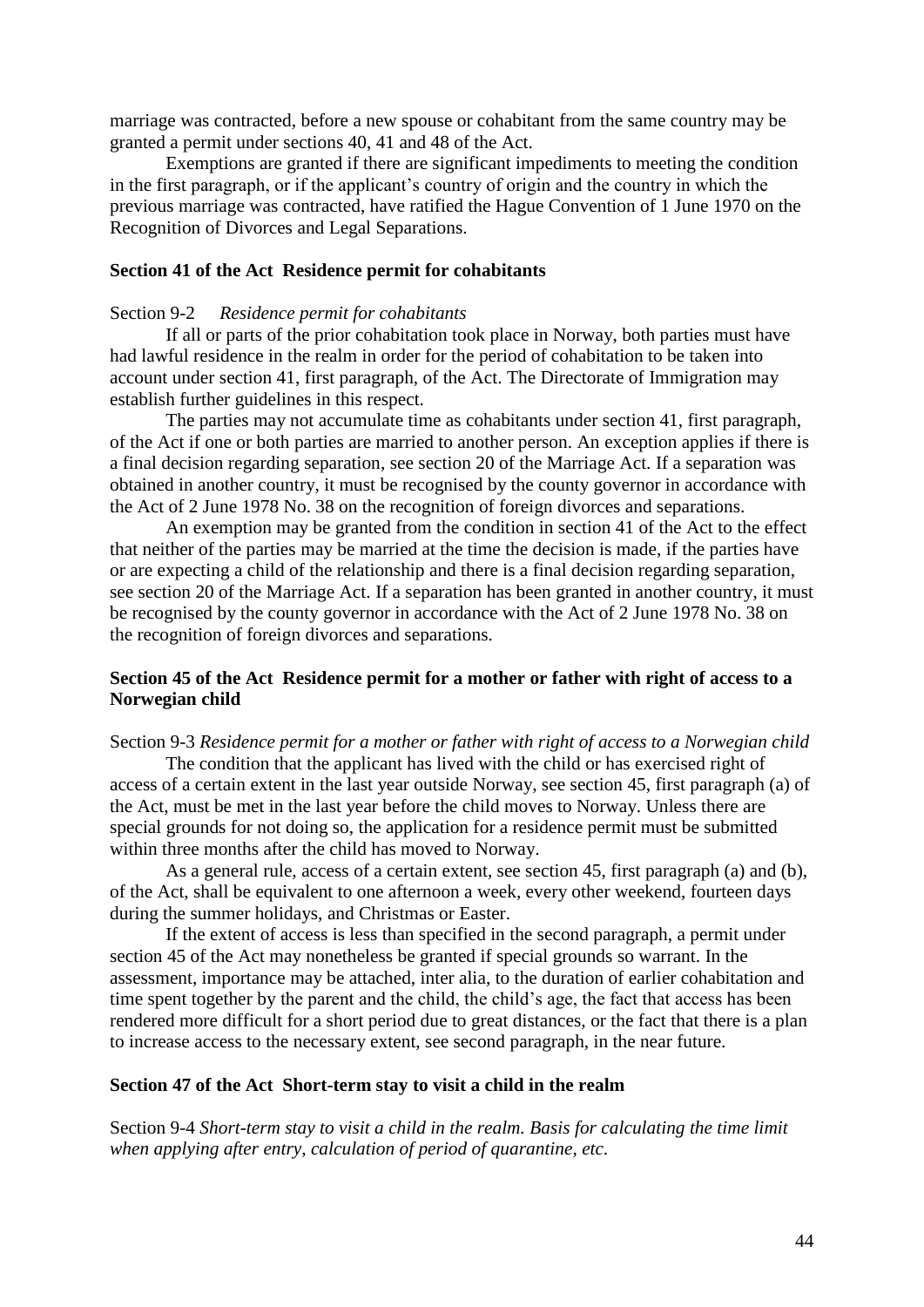Where a residence permit is applied for after entry, see section 10-1, first paragraph (j), the duration of the permit is calculated from the date of entry.

The time limit requirement of one year laid down in section 47, fifth paragraph, of the Act is met when the applicant has been absent from the realm for a total of one year, regardless of whether the stay abroad has been interrupted by visits to Norway.

#### **Section 48 of the Act Residence permit in order to contract a marriage**

#### Section 9-5 *Residence permit in order to contract a marriage*

A condition for granting a residence permit under section 48 of the Act is that it has been documented that there are no impediments to contracting a marriage.

The provision of section 9-1a regarding the requirement of documentation of the dissolution of a previous marriage applies correspondingly.

In the assessment of whether a permit shall be granted, importance shall be attached to the likelihood of the applicant leaving the realm if an application for further residence is rejected. Weight may otherwise be given to, inter alia*,* whether the wedding date has been set, the parties" prior relationship and their knowledge of one another.

#### **Section 49 of the Act Family immigration in other cases**

Section 9-6 *Residence permit for the closest family members of a foreign national with a residence permit that cannot form the basis for a permanent residence permit*

A residence permit may be granted to an applicant as mentioned in sections 40 to 42 of the Act when the sponsor, see section 39 of the Act, has or will receive a permit as mentioned in

- (a) section 1-10, fourth paragraph (mobile installations),
- (b) section 1-11 (fixed installations),
- (c) section 6-7, fifth paragraph (employee covered by a group permit),
- (d) section 6-13 (*seconded employees) if the applicant is employed by an international company*
- (e) section 6-19, first, third and fourth paragraphs (students, etc.)
- (f) section 6-20 (researchers with own funds),
- (g) section 6-21 (au pairs),
- (h) section 6-22, first and third paragraphs (musicians, performers and cultural workers, etc.),
- (i) section 6-23 (employees of non-profit, religious and humanitarian organisations),
- (j) section 6-24 (Peace Corps volunteers), or

(k) section 6-31, first paragraph (other foreign nationals)

of the Regulations.

A residence permit may also be granted to an applicant as mentioned in sections 40 to 42 of the Act when the sponsor has or will be granted a permit as a service provider for an assignment that lasts more than six months under

- (a) section 6-13 (seconded employees),
- (b) section 6-14 (independent contractors), or

(c) section 6-15, sixth paragraph (seconded employees covered by a group permit) of the Regulations.

A residence permit may be granted to children under section 42 of the Act when the sponsor holds a permit granted under section 8-3 of the Regulations (period of reflection and residence permit, etc. for victims of human trafficking). A condition is that the child"s safety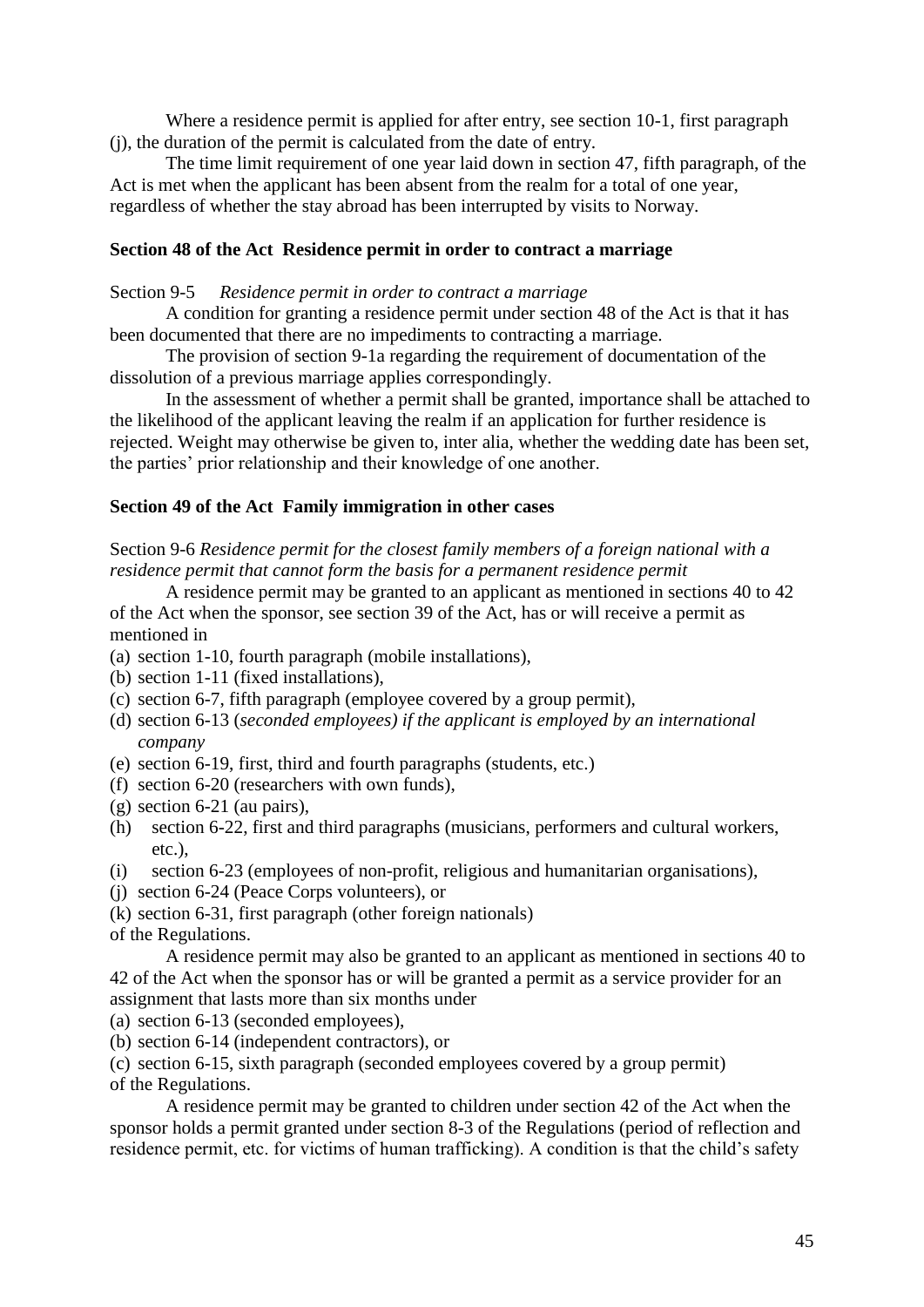is deemed to be in grave danger in his/her country of origin and that it is impossible for the child to obtain protection there.

### Section 9-7 *Residence permit for family members other than those mentioned in sections 40 to 53 of the Act*

Under section 49 of the Act, a residence permit may upon application be granted to foreign nationals who have the following connection to a sponsor as mentioned in section 40, first paragraph, of the Act:

- (a) a child between the ages of 18 and 21 with no spouse or cohabitant when the applicant has previously had a lengthy stay in the realm with a permit,
- (b) a dependent child aged 18 or older with no spouse or cohabitant who is to continue to be part of his/her parents' household, when the child concerned is or will be remaining in the country of origin with no parents or siblings who are aged 18 or older or married, or when it is substantiated that for medical reasons the person concerned is completely dependent on personal care provided by parents living here,
- (c) a foster child under the age of 18, when it is substantiated that the child is an established member of the household and that those persons exercising parental responsibility for the child are doing so lawfully in accordance with the legislation of the country of origin. Where the child"s biological parents are alive, documentary evidence must be submitted confirming that parental responsibility has been transferred. The Norwegian child welfare authorities must have approved the foster home or undertake such approval after the child"s arrival,
- (d) a full sibling under the age of 18 with no parents and no other carer in the country of origin or the country in which he or she is staying. A condition is that the person resident here is suited to be a carer. A statement in this respect shall be provided by the child welfare service in the municipality in which the sponsor is resident.

Where the need is temporary or other special grounds so warrant, it may be determined that a permit granted under section 49 of the Act may not form the basis for a renewed or permanent residence permit. It may also be determined that the permit shall not form the basis for a residence permit under chapter 6 (family immigration) of the Act for the foreign national"s family members, and that the permit shall not confer the right to take employment.

### **Section 50 of the Act Children under the age of 18**

Section 9-8 *Cut-off time for applications concerning children under the age of 18 when the application is decided after the child's 18th birthday*

Where an application is submitted within the time limit laid down in section 50 of the Act, but is not decided until after the child"s 18th birthday, the conditions must be met on both the 18th birthday and at the time the decision is made. It is not a condition that the sponsor has been granted his/her permit before the applicant reached the age of 18, if the sponsor's application had been received by the immigration authorities before this date.

#### **Section 52 of the Act Continued residence permit on the basis of an arrangement giving right of access to a child**

Section 9-9 *Continued residence permit on the basis of an arrangement giving right of access to a child*

The provision of section 9-3, second and third paragraphs, regarding the requirement as to a certain extent of access to the child applies correspondingly.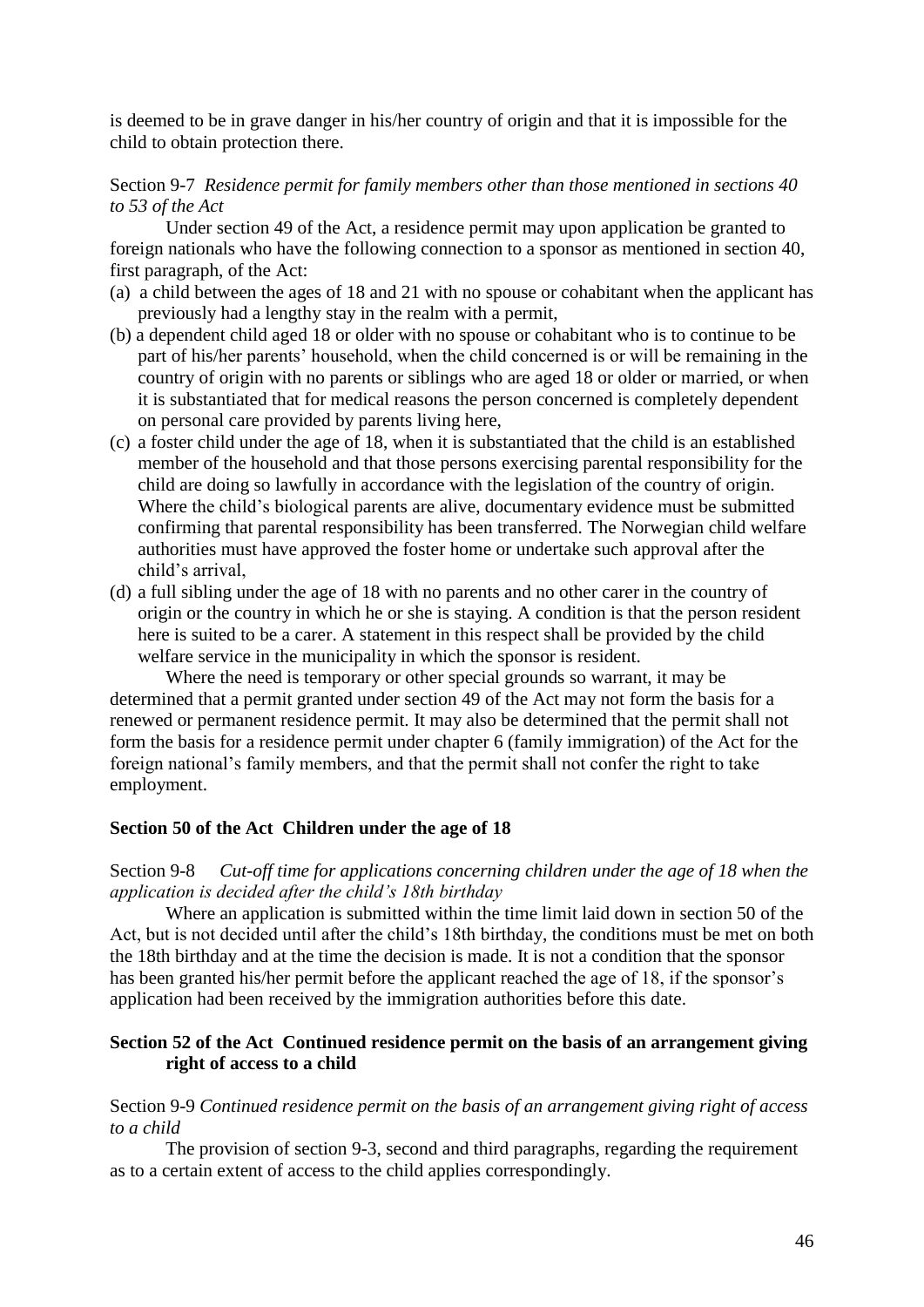## **Chapter 10 General rules regarding residence permits**

#### **Section 56 of the Act Application for a residence permit**

Section 10-1 *Right to apply for a first-time residence permit after entry*

The requirement in section 56, first paragraph, of the Act that a first-time residence permit shall be granted prior to entry does not apply to

- (a) a foreign national who is a qualified skilled worker, see section 6-1, first paragraph,
- (b) a foreign national who is deemed to be a specialist on the basis of the salary offered to him or her, see section 6-2.
- (c) seasonal workers, see section 6-3,
- (d) a foreign national who is employed by an international company, see section 1-3(d),
- (e) a spouse, cohabitant, child or adopted child, who is covered by sections 40 to 42 of the Act, or section 49 when the sponsor is subject to section 6-13 of the Regulations and is employed by an international company. In the case of spouses and cohabitants, a condition is that the basis for the stay is not a Schengen visa under section 10 of the Act or a visa granted on humanitarian grounds, etc. under section 11 of the Act, or that the basis for the stay is an equivalent visa issued by another Schengen country. If the applicant is a child as mentioned in section 42, second paragraph, of the Act, documentary evidence must be presented to show that the sponsor has joint parental responsibility for the child. If the sponsor does not have sole parental responsibility, the other parent must consent to the application for a residence permit for the child,
- (f) a parent of a Norwegian child, see section 44 of the Act,
- (g) a foreign national covered by the EEA Agreement or the EFTA Convention, see sections 109 and 110 of the Act,
- (h) a foreign national who is born to parents of whom at least one was a Norwegian national at the time the child was born, see section 8-10,
- (i) a foreign national who has been permanently employed by a Norwegian shipping company and falls within the scope of section 8-11. A condition is that the person concerned signs off in the realm or travels here immediately after signing off abroad,
- (j) a foreign national who applies for a short-term stay under section 47 of the Act to visit a child in the realm,
- (k) seamen on board a foreign-registered ship who apply for a permit under section 6-6,
- (l) necessary security and maintenance crew on board a ship that is laid up in the realm, see section 6-31, third paragraph, and
- (m)a foreign national who meets the conditions for collective protection, see section 34 of the Act.

The Directorate of Immigration may establish further guidelines and grant exemptions from the requirement that a first-time residence permit must have been granted prior to entry for applicants as mentioned in sections 6-19 to 6-31 of the Regulations, and for the spouse, cohabitant and children of such an applicant.

In order to be entitled to submit an application from the realm under the first and second paragraphs, a condition is that the applicant is lawfully staying in the realm and that he/she is not staying in the realm in connection with an application for asylum or waiting to exit after his/her application for asylum was rejected. A spouse, cohabitant, child or adopted child as mentioned in the first paragraph (e), and the parent of a Norwegian child as mentioned in (f), may nonetheless submit an application from the realm even if the person concerned is lawfully staying in the realm in connection with an application for asylum. The condition of lawful stay does not apply to children born in the realm.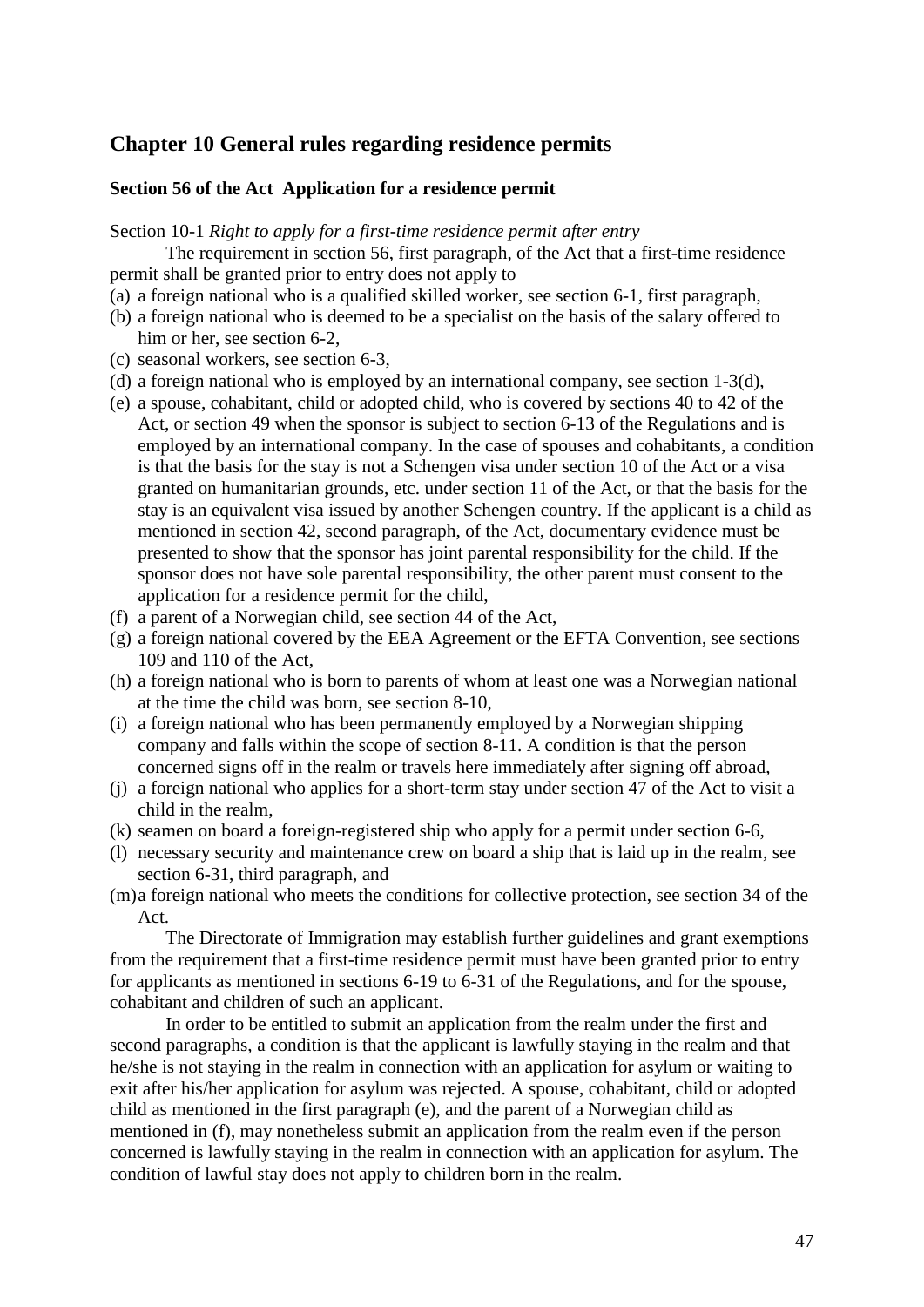Even if the conditions for submitting an application from the realm under the first to third paragraphs are not met, the authorities shall on their own initiative always consider whether strong grounds of reasonableness nonetheless warrant processing the application, see section 56, third paragraph, of the Act.

Where the applicant does not meet the conditions for applying from the realm, the application is rejected on this basis. The same applies when the applicant does not meet the conditions for entering the realm before a residence permit has been granted.

#### *Section 10-2 Procedure for applying for a residence permit*

The Directorate of Immigration establishes further guidelines regarding how an application for a residence permit shall be submitted. The Directorate of Immigration may in this respect require that the application shall be submitted using the prescribed form, or may allow applications to be submitted electronically. The authority which receives the application shall make sure that it is correctly completed and that the necessary appendices are attached to the application.

The applicant must provide documentary evidence of identity by presenting a passport or other identity document issued by a public authority, and shall be required to document any other information given when this is deemed to be necessary. A note shall be made as to how the applicant"s identity was confirmed, see also section 100 of the Act and section 18-1 of the Regulations.

Where the applicant is outside the realm, the application shall be submitted through a Norwegian foreign service mission in the country of which the applicant is a national, or through a Norwegian foreign service mission in the country in which the applicant has held a residence permit in the last six months. The foreign service mission shall obtain information regarding the applicant"s basis for stay in the country concerned. In accordance with further guidelines established by the Directorate of Immigration, a foreign national who has lawfully stayed in Svalbard for six months may submit an application for a residence permit through the Governor of Svalbard. The person concerned may be required to appear in person.

An application from the realm shall be submitted in person to the police in the district in which the applicant is habitually resident. The Directorate of Immigration, in cooperation with The Norwegian Labor Inspection Authority, the police and the Norwegian Tax Administration, gives further provisions on when an application can also be submitted to a Service Centre for Foreign Workers. An application submitted from the realm by the sponsor shall be submitted through the police in the district where the sponsor is resident. Applications for a permit for seamen, see section 6-6, shall be submitted through the police in the district in which the ship first calls. Where the application is submitted by an employer or a principal, the provisions of section 10-3 also apply.

The provisions of the first to fourth paragraphs also apply where the applicant is under the age of 18. A person aged 18 or older may apply on behalf of any such applicant who cannot complete and sign the application himself or herself. This person must appear in person with the applicant when submitting the application.

If strong grounds of reasonableness so warrant, the Directorate of Immigration may in individual cases and for groups of applicants consent to the application being submitted in a different way. This includes determining that a sponsor may apply on behalf of the applicant. The sponsor must then submit the application in person.

A sponsor covered by the interview arrangement, see section 56, fourth paragraph of the Act, and who wishes to undergo a prior interview under the provision of section 56, fourth paragraph (a) of the Act, may also apply on behalf of the applicant and submit the application from the realm, provided that the sponsor has written authorisation.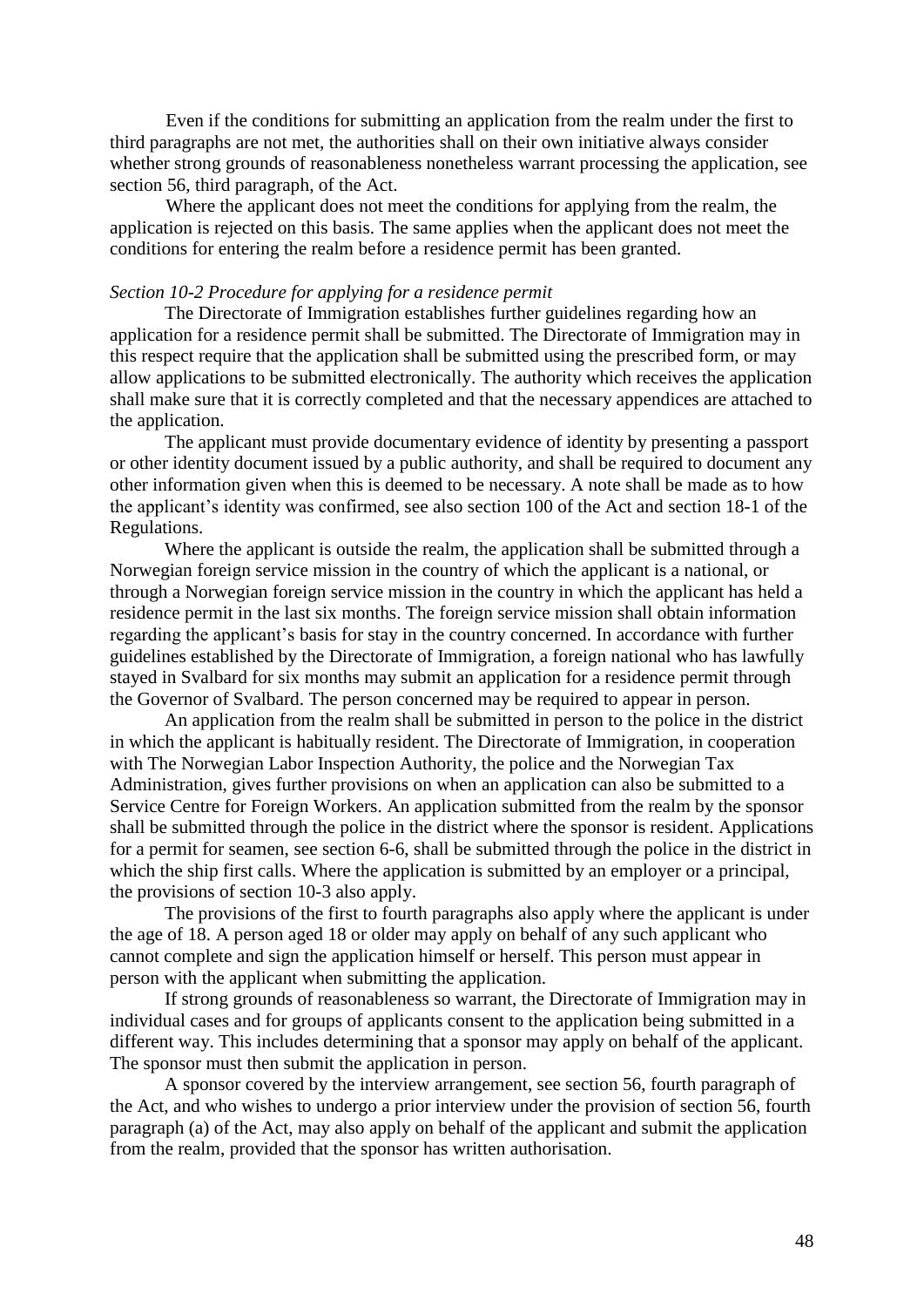Where an application has not been submitted in accordance with the requirements laid down in the first to fourth paragraphs, the application may be rejected on this basis. The same applies where the fee has not been paid, see section 89 of the Act and section 10-6, first paragraph, second sentence, of the Regulations.

The Directorate of Immigration may determine that applications that are not correctly submitted may instead be rejected in specific cases, and that the Police may make decisions regarding this.

#### *Section 10-3 Applications submitted by employers or principals*

Employers, see section 6-9, and principals, see section 6-16, may submit applications for a residence permit from the realm on behalf of employees or seconded employees, provided that they have written authorisation to do so.

Employers who are covered by the early work-start scheme, see section 6-8, may submit applications without the authorisation of employees as mentioned in section 6-1, first paragraph, and section 6-2. An application may be submitted when an employer wishes to have the employee start work before the application has been processed. In the case of seamen, see section 6-6, the master of the ship or another representative of the shipping company may submit an application, provided that written authorisation to do so is presented.

Employers or principals may submit the application from the realm, see section 10-2, fourth paragraph, to the police in the district in which the employer or principal has their place of business or through a Service Centre for Foreign Workers. The same applies to applications for a group permit, see sections 6-7 and 6-15. For applications for permits for seamen, see section 6-6, the application may, if relevant, be submitted as indicated in section 10-2, fourth paragraph.

### *Section 10-4 Confirmation of a fully completed application for a residence permit that confers the right to start work before the application has been processed*

An employee who has submitted a fully completed application for a residence permit as a skilled worker, see section 6-1, first paragraph, or a specialist, see section 6-2, may be given confirmation that the employee has the right to start work before the application has been processed. The same applies to foreign nationals who are employed in an international company, see sections 6-13 and 6-21, and seamen, see section 6-6.

An application is deemed to be fully completed under the first paragraph when the necessary appendices are attached to the application and the applicant's identity has been checked by requiring him or her to produce a passport or other recognised identity document. An offer of employment or offer of assignment form, see sections 6-9 and 6-16, must be attached. The Directorate of Immigration may establish further guidelines regarding when the application is deemed to be fully completed, including requirements as to documentation that the relevant specialist authority has given its approval or authorisation in the case of occupations/professions that are subject to statutory or regulatory qualification requirements.

Where the employer submits the application, the police may issue a provisional confirmation to the employer stating that the employee has the right to have the employee start work before the application has been processed. Before issuing such confirmation, the police shall check that the employer satisfies the criteria for making use of the early workstart scheme, see section 6-8. Employers and principals who are an international company, see section 1-3(d), or employers of seamen, see sections 6-6 and 6-9, and who submit an application on behalf of an employee as mentioned in the first paragraph may also be given such provisional confirmation. The employer, if relevant the principal, shall inform the employee of the right to enter the realm and that the employee should contact the foreign service mission to request the issue of an entry visa where this is necessary. The employee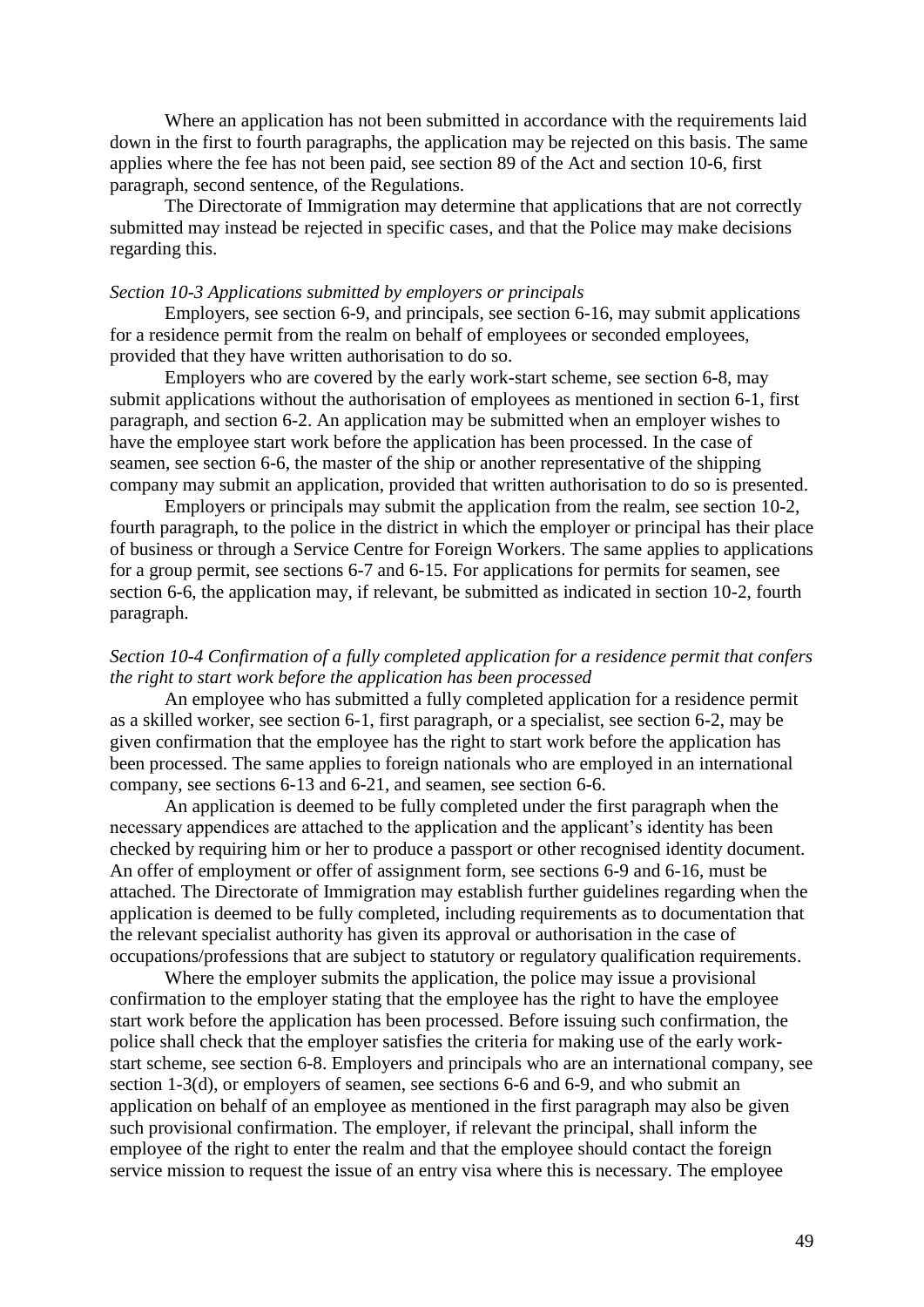shall at the latest one week after entering the realm report to the police to confirm the application for a permit and to document his or her identity by producing a passport or other recognised identity document.

The police issue a confirmation to employees as mentioned in the first paragraph, see third paragraph, fifth sentence, which states that the foreign national may work for the specific employer until the application has been processed.

The police register such provisional confirmation as mentioned in the third paragraph and such confirmation as mentioned in the fourth paragraph in the Norwegian Computer System for Immigrant and Refugee Cases (DUF).

Chapters IV to VI of the Public Administration Act do not apply to decisions by the police not to issue provisional confirmation under the third paragraph or confirmation under the fourth paragraph.

#### *Section 10-5 Exemption from the requirement of an interview with the sponsor in Norway*

The condition that the sponsor must return to Norway and be interviewed by the immigration authorities before an application for a residence permit as mentioned in section 56, fourth paragraph, of the Act may be granted, does not apply when

- (a) the sponsor had reached the age of 25 when the marriage was contracted,
- (b) the sponsor had been granted a residence permit as a skilled worker or a specialist, see section 6-1, first paragraph, and section 6-2 of the Regulations, or
- (c) the parties have lived together in an established relationship of cohabitation while both of them have held a residence permit in Norway.

A condition for a prior interview, see section 56, fourth paragraph (a), of the Act, is that the sponsor no later than at the time of the prior interview submits an application on behalf of the applicant, see section 10-2, seventh paragraph, of the Regulations.

Exemptions may be made from the condition of an interview with the sponsor in Norway when special grounds so warrant.

#### *Section 10-6 Processing of applications for a residence permit and affixing of the permit*

The authority which receives the application, see section 10-2 of the Regulations, shall procure all such information regarding the applicant as is deemed necessary to shed as much light as possible on the case before a decision is made. Documentary evidence that the fee has been paid shall be provided before the case is processed and a decision is made, see section 89 of the Act.

The applicant or other persons applying on behalf of the applicant, see section 10-2, may be required to appear in person during the processing of the case when this is deemed necessary to elucidate the case.

When the application is granted, the foreign national shall be made aware of the obligation to report to the police within one week after entering the realm.

The police shall affix the residence permit in the foreign national"s travel document. An individual permit to work in a group, see section 4-22, second paragraph, shall also be affixed in the travel document. If this is not possible, the permit shall be affixed on a separate document that only constitutes valid documentation when presented together with the travel document. In both cases, the affixed permit shall not have a period of validity beyond that of the travel document. Any limitations and conditions shall be stated in the affixed permit.

If the foreign national does not have a valid travel document, the permit shall be affixed on a separate document which shall state that the foreign national does not have a valid travel document. Any limitations and conditions shall be stated in the affixed permit.

If the foreign national did not go to the police in person when the application was submitted or when the confirmation was issued under section 10-4, nor while the application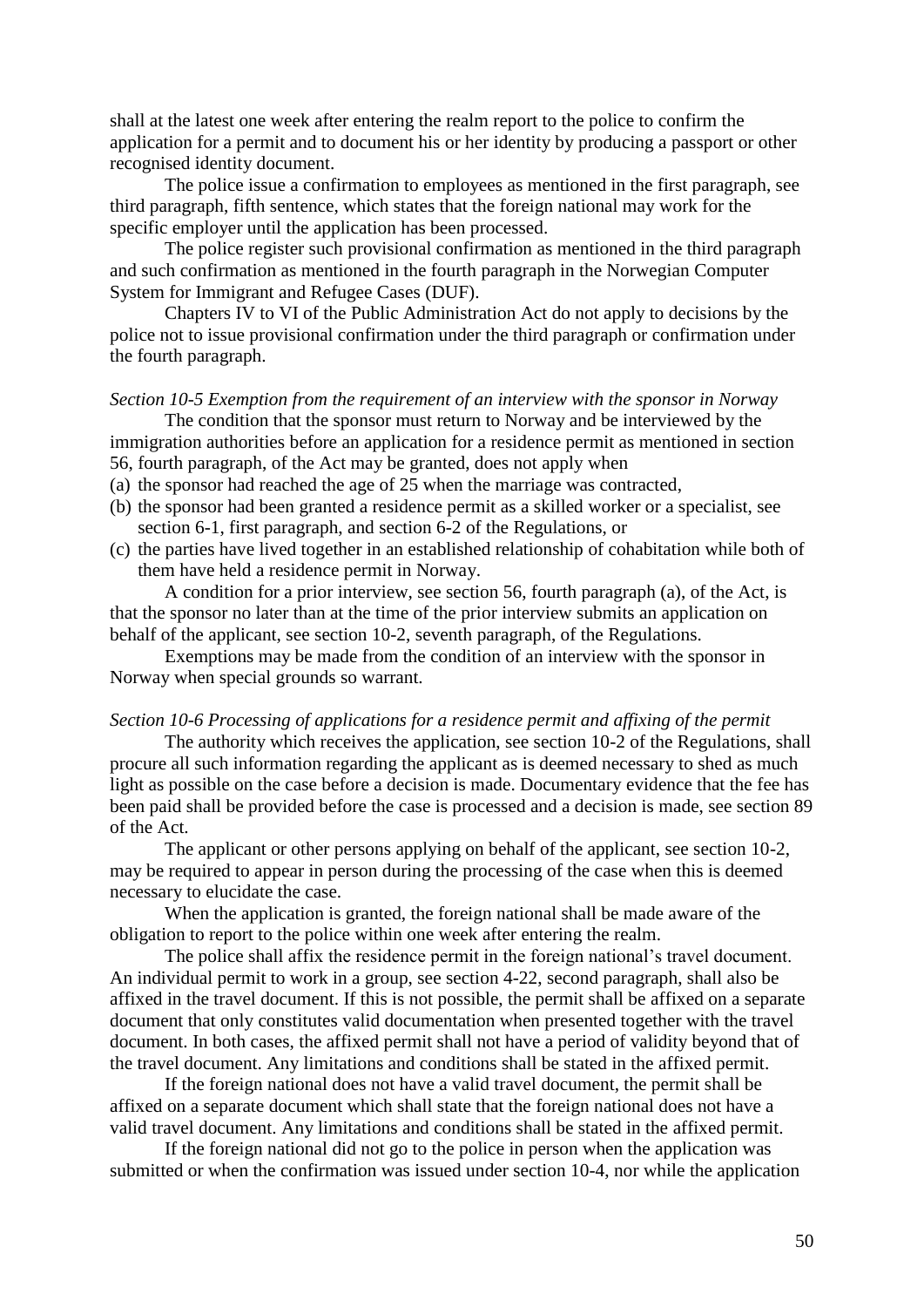was being processed, the foreign national may be required to appear in person in connection with the granting of the application and the affixing of the permit.

### **Section 58 of the Act Requirement as to means of subsistence and accommodation**

Section 10-7 *Requirement as to means of subsistence upon first-time application in cases other than family immigration*

Means of subsistence are considered to be assured where the foreign national

- (a) will have employment income of sufficient size. Income from full-time employment is as a general rule considered sufficient,
- (b) receives pension or other fixed periodic benefits where such pension or benefits are of sufficient size,
- (c) has personal funds that are considered sufficient. The Directorate of Immigration may require that a specified sum of money be transferred to a Norwegian bank and may tie up all or part of that sum for a specified period, or
- (d) will receive a study loan or grant of sufficient size.

Benefits under the Social Services Act are not regarded as means of subsistence. Means of subsistence are also considered to be assured through a combination of the first paragraph (a) to (d), where this is sufficient. If the applicant meets the conditions for obtaining part-time employment under section 6-33, second and third paragraphs, or full-time employment under the fourth paragraph, and a specific offer of employment exists, the expected income shall be included in the assessment of compliance with the means of subsistence requirement.

In case of a permit granted to a self-employed person under section 6-18, a precondition is that means of subsistence will be assured essentially through the business activity.

Means of subsistence may as an exception be considered to be assured by a financial guarantee furnished by a third party.

There is no requirement as to assured means of subsistence for a foreign national who has submitted an application for protection and who satisfies the conditions for a residence permit under section 38 of the Act without having submitted an application for protection.

#### Section 10-8 *Requirement as to future income in a family immigration case under chapter 6 of the Act*

A condition for a residence permit under chapter 6 of the Act (family immigration) is that the sponsor can render it probable that he or she is assured funds equivalent to grade 8 in the state salary scale for the period for which the application applies, through

- (a) employment income,
- (b) sick pay, pregnancy benefit, parental benefit, disability benefit or old-age pension under the National Insurance Act,
- (c) pension or other fixed periodic benefits except benefits under the Social Services Act,
- (d) benefit under the Introduction Act,
- (e) an education loan or education grant, or
- (f) a combination of such funds as mentioned in (a) to (e).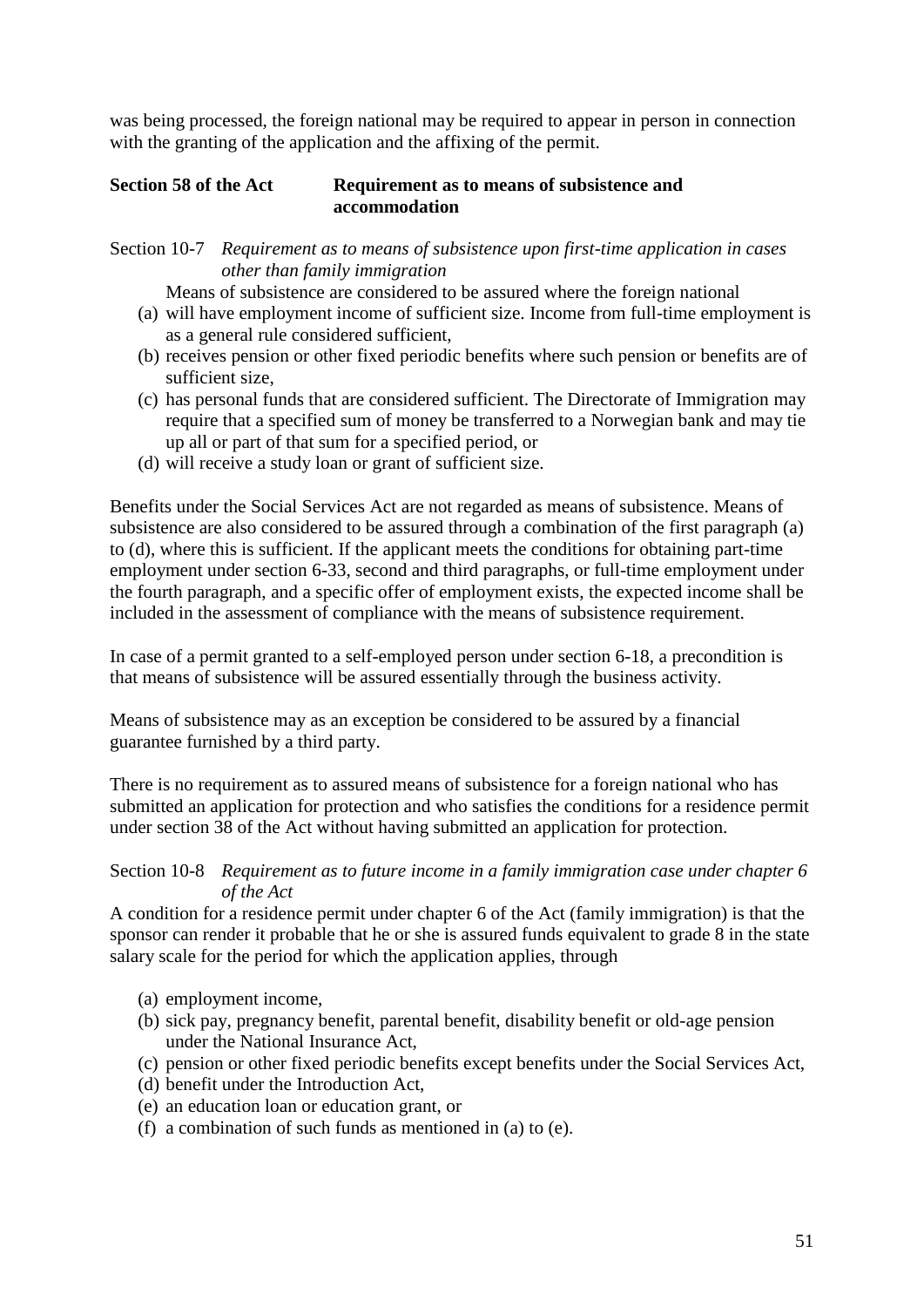The requirement as to future income is also considered to be assured where the sponsor receives old-age pension or disability pension which altogether is at least equivalent to the minimum pension.

The requirement as to future income may also be assured by persons other than the sponsor in the following cases:

- (a) Where the applicant is lawfully employed in the realm, the applicant's income shall also be taken into account.
- (b) Where the sponsor is undergoing higher education (university college or university) and has accumulated at least 60 credits or is undergoing vocational tertiary education and has completed at least one year's nominal length of study, the applicant's funds in accordance with the first paragraph shall also be taken into account. A condition is that both parties have reached the age of 23. The Directorate of Immigration may establish further guidelines.
- (c) As an exception the requirement may be considered to be assured by the furnishing of a financial guarantee by a third party. This does not apply where the applicant is the sponsor's spouse or cohabitant, see sections 40 and 41 of the Act, or the applicant intends to contract marriage with the sponsor after entry, see section 48 of the Act.

Exemption from the requirement in the first paragraph as to future income is made in the following cases:

- (a) The applicant is married to, cohabitant of or a child of, see sections 40, 41 and 42 first or second paragraph, a sponsor who holds a residence permit under section 28 (refugee) or section 34 (collective protection) of the Act. If the applicant is the sponsor's spouse, a condition is that the marriage was contracted before the sponsor entered Norway.
- (b) The applicant is a child and the sponsor has a residence permit under section 8-3 of the Regulations (victim of human trafficking), section 8-4 (witness in a case concerning human trafficking) or has been granted a residence permit under section 38, second paragraph (d), of the Immigration Act.
- (c) The sponsor has been granted a permanent residence permit after having had a prior basis for residence as mentioned in (a) or (b). If the applicant is the sponsor's spouse, a condition is that the marriage was contracted before the sponsor entered Norway.
- (d) The sponsor is a child below the age of 18.
- (e) The applicant is a child below the age of 15 without care persons in the country of origin. Section 50 of the Act and section 9-8 of the Regulations apply correspondingly.

In order to be exempted from the requirement as to future income under the fourth paragraph (a) to (c), a condition is that the application is submitted within one year after the sponsor was granted a residence permit, unless the applicant has been prevented from submitting an application at an earlier time because of factors beyond the applicant"s control.

### Section 10-9 *Requirement as to previous income in a family immigration case under chapter 6 of the Act*

A sponsor who is required to meet the requirement as to future income under section 10-8, first paragraph, must provide documentation from the latest tax assessment showing that he or she had a registered income equivalent to grade 8 in the state salary scale. A condition is that the sponsor has retained a satisfactory level of income in the period after the tax assessment.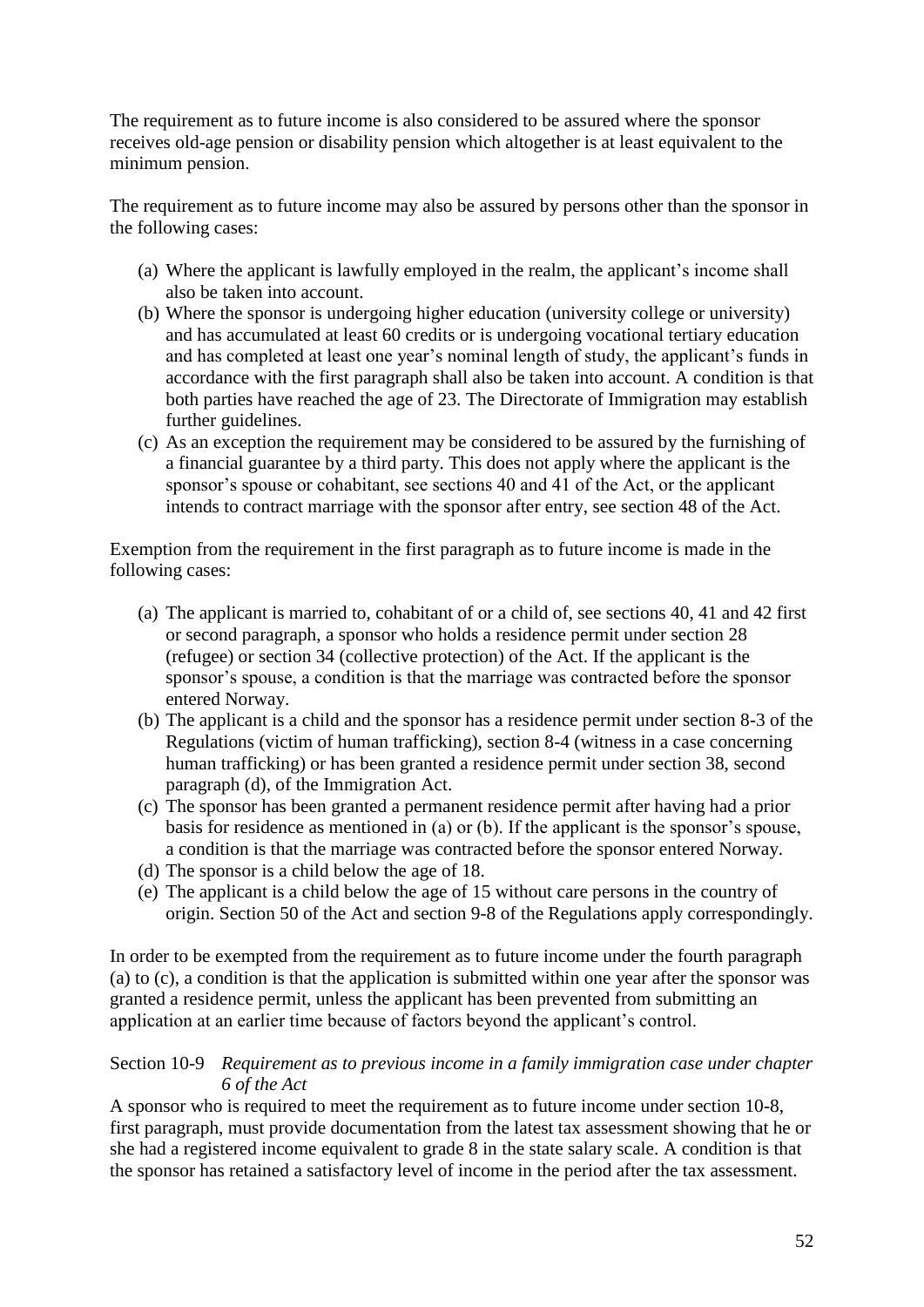Exemption is made from the requirement as to documentation in regard to tax assessment if the sponsor is a Norwegian national, a Nordic national or a foreign national with a permanent residence permit, who has been in employment abroad and can provide documentation showing that he or she has had an income equivalent to grade 8 in the state salary scale.

Exemption is made from the requirement as to previous income under the first paragraph in the following cases:

- (a) The sponsor is a Norwegian national, a Nordic national or a foreign national with a permanent residence permit who has undergone higher education (university college or university) in Norway or abroad and has accumulated at least 60 credits or the equivalent, or has undergone vocational tertiary education in Norway equivalent to one year"s nominal length of study. The Directorate of Immigration may establish further guidelines.
- (b) The sponsor has completed compulsory military service or compulsory civil service.
- (c) The sponsor has had a registered net wealth of more than NOK 1 million at the two latest tax assessments and is aged 23 or over.
- (d) The sponsor was in a situation as mentioned in section 10-8, second paragraph, in the period concerned.
- (e) The sponsor holds a permit under section 6-1, first paragraph (a skilled worker on the basis of qualifications), section 6-2 (specialist on the basis of a salary offer).
- (f) The sponsor has a permit as mentioned in section 9-6 (residence permit that cannot constitute a basis for a permanent residence permit).

Section 10-10 *Requirement that the sponsor must not have received financial support or qualification benefit under the Social Services Act in a family immigration case under chapter 6 of the Act*

For a sponsor who must meet the requirement as to future income under section 10-8, a condition is that he or she has not received financial support or qualification benefit under the Social Services Act in the last 12 months before a permit is granted. Exemption from this condition will be granted if

- (a) the benefit was paid pending social security benefits as mentioned in section 10-8 or housing benefit, or
- (b) the benefit was paid to a foreign national who has received benefit under the Introduction Act.

### Section 10-11 *Exemption from the requirement as to means of subsistence because of particularly strong humanitarian considerations in a family immigration case under chapter 6 of the Act*

Exemption may be made from the provisions of sections 10-8 to 10-10 if warranted by particularly strong humanitarian considerations.

Section 10-12 *Requirement as to accommodation upon first-time application* Accommodation is considered to be assured where the foreign national has at his/her disposal a house, flat, bedsit or the like that meets public requirements.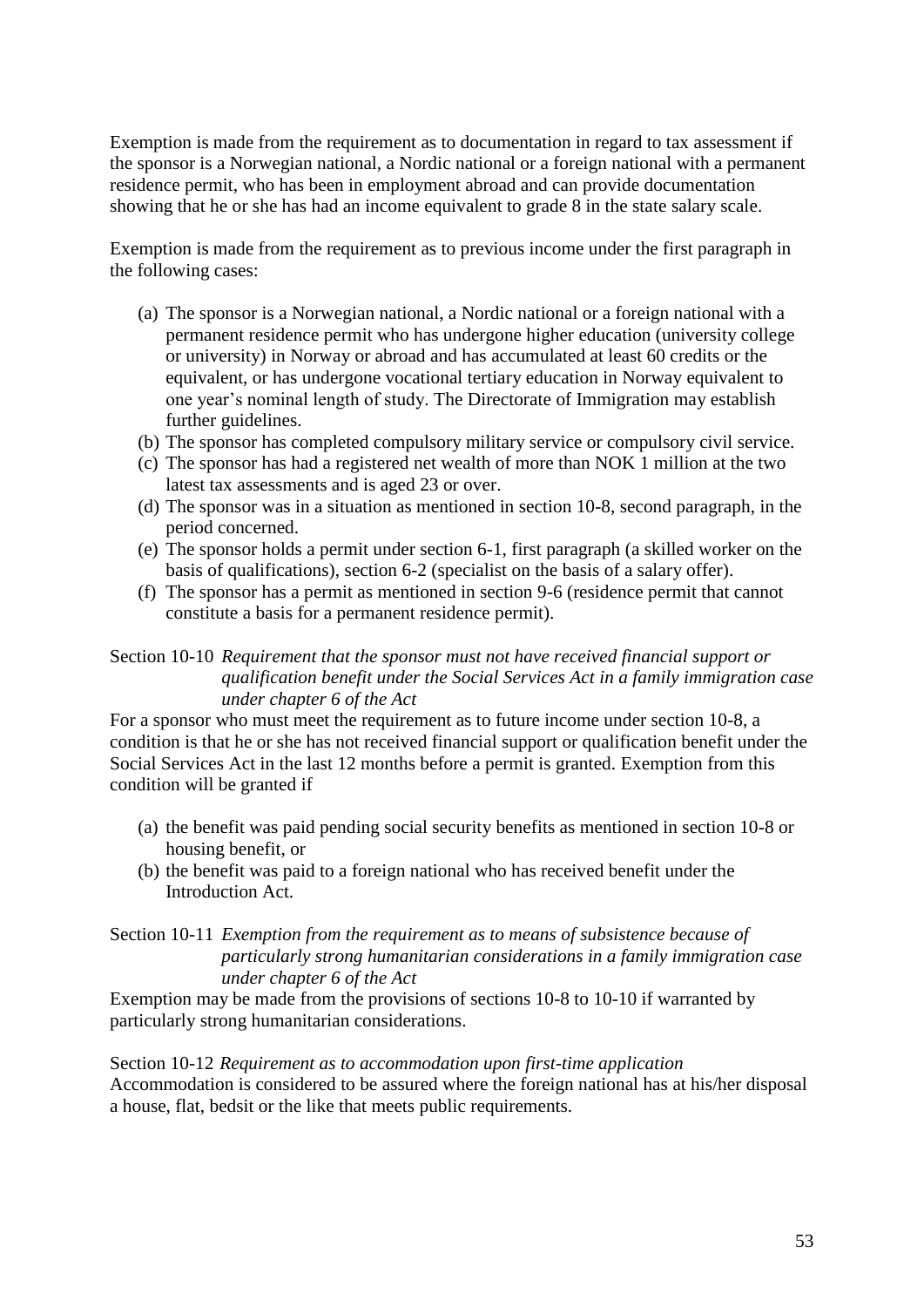If a tenancy relationship is involved, a rental contract in writing must be presented that is approved by the house owner, housing cooperative or other party having the accommodation at their disposal.

No requirement as to assured accommodation applies to foreign nationals who have submitted an application for asylum and who meet the conditions for a residence permit under section 38 of the Act. After an overall assessment pursuant to section 38 of the Act, exemption may also in other cases be made from the requirement as to assured accommodation where there is considered to be a basis for residence under this provision.

In family immigration cases under chapter 6 of the Act, the requirement as to assured accommodation only applies in cases under sections 46 to 49 of the Act. Exemption may be made if warranted by particularly strong humanitarian considerations.

The Directorate of Immigration may make regulations concerning the accommodation requirement.

## **Section 60 of the Act Duration and content of residence permits**

### Section 10-13 *Duration of permits for foreign nationals who have been granted a residence permit on the basis of an application for asylum*

A residence permit granted to a foreign national on the basis of an application for asylum shall be given validity for three years. If warranted in the interest of continued identity checks or other particular reasons, a permit may be granted for a period of one year or less.

Section 10-14 *Duration of permits for spouses and cohabitants with common children* A residence permit for a spouse or cohabitant who has children from his/her relationship with the sponsor may be granted for a period of three years under further guidelines established by the Directorate of Immigration.

Section 10-15 *Duration of permits for children who are granted a residence permit under chapter 6 of the Act (family immigration)*

A residence permit for a child who is granted family reunification under chapter 6 of the Act may be granted for a period of three years unless there are particular reasons for not doing so.

Section 10-16 *Duration of permits for foreign nationals with a residence permit under chapter 3 of the Act (employment and studies, etc.)*

Residence permits for skilled workers under section 6-1, first paragraph, may be granted for a period of three years.

Residence permits to skilled workers under section 6-1, second paragraph, and to specialists under section 6-2 may be granted for a period of one year.

Residence permits for students under section 6-19, first paragraph, may, under further guidelines made by the Directorate of Immigration, be granted for a period of up to three years provided this is in accordance with a duly presented plan of study and it is clear that means of subsistence are assured for the entire period.

Other permits under chapter 6 of the Regulations may, under further guidelines made by the Directorate of Immigration, be granted for a period of up to two years.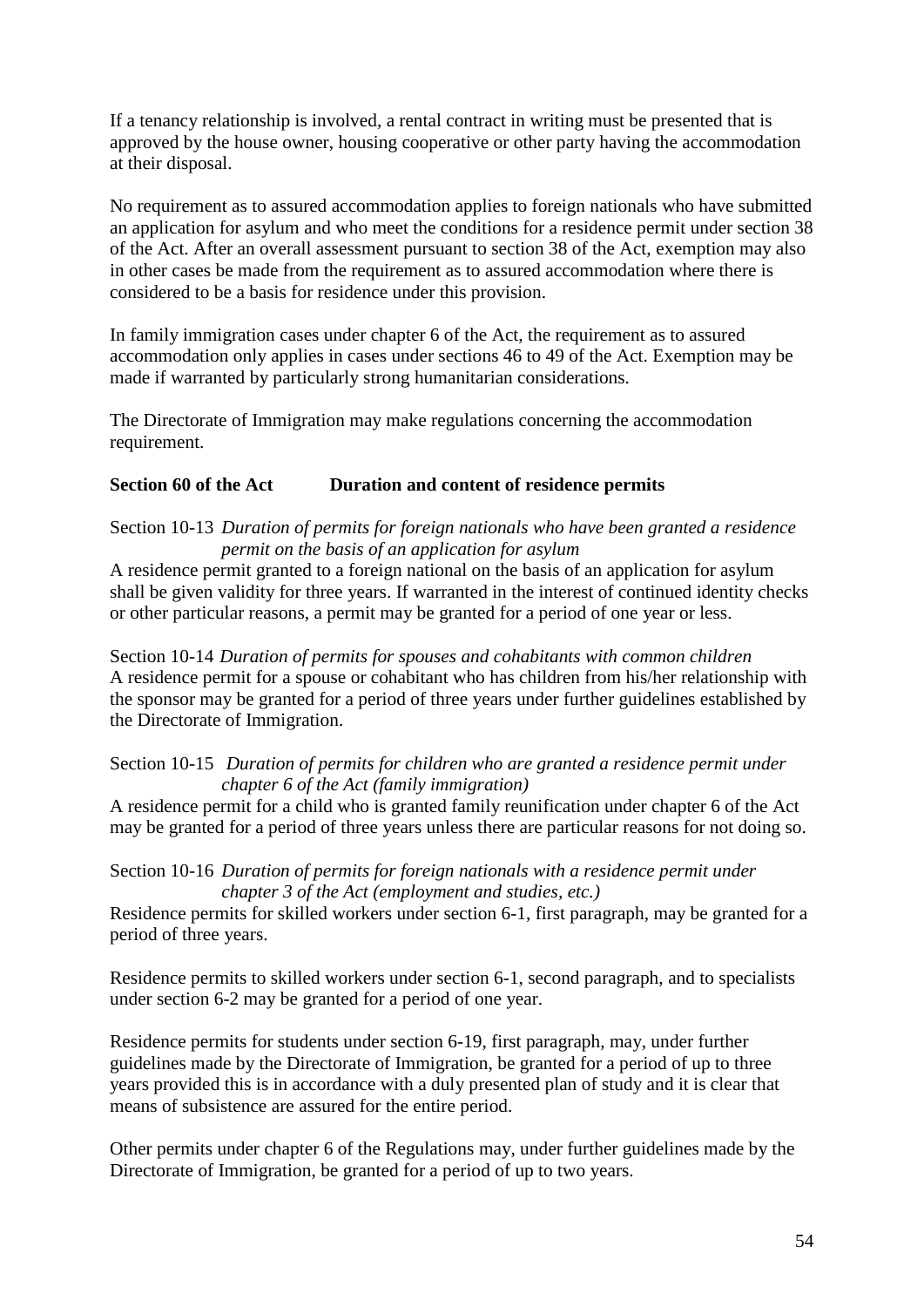A permit will not be granted for a period beyond that applied for or beyond the duration of the employment relationship or assignment. If the purpose of the stay or other particular reasons so warrant, a permit may be granted for a period of less than one year.

#### Section 10-17 *Other provisions concerning the duration of the permit*

The date of the last day of entry is set in the residence permit. The date of the last day of entry shall not be set later than six months after the date of the decision, unless exemption is warranted for special reasons.

The duration of a first-time permit is calculated with reference to the date of reporting to the police, see section 4-22. For a foreign national applying from the realm, see section 10-1, the duration of the permit is calculated with reference to the date of the decision.

If the foreign national has been granted a residence permit during the processing of an application under section 57 of the Act, this shall be included when calculating the duration of permits which do not constitute a basis for a permanent residence permit.

### Section 10-18 *Right of a family member of a sponsor with a permit under sections 24 and 25 of the Act to take employment*

The spouse or cohabitant of a sponsor with a residence permit as a seconded employee, see section 6-13, or as an independent contractor, see section 6-14, who holds a residence permit under section 9-6, may take employment without the limitations set in the sponsor's residence permit having effect.

A family member of a sponsor with a permit as a self-employed person under section 6-18, who holds a residence permit under sections 40 et seq. of the Act, may take employment without the limitations set in the sponsor's residence permit having effect.

This means that the family members' residence permits give them the right to work and to carry on business anywhere in the realm, see section 60, third paragraph (b), of the Act.

### Section 10-19 *Right of a family member of a sponsor with a permit under section 26 of the Act to take employment*

A foreign national who has a residence permit as the spouse or cohabitant under section 9-6 of a sponsor with a residence permit under section 6-19, first, third or fourth paragraph, section 6-20 and section 6-22, third paragraph, may be granted the right to full-time employment even if the sponsor under section 6-33 has a limited right to take employment.

A spouse or cohabitant who has a residence permit under section 9-6, see section 10-23, second paragraph, when the sponsor is granted a residence permit under section 6-29 to seek employment as a skilled worker, may be granted the right to full-time employment even if the sponsor under section 6-33 has a limited right to take employment.

## **Section 61 of the Act Renewal of residence permits**

# Section 10-20 *Requirement as to means of subsistence upon renewal etc.*

Subject to the exceptions mentioned in this section, the same requirements as to assured means of subsistence are imposed upon renewal as in the case of a first-time residence permit.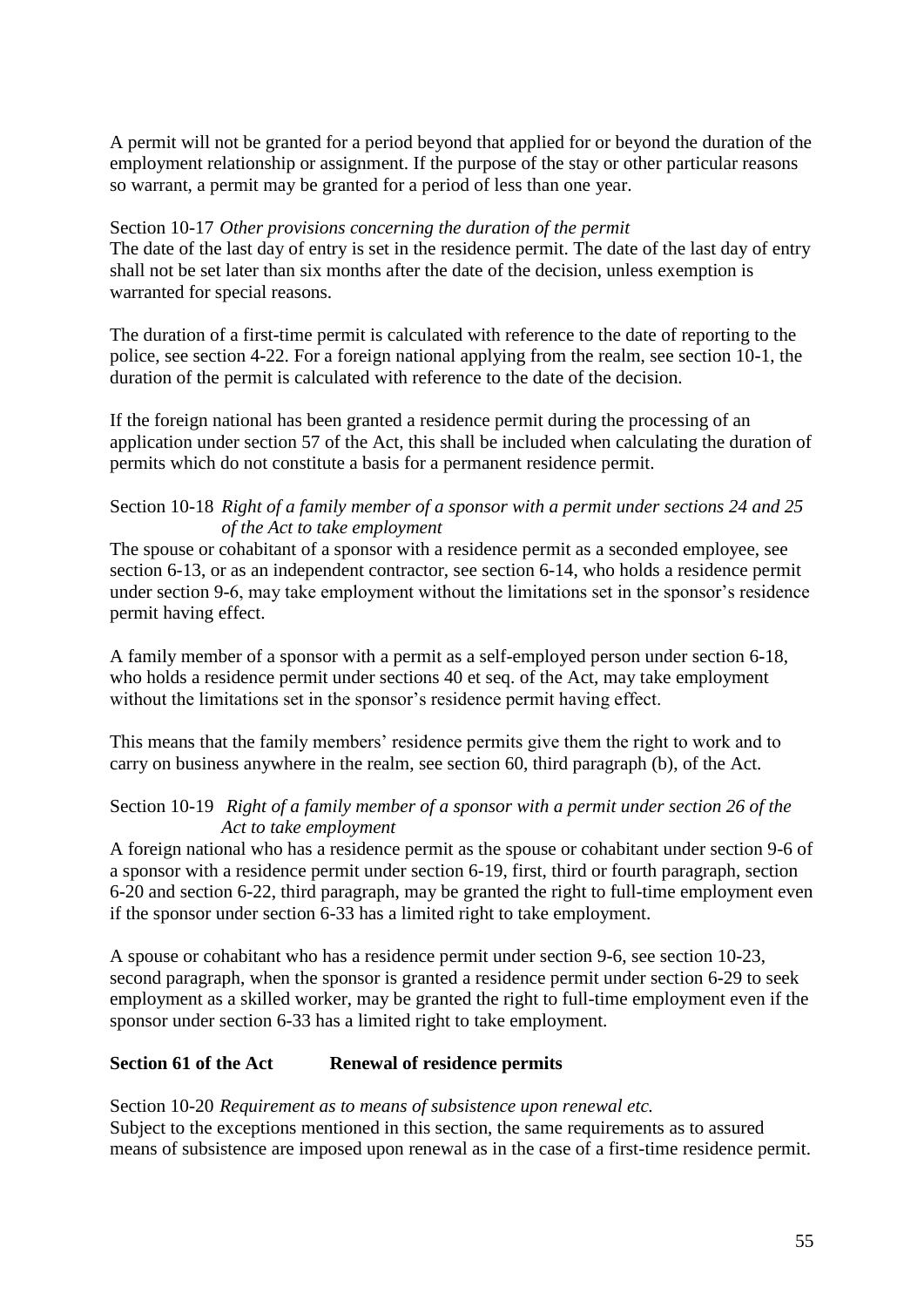Upon renewal, benefits under the National Insurance Act shall be taken into account as income.

Where a first-time residence permit is granted under the provisions on family immigration in sections 40 to 46 of the Act or section 9-7 of the Regulations, no requirement as to assured means of subsistence is imposed upon renewal, unless this is done in respect of the sponsor.

No requirement as to assured accommodation applies upon renewal.

### Section 10-21 *Renewal of a residence permit under chapter 3 of the Act (employment and studies etc)*

The duration of a residence permit renewed under section 61 of the Act for a foreign national as mentioned in sections 6-1 to 6-31 of the Regulations shall be fixed within the time frame set in the relevant provision.

For employees who are granted a permit for

- (a) a specific type of work, renewal may be granted for the same type of work even if there is a change of employer,
- (b) work for a specific employer, renewal may be granted with the same employer even if there is a change of work, or
- (c) specific work with a specific employer, renewal may be granted for the same work with the same employer.

For seconded employees under section 6-13 and independent contractors under section 6-14, a condition for permit renewal is that the assignment involved is the same as set out in the contract on which the permit was based.

A group permit for employers and principals, see sections 6-7 and 6-15, may be renewed even if the group includes fewer than six persons, provided evidence is shown that the group is being dismantled. Foreign nationals covered by a group permit shall be granted a renewed individual permit.

For self-employed persons under section 6-18 a condition for permit renewal is that the same business is involved.

For students under section 6-19, first paragraph, a condition for permit renewal is that the student shows satisfactory progress in the course of study. The education institution concerned shall make a statement on this matter and on whether a continued permit for parttime work etc., see section 6-33, second paragraph, is deemed to be a drawback to completion of the course of study, and whether limits should be set on the number of hours worked per week. In the event of a change in the plan of study, the permit will as a general rule only be renewed where the change entails continuation of the commenced course of study.

Permits for jobseekers who require a visa, see section 6-30, may not be renewed within the six-month period.

Section 10-22 *Renewal of a work permit under section 38 (strong humanitarian considerations or particular connection with Norway)*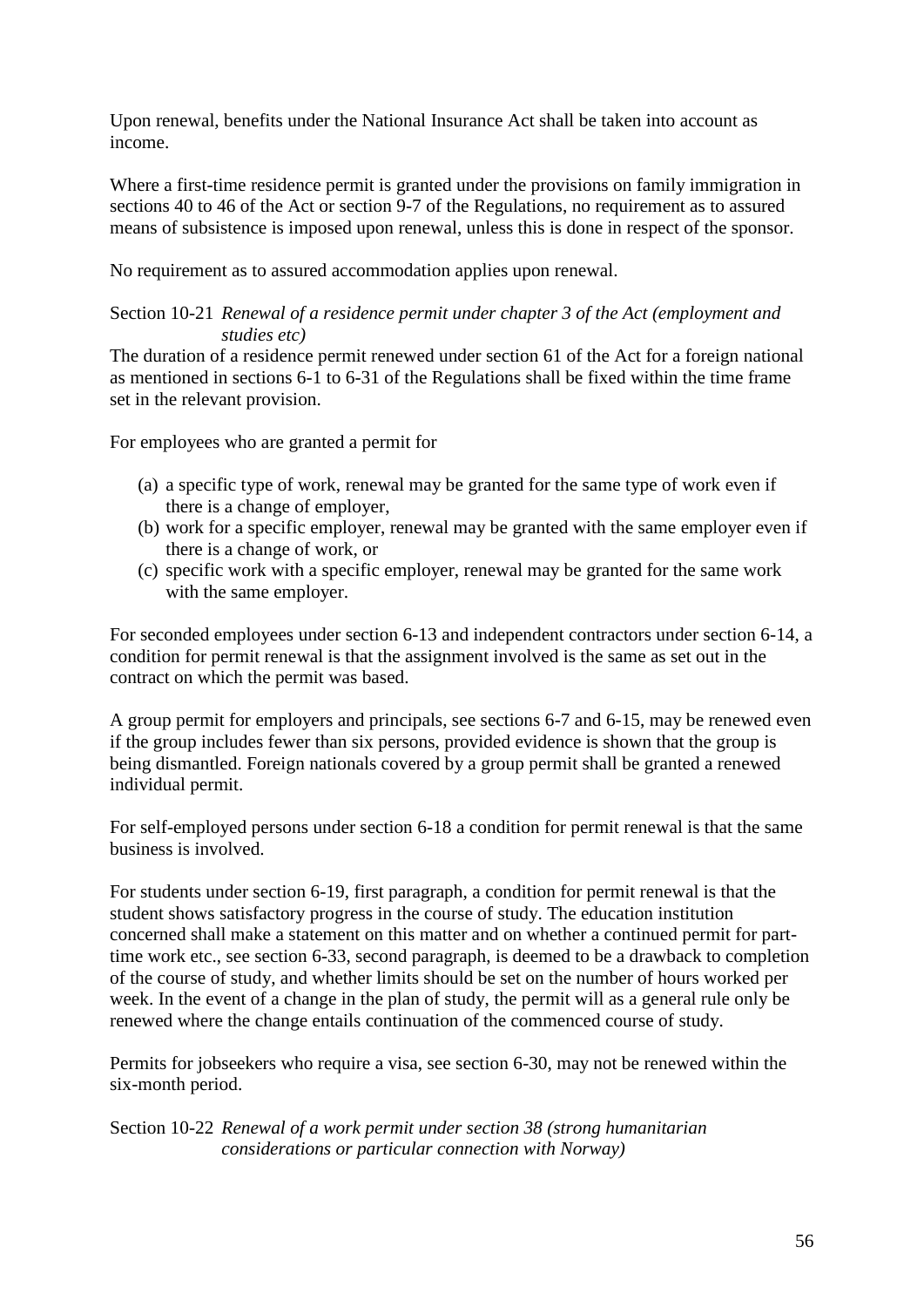Permits granted under section 38 of the Act shall be renewed in accordance with the basis on which the permit was granted, provided this basis still exists and except as otherwise stated in the permit.

Section 10-23 *Renewal of a residence permit under chapter 6 of the Act (family immigration)* Upon renewal of residence permits granted under section 45, first paragraph, of the Act (mother or father with right of access to a Norwegian child) and section 52 of the Act (continued permit on the basis of right of access to a child in the realm), a condition is that right of access has actually been exercised in accordance with the conditions for the permit whose renewal is being sought.

A foreign national who has had a residence permit as a family member under section 9-6 of the Regulations may be granted a renewed permit provided the sponsor has been granted a residence permit to seek employment as a skilled worker for a period of up to six months, see section 6-29.

Four years employment or education is not a prerequisite for renewal, see the Act section 40a.

#### Section 10-24 *Duration and content of a renewed residence permit*

A permit may be renewed for a period of up to two years. Section 60, first paragraph, third and fourth sentences, of the Act and sections 10-16 and 10-17 of the Regulations apply correspondingly.

The duration of a renewed permit shall as a general rule be calculated from the date of expiry of the previous permit. If renewal of a permit is applied for after the expiry of the previous permit, the calculation shall be based on the date of the decision provided the permit forms the basis for a permanent residence permit.

In all other respects the provisions of section 60, third paragraph, of the Act, concerning the content of the permit, apply correspondingly.

### Section 10-25 *Right of stay on the same conditions until an application for renewal is decided*

If a foreign national with a renewable residence permit applies for renewal later than one month before the permit expires, see section 61, sixth paragraph, of the Act, the decisionmaking authority shall, when assessing whether the foreign national should be granted continued residence on the same conditions, give weight to whether the application can be expected to be granted and to whether the previous permit is of such nature as to form the basis for a permanent residence permit.

### Section 10-26 *Basis for calculating the duration of a permit on a new basis, see section 61, seventh paragraph, of the Act*

For a permit granted before the expiry of the previous permit, calculation of the duration of the permit shall be based on the date of the decision. The same applies where a permit on a new basis is applied for after the expiry of the previous permit or if the conditions for the new permit were only met after the expiry of the previous permit. In all other cases calculation shall be based on the date of expiry of the previous permit.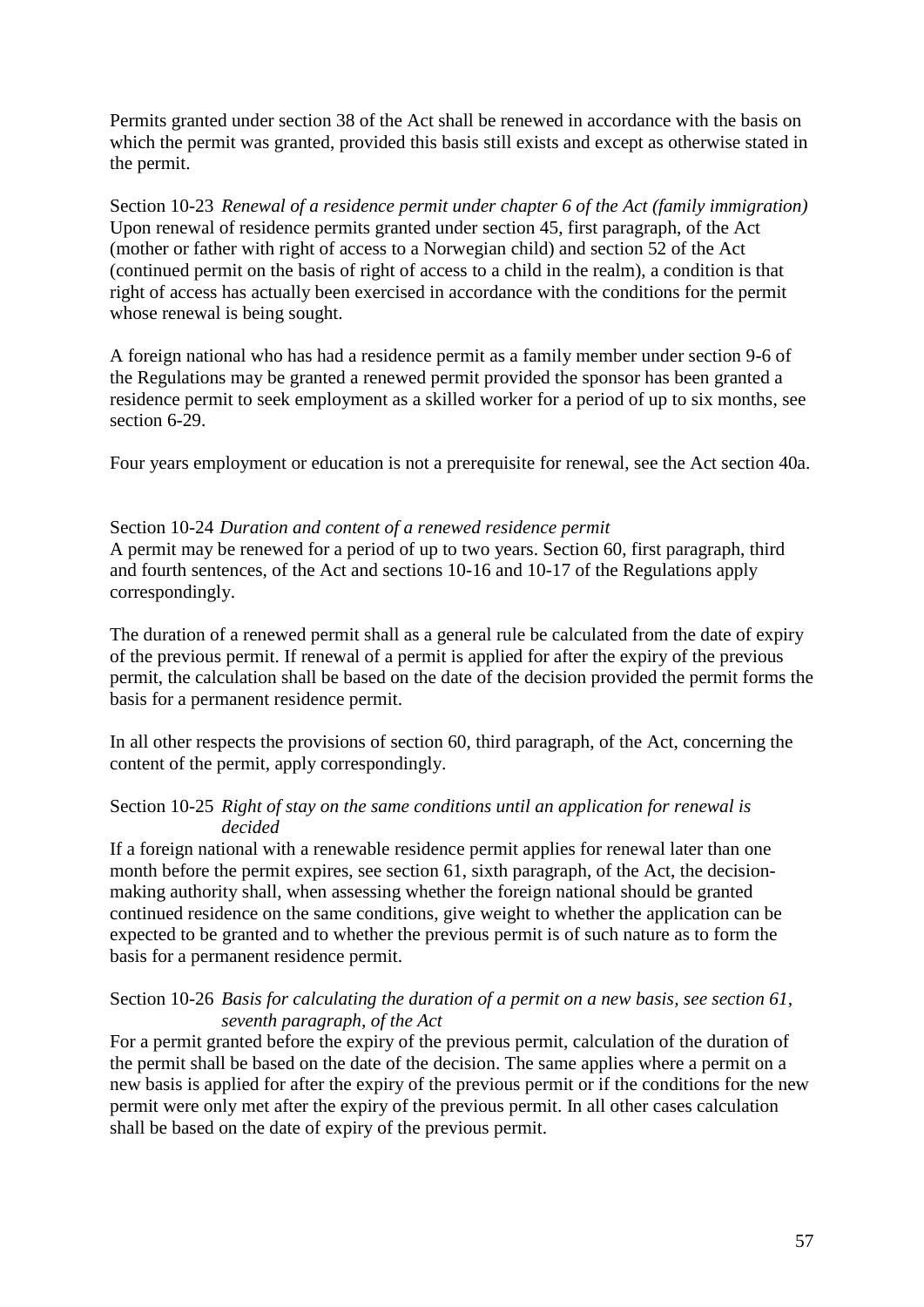Section 61, seventh paragraph, of the Act does not apply to foreign nationals with a residence permit under section 47 of the Act.

Section 10-27 *Submission and processing of an application for renewal* An application for renewal of a permit shall be made using the prescribed form. The application shall be submitted to the police in the district where the applicant has had habitual residence. The Directorate of Immigration shall establish further guidelines, and may permit applications to be submitted electronically or by other means.

Appearance in person may be required in connection with the submission and processing of an application for renewal.

## **Chapter 11 Permanent residence permit**

## **Section 62 of the Act Permanent residence permit**

## Section 11-1 *Right to a permanent residence permit*

A foreign national who has stayed in the realm on a permit under section 34 of the Act (collective protection in a mass flight situation) during the last four years, and who in the past year has had a residence permit which may form the basis for a permanent residence permit, has the right, upon application, to a permanent residence permit provided the conditions of section 62, first paragraph (a) to (d), are met. A condition is that the power to grant collective protection has not lapsed.

Children born in the realm to parents who are residing in the realm shall be granted a permanent residence permit without prior residence where an application for such permit is submitted within one year after childbirth and the parents by this point and no later have applied for and meet the conditions for receiving a permanent residence permit or Norwegian nationality. Adopted children, see section 42, third paragraph, of the Act, of parents who are Norwegian or Nordic nationals residing in the realm, or of parents residing in the realm on a permanent residence permit, shall be granted a permanent residence permit without prior stay and without having completed compulsory Norwegian language training in accordance with the Introduction Act, where consent for adoption has been granted by the Norwegian Directorate for Children, Youth and Family Affairs (Bufdir) prior to entry into the realm, and the application is submitted within one year after entry.

The right to a permanent residence permit under section 62, first paragraph, of the Act shall apply correspondingly even if the foreign national in the first two years of the three-year period had right of residence under the provisions of chapter 13 of the Act, provided that the foreign national would also in this two-year period have met the requirement for a permit providing the basis for a permanent residence permit.

The spouse or cohabitant, see sections 40 and 41 of the Act, of a Norwegian national employed at a Norwegian foreign service mission has the right to a permanent residence permit when the foreign national"s residence in the realm on a permit which may form the basis for a permanent residence permit, and stay(s) abroad in connection with a Norwegian foreign service mission, amount in aggregate to four years. At least one year must be residence in the realm as mentioned. There is no requirement as to completion of compulsory Norwegian-language training under the Introduction Act.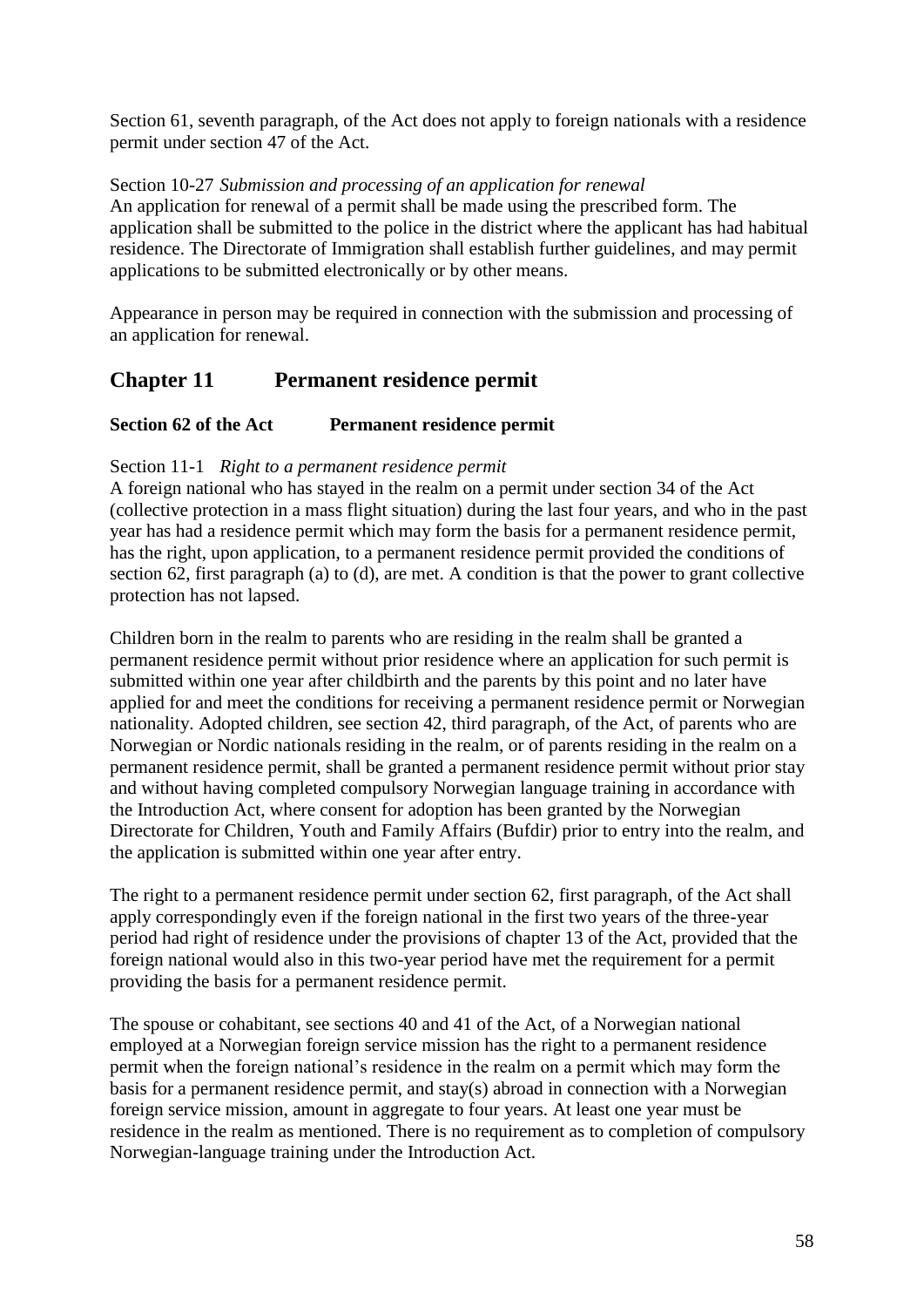A foreign national who is a household member of seconded personnel at a Norwegian foreign service mission and who meets the conditions for Norwegian nationality under section 7 of the Norwegian Nationality Act and section 8-2 of the Regulations on the Acquisition and Loss of Norwegian Citizenship of 30 June 2006 (no. 756) has upon application the right to a permanent resident permit.

A permanent residence permit is granted as from the date of the decision.

If an application for a permanent residence permit is rejected, the application shall be considered under section 61 of the Act and sections 10-20 to 10-27 of the Regulations.

Section 11-2 *Requirements as to three years' continuous residence in the realm* The basis for the calculation of the period of residence under section 62, first paragraph, is the date on which the foreign national was granted a residence permit that can form the basis for a permanent residence permit. When a foreign national is granted such a permit prior to entry, the basis for the calculation of the period of stay shall be the date of notification to the police, see section 19, first paragraph, of the Act. For a foreign national who has been granted a residence permit under section 28, second paragraph, of the Act, the basis shall be the date of application. For a foreign national who has been transferred to the realm under section 35 of the Act, the basis shall be the date of arrival.

A foreign national with a residence permit as a skilled worker under section 6-1, first paragraph, or as a specialist under section 6-2, may be absent from the realm for up to 15 months altogether without losing the right to a permanent residence permit under section 62, first paragraph, of the Act, provided at least eight months of the absence are due to an assignment for an employer.

Section 11-3 *Permanent residence permit after revocation of Norwegian nationality* Any person whose Norwegian nationality is revoked under the Nationality Act, section 26, first paragraph, due to not being released from another nationality has the right to a permanent residence permit under this provision, unless that person is a Nordic national and is exempt from the requirement as to a residence permit under section 5, second paragraph, of the Immigration Act.

Section 11-4 *Granting of a permanent residence permit even if the conditions of section 62, first paragraph, of the Act are not met*

A permanent residence permit may be granted to a foreign national who does not meet the requirement as to three years' residence under section 62, first paragraph, of the Act, where the foreign national has for at least the past year had a permit that can from the basis for a permanent residence permit, and

- (a) the foreign national has previously had a long period of residence in the realm on a permit,
- (b) the foreign national has previously had a long period of residence in Svalbard, or
- (c) particularly strong grounds of reasonableness are present.

### Section 11-5 *Additional time on account of a penalty imposed for an offence as mentioned in section 66, first paragraph (c), of the Act*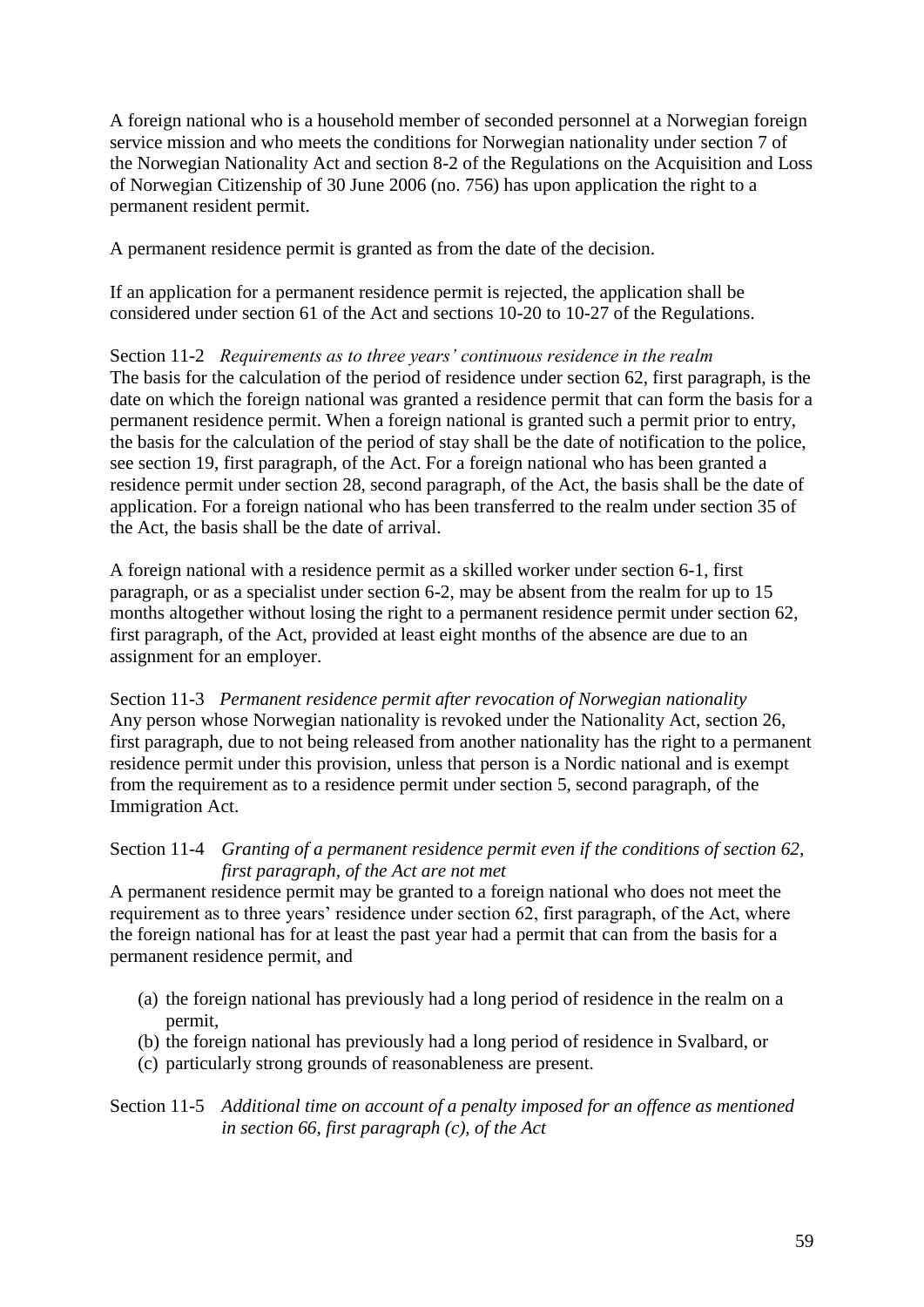Where the applicant has been given an unconditional prison sentence or preventive detention, additional time is calculated before a permanent residence permit is granted in accordance with the following table:

| Up to 90 days:  | 2 years |
|-----------------|---------|
| Up to 6 months: | 3 years |
| Up to 1 year:   | 4 years |
| Up to 2 years:  | 5 years |
| Up to 3 years:  | 6 years |
| Up to 4 years:  | 7 years |
| etc.            |         |

No residence period is calculated while the applicant is serving an unconditional prison sentence or preventive detention.

Where the applicant has been given a community sentence, one year is added to the required residence period. A permanent residence permit may as a general rule not be granted while the sentence is being served.

Where the applicant has been fined, the additional time is calculated in accordance with the following scale:

| Up to NOK 3000:    | 6 months           |
|--------------------|--------------------|
| Up to NOK $5000$ : | 1 year             |
| Above NOK 5000:    | 1-2 years          |
| Repeated fines:    | Maximum of 2 years |

No additional time is calculated in respect of a fine in lieu of prosecution.

Where the applicant is given a suspended prison sentence of up to one year, one year is added to the required residence period. Where the applicant is given a suspended prison sentence of more than one year, two years are added to the required residence period. A permanent residence permit may as a general rule not be granted in the probation period.

Where a criminal case is referred to mediation by a National Mediation Service Office, additional time shall not be calculated, and the application for a permanent residence permit may be processed.

Where the applicant has been granted a waiver of prosecution, no additional time shall be calculated. The application for a permanent residence permit may not be processed until the decision not to prosecute is final and inappellable.

Where the applicant has been sentenced to compulsory psychiatric care, a new residence period must be accumulated which will form the basis for a permanent residence permit after the period of compulsory psychiatric care is completed.

Where the applicant has two or more fines or sentences, the additional period shall be fixed on a discretionary basis, but such that it is somewhat longer than if only one fine or sentence had been imposed.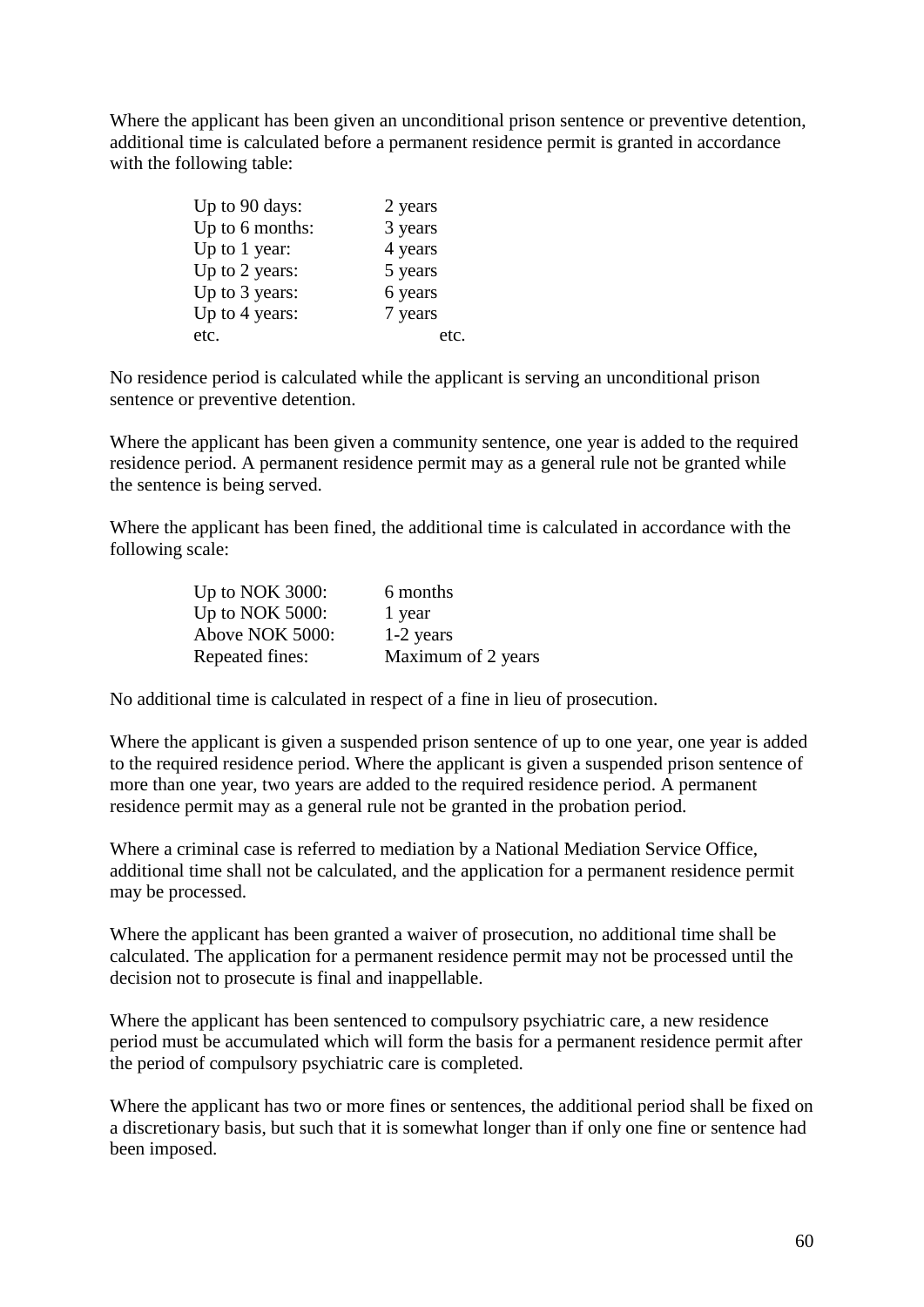The additional time shall be calculated as from the date when a permanent residence permit could have been granted. If the date when the application was submitted or the date of the latest criminal act is later in time, the additional time shall be calculated from the latest of these dates.

## Section 11-6 *The situation where the application is placed in abeyance because of suspicion of or indictment for a criminal offence*

Where processing of an application for a permanent residence permit is placed in abeyance because the applicant is suspected of or charged with a criminal offence, a decision to renew the residence permit shall be taken provided that the conditions for renewal are met.

## Section 11-7 *Rights while an application for a permanent residence permit is being processed*

A foreign national who applies for a permanent residence permit may be granted continued residence on the same conditions until a final decision on the application has been reached. The foreign national has the right of such residence provided he/she applies no later than one month before the residence permit expires. This does not apply where the Act or the Regulations make it clear that the residence permit may not form the basis for a permanent residence permit. If the application is submitted later than one month before the residence permit expires, the decision-making authority shall, when assessing whether the foreign national should be granted continued residence on the same conditions, give weight to whether the application can be expected to be granted.

## Section 11-8 *Lapse of a permanent residence permit*

The period of possession of an address or the actual period spent outside the realm is considered to be continuous and may lead to the lapse of a permanent residence permit under section 62, fifth paragraph, of the Act even if the foreign national has spent one or more periods of short duration in the realm. The period of possession of an address or the actual period spent outside the realm is also considered to be continuous if the foreign national in the course of a four-year period has spent several periods abroad of a total duration of more than two years. Periods abroad altogether totalling less than two months per calendar year are however not regarded as residence abroad. If a foreign national remains for 15 months in Norway between two periods abroad, a new two-year period starts to run.

Even if the foreign national has remained abroad for more than two years, exemption may be made from the rule concerning lapse of a permanent residence permit in section 62, fifth paragraph, of the Act if the foreign national has left the realm and against his/her will is unable to return here, and would have had the right to a residence permit under section 53, first paragraph (b), if he/she had remained in Norway.

A foreign national may upon application be given the right to reside outside the realm for more than two years in succession without a permit lapsing, if it is clear that the foreign national intends to settle in the realm once again, and he/she

- (a) is to undergo military service or other equivalent service in his/her country of origin,
- (b) is to remain abroad in connection with work or education beyond ordinary upper secondary education, or
- (c) is to remain abroad together with his/her spouse, cohabitant, mother or father who is residing abroad in connection with work or education.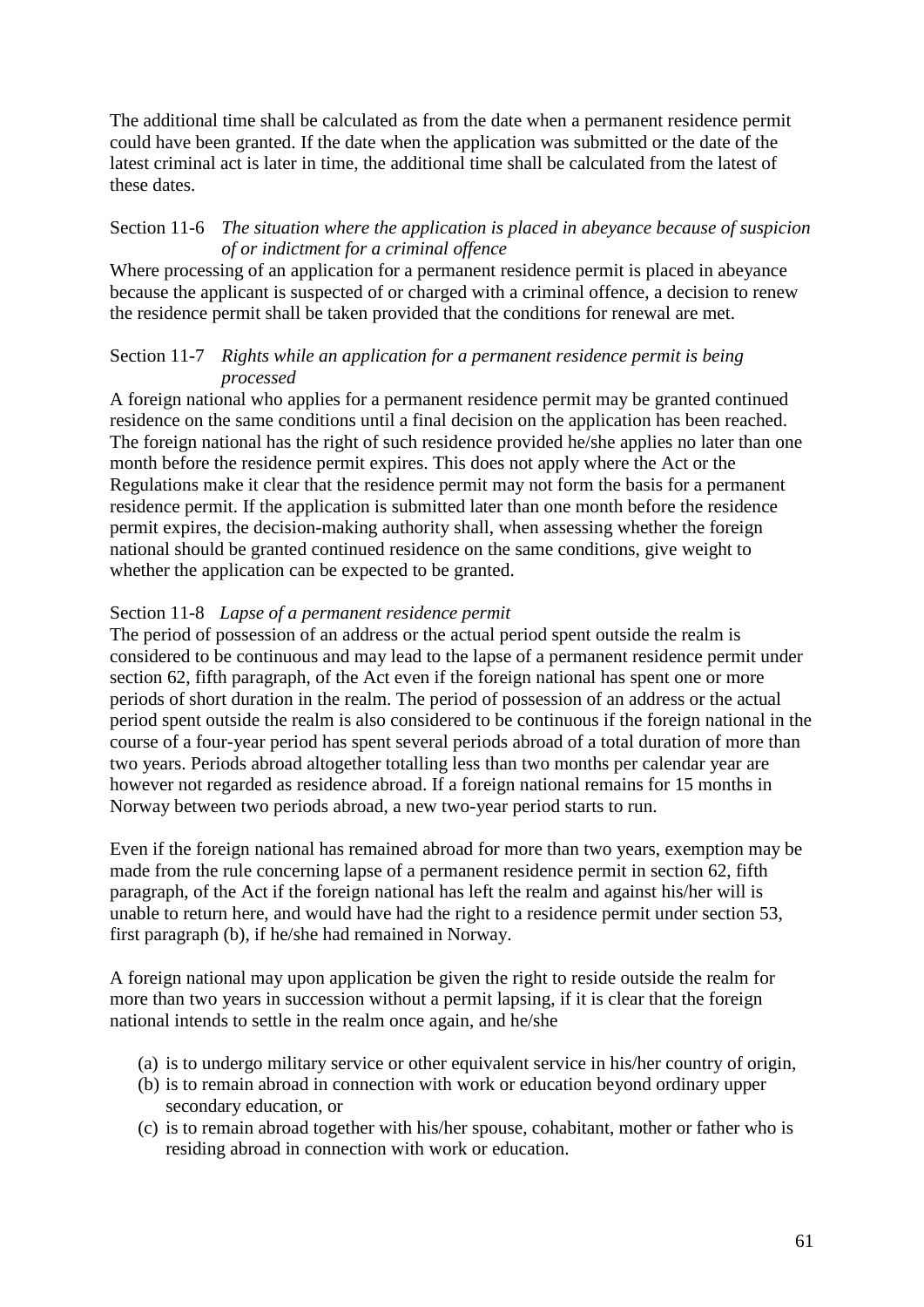In the decision of how long the foreign national shall be permitted to remain outside the realm without the permit lapsing, importance shall be given to the length of the applicant's prior period of residence in the realm and the purpose of the stay outside the realm.

If an application under the third paragraph is submitted earlier than six months prior to the expiry of the two-year time limit, a permanent residence permit does not lapse provided the foreign national returns to Norway within two weeks after the Directorate of Immigration"s rejection of the application is communicated to the foreign national.

# **Chapter 12 Refugee travel document and immigrant's passport**

## **Section 64 of the Act Refugee travel document and immigrant's passport**

Section 12-1 *Exceptions from the right to be issued with a travel document etc.* The issue of a travel document under section 64, first paragraph, of the Act may be refused if

- (a) circumstances exist in which a passport would not be issued to a Norwegian national, see section 5 of the Passport Act,
- (b) the foreign national"s identity is in doubt,
- (c) the foreign national has been handed down an inappellable judgment for a particularly grave crime and for this reason is a danger to society,
- (d) circumstances exist as described in section 40, second paragraph, of the Children Act, or
- (e) if warranted by foreign policy considerations or fundamental national interests.

If the refugee has a travel document issued by a foreign state, the right to a refugee travel document only applies if the refugee has been granted a residence permit as a refugee or comes under the European Agreement on Transfer of Responsibility for Refugees (16 October 1980) by having

- (a) been resident in Norway for more than two years,
- (b) been granted a permanent residence permit, or
- (c) been granted a permit to reside in Norway beyond the travel document"s period of validity.

A refugee travel document may also be issued to a foreign national who meets the conditions for the issue of such document under the Agreement relating to Refugee Seamen (23 November 1957) and to a refugee seaman who can provide documentary evidence of continuous service on a Norwegian ship registered in the Norwegian Ordinary Ship Register (NOR) for at least two of the last three years.

Section 12-2 *A travel document's area of validity* A refugee travel document shall be in the name of one person.

A travel document shall as a general rule have the same period of validity as the residence permit, but not longer than three years. Where circumstances exist as mentioned in section 12- 1, first paragraph, or if warranted by other special reasons, a period of validity may be set which is shorter than the foreign national's residence permit.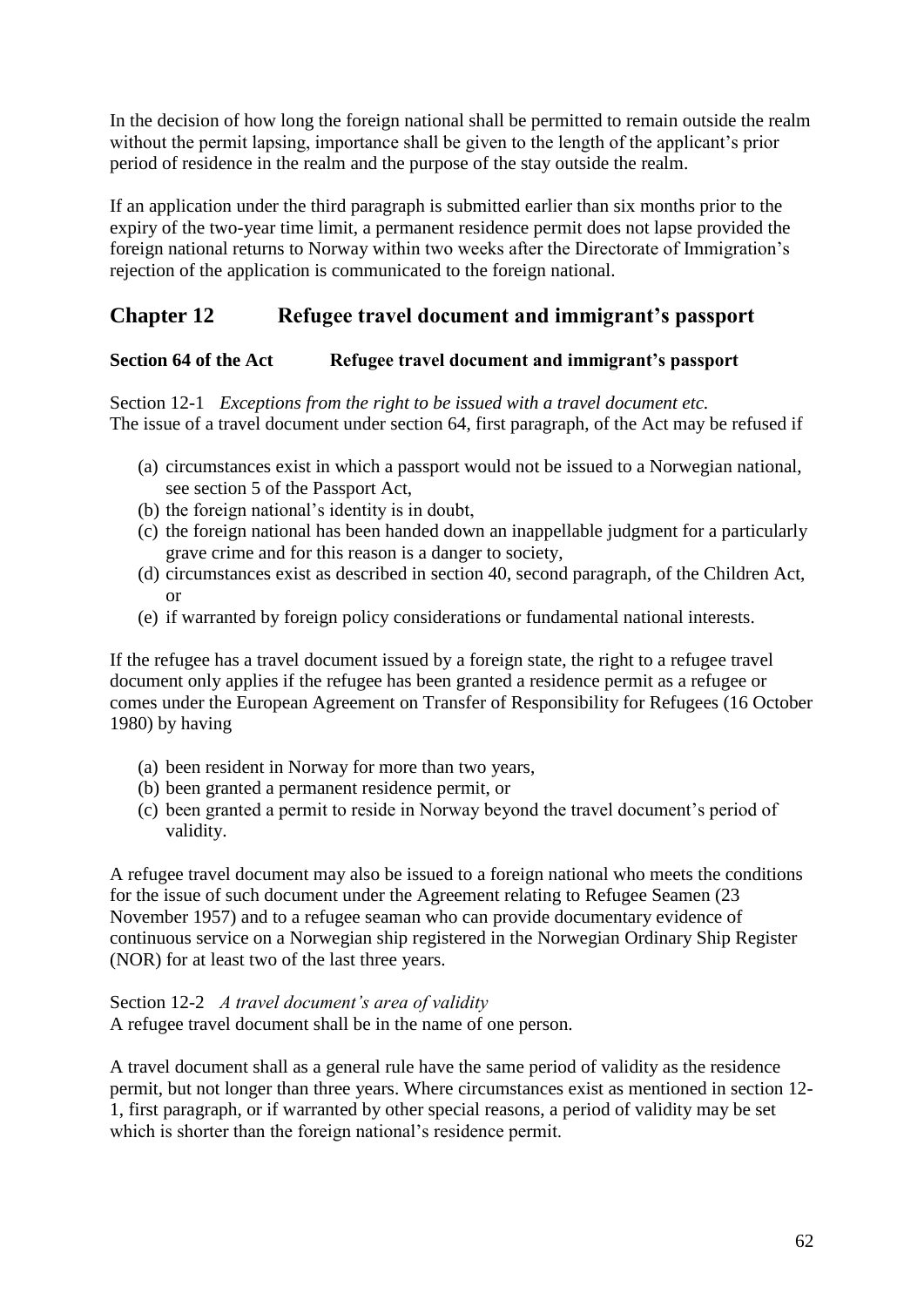If the refugee has been granted a permanent residence permit, the period of validity may be set to 5 years.

The travel document is valid for return journeys to Norway during the period of validity.

The travel document shall be valid for travel to all countries other than the refugee's country of origin. The travel document"s validity may be limited to single journeys or exceptions may be made for countries other than the country of origin, if called for by special reasons.

A refugee with a Norwegian travel document shall be exempt from the visa requirement in countries which have acceded to the European Agreement on the Abolition of Visas for Refugees (20 April 1959), see section 3-1(g).

### Section 12-3 *Renewal of travel documents*

A travel document may upon application be renewed on the conditions set out in section 64 of the Act, unless the provisions of section 12-4 are applicable. Renewal may also be refused if the holder has lost his/her travel document and no credible explanation of how this happened has been given, see section 12-13, second paragraph.

The provisions of section 12-2 apply correspondingly to renewed travel documents.

#### Section 12-4 *Surrender and confiscation of travel documents*

A refugee has an obligation to hand in his or her Norwegian travel document upon obtaining a travel document issued by his/her country of origin.

A travel document shall be confiscated where

- (a) the holder is rejected under section 17, first paragraph (c) or (l), of the Act,
- (b) the holder is expelled under section 66(f), section 67, first paragraph (e), or section 68, first paragraph (d) of the Act,
- (c) the holder obtains a travel document issued by his/her country of origin,
- (d) the holder loses his/her refugee status upon acquiring Norwegian or foreign nationality or for another reason, see sections 31 and 37 of the Act,
- (e) responsibility for the holder passes to another state in accordance with the European Agreement on Transfer of Responsibility for Refugees (16 October 1980),
- (f) the holder, under law, is refused exit from the realm, or
- (g) exit will be incompatible with a judgment, ruling or other decision made by public authority.

A travel document may be confiscated where

- (a) circumstances arise as mentioned in section  $12-1$ , first paragraph (a), (b) or (e),
- (b) its appearance or contents are changed unlawfully,
- (c) it is damaged or in other ways unfit for continued use,
- (d) the photograph or description no longer matches the holder"s appearance,
- (e) it is in the possession of an unauthorised person,
- (f) the holder has made a journey in contravention of the limitations set for the travel document's area of validity,
- (g) the holder no longer has a permit to reside in the realm, or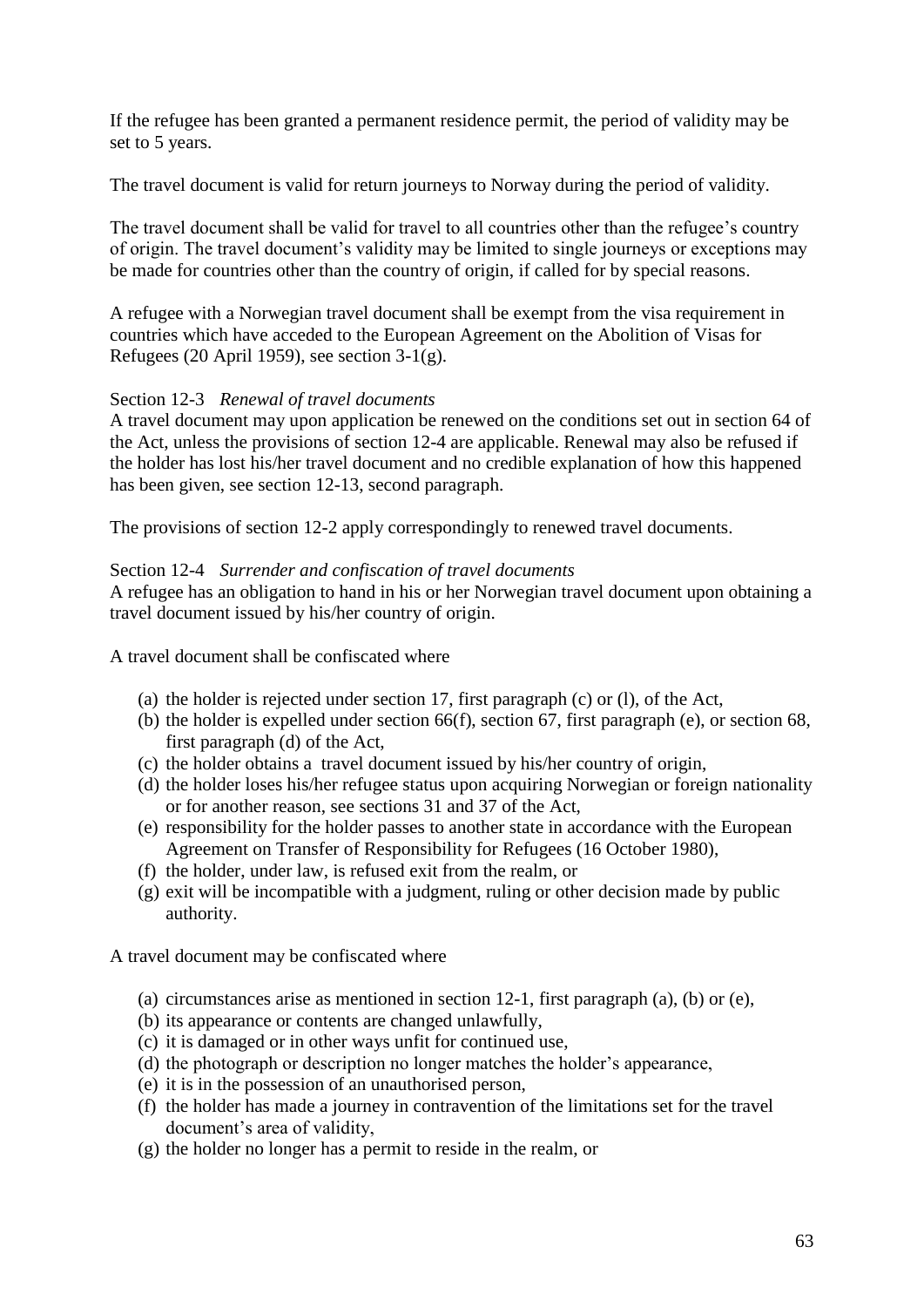(h) the holder"s permanent residence permit has been revoked and he/she has been granted a new permit of shorter duration than the travel document"s period of validity.

Preliminary confiscationis carried out by the police, a foreign service mission or other public control authority, which forwards the matter to the Directorate of Immigration for decision.

Where a travel document is confiscated under the second paragraph (f) or (g), or the third paragraph (a) to (f), the Directorate of Immigration shall inform the police district concerned, which shall enter the holder's residence permit in a separate document which shall show that the holder does not have a valid travel document. Any limitations and conditions shall be clear from the entry made.

#### Section 12-5 *Conditions for issue of an immigrant's passport*

A foreign national shall be granted an immigrant's passport when the conditions of section 64, second paragraph, of the Act are met.

An immigrant's passport may also be granted to a foreign national's closest family members who have or are granted a residence permit in the realm, and who apply for an immigrant's passport and hand in their passport or other travel document in their possession.

In all other cases an immigrant's passport may upon application be granted to a foreign national who holds or is granted a residence permit in the realm, but who is unable to obtain a passport or other travel document from his/her country of origin or another country, and who provides documentary evidence that he/she has applied to no avail for such passport or other travel document.

Where warranted by special reasons, an immigrant's passport may also be issued in other cases.

The issue of an immigrant's passport may be refused where

- (a) circumstances exist as mentioned in section 12-1, first paragraph,
- (b) a provisional residence permit has been granted under section 74 of the Act,
- (c) a residence permit has been granted that cannot be renewed, or
- (d) a residence permit has been granted that does not form the basis for a permanent residence permit.

Section 12-6 *Immigrant's passport's area of validity* An immigrant's passport shall be in the name of one person.

An immigrant's passport shall be valid for a particular period determined by the Directorate of Immigration in each case. The period of validity shall as a general rule be set equal to the validity of the foreign national's residence permit, but not longer than three years. Where circumstances exist as mentioned in section 12-1, first paragraph, or if warranted by other special reasons, a period of validity may be set that is shorter than in the foreign national's residence permit.

If the foreign national has been granted a permanent residence permit, the period of validity may be set to five years.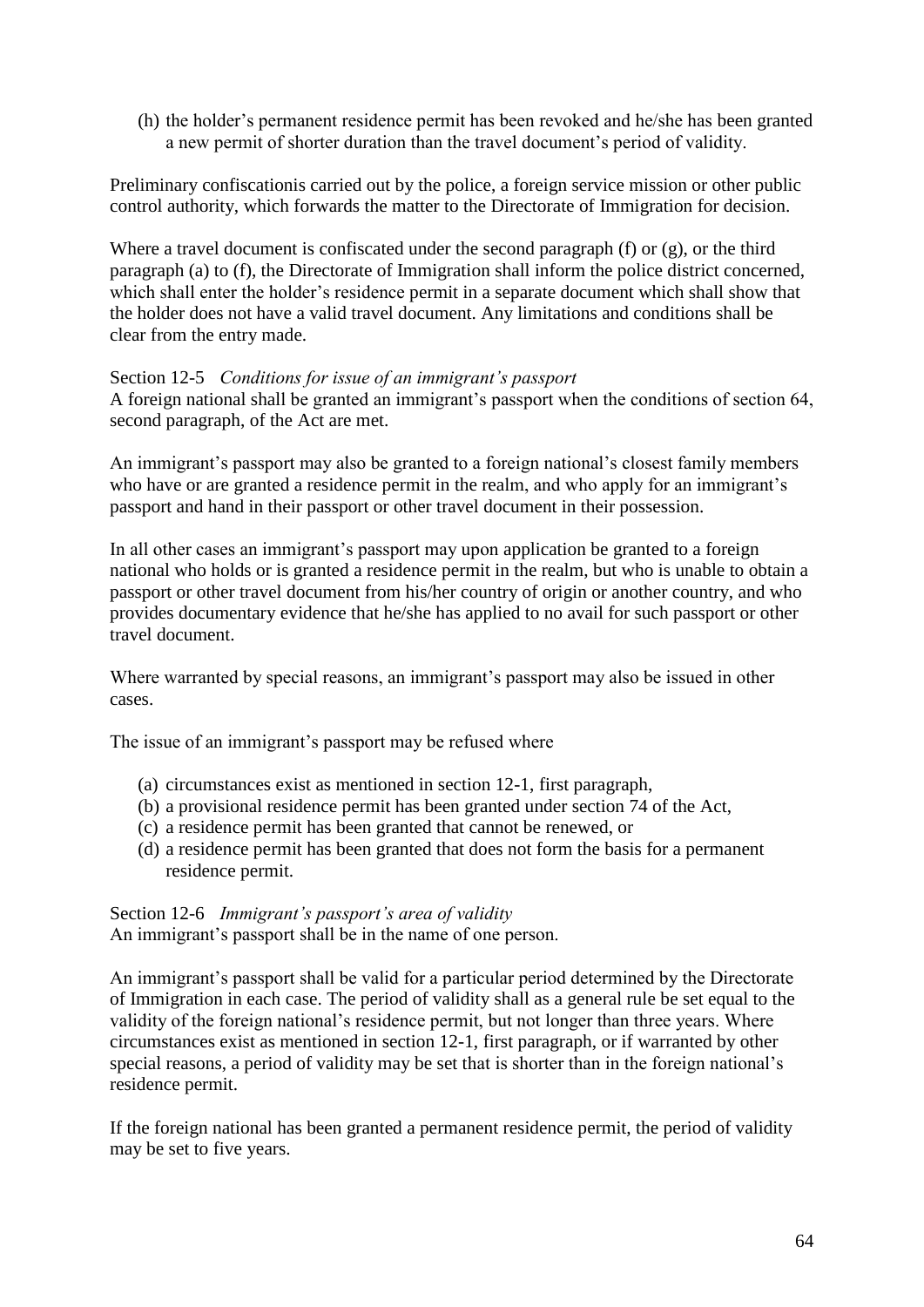An immigrant's passport is valid for return journeys to Norway during the period of validity.

An immigrant's passport shall be valid for travel to all countries other than the refugee's country of origin, unless special reasons call for exceptions also being made for countries other than the country of origin. Where warranted by strong grounds of reasonableness , an immigrant's passport may be made valid for journeys to the country of origin.

An immigrant's passport may be limited to one-way journeys or to journeys to particular countries.

Foreign nationals holding a Norwegian immigrant's passport and a valid residence permit in Norway are not subject to a visa requirement when travelling to another Schengen country.

### Section 12-7 *Renewal of an immigrant's passport*

An immigrant's passport may upon application be renewed on the conditions set out in section 12-5, unless the provisions of section 12-4, see section 12-8, are applicable.

Renewal may also be refused if the holder has lost his/her immigrant"s passport without giving a credible explanation of how this happened, see section 12-13, second paragraph.

The provisions of section 12-6 apply correspondingly to renewed immigrant's passports.

#### Section 12-8 *Confiscation of an immigrant's passport*

An immigrant's passport shall be confiscated under section 12-4 insofar as the provisions are appropriate.

#### Section 12-9 *Laissez-passer for entry into the realm*

Where a foreign national who is given an entry permit to the realm is unable to obtain a passport or other identification document that is recognised as a travel document, the Directorate of Immigration may authorise a foreign service mission with power to issue such documents or the Governor of Svalbard, see section 3-15 first and second paragraphs, to issue a laissez-passer for travel to the realm.

A Norwegian foreign service mission which is authorised to issue passports to Norwegian nationals may issue a laissez-passer for entry into the realm if there are special reasons for doing so, provided that the holder has a permit to stay in the realm.

A document as mentioned in the first and second paragraphs is valid for a single journey and for a particular period set by the Directorate of Immigration in each case. Unless called for by special reasons, the period of validity shall not be set longer than three months. The document shall be handed in to the Norwegian authorities upon entry.

#### Section 12-10 *Laissez-passer for exiting the realm*

Where a foreign national who is to leave the realm is unwilling or unable to obtain a passport or other identification document that is recognised as a travel document, the police may issue a laissez-passer for the purpose of exit.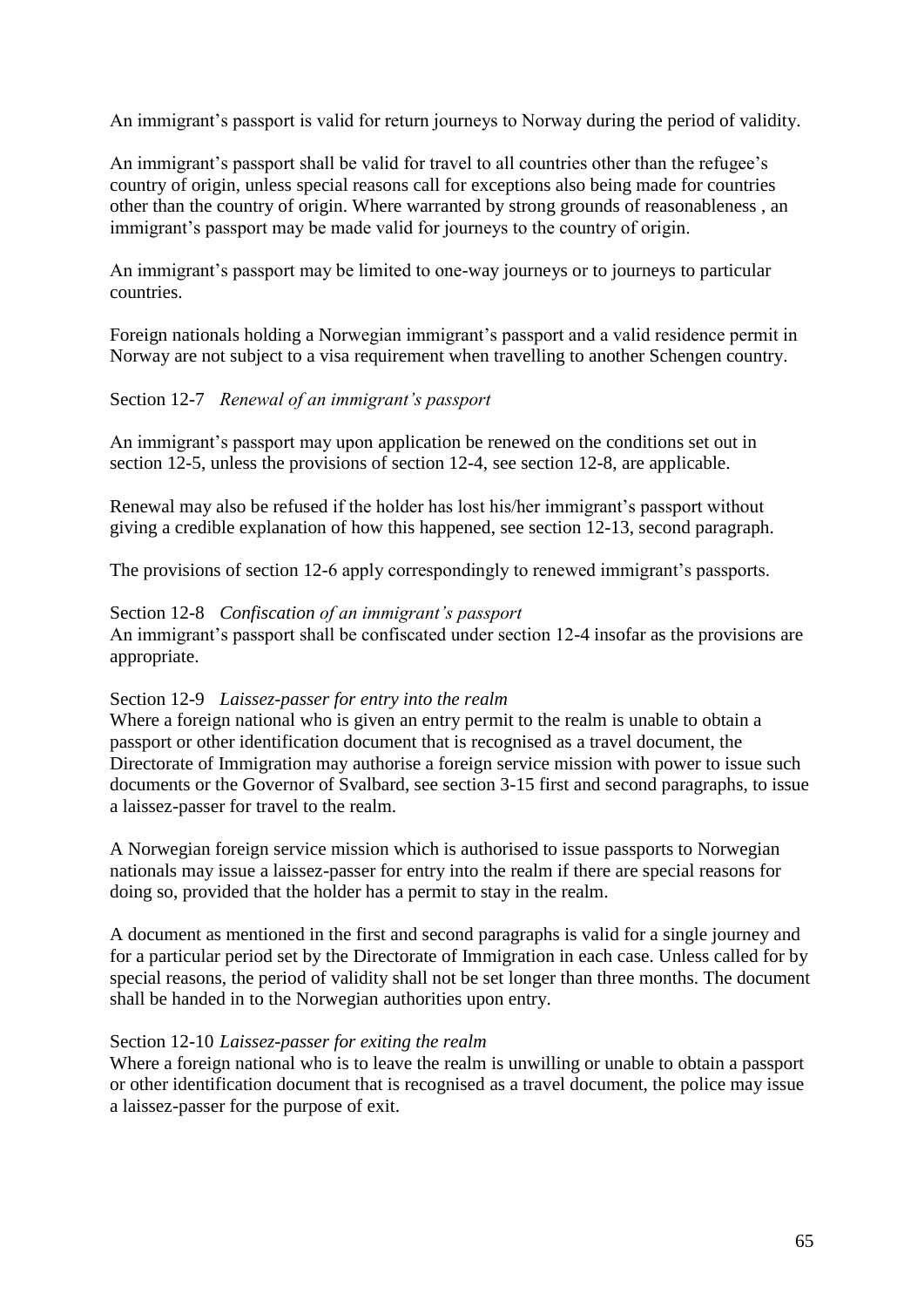The laissez-passer is valid for a single journey and for a particular period set by the Directorate of Immigration in each case. The document's period of validity shall under no circumstance be set longer than three months.

### Section 12-11 *Procedure for submitting an application for a travel document or immigrant's passport*

An application for protection also includes an application for a travel document or immigrant's passport, see section 17-21, first paragraph, second sentence.

An application for a travel document or immigrant's passport shall otherwise be submitted through the police in the district where the applicant has had habitual residence.

The application shall be submitted using the prescribed form or in accordance with guidelines made by the Directorate of Immigration. A photograph shall be taken of the applicant. The applicant"s fingerprints and signature may be required at the same time. Fingerprints shall not be taken of children under the age of 12, and children under the age of 10 shall not provide a signature. A passport or other travel document in the applicant's possession must be handed in together with the application, see section 64, third paragraph, of the Act.

The police shall if necessary demand presentation of such identification papers as the applicant has or can obtain, and any documentation of the applicant's status as a refugee.

An application for a travel document for a refugee seaman, see section 12-1, third paragraph, shall be sent direct to the Directorate of Immigration or through a Norwegian foreign service mission.

## Section 12-12 *Issue of a travel document or immigrant's passport*

A travel document or immigrant's passport shall not be issued to a child under the age of 18 without the consent of the person(s) with parental responsibility. If the parents have joint parental responsibility, both must consent. A travel document or immigrant's passport may nonetheless be issued to a child with consent from only one of the parents in cases where the parent concerned is entitled under the Children Act to take the child out of the country without the other parent's consent. If the child welfare service has taken the child into care under section 4-8 or section 4-12 of the Child Welfare Act, consent shall only be obtained from the child welfare service.

A foreign national who has been declared incompetent shall only be issued with a travel document or immigrant"s passport provided the guardian has given his/her consent.

Persons declared incompetent may in special cases be issued with a travel document or immigrant's passport without consent if this is obviously unobjectionable.

A residence permit shall be entered in the travel document or immigrant's passport, see section 10-6, fourth paragraph.

Upon being issued with a travel document or immigrant's passport, a foreign national shall be made aware that the travel document or immigrant"s passport will be confiscated upon his/her procurement of a home-country travel document, see sections 12-4 and 12-8.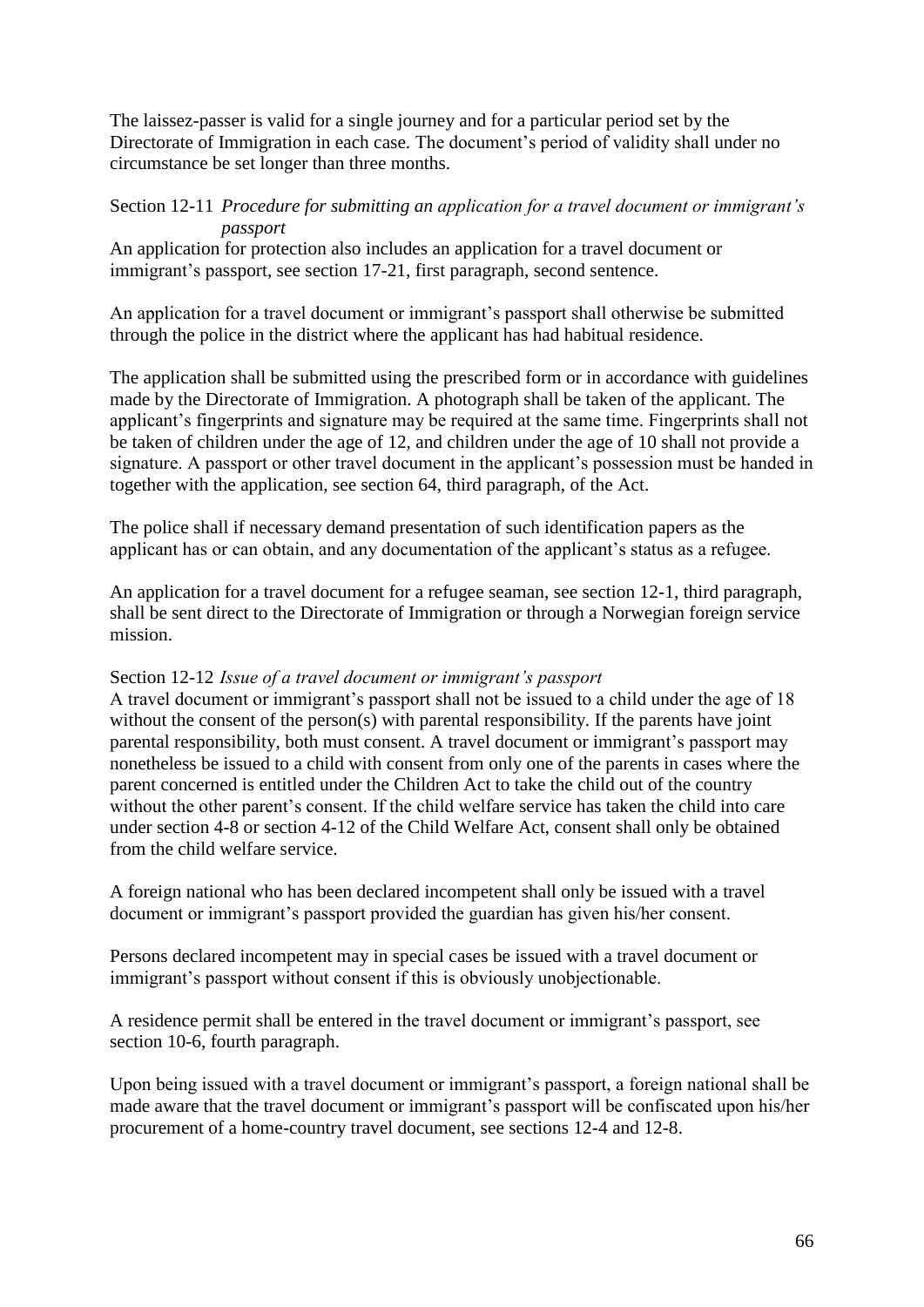When a new travel document or immigrant's passport is issued, the old one shall be confiscated.

Section 12-13 *Obligation to report the loss of a travel document or immigrant's passport* The holder of a travel document or immigrant's passport is obliged to take due care of the document so that it does not come into the hands of an unauthorised person.

Where a travel document or immigrant's passport has been lost or otherwise gone astray, the holder is obliged to report the fact to the police or the nearest Norwegian foreign service mission without delay. The holder shall at the same time be required to give a detailed explanation of when, where and how this happened. An attempt to check the explanation shall be made as far as this is possible and to such extent as is necessary.

## **Chapter 13 Power of decision in cases relating to residence permits and cases relating to travel documents and immigrant's passports**

## **Section 65 of the Act Power of decision**

Section 13-1 *Power of the police to decide applications for a first-time residence permit* In cases where an application is submitted from the realm and there is no doubt that the conditions are met, the Directorate of Immigration may authorize the police to grant a residence permit to

- (a) foreign nationals born to parents at least one of whom was a Norwegian national on the applicant"s date of birth, see section 8-10,
- (b) foreign nationals who have been permanently employed in a Norwegian shipping company and who have held a position on board a ship in the Norwegian Ordinary Ship Register (NOR) for at least four of the last six years before the application was submitted, see section 8-11,
- (c) seasonal workers, see section 6-3,
- (d) children who were born in the realm and both of whose parents reside her, see section 42, first paragraph, of the Act,
- (e) the spouse or cohabitant of a Norwegian national residing in the realm, see sections 40 and 41 of the Act,
- (f) the spouse or cohabitant of a foreign national residing in the realm when the means of subsistence requirement is met, see sections 40 and 41 of the Act and sections 10-8 to 10-10 of the Regulations,
- (g) foreign nationals who are given a residence permit for education purposes or for scientific, religious or cultural purposes etc., under sections 6-19 to 6-29 and section 6-31, and who are given the right to submit an application from the realm in accordance with guidelines made by the Directorate of Immigration under section 10- 1, second paragraph,
- (h) foreign nationals during application processing, see section 57 of the Act, when the police have the documents of the case, and
- (i) Seamen, see section 6-6.

When the police have the authority to grant permits according to the first paragraph (g), they can also grant permits to full time work for a limited period, part time work and work during holidays according to section 6-33. The Directorate of Immigration may similarly authorise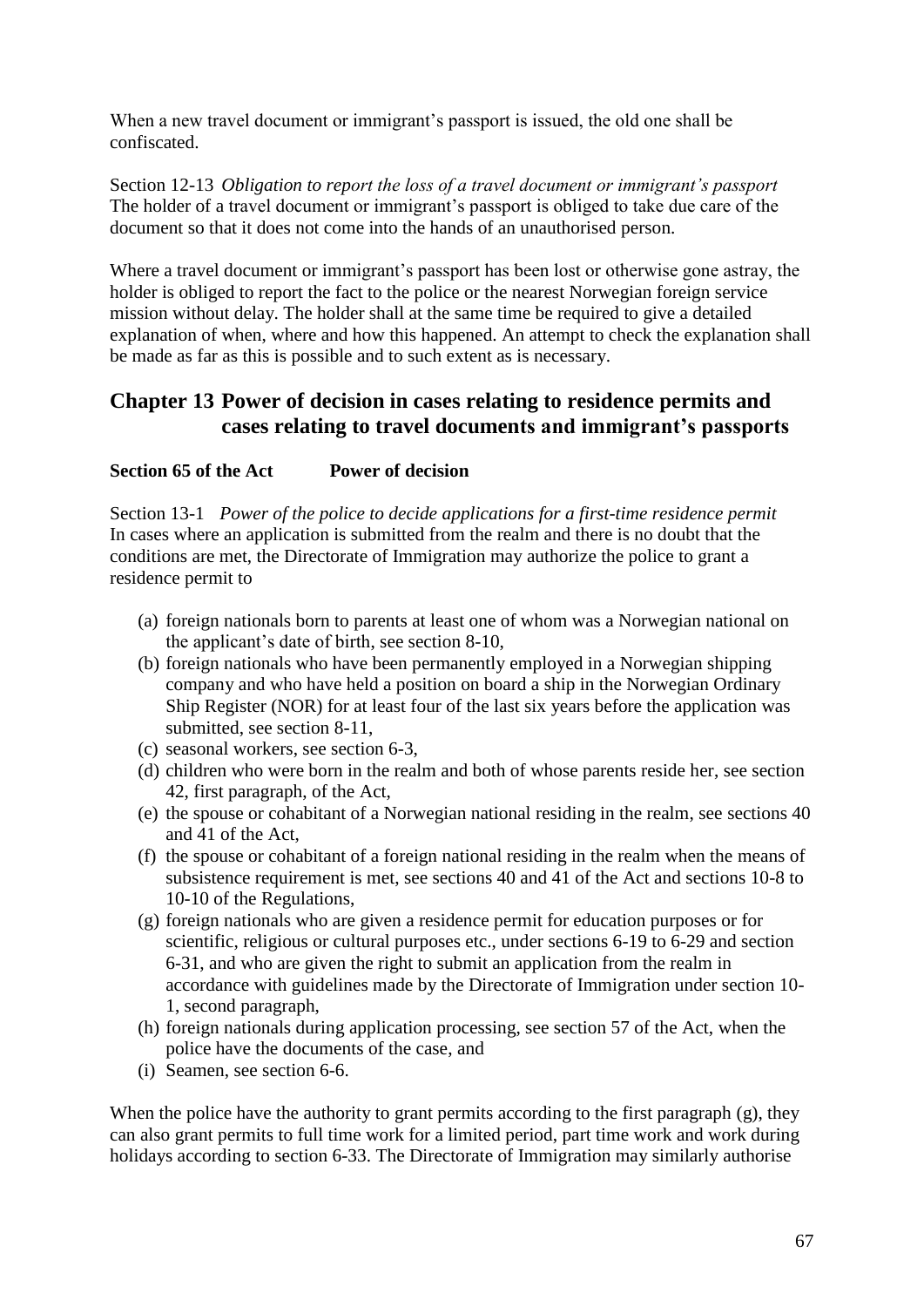the police to grant a permit for full time work according to section 6-33, second paragraphs second sentence.

A decision to give the police power of decision under this section must be approved by the Ministry of Justice.

### Section 13-2 *Power of the police to decide cases relating to renewal of residence permits, see section 61 of the Act*

The Directorate of Immigration may authorise the police to grant applications for the renewal of residence permits in cases where there is no doubt that the conditions are met, except in cases relating to

- (a) residence permits for self-employed persons under section 6-18,
- (b) residence permits for students under section 6-19, unless the applicant is encompassed by guidelines made by the Directorate of Immigration for particular groups of applicants,
- (c) residence permits under section 74 of the Act for foreign nationals who are protected against refoulement.

A decision to give the police power of decision under this section must be approved by the Ministry of Justice.

Section 13-3 *Power of the police to decide applications for permanent residence permits* The Directorate of Immigration may authorise the police to grant applications for permanent residence permits under section 62, first paragraph, of the Act and section 11-1, first paragraph, and second paragraph, first sentence, of the Regulations in cases where there is no doubt that the conditions are met. The Directorate of Immigration may also authorise the police to grant applications in other cases where there is no doubt that the conditions are met. A decision to give the police power of decision under this section must be approved by the Ministry of Justice.

## Section 13-4 *A Norwegian foreign service mission's power to decide applications for firsttime residence permits*

The Directorate of Immigration may authorise a Norwegian foreign service mission to decide applications for residence permits. A decision to grant such power to a Norwegian foreign service mission must be approved by the Ministry of Foreign Affairs. A list of Norwegian missions with decision-making power is attached to these Regulations as Appendix 18.

Section 13-5 *Power of the police to decide applications for travel documents or immigrant's passports*

The Directorate of Immigration may authorise the police to grant applications for travel documents for refugees or immigrant's passports for children under the age of 16 where there is no doubt that the conditions are met, and

- (a) both parents have or will be issued with travel documents or immigrant"s passports, or
- (b) the child has been reunited with or came together with one of the parents, and this person has or will be issued with a travel document or immigrant"s passport.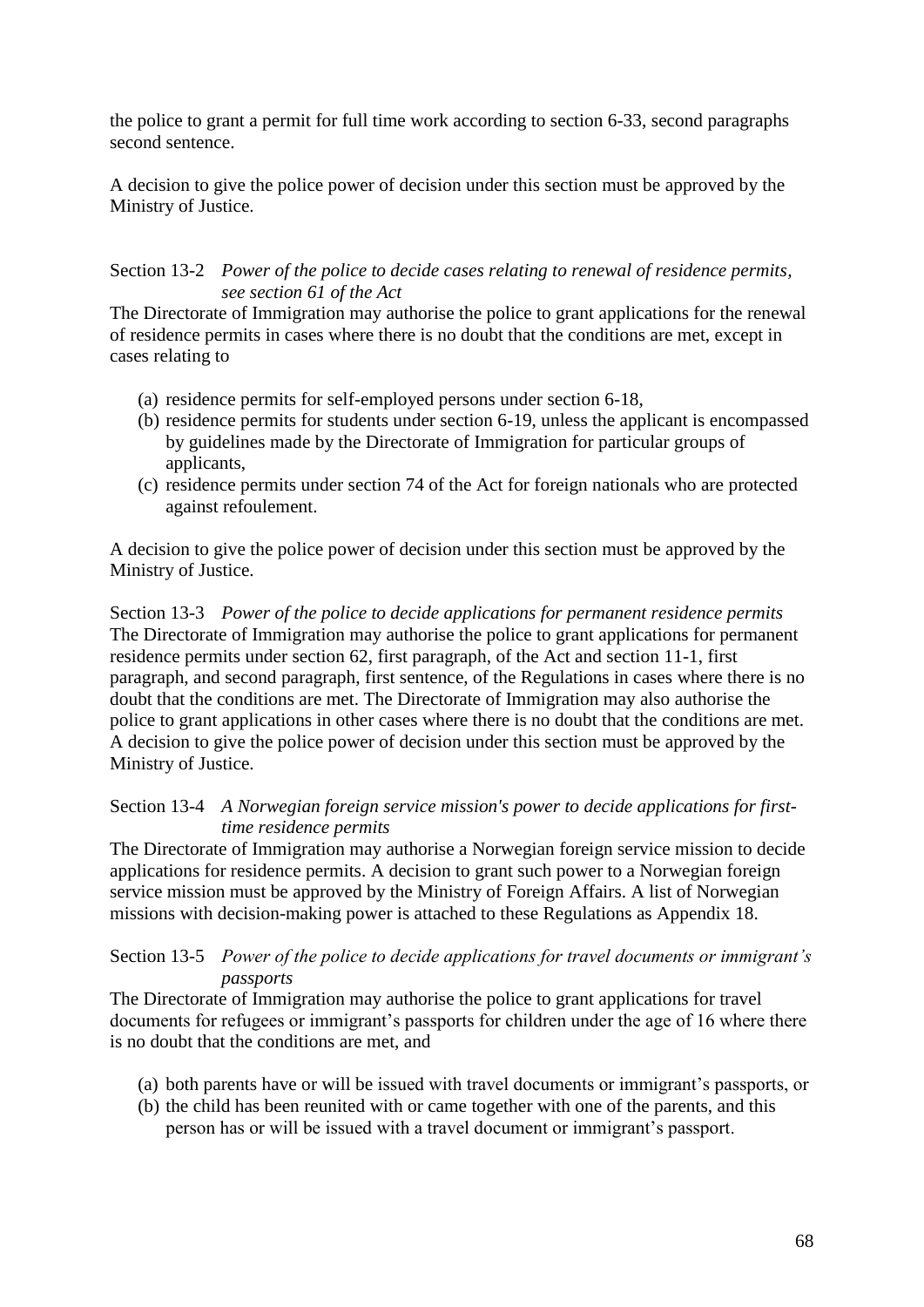The Directorate of Immigration may determine that the police shall be able to refuse an application for an immigrant's passport if the application is not submitted in connection with an application for protection, and the decision does not give rise to doubt.

A decision to give the police power of decision under this section must be approved by the Ministry of Justice.

Section 13-6 *Power of the police to decide applications for renewal of travel documents or immigrant's passports*

The Directorate of Immigration may authorise the police to make decisions to grant applications for renewal of travel documents and immigrant"s passports, and to refuse applications for renewal of immigrant's passports provided such decision does not give rise to doubt.

When a new travel document or immigrant's passport is issued, the old one shall be confiscated.

Where a travel document or immigrant's passport has gone astray, the question of issuing a new travel document or immigrant's passport shall be referred to the Directorate of Immigration for decision.

A decision to give the police power of decision under this section must be approved by the Ministry of Justice.

# **Chapter 14 Expulsion**

## **Section 70 of the Act Requirement of proportionality**

Section 14-1 *Expulsion due to illegal stay or work where the foreign national has a child/children in the realm*

A foreign national who has stayed or worked illegally in the realm for less than two years shall as a general rule not be expelled on that basis, provided

- (a) the foreign national has a child/children with whom he/she has lived permanently or to whom he/she has exercised right of access of a certain extent, see section 9-3, second and third paragraphs,
- (b) the foreign national intends to live permanently with the child, and
- (c) the conditions for family reunification with a Norwegian child in section 44 of the Act are met, or the other of the child"s parents is a sponsor as mentioned in section 40, first paragraph, of the Act and the foreign national meets the conditions for the right to a residence permit as a spouse or cohabitant with that person in sections 40 and 41 of the Act.

If the foreign national has not lived permanently with or exercised right of access to the child for a period, see the first paragraph (a), this may be given weight when considering whether expulsion would be a disproportionate measure.

The provision of the first paragraph does not apply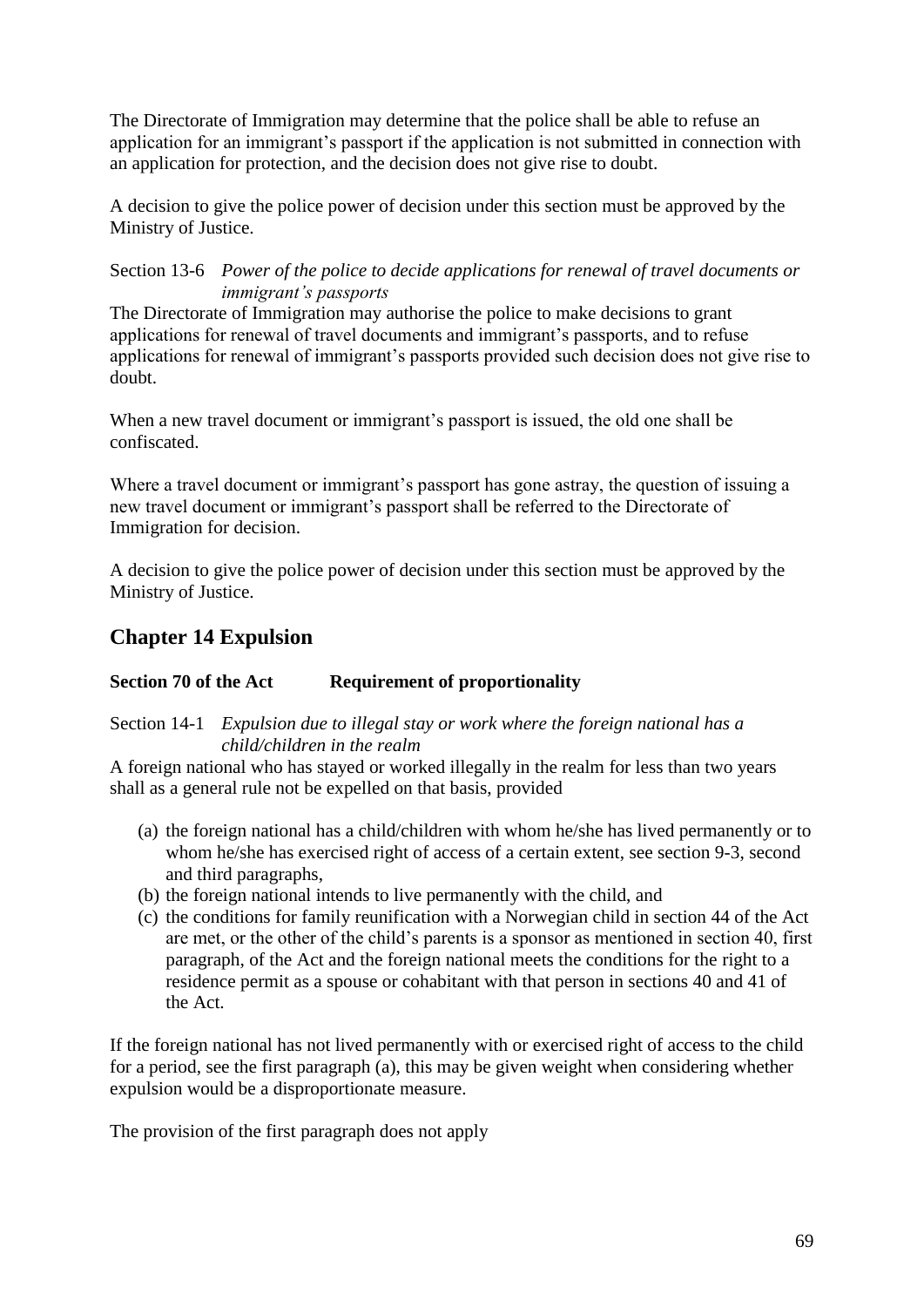- (a) in the event of breach of the obligation to leave the realm after rejection of an application under section 56, sixth paragraph, of the Act when the rejection was made after the applicant became the parent of a child here, or
- (b) if it is not disproportionate to assume that family life can be continued in a country other than Norway.

### **Section 71 of the Act Effect and duration of expulsion, see section 126**

#### Section 14-2 *Duration of prohibition of entry*

After an overall assessment of the individual case, see section 70 of the Act, the prohibition of entry may be set to

- (a) two years,
- (b) five years, or
- (c) be permanent.

As a general rule prohibition of entry shall be temporary for two or five years if the foreign national has a child in Norway with whom he/she has lived permanently or to whom he/she has exercised right of access of a certain extent, and the foreign national intends to continue to live together with or to exercise right of access to the child. Weight may be given to whether right of access to the child has been exercised during the serving of a sentence or special sanction.

After an overall assessment of the individual case, there may nonetheless be a basis for an expulsion decision with permanent prohibition of entry when the foreign national has a child in Norway. Factors which may particularly warrant permanent prohibition of entry are inter alia that

- (a) the foreign national has been sentenced for an offence punishable by imprisonment for a period of six years or more,
- (b) the foreign national has been sentenced for violence or abuse against close family members,
- (c) the foreign national has been convicted repeatedly of offences punishable by imprisonment for a period exceeding six months, or
- (d) it is not disproportionate to assume that that family life can be continued in a country other than Norway.

If the foreign national was not living permanently with or not exercising the right of access to the child at the time the offence that provides the basis for considering expulsion was committed, this may be given weight when considering the duration of the prohibition of entry. The same applies in the event of a subsequent interruption in family life.

#### **Section 72 of the Act Power to decide a case of expulsion, see section 126**

#### Section 14-3 *Timing of an expulsion decision*

Any decision on expulsion should be made as soon as possible after an inappellable final judgment has been delivered or execution of a judgment has started, see section 453 of the Criminal Procedure Act, and preferably not later than permits the decision to be implemented simultaneously with release or with transfer to another country for execution of sentence.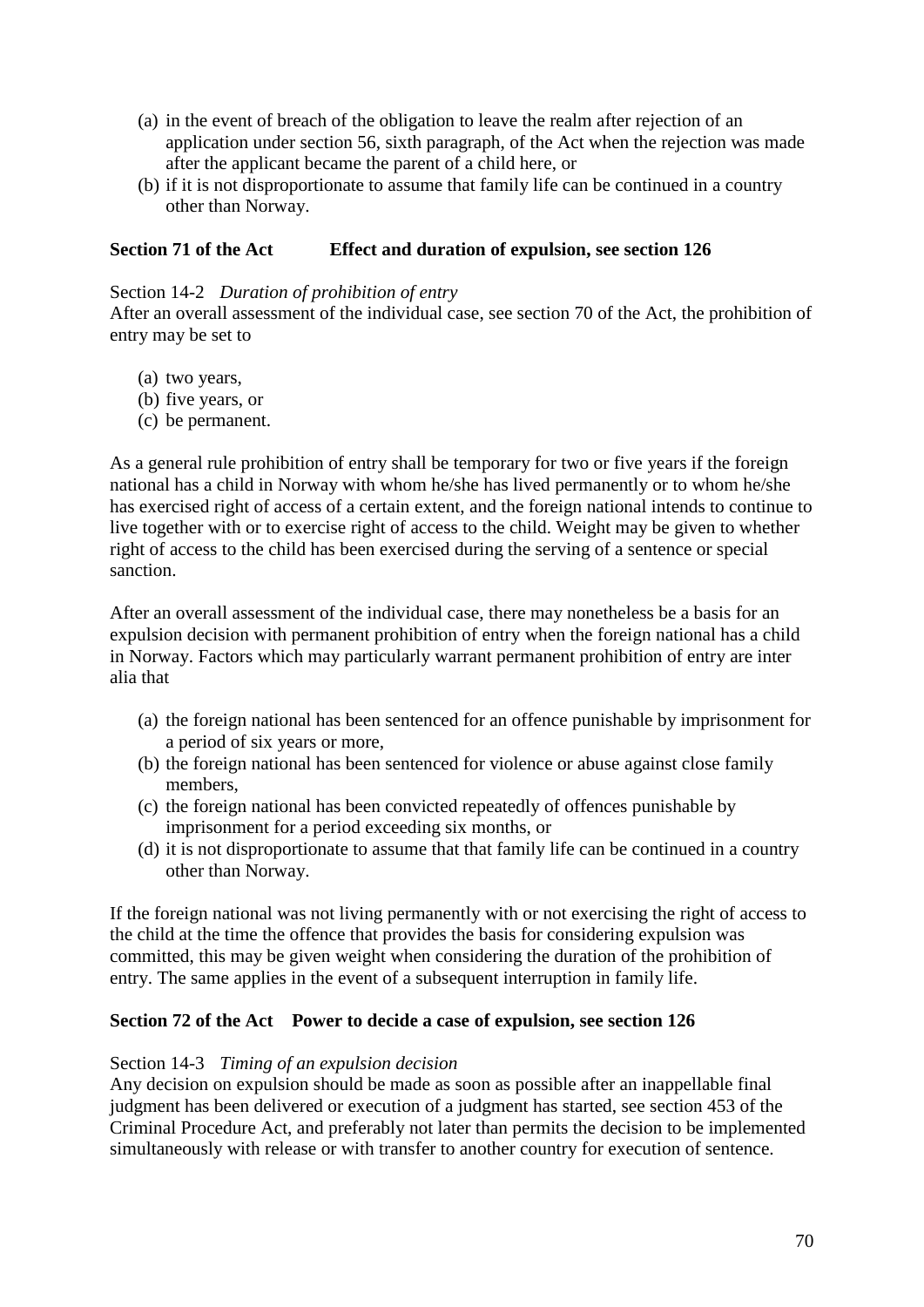If a decision on expulsion has not been implemented one year after the Directorate of Immigration or the Immigration Appeals Board last considered the case, the police shall notify the Directorate of Immigration before expulsion takes place. The directorate shall in such case on its own initiative consider whether the basis for the expulsion decision is still present.

The five-year time limit in section 66(b), section 67, first paragraph (a), and section 68, first paragraph (a), and the one-year time limit in section 67, first paragraph (b), and section 68, first paragraph (b), are interrupted when the Directorate of Immigration makes an expulsion decision. If the foreign national can be blamed for the inability to make a decision within the time limit, the time limit shall be interrupted when advance notice of expulsion is given.

In the calculation of time limits under sections 66, 67 and 68 in cases where the foreign national has served or is to serve a prison sentence or preventive detention, calculation shall start from the date of release, regardless of whether any probation period has expired or not. In the case of special sanctions the time limit runs from the date the sanction ceased. In the case of a community sentence the time limit runs from the date the community sentence is completed. In cases other than those mentioned, the date of the inappellable final judgment or of acceptance of the fine is decisive.

Where an expulsion decision is not taken because the protection under section 73 of the Act applies, the foreign national shall be informed of this and that the matter will be considered at a later time. Any decision on expulsion must be taken by the Directorate of Immigration at the latest one year after release. The provisions governing calculation of time limits in the third and fourth paragraphs apply correspondingly.

## **Section 126 of the Act**

### Section 14-4 *Power of decision in cases concerning entry into the realm by foreign nationals who are prohibited from entering*

An application to enter the realm from a foreign national who has been expelled and whose entry is prohibited must be sent via a Norwegian foreign service mission to the Directorate of Immigration for decision.

#### Section 14-5 *Procedure in expulsion cases*

The provision of section 5-4 concerning procedure in rejection cases applies correspondingly.

The prison authorities shall be informed when administrative proceedings for expulsion are instituted and when an expulsion decision has been made.

## **Chapter 15 Protection against refoulement and residence permit under sections 73 and 74 of the Act**

## **Section 73 of the Act Absolute protection against refoulement, see section 126**

### Section 15-1 *Provisions of procedure to establish lapse of protection under section 73 of the Act*

Decisions concerning lapse of the protection against refoulement under section 73 of the Act may be made by the Directorate of Immigration. Advance notification shall be given to the foreign national before such decision is made, and provisions in the Act and the Regulations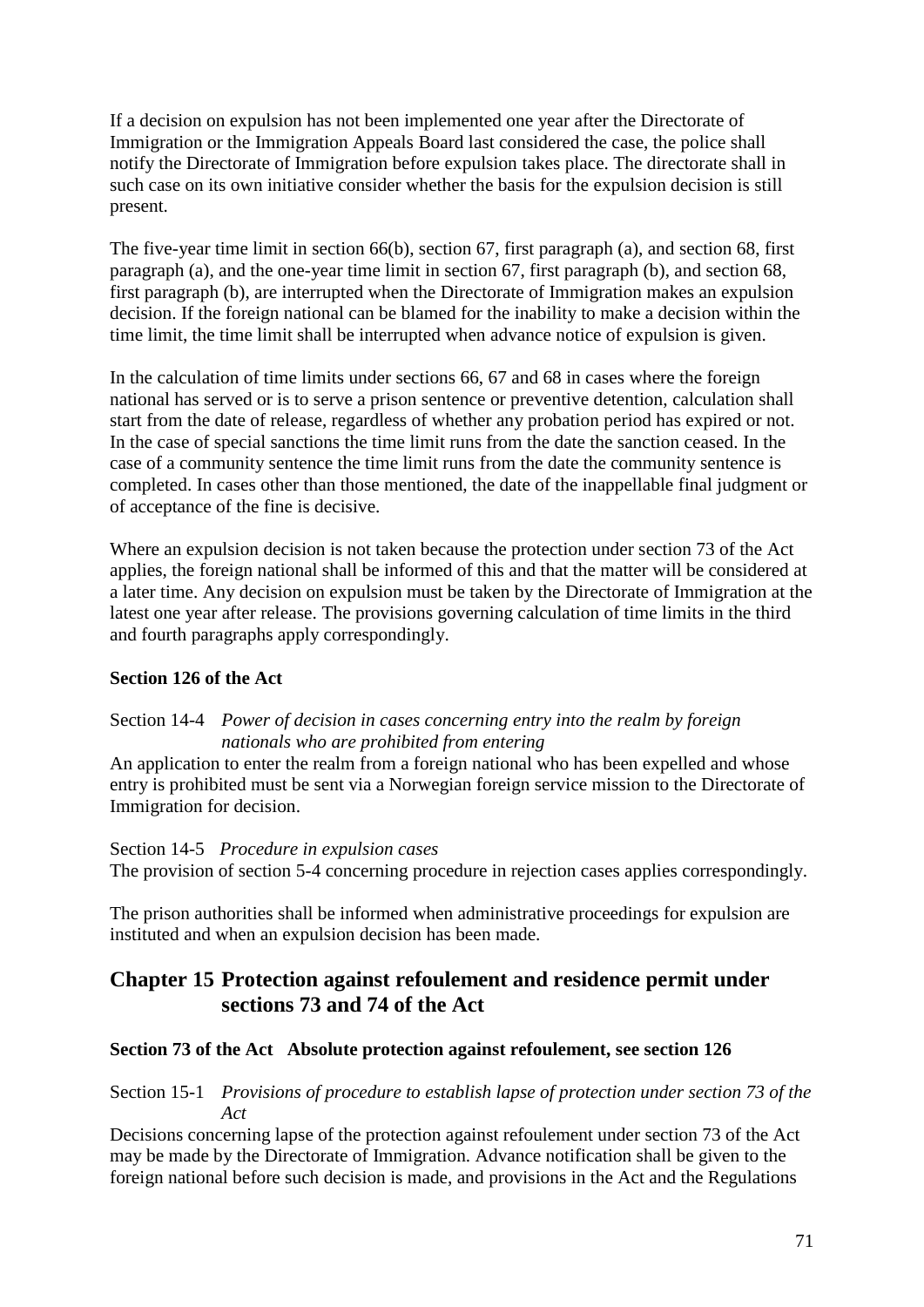that govern the consideration of asylum cases apply correspondingly in so far as they are appropriate.

## **Section 74 of the Act Residence permit for a foreign national whose protection against refoulement under section 73 is his/her sole basis for stay**

Section 15-2 *Provisions on the duration of a residence permit under section 74 of the Act* A residence permit under section 74 of the Act is normally granted for a period of up to six months at a time, but may in special cases be granted for a period of up to one year. Such permit applies as from the date of the decision.

If the protection against refoulement under section 73 of the Act lapses before the expiry of the permit granted, the permit becomes invalid as from the date a decision is made at first instance concerning lapse of the protection, see section 15-1 of the Regulations. The permit also lapses if the foreign national leaves the realm.

If an appeal is submitted against a decision concerning lapse of the protection under section 73, and the appeal is given suspensory effect, the Directorate of Immigration may decide that a granted permit shall remain valid, and a new permit may be granted until the appeal is decided under section 15-3 of the Regulations.

Section 15-3 *Provisions on renewal of a residence permit under section 74 of the Act* Where the conditions under sections 73 and 74 of the Act are still met, a residence permit under section 74 of the Act may be renewed. If an application is submitted at the latest a month before the permit expires, the existing permit is valid until the application is finally decided. The provision of section 15-2 of the Regulations concerning the duration of such permit applies correspondingly.

Section 15-4 *More about the content of decisions under section 74 of the Act* A residence permit under section 74 of the Act does not confer the right to a residence permit for family members under chapter 6 of the Act (family immigration). Nor does the permit form the basis for a permanent residence permit, and does not give the right to re-entry if the foreign national has left the realm.

Based on an assessment of the individual case, it may be stipulated in the decision that the permit does not confer the right to take employment.

# **Chapter 16 Organisation**

## **Section 75 of the Act Exercise of authority under the Act**

Section 16-1 *Exercise of authority under the Act*

Where the chief of police is assigned authority under the Immigration Act or these Regulations, the Ministry of Justice may provide that other police service executives shall also have such authority.

Any reference in the Act or the Regulations to the Ministry shall mean the Ministry having the main responsibility for the immigration administration, unless explicitly stated otherwise.

## **Section 77 of the Act The Immigration Appeals Board, see section 126**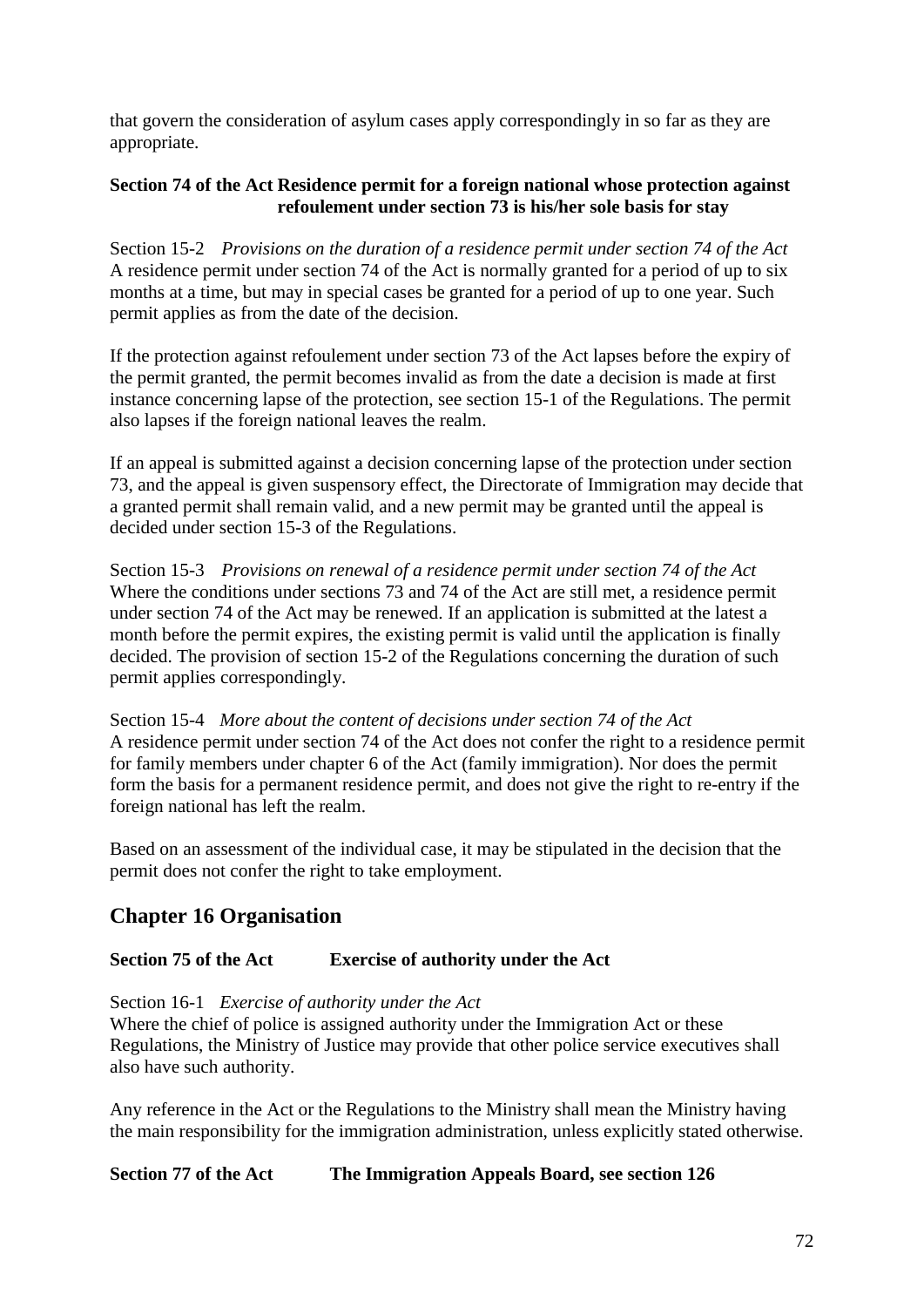# Section 16-2 *The Immigration Appeals Board's director and Board chairs. Director's competence*

The director's field of work includes the function of Board chair. The director and the Board chairs must meet the criteria for judges set out in section 53, first paragraph, and section 54, second paragraph, of the Courts of Justice Act.

The director may establish general guidelines concerning the processing of individual cases, exercise of discretion etc., but may not give instructions in the individual case.

# Section 16-3 *Appointment of Board members*

Only persons who are Norwegian nationals between 18 and 70 years of age, are resident in Norway and have declared their willingness to take on the office may be proposed. They must also be trustworthy and meet the requirements as to conduct under section 72 of the Courts of Justice Act. The Board members act exclusively on their personal behalf.

The Ministry of Justice stipulates the number of Board members to be appointed. The members are appointed for a four-year term. The number is distributed equally between those appointed at the proposal of the Ministry of Justice, the Ministry of Foreign Affairs, the Norwegian Association of Lawyers and the humanitarian organisations. The members may be reappointed for a single period. Each gender shall be represented by at least 40 per cent of the members, see section 21, first paragraph, of the Gender Equality Act.

The Ministry also stipulates which humanitarian organisations shall have the right of proposal. Such right may only be given to organisations working in the refugee, asylum or immigration field and have declared their willingness to act as proposers. The Ministry may establish guidelines with respect to the number of Board members that may be proposed by the individual organisation.

# **Section 78 of the Act Decision modes etc., at the Immigration Appeals Board**

#### Section 16-4 *Cases to be decided by a Grand Board*

Cases coming under section 76, fourth paragraph, of the Act shall be decided by a Grand Board.

Cases of fundamental significance, cases with substantial social or economic consequences and cases in areas where practice tends to vary, may be decided by a Grand Board. A request for reversal of the Immigration Appeals Board"s decision in cases as mentioned in the first sentence may also be decided by a Grand Board. If practice conflicts with formal countryspecific recommendations from the UN Refugee Agency (UNHCR) regarding protection, or the question arises of establishing a new practice in conflict with such recommendations, then as a general rule at least one representative case shall be decided by a Grand Board, unless the practice is in accordance with instructions issued by the Ministry to the Directorate of Immigration.

The Ministry and the Directorate of Immigration may demand that a case as mentioned in the second paragraph shall be decided by a Grand Board. A Board chair who has been assigned a case as mentioned in the second paragraph may request to have the case decided by a Grand Board. Where a Board chair makes such a request, the director of the Immigration Appeals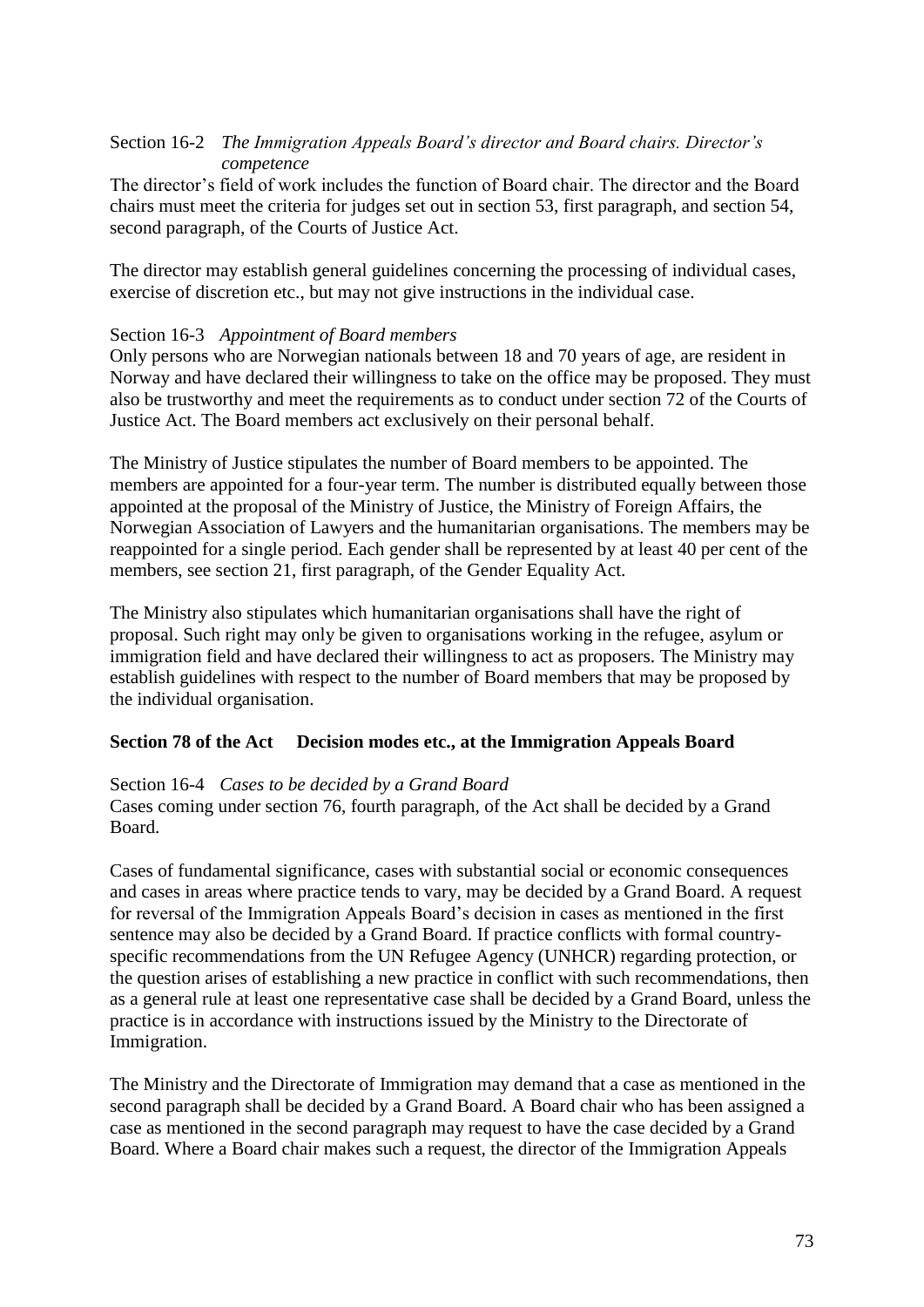Board shall check that the conditions for decision by a Grand Board are met. Reasons shall be given for any demand or request to have a case decided by a Grand Board.

In cases where a decision reached by a meeting of the Board is in the foreign national's disfavour, and the Board chair considers the decision to be unlawful, the Board chair may demand that the case be decided by a Grand board.

Where cases are decided by a Grand Board, three Board chairs and four Board members shall participate. Two of the members shall be drawn from among those appointed on the recommendation of the Ministry of Justice, the Ministry of Foreign Affairs and the Norwegian Association of Lawyers. The two other members shall be drawn from among those appointed on the recommendation of humanitarian organisations. Section 16-8, second to fourth paragraphs, applies correspondingly. The decision or statement shall be signed by the Board chair who heads the Grand Board.

Section 16-5 *Procedure in cases coming under section 76, fourth paragraph, of the Act* The Public Administration Act applies to the Immigration Appeals Board"s consideration of cases coming under section 76, fourth paragraph, of the Act, unless otherwise provided in these Regulations. The decision of the Immigration Appeals Board in such cases may not be appealed.

If the Ministry decides that the decision of the Directorate of Immigration shall be reviewed, the case shall be submitted to the Directorate which shall make such inquiries as are warranted by the case. If the Directorate of Immigration concludes that the decision is invalid, it may rescind the decision and consider the case anew. If the time limit of four months for reviewing the decision is not complied with, see section 76, fourth paragraph, of the Act, the Directorate of Immigration shall summarily dismiss the case.

The Directorate of Immigration shall as soon as possible notify the foreign national in whose favour the decision was made, see however section 16, third paragraph, of the Public Administration Act. At the same time a time limit shall be set for making a statement. If the foreign national is notified by letter, a copy of the reasoned decision regarding review shall be enclosed, unless the foreign national is refused access to it by virtue of section 90 of the Public Administration Act.

# Section 16-6 *The Immigration Appeals Board's competence in cases coming under section 76, fourth paragraph, of the Act*

If the conditions for considering the case are not met, see section 76, fourth paragraph, of the Act, the Board chair who has the case shall dismiss the case. The Immigration Appeals Board shall not be bound by the Directorate of Immigration"s view that the necessary conditions are present. The Immigration Appeals Board"s decision to dismiss the case may not be appealed.

If the case is taken up for consideration, the Immigration Appeals Board may test all aspects of the case and may take new circumstances into account.

If the Immigration Appeals Board concludes that the Directorate of Immigration"s decision is invalid, the Immigration Appeals Board shall rescind the decision and return the case to the Directorate for renewed consideration in its entirety or in part. A foreign national who is staying in the realm on the basis of the Directorate of Immigration"s decision has, unless special reasons militate against it, the right to continued stay on previous conditions until the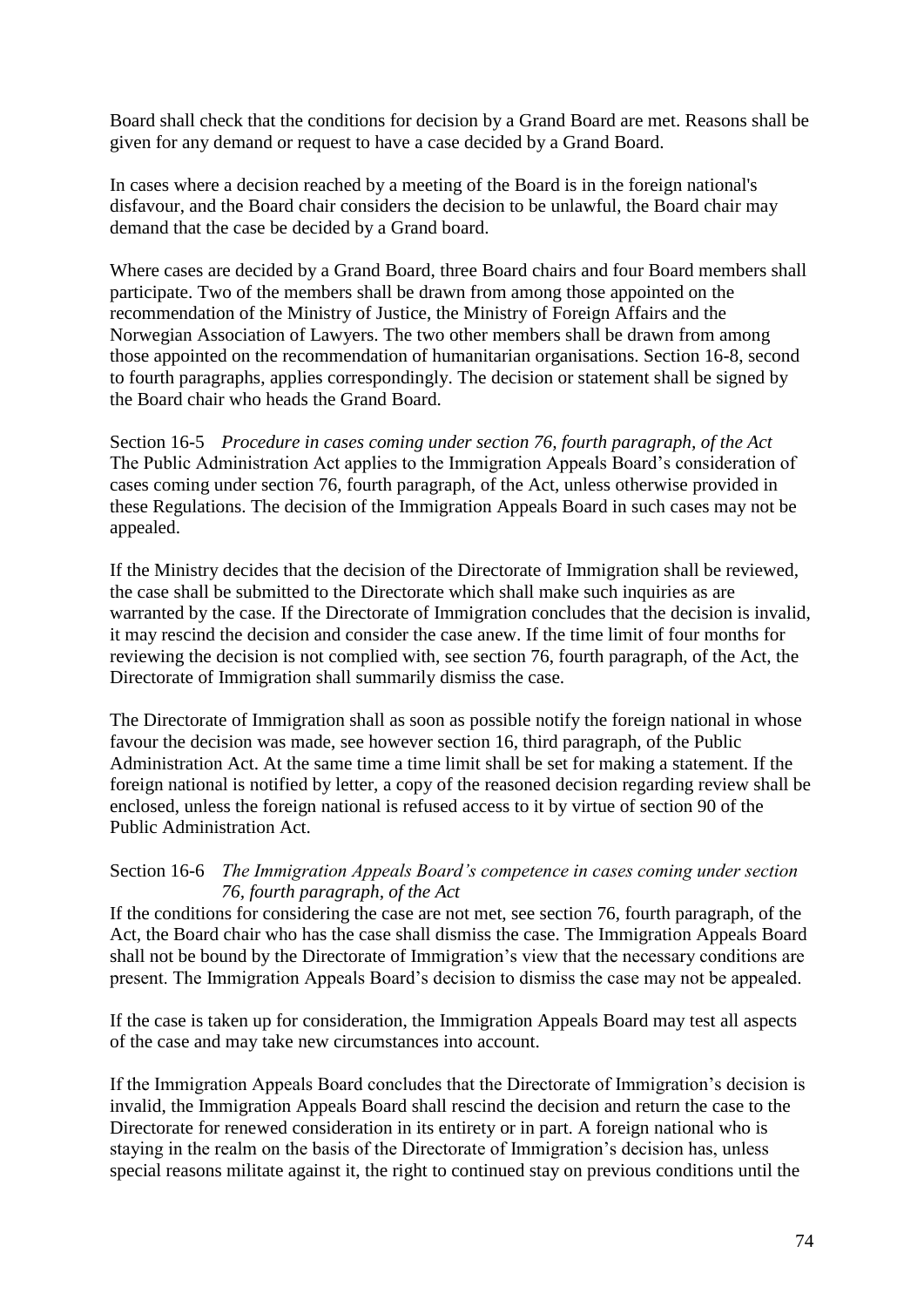Directorate makes a new decision in the case. Valid decisions may not be rescinded or altered, but the Immigration Appeals Board may give an opinion on fundamental aspects of the case.

A decision by the Immigration Appeals Board under the third paragraph, first sentence, may not be appealed.

Section 16-7 *Choice of decision mode by the Immigration Appeals Board* Except as otherwise provided in the Act, the Regulations or general guidelines, the mode of decision shall be decided by the Board chair.

Section 16-8 *Decision in cases coming under section 78, first paragraph, of the Act* As a general rule one member of each sex shall participate in cases considered under section 78, first paragraph, of the Act.

In asylum cases the question of whether the appellant is to be recognised as a refugee shall be put to the vote first. If a majority is not in favour of this , the question of whether the appellant is to be granted a residence permit shall be put to the vote. If there is a majority in favour of this, the basis for residence, including whether the permit is to be granted with limitations, shall be put to the vote.

In expulsion cases the question of whether the appellant shall be expelled shall be put to the vote first. If there is a majority in favour of this, the duration of the prohibition of entry shall be put to the vote. If there is no majority in favour of a specific duration of the prohibition of entry, the duration which is the second most favourable for appellant shall apply.

The identity of those who have participated in deciding the case shall be stated in the decision. The identity of anyone who has dissented shall be so stated, and reasons for such dissent shall be given.

The decision shall be signed by the Board chair concerned.

Section 16-9 *When a case is to be deemed to involve material questions of doubt* A case shall be deemed to involve material questions of doubt and be decided at a meeting of the Board if there is doubt about matters which may be of crucial importance for the outcome of the case. A case shall be deemed to involve significant questions of doubt inter alia if

- (a) there is doubt about the appellant"s credibility with regard to allegations concerning facts which may be of crucial importance for the outcome of the case,
- (b) there is doubt about the assessment of the return situation, and this may be of crucial importance for the outcome of the case,
- (c) there is doubt about questions of law interpretation which may be of crucial importance for the outcome of the case, or
- (d) there is doubt about how discretion shall be exercised, and this may be of crucial importance for the outcome of the case.

Section 16-10 *The Board chair's competence to decide a request for reversal of a decision made by the Immigration Appeals Board*

A request for reversal of a decision made by the Immigration Appeals Board shall be considered under the provisions of sections 16-8 and 16-9.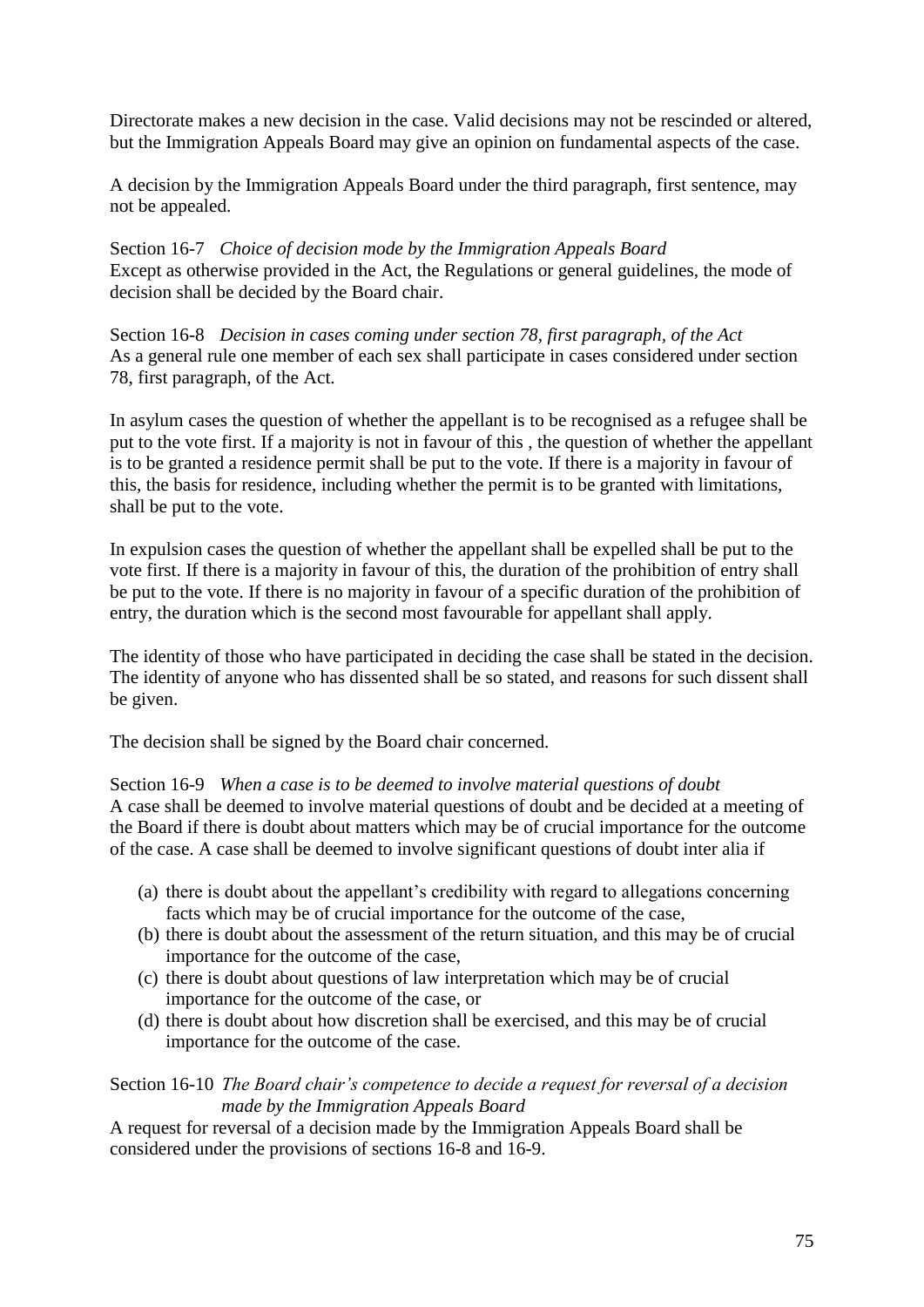If the Board chair holds that there is no reason to presume that the Board will alter its decision, the Board chair may consider the request for reversal, see section 78, third paragraph, of the Act.

### Section 16-11 *Power of the Board chair to decide that only parts of the case shall be decided by a meeting of the Board or Grand Board*

Where a case is to be considered by a meeting of the Board, the Board chair may decide that the meeting shall only decide whether an appeal against rejection of an application for a residence permit shall be allowed with under those provisions to which material doubt is attached.

Where it is decided that a request for reversal of a previous decision by the Immigration Appeals Board shall be considered by a meeting of the Board, the Board chair may decide that the meeting shall only decide whether the new contentions or the new information that have provided the basis for consideration by a meeting of the Board, provide a basis for reversing the Immigration Appeals Board"s previous decision.

The power to delimit a case in the first and second paragraphs applies correspondingly to a case to be considered by a meeting of the Grand Board. Any decision to delimit a case shall be taken by the Board chair who heads the Grand Board.

Chapters IV to VI of the Public Administration Act concerning case preparation, administrative decisions and appeal do not apply to a decision to delimit a case under the first to third paragraphs.

# Section 16-12 *Appearance in person at a meeting of the Board*

Where it is decided that a foreign national may be given the right to appear in person and make a statement in a case considered under section 78, first or second paragraph, see section 78, fifth paragraph, of the Act, the Immigration Appeals Board shall notify the foreign national thereof and set a time limit for the foreign national to give a response in writing as to whether he or she wishes to utilise this right. The decision regarding appearance in person shall be taken by the Board chair.

The right to appear in person shall as a general rule be granted in cases where the Directorate of Immigration has decided

- (a) to reject an application for protection where a permit has not been granted under section 38 of the Act,
- (b) to reject an application for family immigration submitted from the realm by an asylum seeker's family member who him/herself has not applied for protection,
- (c) to reject an application for derived refugee status, see section 28, sixth paragraph, of the Act,
- (d) that a resettlement refugee shall not be granted refugee status, see section 35 third paragraph, of the Act,
- (e) to revoke a granted residence permit as a refugee, and in this connection to revoke, and reject an application for renewal of, the foreign national's residence permit, and to revoke his/her permanent residence permit and cause it to lapse,
- (f) to revoke and reject an application for renewal of a residence permit where a first-time permit has been granted under section 38 of the Act on the basis of an application for protection,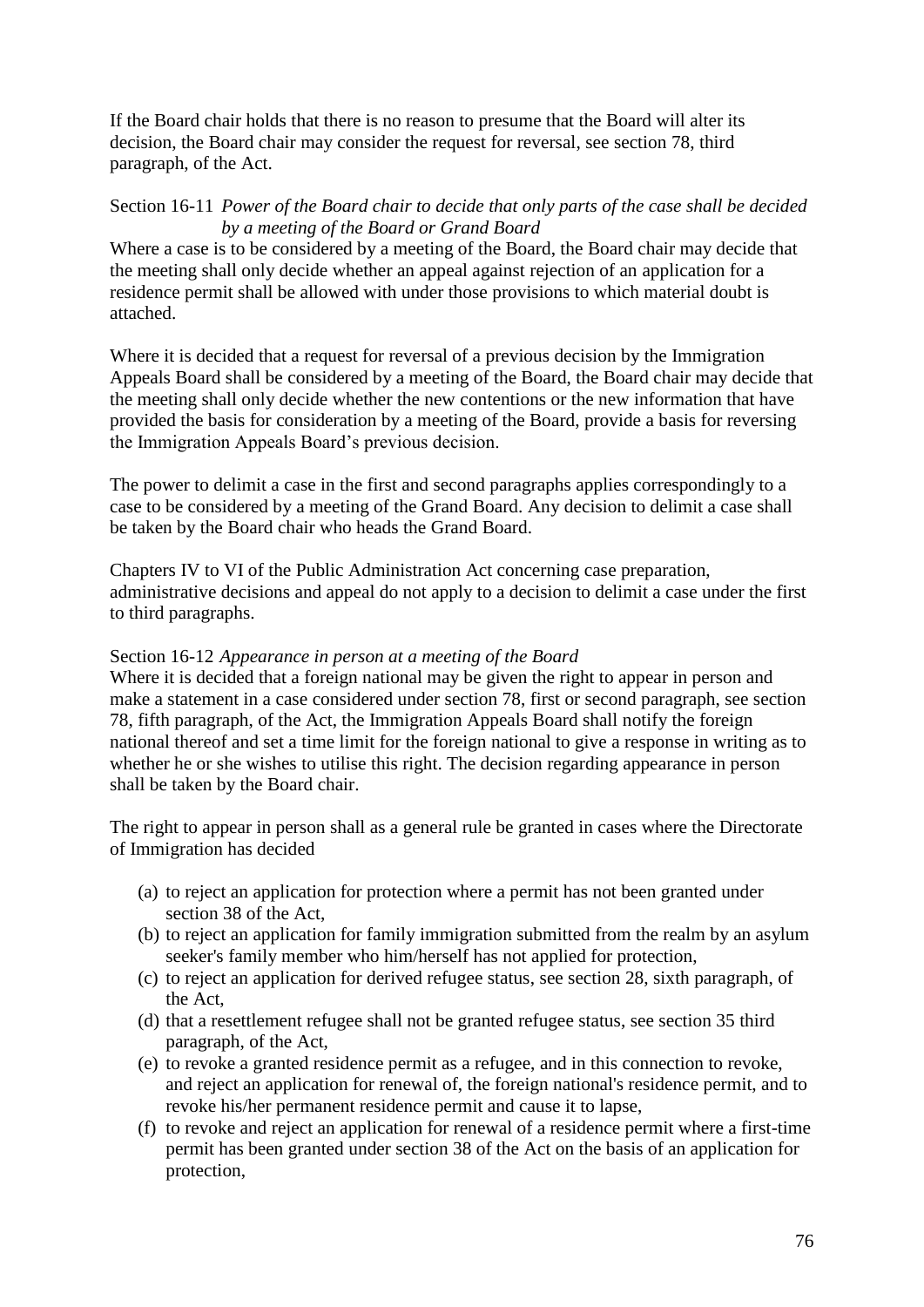- (g) to revoke a permanent residence permit and cause it to lapse where a first-time permit has been granted under section 38 of the Act on the basis of an application for protection, or
- (h) to expel a foreign national who has invoked protection against persecution under section 73 of the Act.

Exception may be made from the general rule in the second paragraph where a basis is taken in the foreign national's presentation of the facts, where the facts are not in doubt or where the Board chair considers it obvious that appearance in person will not be of significance for the decision in the case.

The right to appear in person may also be granted in other cases after an assessment of the individual case. This question may inter alia arise in cases of expulsion of a foreign national who has children with a fixed abode in Norway and who him/herself has a fixed abode here, and in cases concerning whether or not a foreign national meets the conditions for a new permit under section 53, first paragraph (b), or section 53, second paragraph, of the Act.

Section 16-13 *Conducting meetings of the Board involving appearance in person* The foreign national shall make a statement, answer any questions from the Board and may be required to provide information which may be of significance for the decision, see section 83, first paragraph, of the Act.

The Board chair may grant other persons the right to attend in order to have the case elucidated as well as possible.

The Board chair may cut off questions and verbal contributions from the foreign national, his or her lawyer or others who have been granted the right to appear, where such questions and contributions are not considered to be of significance to the case.

The foreign national and any others attending are not entitled to be present during the Board's further consideration of the case

The case shall as a general rule be postponed if the foreign national has a legitimate reason for not appearing. "Legitimate reason" is deemed to include failure of notice of the date and time for appearance to reach the foreign national, and circumstances in which the foreign national could not have appeared without risk to health or welfare or without neglecting important and urgent tasks or obligations.

# **Chapter 17 Procedures**

**Section 80 of the Act Relationship to the Public Administration Act, see section 126**

Section 17-1 *Parties and representatives in immigration cases*

The applicant is deemed to be a party in cases under the Act and the Regulations, see section 2, first paragraph (e), of the Public Administration Act. In cases not based on an application, only the person to whom the case is addressed is to be deemed to be a party.

A party is entitled to be assisted by a representative in the case, see section 12 of the Public Administration Act. A representative who is not a lawyer shall produce a proxy in writing. If,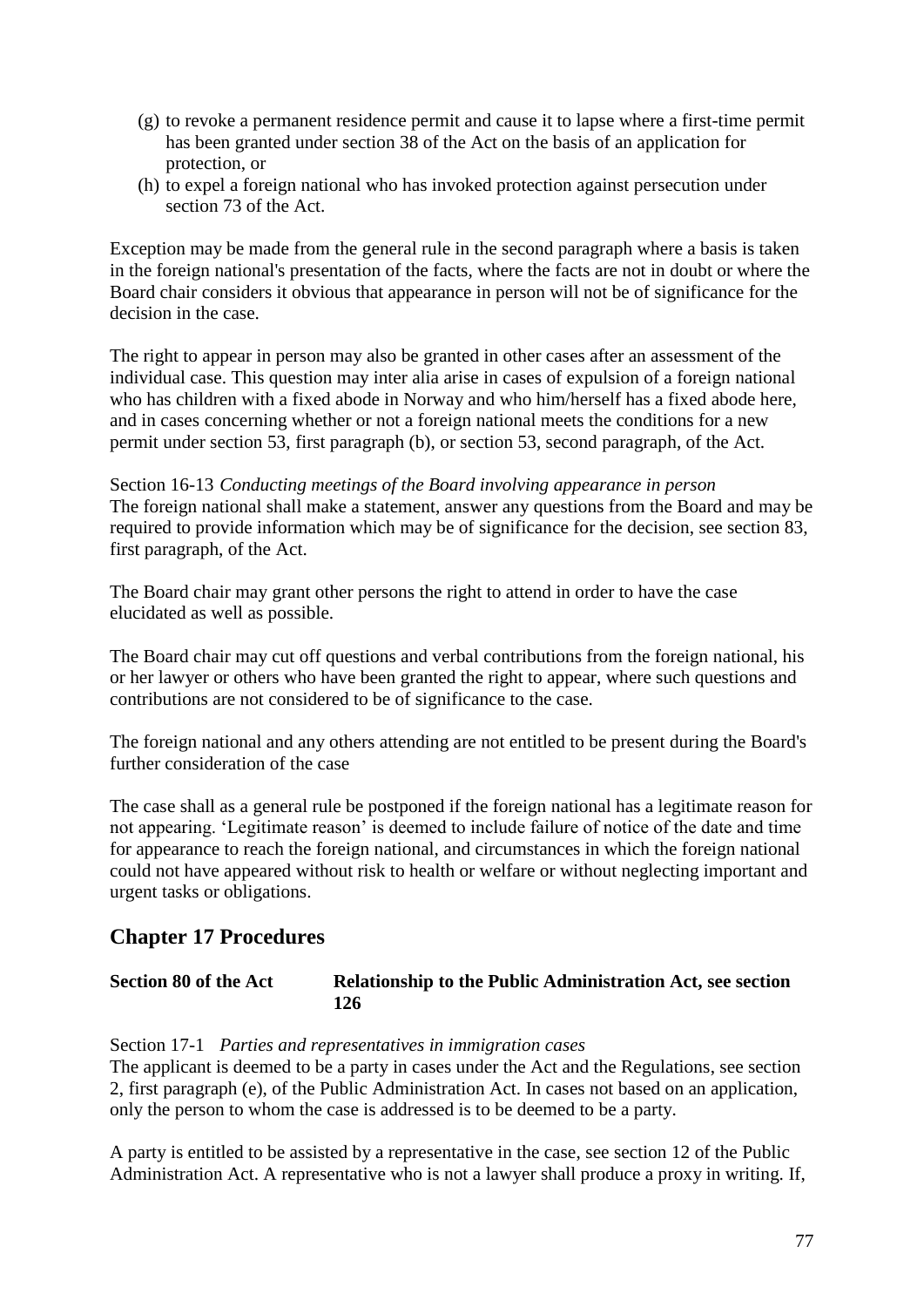for example, due to war, absence of infrastructure or for health-related factors it is impossible or disproportionately difficult to produce a proxy in writing, it may in special cases be permissible for another person to appear as the representative without a proxy in writing.

### **Section 81 of the act The foreign national's right to make a statement, see section 126**

### Section 17-2 *Asylum interview*

Unless the applicant is rejected and sent to a first asylum country participating in cooperation under the Dublin Agreement, see section 7-3, an asylum interview shall be conducted as soon as possible. Asylum seekers aged 18 and over shall be interviewed singly. The applicant's spouse or cohabitant should as a general rule be interviewed, even if the person concerned is not applying for protection.

The interview shall be arranged in such a way as to ensure that the case is elucidated as well as possible. The Directorate of Immigration shall clarify whether the applicant, on the basis of the circumstances underlying the asylum application or of his/her life situation, has particular needs in the interview situation. Women shall be asked if they wish the interviewer and interpreter to be women. Such wishes, and other special needs, shall be complied with as far as is practically possible.

Unless the applicant and the person who is to conduct the interview can communicate properly in a common language, an interpreter shall be summoned. The applicant shall be informed of the interpreter's role during the asylum interview and that the interpreter is bound to confidentiality under section 13 et seq. of the Public Administration Act. It shall also be made clear that violation of the obligation of confidentiality may entail criminal liability under section 121 of the General Civil Penal Code.

Before the interview starts, the applicant shall be urged to explain him/herself honestly and fully and be made aware that incorrect information or non-disclosure of matters of material significance will be given weight in the decision. Further, it shall be made clear that providing substantially incorrect or obviously misleading information entails criminal liability, see section 108, first paragraph (c), of the Act. The applicant shall be made aware that the information given during the interview will form the basis for the decision on the application, together with other relevant information in the case.

The applicant shall be given the opportunity to make a statement in his/her own words. The interviewer shall as far as possible clarify contradictory information.

A sound recording may be made of interviews with the asylum seeker. The asylum seeker shall be informed of the making of any such recording.

#### Section 17-3 *Interviewing children*

Children who have reached the age of seven, and younger children who are able to form their own point of view, shall be informed and given the opportunity to be heard before a decision is made in cases concerning them under the Immigration Act.

A child may be interviewed orally or in writing or through his/her parents, guardian or others who are able to make a statement on behalf of the child. How the child is to be interviewed must be assessed in light of the nature of the case and the application situation. The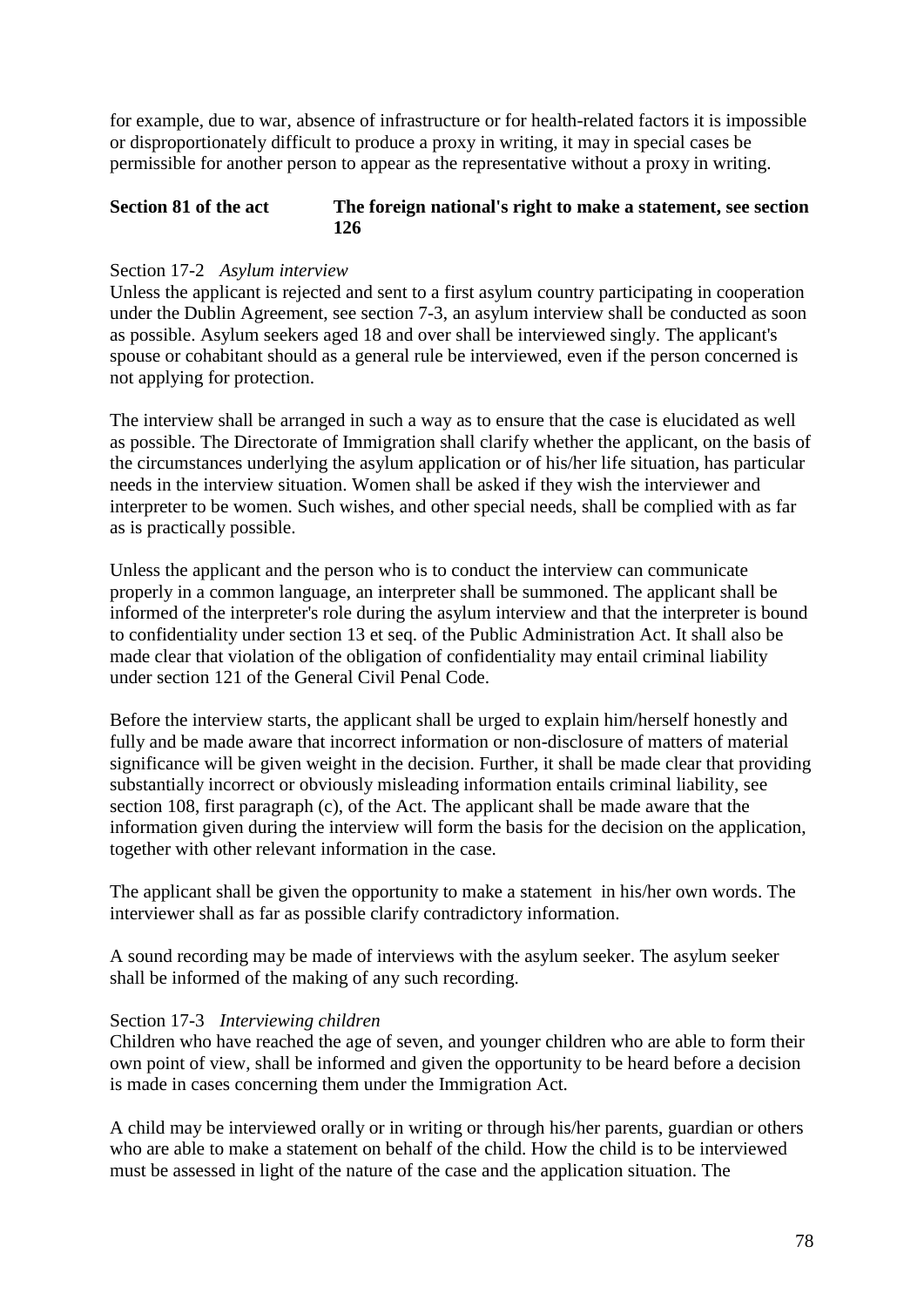Directorate of Immigration will make supplementary guidelines on how the child's right to be heard shall be implemented, duly adapted to the various types of case and application situation.

The child"s views shall be given weight in accordance with the child"s age and maturity.

### Section 17-4 *Interviewing children in asylum cases*

The overall life situation of accompanying children shall be clarified during the interview with the parents.

In asylum cases an interview shall be conducted with accompanying children over the age of seven, unless the child him/herself is against it, or it is considered to be obviously unnecessary. A separate interview may be conducted with children under the age of seven who are able to form their own points of view, and who shall be given the opportunity to be heard under section 17-3. The object of the interview shall be to elucidate the child's situation and clarify whether the child may have an independent basis for asylum.

An asylum seeker under the age of 18 who has come to the realm without parents or others who exercise parental responsibility shall always have a provisional guardian (*'hjelpeverge')*, or other representative with power of attorney, present during the interview. The interview shall as far as possible be conducted within 14 days after the application was submitted, unless an age examination is needed in order to clarify the applicant"s age.

Information given by the child during the interview under the second or third paragraph shall be taken down in writing.

The Directorate of Immigration will establish further guidelines to ensure that the child"s interests and needs are attended to in the interview, and may also establish further guidelines for when it is to be considered obviously unnecessary to conduct an interview under the second paragraph.

Section 17-5 *Offer of interview with children in family immigration cases* Unless it is considered to be obviously unnecessary, the offer of an interview shall as a general rule be made to children over the age of seven in family immigration cases relating to

- (a) children applying on their own,
- (b) children applying for reunification with one parent,
- (c) foster children,
- (d) unaccompanied minors with refugee status in Norway, and
- (e) children with a residence permit under section 38, first paragraph, of the Act, if the question has arisen of granting a residence permit to either or both parents under section 49, first paragraph, of the Act.

The information given by the child during the interview shall be taken down in writing.

The Directorate of Immigration will establish further guidelines to ensure that the child"s interests and needs are attended to in the interview, and may also establish further guidelines for when it is to be considered obviously unnecessary to make the offer of an interview.

Section 17-6 *Obligation to notify the child welfare service*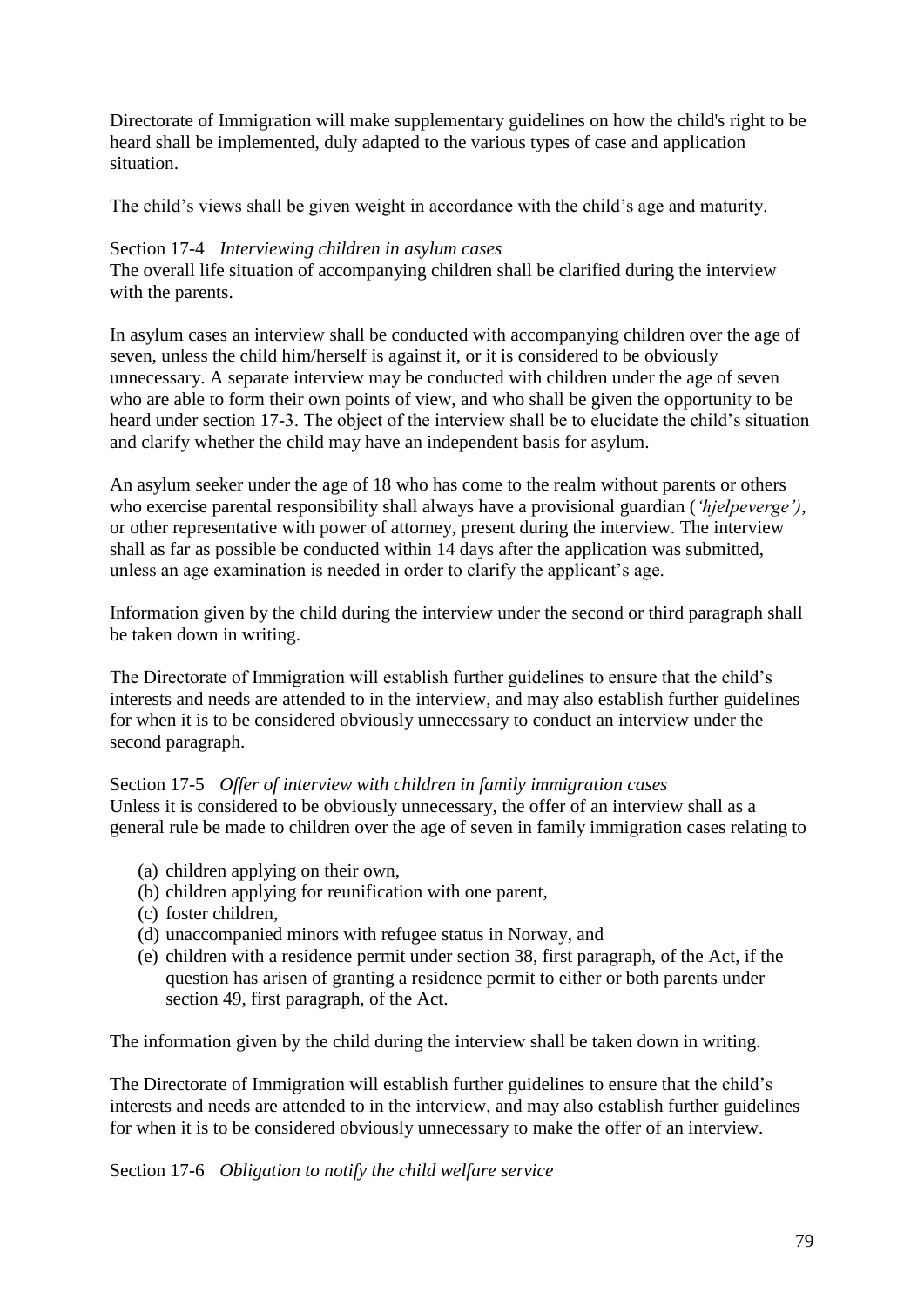If, in the consideration of cases involving children, information comes to light giving reason to believe that a child is being mistreated or exposed to other forms of serious neglect, or if the child has shown persistent serious behavioural problems, the immigration authorities and staff at the asylum reception centre are under obligation to pass the information to the municipal child welfare service notwithstanding the obligation of confidentiality, see the Child Welfare Act, section 6-4, second paragraph.

# **Section 83 of the Act The foreign national's obligation to appear and to provide information**

Section 17-7 *The foreign national's obligation to provide information under section 83, second paragraph, of the Act*

The immigration authorities may, when clarifying a foreign national"s identity, order the foreign national to

- (a) provide information on matters related to the foreign national"s identity, including name, nationality, date of birth, place of birth, place of abode/whereabouts in the country of origin, civil status, family members, identity documents and travel route to Norway,
- (b) present a travel document or similar document issued by a public authority in Norway or abroad as confirmation of the foreign national's identity. A foreign national who does not have such a document in his/her possession may be required to procure it. The foreign national may also be required to assist in the procurement or issue of such document, including by allowing him/herself to be presented at a foreign service mission of the country concerned and providing such information as is necessary to have a travel document issued,
- (c) present documents produced by the foreign national him/herself, public authorities or others in Norway or abroad that contain complete or partial information on the foreign national's identity. A foreign national who does not have such documents in his/her possession may be required to procure them or to assist in their procurement,
- (d) present letters, notes, electronically stored information etc., produced by the foreign national him/herself or others that contain complete or partial information on the foreign national's identity,
- (e) procure or assist in procuring information from public authorities in Norway or abroad about registrations which can contribute to clarifying the foreign national's identity,
- (f) procure or assist in procuring information about school attendance, employment, accommodation, banking and insurance details etc., in Norway or abroad which can contribute to clarifying the foreign national's identity,
- (g) present tickets, luggage receipts and the like,
- (h) participate in a language analysis, and
- (i) provide a handwriting sample to permit a comparative handwriting examination to be made.

A foreign national who applies for or has been granted protection may not be required to contact the authorities in his/her country of origin if this may conflict with a need for protection. Nor may the foreign national be required to clarify his/her identity in any other way that may conflict with a need for protection.

If there is reason to presume that the registered identity of a foreign national is not the correct one, the foreign national shall be made aware of the basis for this presumption and be given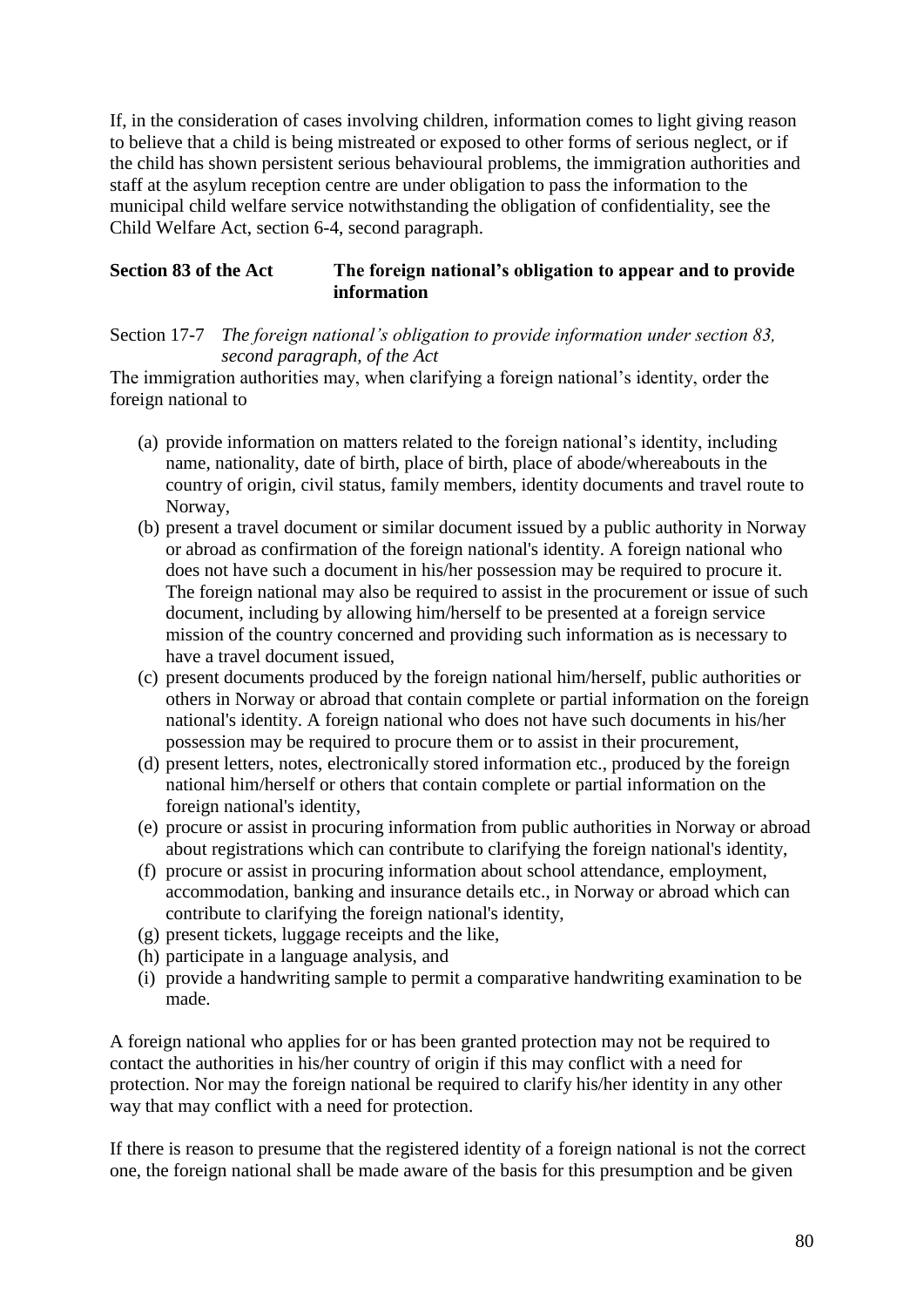the opportunity to make a statement about this before an order is made under the first paragraph. The first and second paragraphs apply correspondingly to such foreign national.

A foreign national who is ordered to assist in clarifying his/her identity under the first or third paragraph shall be made aware of the relevant provisions and that failure to comply with such an order may constitute a criminal offence, see section 108, first paragraph (c), of the Act and section 18-13 of the Regulations. The foreign national shall also be made aware that providing substantially incorrect or obviously misleading information, see section 108, first paragraph (c), of the Act, and making a false statement, see section 166 of the General Civil Penal Code, may constitute a criminal offence.

# **Section 85 of the Act Checking conduct in family immigration cases, see section 19, third paragraph, of the Public Administration Act**

Section 17-8 *Handing over of information by the police in family immigration cases* At the request of the Directorate of Immigration or the Immigration Appeals Board under section 85 of the Act, the police shall provide information if the sponsor has been charged or indicted or has received a sentence under chapters 19 to 22 of the General Civil Penal Code, is subject to a contact ban under section 33 of the General Civil Penal Code or to a visiting ban under section 222a of the Criminal Procedure Act, unless doing so may jeopardise the effort to combat crime. The police may otherwise inter alia provide information to the effect that the sponsor has been reported to the police for offences as mentioned in the first sentence or has been charged or indicted or has received a sentence for other criminal offences, if this information must be assumed to be of material significance for the assessment under section 40, fifth paragraph, or section 48, of the Immigration Act.

Information under the first paragraph shall be provided in writing with a copy to the sponsor. If information about the sponsor is subsequently passed on to the applicant, the sponsor shall be informed thereof in the same way.

If the applicant is granted a residence permit, information on the sponsor's conduct shall not be handed over to the applicant, unless it has been relevant to the assessment of the permit, and it is deemed to be of significance to the applicant to be made aware of the information.

This provision applies correspondingly to any statement linked to the person with whom the sponsor has been authorised to establish a family where the applicant is the sponsor's child from a previous relationship.

The Directorate of Immigration will establish further guidelines for implementation of the provisions of this section; this may include stipulating that information under the first paragraph shall be provided in all family establishment cases where it is not decided to make an exception.

### **Section 86 of the Act Checking conduct in visa cases, see section 19, third paragraph, of the Public Administration Act**

# Section 17-9 *Handing over of information by the police in visa cases*

At the request of the Directorate of Immigration or the Immigration Appeals Board under section 86 of the Act, the police shall provide information if the sponsor has been charged or indicted or has received a sentence under chapters 19 to 22 of the General Civil Penal Code, is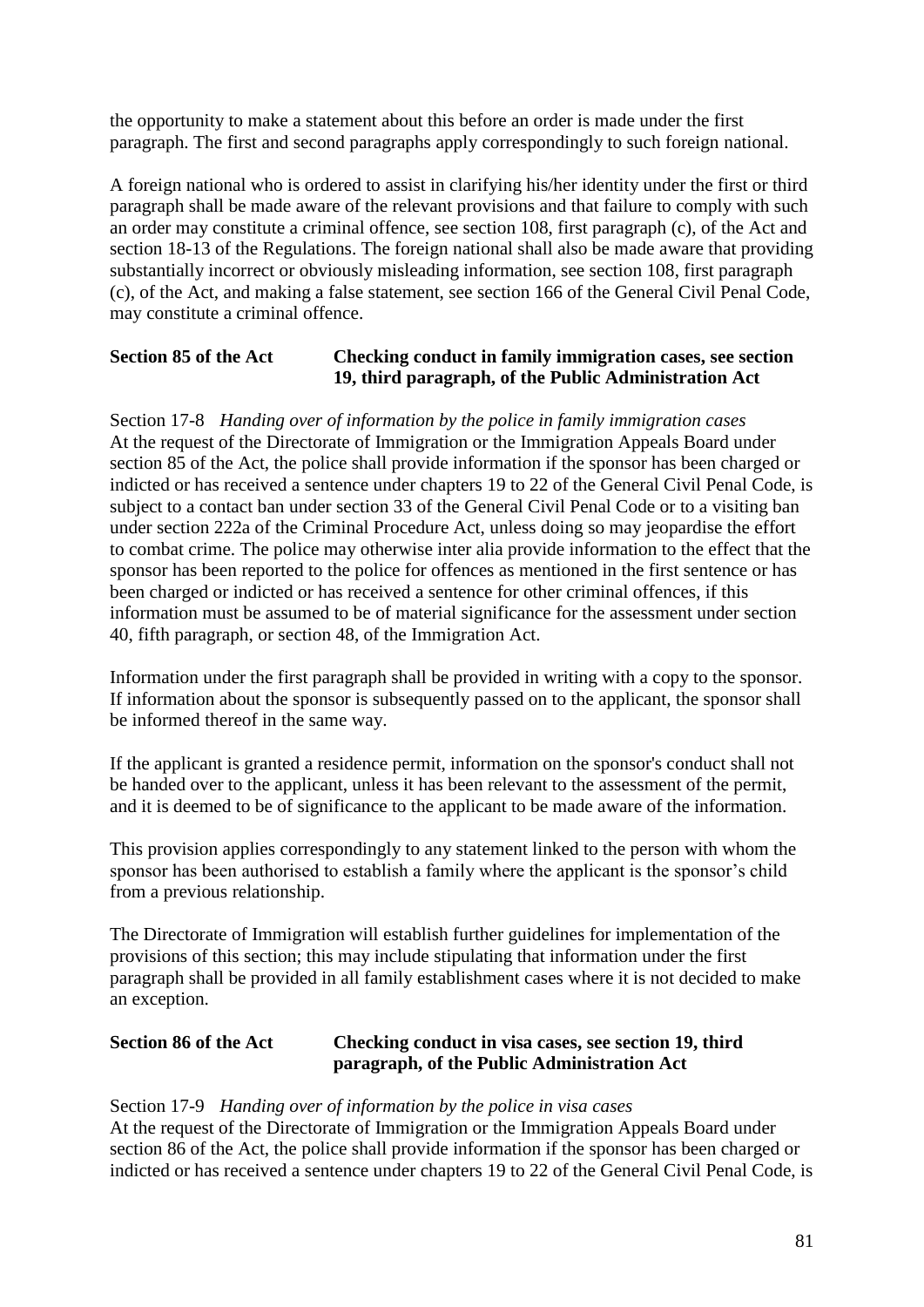subject to a contact ban under section 33 of the General Civil Penal Code or to a visiting ban under section 222a of the Criminal Procedure Act, unless doing so may jeopardise the effort to combat crime. The police may otherwise inter alia provide information to the effect that the sponsor has been reported to the police for offences as mentioned in the first sentence or has been charged or indicted or has received a sentence for other criminal offences, if this information must be assumed to be of material significance for assessing whether a visa shall be refused.

Information under the first paragraph shall be provided in writing with a copy to the sponsor. If information about the sponsor is subsequently passed on to the applicant, the sponsor shall be informed thereof in the same way.

In cases where a visa is granted, information on the sponsor's conduct shall not be handed over to the applicant.

The Directorate of Immigration will establish further guidelines for implementation of the provisions of this section.

### **Section 89 of the Act Fees**

Section 17-10 *Fee for processing an application for a temporary or permanent residence permit or for renewal of a residence permit*

The fee for processing an application for a residence permit or for renewal of such permit is NOK 1100, which shall be paid at the latest when the application is submitted. The fee for processing an application for a group permit is NOK 1100 per employee, see sections 6-7 and 6-15. The fee for processing a first-time application for a residence permit for a family member under the provisions of chapter 6 of the Act, or an application for renewal of such a permit that is submitted after the permit expired, is NOK 3000. The fee for processing an application for a permanent residence permit is NOK 1600.

The first paragraph does not apply to

- (a) applications relating to children under the age of 18,
- (b) applications for protection or for renewal of a permit for a foreign national who has been granted protection,
- (c) applications relating to the spouse or cohabitant and dependent children of a foreign national attached to a diplomatic or paid consular mission in the realm, where such exception follows from Norway's international legal obligations. The exception also applies to the spouse or cohabitant and dependent children of a foreign national who is a member of the service staff at such a mission,
- (d) applications submitted in accordance with sections 8-3 and 8-4 concerning residence permits for foreign nationals who are presumed to be victims of human trafficking,
- (e) applications relating to residence permits on an independent basis under section 53 of the Act,
- (f) applications for a permit to take employment during the processing of an application for protection, see section 94 of the Act and section 17-26 of the Regulations, or
- (g) applications for a permit for a foreign national who is intending to perform work in connection with a crisis situation, see section 6-31.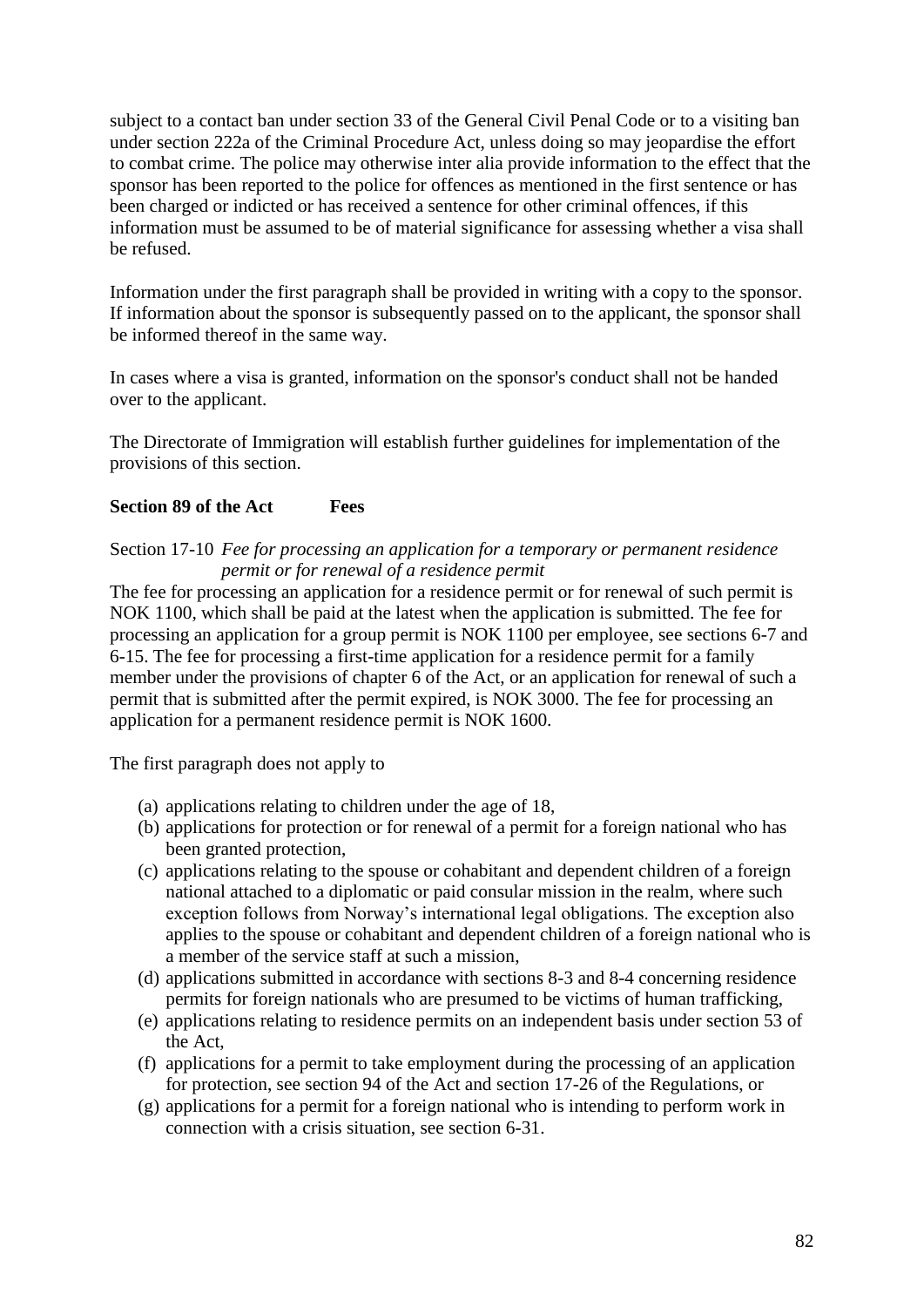The Directorate of Immigration may prescribe that a fee shall be charged for an application for a permit to take employment pending exit from the country when the application is submitted after final rejection of an application for protection.

### Section 17-11 *Fee for processing an application for a travel document or immigrant's passport*

In the case of an application for an immigrant's passport from a foreign national who has been granted a residence permit on a basis other than an application for protection, or in the case of an application that is submitted by a foreign national who has previously had an application for an immigrant"s passport rejected, a fee of NOK 1100 shall be paid at the latest upon submission of the application. The same applies where an application for a travel document or immigrant's passport is submitted after a previously issued travel document or immigrant's passport has gone astray.

In the case of renewal of a travel document or immigrant's passport, a fee corresponding to the amount prescribed in section 3, fourth paragraph, of the Passport Act shall be paid.

In special cases the decision-making authority may waive the fee requirement under the second paragraph.

# Section 17-12 *Fee for the processing of a visa application*

A processing fee, established under the Schengen cooperation, see Schengen Visa Code Article 16, shall be paid at the latest upon submission of a visa application.

Where the application relates to an entry visa under section 3-13, fourth paragraph, of the Regulations, a fee corresponding to the fee for an application for a Schengen visa, see the first paragraph, shall be paid.

Where the application relates to re-entry and extension of a visa under section 3-19, fourth paragraph, a fee corresponding to the fee for an application for a Schengen visa, see section 10 of the Act and the first paragraph of this section, shall be paid.

Where warranted by special reasons, the Directorate of Immigration may waive the fee for a visa application at the border, see section 3-18.

Foreign nationals who are subject to a visa requirement and are covered by the EEA Agreement or the EFTA Convention, see section 3-8, are exempt from the obligation to pay a fee under this section.

### Section 17-13 *Exemption from the fee requirement in extraordinary situations and for applications submitted to the Governor of Svalbard*

The Directorate of Immigration may in extraordinary situations decide that exemption shall be granted from the fee requirement for specific groups of applicants.

A fee is not required for applications submitted to the Governor of Svalbard.

# **Section 90 Implementation of decisions, see section 126**

Section 17-14 *Setting the time limit for exit etc.*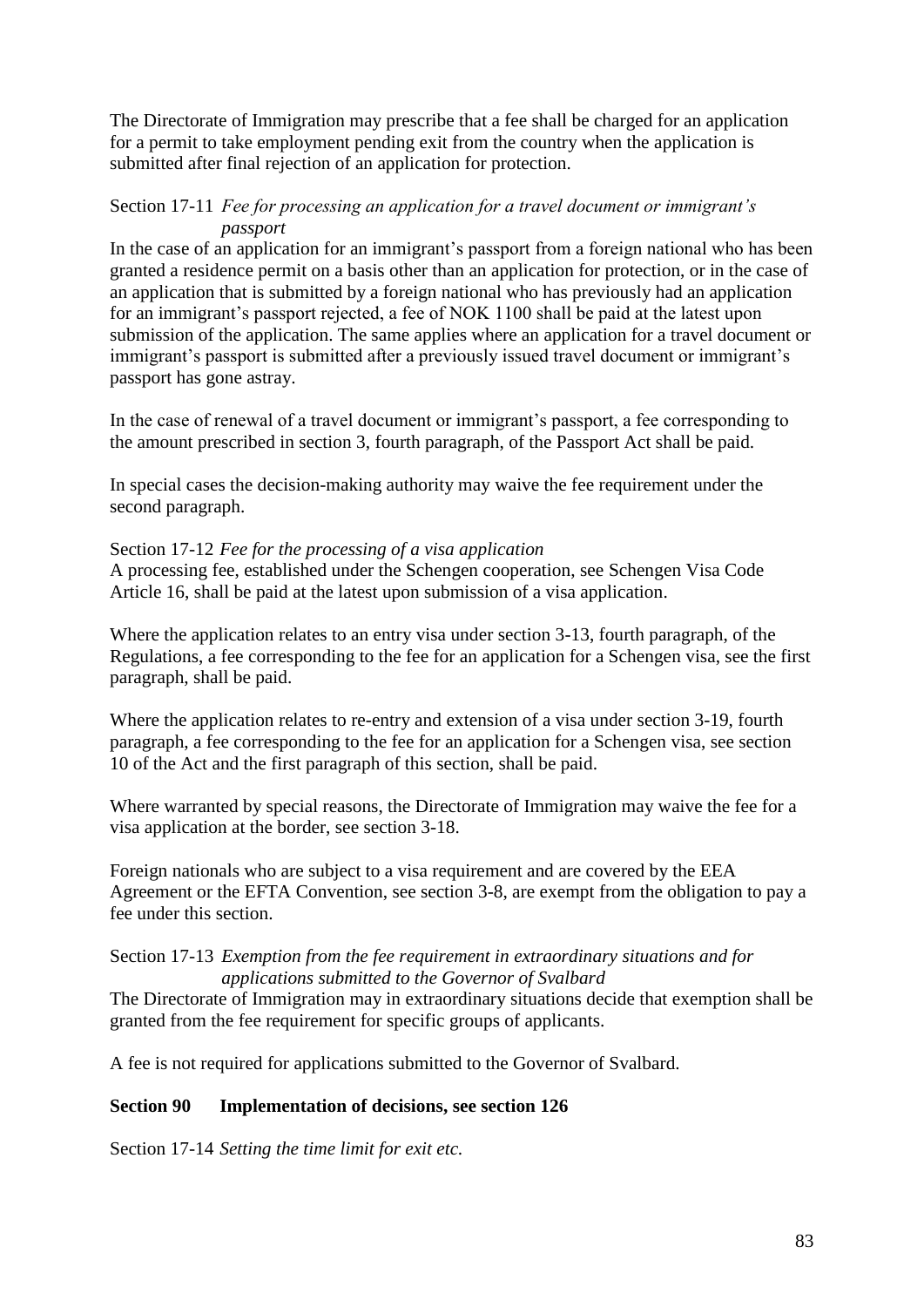Where a decision has been made entailing that a foreign national must leave the realm, a time limit shall be set for exit, see section 90, sixth paragraph, of the Act, by the Directorate of Immigration or the Immigration Appeals Board. Under further guidelines to be made by the Ministry, the time limit for exit may also be set by the police.

Foreign nationals who are undergoing assessment or treatment for tuberculosis shall not be required to leave the realm until suspicion of tuberculosis has been dispelled or the treatment has been completed. Exception may be made in individual cases if, based on the possibility for further treatment, it is justified on medical grounds or is warranted by special reasons.

### Section 17-15 *Removal*

The police shall conduct the necessary exit control and decide whether an escort is required. In the assessment of the need for an escort, particular account should be taken of security on board the means of transport, any possibility that the foreign national will not fully comply with the implementation decision, any request for an escort from the carrier or the person in charge of the vessel, and any need for assistance for the foreign national. The police shall in each case consider for which leg of the journey an escort is required.

The number of escort staff shall in each case be determined on the basis of the number of persons to be removed, their sex and other personal factors, the length of the journey, the mode of transport and the circumstances in general.

Before the transport starts, the police shall inform the person in charge of the means of transport concerned.

The police authorities at relevant transit points abroad should be alerted beforehand in the event that the foreign national will be present in the country"s territory outside the means of transport, or where such information is required for security or other reasons.

General regulations for the police service (police regulations) apply to such transports in so far as appropriate. After completion of the escort assignment the police shall send a report on the removal to the Directorate of Immigration.

# **Section 91 of the Act Liability for expenses etc., see section 126**

#### Section 17-16 *Liability for expenses in respect of removal*

A carrier who becomes liable for expenses on an escort assignment under section 91, third paragraph, of the Act, shall meet all expenses related to the escort assignment, including expenses on travel, board, lodging, pay and any overtime worked.

The carrier's liability for expenses under section 91, third paragraph, of the Act, only applies where a decision to reject an asylum seeker can be implemented within the time limits set forth in section 5-3. Liability otherwise only applies where a rejection decision can be implemented within the time limit prescribed in section 5-3, second paragraph.

The Directorate of Immigration may make further provision concerning payment of expenses under section 91 of the Act.

# **Section 92 of the Act Legal aid, see section 126**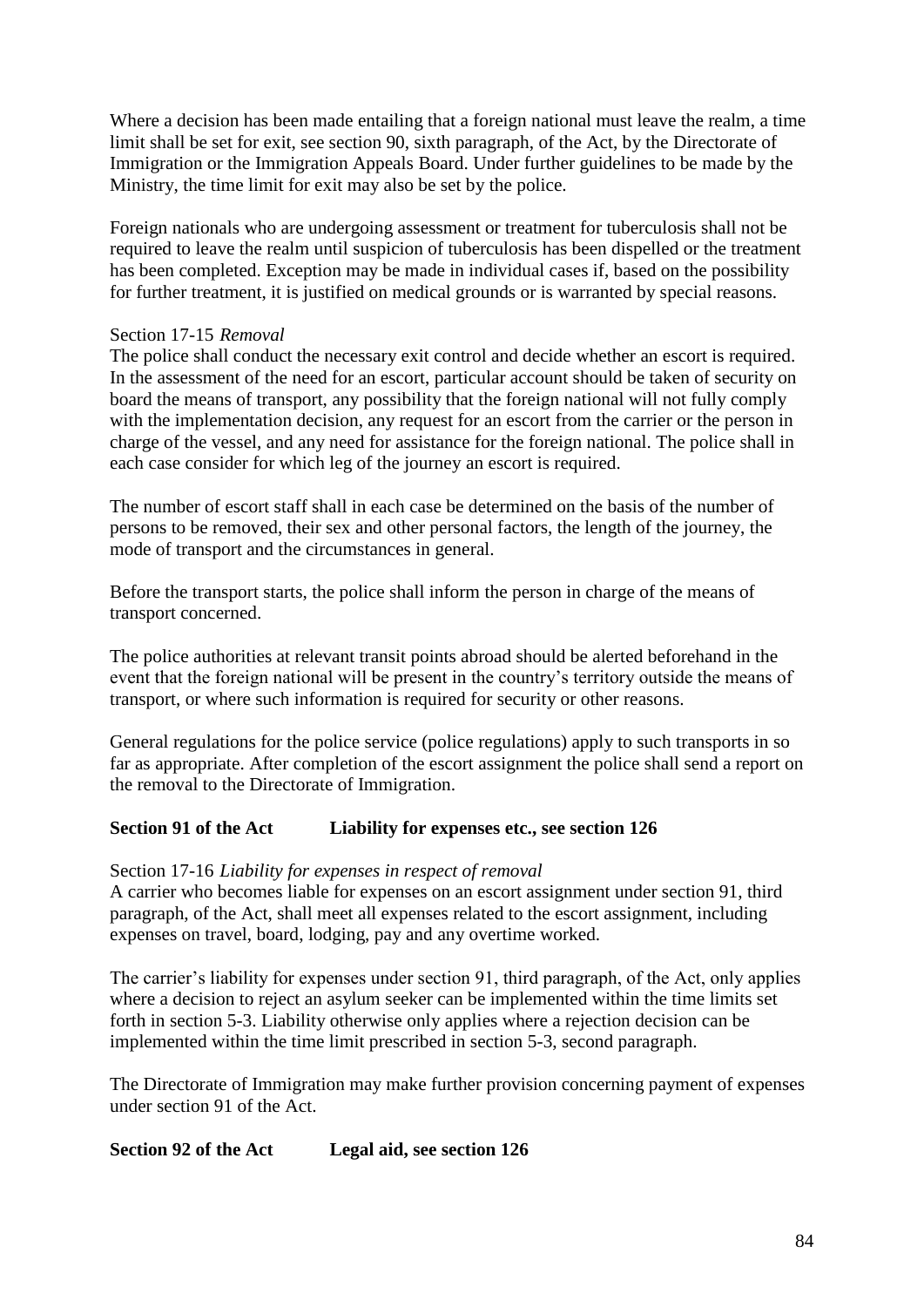### Section 17-17 *Guidance on legal aid*

In cases concerning rejection, expulsion or revocation of a granted permit, and when a foreign national applies for protection under section 28 of the Act, the police shall provide guidance in accordance with section 82 of the Act. The police shall also provide information on the public authorities' power to demand reimbursement where free legal advice has been given without means testing, see section 17-19.

The guidance shall be given at the same time as notification of the decision or, where required, at the same time as advance notification, see section 16 of the Public Administration Act. A foreign national who applies for protection, and who does not have the right to free legal advice, shall be offered individual guidance from an independent organisation when submitting the application, unless a collective protection arrangement has been put in place, see section 34 of the Act.

Guidance under this provision shall be given in a language understood by the foreign national.

# Section 17-18 *Right to free legal advice*

Unaccompanied asylum-seeking minors have a right to free legal advice without means testing during a reasonable period before the Directorate of Immigration makes a decision on the case. The same applies to any foreign national who applies for protection when the case may bear on foreign policy considerations, fundamental national interests or where exclusion under section 31 may be the outcome, see section 92, second paragraph, of the Act.

Chapters IV to VI of the Public Administration Act on case preparation, decisions and appeals are not applicable to any decision by the Directorate of Immigration on whether a case comes under the first paragraph.

#### Section 17-19 *Reimbursement of public authorities' outlay*

In cases where free legal advice is provided without means testing, see section 92 first, second and third paragraphs of the Act, full or partial recovery of the public authorities" outlay in connection with the legal aid may be demanded provided the foreign national has the necessary financial capacity, see section 92, sixth paragraph, of the Act.

Where the Immigration Appeals Board finds cause to raise the question of such reimbursement, the matter shall be referred to the county governor concerned who then decides whether reimbursement is to be demanded.

Where the Directorate of Immigration presumes that the first paragraph may be applicable, the case shall be referred to the Immigration Appeals Board.

In instances where free conduct of the case is provided without means testing under section 92, fifth paragraph, of the Act, the provisions of this section apply correspondingly.

Section 17-20 *Offer of legal and other assistance. Free lawyer's services*  The police shall assist the foreign national in making contact with an independent organisation or a lawyer if the foreign national so wishes.

The Ministry may establish free lawyer's services arrangements to assist foreign nationals in rejection cases and when applying for a residence permit under section 28 of the Act.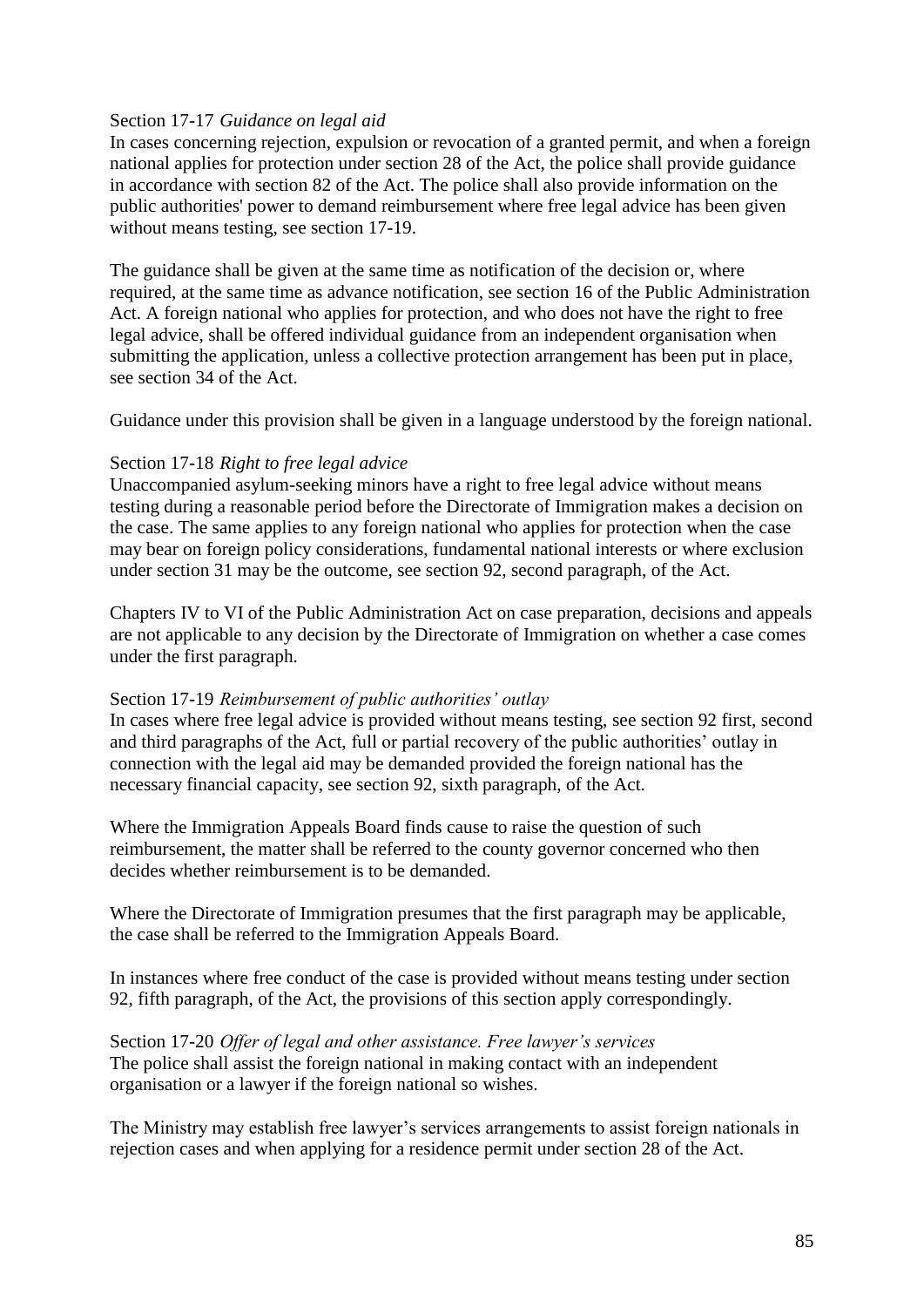In cases where the Directorate of Immigration offers asylum seekers the services of a lawyer through a free lawyer"s services arrangement, or in accordance with established "lawyers lists', the foreign national may only utilise a lawyer other than the one that is offered when compelled to by special reasons and provided the case will not be delayed. If the foreign national is already represented by a lawyer, that lawyer shall be utilised provided it does not delay the case.

# **Section 93 of the Act Time of application for protection**. **Elucidation of the case**

#### Section 17-21 *Registering an asylum application*

An application for protection shall be registered by the police using the prescribed form. An application for protection also includes an application for a travel document or immigrant"s passport, see section 12-11.

A passport or other travel document in the foreign national"s possession must be handed in together with the application, see section 93, first paragraph, of the Act. The same applies to the applicant"s spouse or cohabitant and children who apply for a permit after entry under sections 40 to 42 of the Act.

Where an application for protection is placed in abeyance, the passport or other travel document which the applicant has handed in together with the application shall be returned.

Whoever registers the application shall give the applicant guidance on the rights following from section 82 of the Act and, if necessary, ensure that an interpreter is summoned, see section 81, first paragraph, of the Act. The applicant shall be informed about the interpreter's role and that the interpreter is bound to confidentiality under section 13 et seq., of the Public Administration Act. It shall also be made clear that violation of the obligation of confidentiality may entail criminal liability under section 121 of the General Civil Penal Code.

A foreign national who applies for protection shall be individually registered. Accompanying children who apply simultaneously with either or both parents may be registered to the case of either parent. The question of whether any accompanying spouse or cohabitant and children are applying for protection shall be clarified.

The question shall be clarified as to whether the applicant consents to information about him/herself being obtained from other authorities, including from authorities in countries other than the country of origin, if it is of significance for the decision in the case.

A foreign national who comes to the realm and applies for protection is obliged to undergo tuberculin testing under section 3-1, first paragraph, no. 1, of Regulations of 21 June 2002 no. 567 relating to tuberculosis control. The Directorate of Immigration may establish further guidelines.

#### Section 17-22 *Registration certificate*

A foreign national who applies for protection and family members as mentioned in section 17-21, second paragraph, shall as soon as possible after arrival in the realm be provided with a registration certificate for asylum seekers unless rejection under section 17 of the Act is being considered or other special reasons militate against doing so.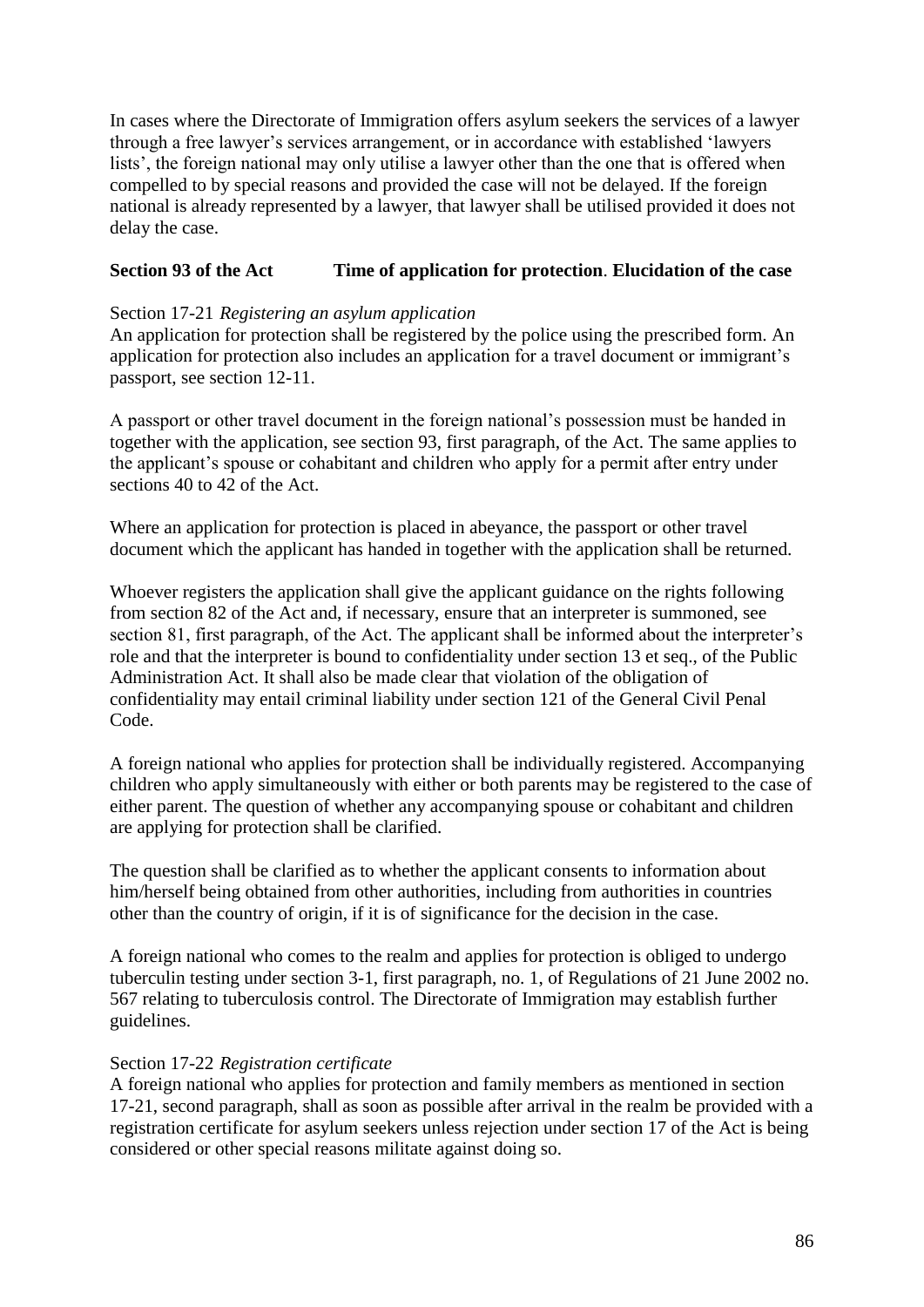The applicant's spouse or cohabitant and children who apply for a permit after entry under sections 40 to 42 of the Act, but not derived status, see section 28, sixth paragraph, of the Act, shall be provided with a registration certificate if they are not in possession of a travel document.

The registration certificate shall be given validity for a specified period of up to six months' duration. The registration certificate shall be confiscated when the foreign national is issued with a travel document for refugees or an immigrant's passport, is to leave the realm or otherwise has his/her country of origin passport returned. The police shall make sure that this is done.

The registration certificate is not to be regarded as documentation of the correctness of the personal details therein. It is not a valid travel document.

The registration certificate is issued by the police. The police shall provide information on the limitations laid down in the fourth paragraph.

# Section 17-23 *Orders under section 93, fourth paragraph, of the Act*

An order made under section 93, fourth paragraph, of the Act to the effect that the applicant shall be available at a specified location shall be decided by the Directorate of Immigration, the chief of police or the person authorised by the chief of police.

An order made under section 93, fourth paragraph, of the Act shall apply to a specified period which shall not be longer than warranted by the purpose for which the case is to be elucidated. No order may be made that deprives a person of his/her liberty.

# **Section 94 of the Act Applicant's legal status during processing of the application**

### Section 17-24 *Requirement as to documentation of a permit to take employment as an asylum seeker*

An asylum seeker has to present an approved travel document or national identity card to be granted a permit to take employment under section 94 of the Act.

Exemptions are made to the requirement of documentation in the first paragraph for applicants from countries that do not issue travel documents or national identity cards.

### Section 17-25 *Duration of a permit for an asylum seeker to take employment under section 94 the Act*

A permit to take employment under section 94 the Act shall be valid for a period of up to six months, and may be renewed if the conditions for doing so are met. If the permit is granted while the application is under consideration by the Directorate of Immigration, the permit will not lapse until the expiry of the six-month period even if the application is rejected by the Directorate of Immigration, provided there exists a right to a continued permit under section 94, second paragraph, first sentence, of the Act.

If an asylum seeker holding a permit to take employment under section 94 of the Act has an application for protection rejected by the Immigration Appeals Board, the permit shall not lapse until the expiry of the time limit for exit unless the six-month period expires before that point in time.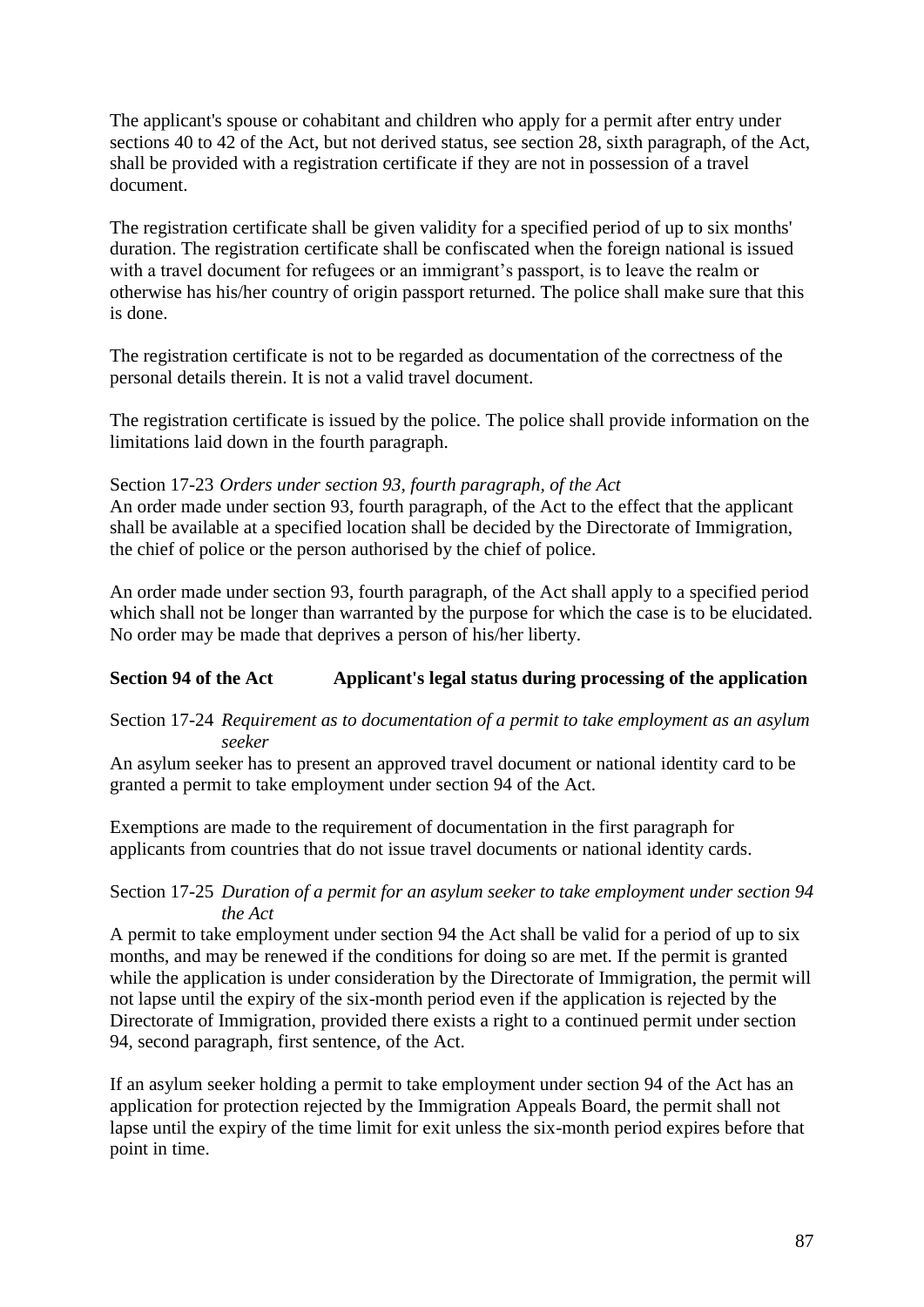Section 17-26 *Condition under which an asylum seeker may take employment after the application for protection has been rejected by the Immigration Appeals Board* A foreign national may be granted a continued permit to take employment after an application for protection has been rejected by the Directorate of Immigration provided the person concerned held a valid permit under section 94 of the Act at the time of the rejection, and the decision is not to be implemented for the time being.

Section 17-27 *Procedure for application for, and decision-making authority in a case concerning a permit to take employment during processing of an asylum case etc.*

A request for a permit to take employment under section 94 of the Act shall be submitted to the police.

A permit to take employment under section 94, first paragraph, of the Act shall be entered in the asylum seeker"s registration certificate, see section 17-22. It shall be specified that a permission to take employment for up to six months under section 17-25 first paragraph only applies until the application for protection has been decided at first instance, unless the administrative decision has been appealed and implementation has been deferred, see section 94 of the Act, second paragraph first sentence. If this is not possible, the permit shall be entered in a separate document.

The Directorate of Immigration may establish guidelines on procedure.

#### **Section 95 of the Act Accommodation while an application for protection is being considered**

Section 17-28 *Placing of asylum seekers etc.*

A foreign national who applies for protection and family members as mentioned in section 17-21 who are placed in an asylum reception centre in a municipality may be transferred from one reception centre to another reception centre in the same municipality or to another municipality.

Settlement in a municipality may in special cases be implemented before a final decision is made on the application for protection.

The Ministry may establish further guidelines.

#### Section 17-29 *Decision-making authority and appeal*

The Directorate of Immigration or the duly authorised regional office shall make decisions under section 17-28.

The provisions of the Public Administration Act to the effect that the reasons for individual decisions shall be given and that such decisions may be appealed do not apply to decisions under section 17-28, see section 24, fourth paragraph, and section 28, third paragraph, of the Public Administration Act. The reasons for decisions under section 17-28, second paragraph, shall nonetheless be given.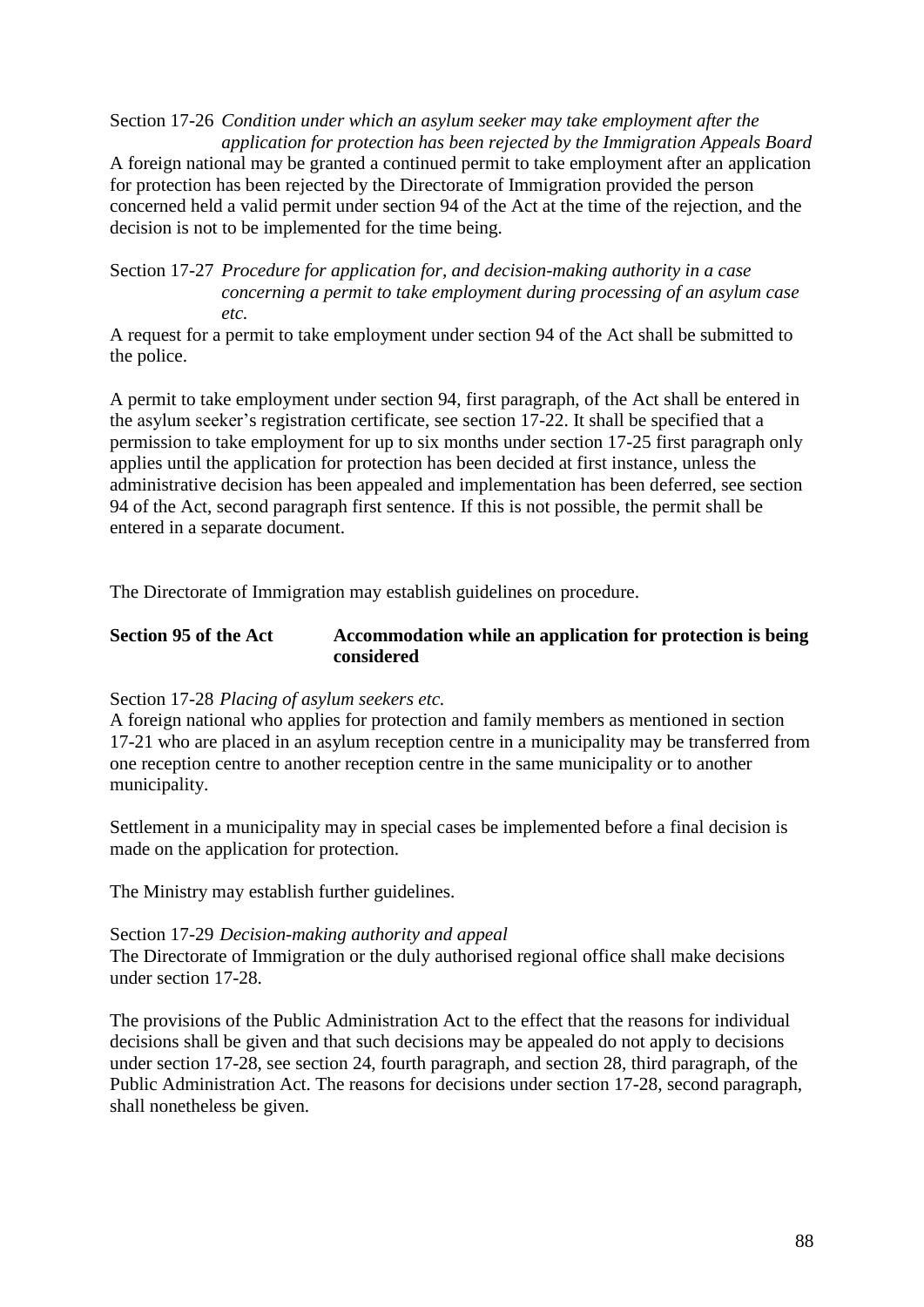The provisions of the Public Administration Act to the effect that individual decisions may be appealed do not apply to decisions on a foreign national"s settlement in a municipality, see section 28, third paragraph, of the Public Administration Act.

### **Section 98 of the Act Cooperation with the UN High Commissioner for Refugees. Transmission and exchange of information**

Section 17-30 *Transmission of information (exception from the obligation of confidentiality)* Information transmitted under section 98 of the Act may contain a person's full name, date of birth and nationality.

Section 17-31 *Transmission of information in a visa case (exception from the obligation of confidentiality)*

When the issue of a visa on humanitarian grounds is notified to other Schengen countries, see section 11 of the Act, information mentioned in section 17-30 of the Regulations may, under section 98, second paragraph, of the Act, be accompanied by information on

- (a) the time and place of the visa issue, and
- (b) the reasons for the visa issue.

When the annulment or confiscation of a visa is notified to other Schengen countries and when a visa's period of validity is reduced, information mentioned in section 17-30 of the Regulations may, under section 98, second paragraph, of the Act, be accompanied by information on

- (a) the travel document"s nature and number,
- (b) the number of the visa sticker,
- (c) the visa category,
- (d) the place and date of the visa issue, and
- (e) the date of and reasons for annulment, confiscation or reduction of period of validity.

Where a Schengen country has asked for consultation before issuing a visa, information mentioned in section 17-30 of the Regulations may, under section 98, second paragraph, of the Act, be accompanied by information on

- (a) the foreign service mission to which the application was submitted,
- (b) previous nationality,
- (c) the type and number of the travel documents produced, their date of issue and period of validity,
- (d) the duration and purpose of the stay,
- (e) travel dates,
- (f) applicant"s place of residence, occupation and employer,
- (g) information from other Schengen countries, in particular concerning previous applications for or stays in the territory of a Schengen country,
- (h) which border the applicant intends to cross when entering the Schengen territory, and
- (i) other information of significance for the foreign service mission, for example concerning spouse and under-age children travelling together with the applicant, any previous visa issued to the applicant or visa applications related to the same destination,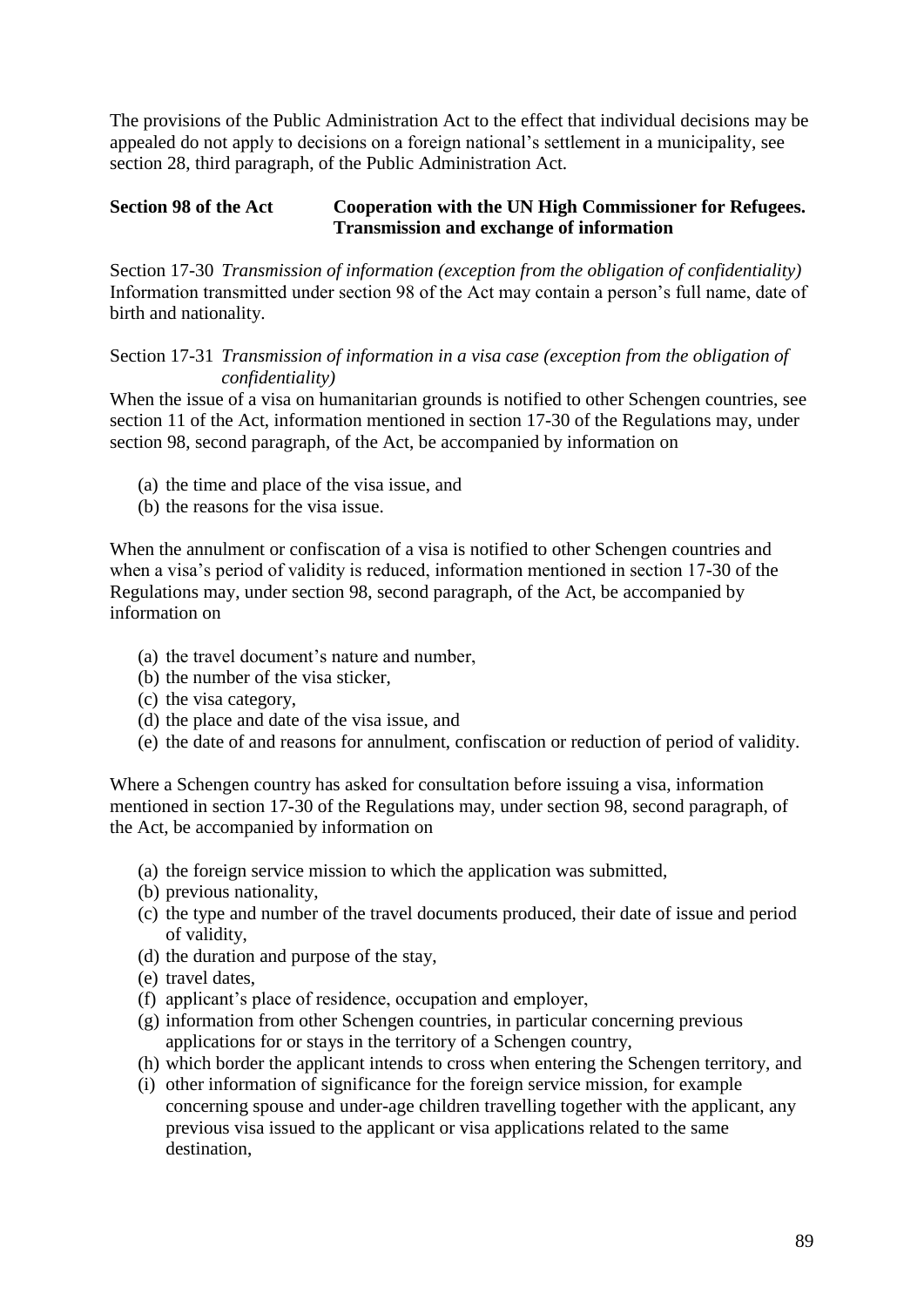# Section 17-32 *Transmission of information in a case concerning a residence permit for a foreign national who has been registered in the Schengen Information System (SIS) (exception from the obligation of confidentiality)*

Where consideration is given to issuing a residence permit to a foreign national who has been registered in the Schengen Information System (SIS) with a view to refusing him or her entry, or where a foreign national holding a valid residence permit issued by a Schengen country has been registered in the SIS with a view to refusing him or her entry, and there is to be consultation between affected countries in this connection, information mentioned in section 17-30 of the Regulations may, under section 98, second paragraph, of the Act, be accompanied by information on

- (a) the type of decision,
- (b) which authority has made the decision,
- (c) the date of the decision,
- (d) the date of service
- (e) the date of implementation,
- (f) the duration of the decision, and
- (g) the reason why the person is unwanted in the registering country"s territory.

Section 17-33 *Transmission of information in asylum cases (exception from the obligation of confidentiality)*

In the processing of an application for protection, information mentioned in section 17-30 of the Regulations may, under section 98, second paragraph, of the Act, be accompanied by information on

- (a) any previous name of the applicant, alias name, place of birth, and previous nationality,
- (b) identification and travel documents,
- (c) other information needed to establish the identity of someone applying for protection,
- (d) places of stay and travel routes,
- (e) residence permits or visas issued by Schengen countries,
- (f) the place where the asylum application was submitted,
- (g) the date of any previous asylum application, date of submission of the present asylum application, information on the stage reached in the processing of the application and the content of the decision made,
- (h) the reasons for the asylum application that are given in the application, and
- (i) the justification for the decision in the case.

Transmission of information as mentioned in the first paragraph may only take place when this is necessary in order to decide which country is to be responsible for processing the application, in order to process the application or in order to meet other obligations. A further condition for transmitting information as mentioned in the first paragraph (h) and (i), is that the asylum seeker has consented to such transmission.

# **Chapter 18 Treatment of fingerprints etc., coercive measures and penalties**

**Section 100 of the Act Photographs and fingerprints**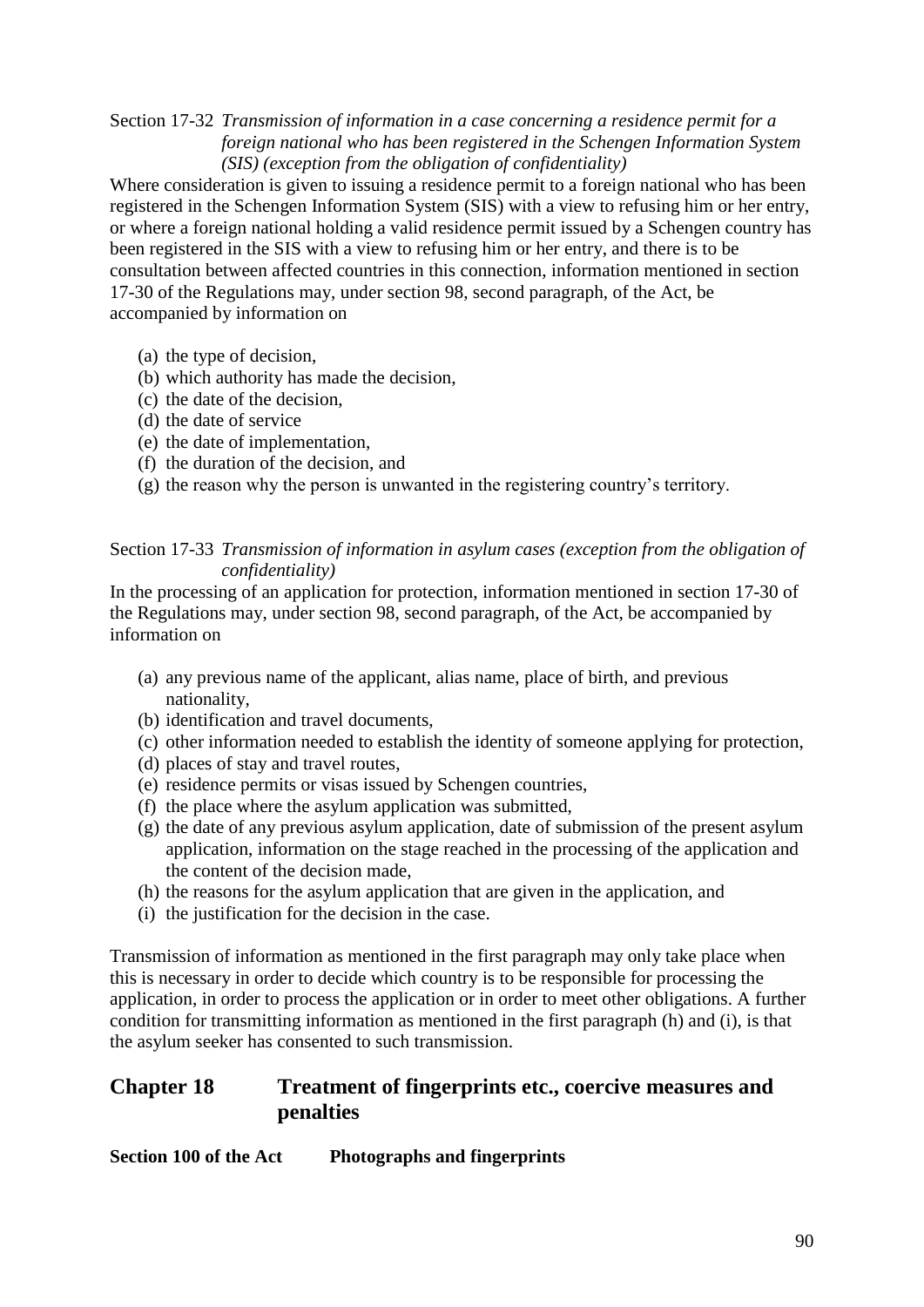# Section 18-1 *Photographs and fingerprints of foreign nationals*

An application for a permanent residence permit and visa shall contain a photograph. The Directorate of Immigration may make further provisions as to when an application shall contain fingerprints.

A photograph and fingerprints shall be taken of

- (a) a foreign national who cannot provide proof of identity, or there is reason to suspect that the foreign national has given a false identity,
- (b) a foreign national who is applying for protection under the Act,
- (c) a foreign national aged 18 or over who is applying for a residence permit under chapter 6 of the Act (family immigration) as a family member of a foreign national who has applied for protection,
- (d) a foreign national as mentioned under (b) or (c) who has had his/her application for a residence permit rejected, and whose fingerprints have not been taken earlier,
- (e) a foreign national who is to be expelled,
- (f) a foreign national who is to be rejected after receiving a sentence or waiver of prosecution, and
- (g) a foreign national who has stayed in the realm illegally.

The Directorate of Immigration may make further provisions regarding when fingerprints shall otherwise be taken in the cases mentioned in section 100, first paragraph, of the Act.

The provisions of sections 18-5 to 18-11 apply to the treatment of fingerprints under the Dublin Agreement, see section 7-3.

Section 18-2 *Retention and registration of photographs and fingerprints* Photographs and fingerprints taken under section 18-1 shall be retained in the individual immigration case.

Fingerprints as mentioned in the first paragraph shall be registered in an EDP-based fingerprint register. The prints shall be stored in a separate file (register of foreign nationals) in the ordinary fingerprint register of the National Criminal Investigation Service (Kripos).

The basis in law for taking the prints shall be stated. The prints shall be marked with a unique reference number.

Section 18-3 *Searches in the register of foreign nationals and other registers* When a fingerprint is registered, a search shall at the same time be made in

- (a) the register of foreign nationals to ascertain whether the foreign national is already registered under the same or another identity, and
- (b) the ordinary fingerprint register to ascertain whether the foreign national is wanted by the police in Norway or elsewhere.

Where there is reason to assume that the foreign national has stayed in a country other than the country of origin prior to arriving in Norway, the fingerprint may be sent to the authorities of that country for a search to be made there. Section 19-27 applies to EEA nationals.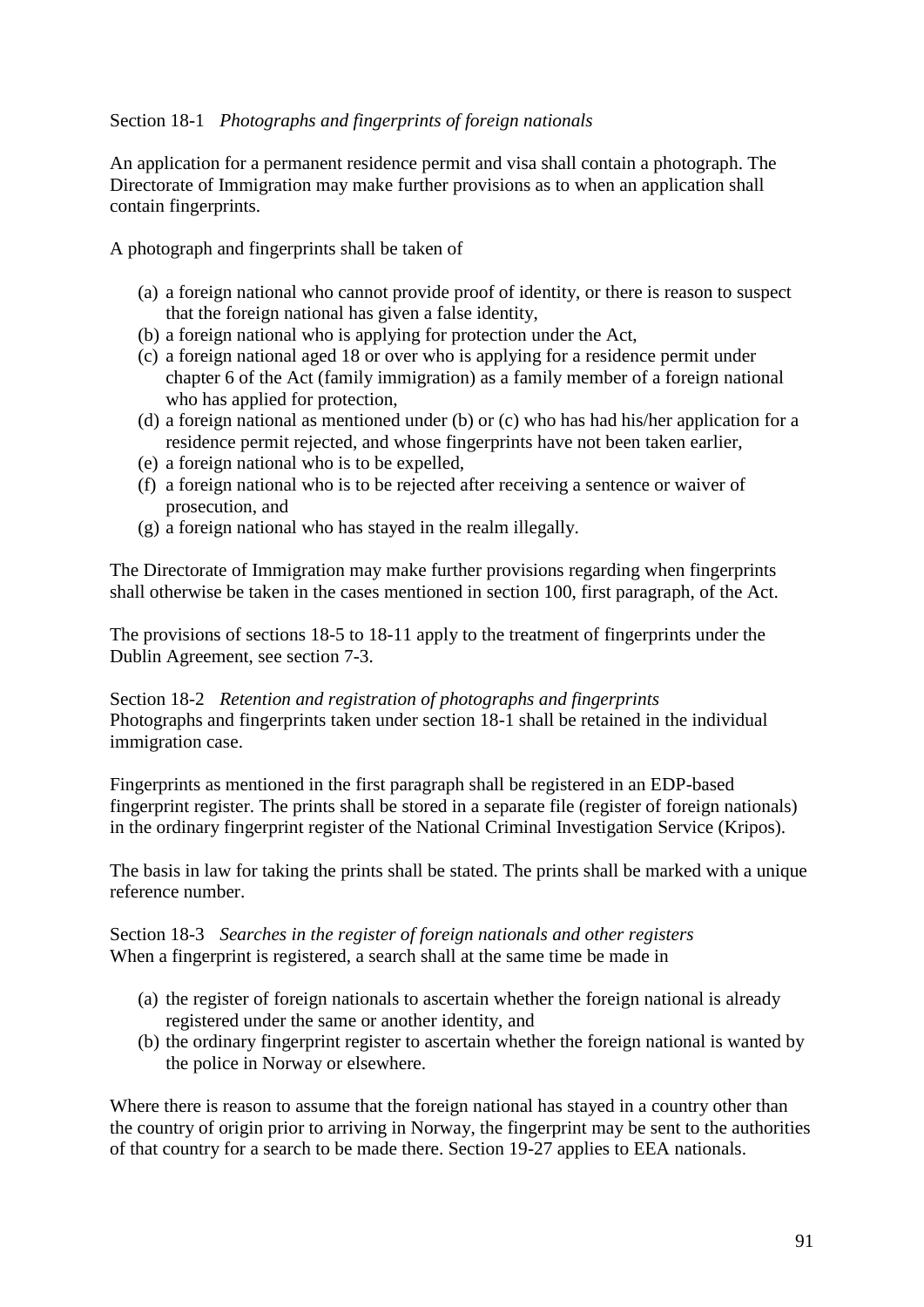Fingerprints received from the immigration authorities of another country may be used for search purposes in the register of foreign nationals, and data from the register may be transmitted under exchange agreements with other countries or in other cases after an assessment of the individual case. The same applies to fingerprints of foreign nationals who are wanted for serious criminal offences that are received from Interpol or directly from a police authority in another country.

# Section 18-4 *Erasure of fingerprints*

A fingerprint shall be erased from the register of foreign nationals when the foreign national is granted a residence permit which may form the basis for a permanent residence permit. The same applies to foreign nationals whose right of stay has been documented, see sections 19- 22, 19-23 and 19-24. However, this does not apply if doubt remains about the foreign national"s identity. In such cases the fingerprint shall be erased when there is no longer any doubt about the identity or when the foreign national has been granted a permanent residence permit or permanent right of stay, see sections 19-25 and 19-26.

The fingerprint of a foreign national who has had an application for asylum or other permit finally rejected, or who is rejected or expelled from the realm, shall be erased when five years have elapsed from the date of the decision. However, this does not apply where a decision as mentioned in the first paragraph is grounded in fundamental national interests. Nor does the time limit in the third paragraph apply in such case.

The Directorate of Immigration shall inform the National Criminal Investigation Service (Kripos) when a print is to be erased under the first paragraph and of the basis for calculation of the time limit in the second paragraph. The Directorate of Immigration may make further provisions as to when a fingerprint taken under section 18-1, first and third paragraph, shall be erased. Prints that have not previously been erased shall be erased ten years after they were last registered.

# **Section 101 of the Act Treatment of fingerprints. Eurodac**

# *Eurodac, see section 101 of the Act, Council Regulation (EC) No 2725/2000 of 11 December 2000*

#### Section 18-5 *Transmission of data*

Fingerprints shall be taken of any foreign national who has reached the age of 14, who is not a national of an EU country or a country participating in the Eurodac system, and who

- (a) is applying for a residence permit under section 28 of the Act,
- (b) is arrested, without being rejected, for illegally crossing the border between Norway and a country that is not an EU country or a country participating in the Eurodac system.

The fingerprints shall be transmitted to a national fingerprint information unit and retained in the central database (Eurodac) together with the following data:

- (a) the country that is transferring the data,
- (b) sex,
- (c) reference number used by that country,
- (d) date on which the fingerprints were taken,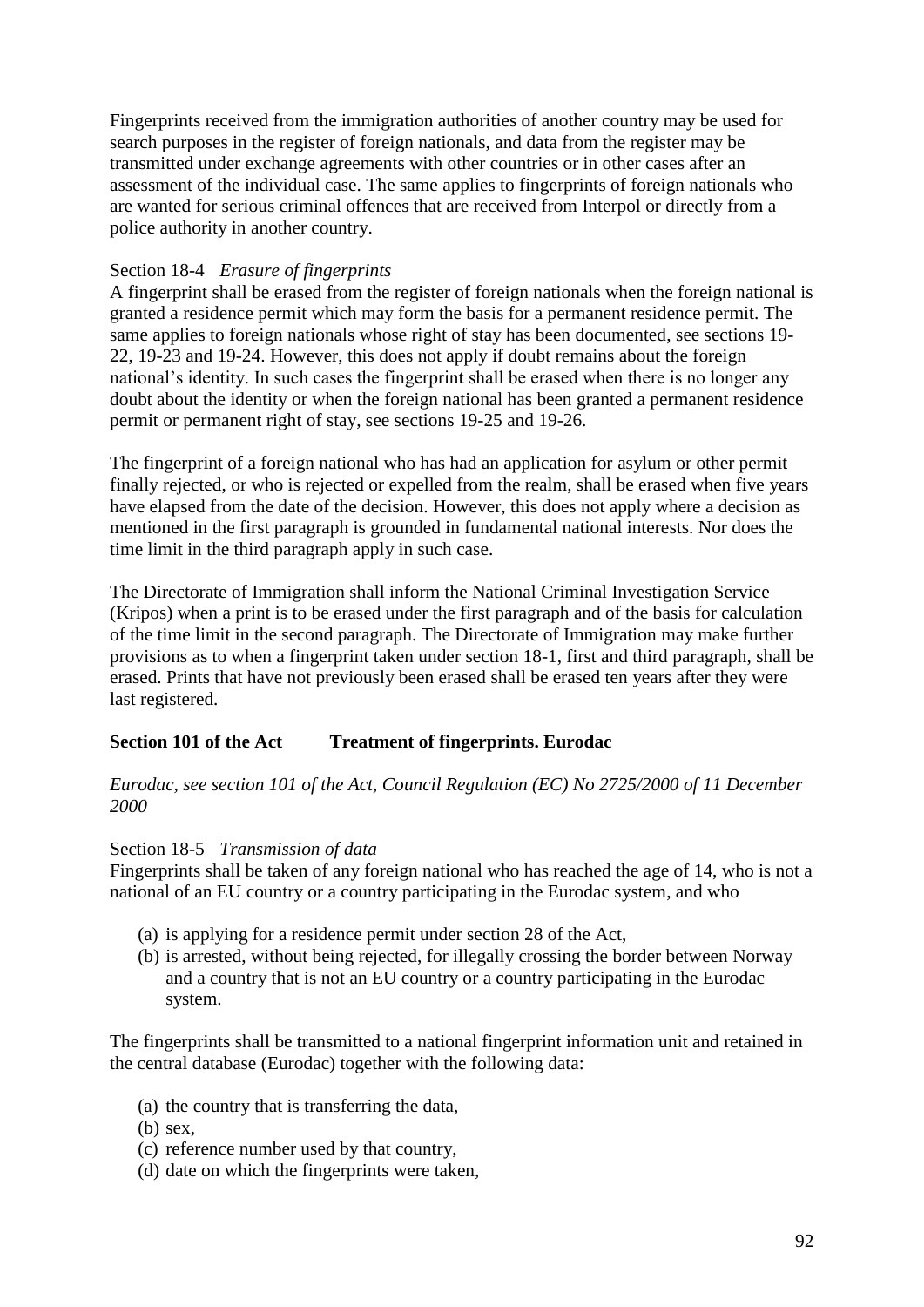(e) date on which the data were transmitted.

For a foreign national as mentioned in the first paragraph (a), data on the place and date of submission of the application under section 28 of the Act shall also be transmitted and retained. For a foreign national as mentioned in the first paragraph (b), data on the place and date of arrest shall be transmitted and stored in addition to data mentioned in the second paragraph.

Fingerprints may be taken of a foreign national who has reached the age of 14, who is not a national of an EU country or a country participating in the Eurodac system and who is staying in the realm illegally. The fingerprints may be transmitted to the national fingerprint information unit together with a reference number.

Data registered in Eurodac shall not be employed in contravention of Eurodac"s purpose as this is stated in Article 1 of the Eurodac Council Regulation. The Directorate of Immigration is the controller in relation to Eurodac in Norway, and the National Criminal Investigation Service (Kripos) is the processor. Processing of personal data related to Eurodac shall be regulated in writing in a data processor agreement, see section 15 of the Act of 14 April 2000 No. 31 relating to the processing of personal data. The Data Inspectorate is the national supervisory authority.

### Section 18-6 *Storage in Eurodac*

Data on a foreign national as mentioned in section 18-5, first paragraph (a), shall be erased in Eurodac after ten years and earlier if the foreign national obtains nationality in a country participating in the Eurodac system.

Data on a foreign national as mentioned in section 18-5, first paragraph (b), shall be erased in Eurodac after two years and earlier if the foreign national

- (a) has been granted a residence permit,
- (b) has left the territory of the countries participating in the Eurodac system, or
- (c) has obtained nationality in such a country.

Data on a foreign national as mentioned in section 18-5, fourth paragraph, shall be erased as soon as the results of the comparison of the fingerprints have been transmitted.

The Directorate of Immigration shall immediately inform the National Criminal Investigation Service (Kripos) if the Directorate is aware that the conditions for erasure before the expiry of the periods in the first and second paragraphs have been met.

#### Section 18-7 *Blocking*

Data on a foreign national who applies for a residence permit under section 28 of the Act, see section 18-5, second paragraph, and third paragraph, first sentence, shall be blocked in Eurodac if the foreign national is recognised and granted an entry permit as a refugee in a country participating in the Eurodac system.

The Directorate of Immigration shall immediately inform the National Criminal Investigation Service (Kripos) if the Directorate is aware that the conditions for blocking have been met.

Section 18-8 *Information*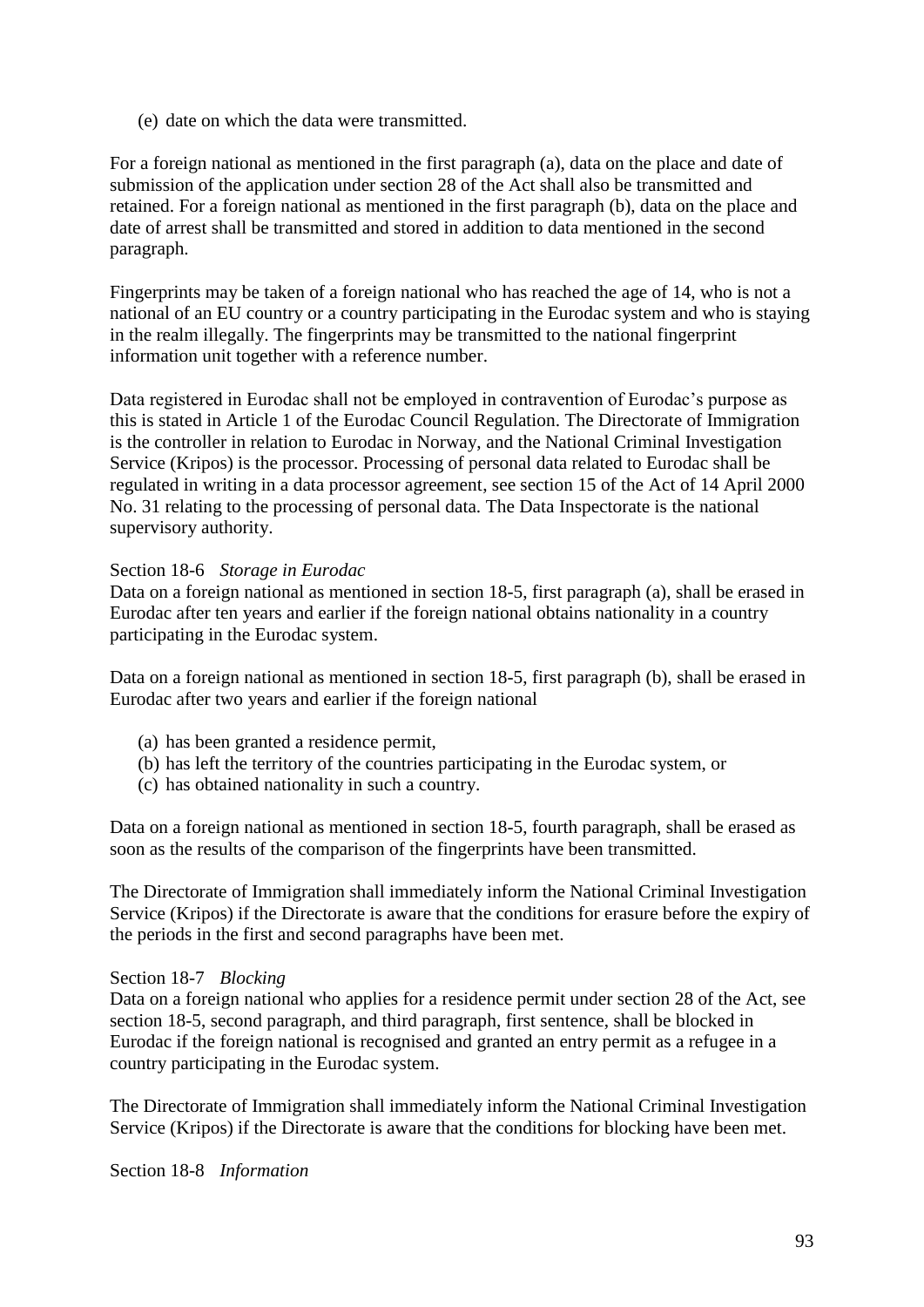When fingerprints are taken of a foreign national as mentioned in section 18-5, first paragraph, the following information shall be given:

- (a) that the Directorate of Immigration is the controller in relation to Eurodac in Norway, and the National Criminal Investigation Service (Kripos) is the data processor,
- (b) the purpose of processing the data,
- (c) who is to receive the data,
- (d) the obligation to provide fingerprints and
- (e) the right to access, correct and erase data and the body to which any such request is to be addressed.

Such information shall also be given to a foreign national as mentioned in section 18-5, fourth paragraph, unless it is not practically possible or entails a disproportionate amount of work. The information shall be given at the latest at the time the data are transmitted to the national fingerprint information unit.

#### Section 18-9 *Access, correction and erasure*

The registered person has the right to access data about him/her that are recorded in Eurodac, and to learn which state has transmitted the information.

If data have been transmitted that are incorrect or which it is not permitted to record, the data shall be corrected or erased without delay. If the data have been transmitted by another state, the Directorate of Immigration shall inform that state to enable it to check that the data are correct and that they have been transmitted and recorded in a lawful manner.

If a request for correction or erasure is refused, the registered person shall be given reasons in writing without unnecessary delay. Information on the right of appeal etc., shall also be given.

Requests for access, correction or erasure shall be submitted to the National Criminal Investigation Service (Kripos) which will forward the request to the Directorate of Immigration for decision.

#### Section 18-10 *Compensation*

Any person who has suffered damage as a result of an unlawful processing operation or any act incompatible with the provisions laid down in Council Regulation (EC) No. 2725/2000 of 11 December 2000 concerning the establishment of 'Eurodac' shall be entitled to receive compensation.

Claims for compensation shall be submitted to the National Criminal Investigation Service (Kripos) which will forward the claim to the Directorate of Immigration for decision.

#### Section 18-11 *Right of appeal*

The registered person may appeal a decision regarding access, correction, erasure or compensation. The appeal shall be submitted to the Directorate of Immigration which will forward the appeal to the Ministry for decision.

# **Section 105 of the Act Obligation to report and stay in a specific place**

Section 18-12 *Obligation to report and/or to stay in a specific place imposed on a foreign national as mentioned in section 105, first paragraph*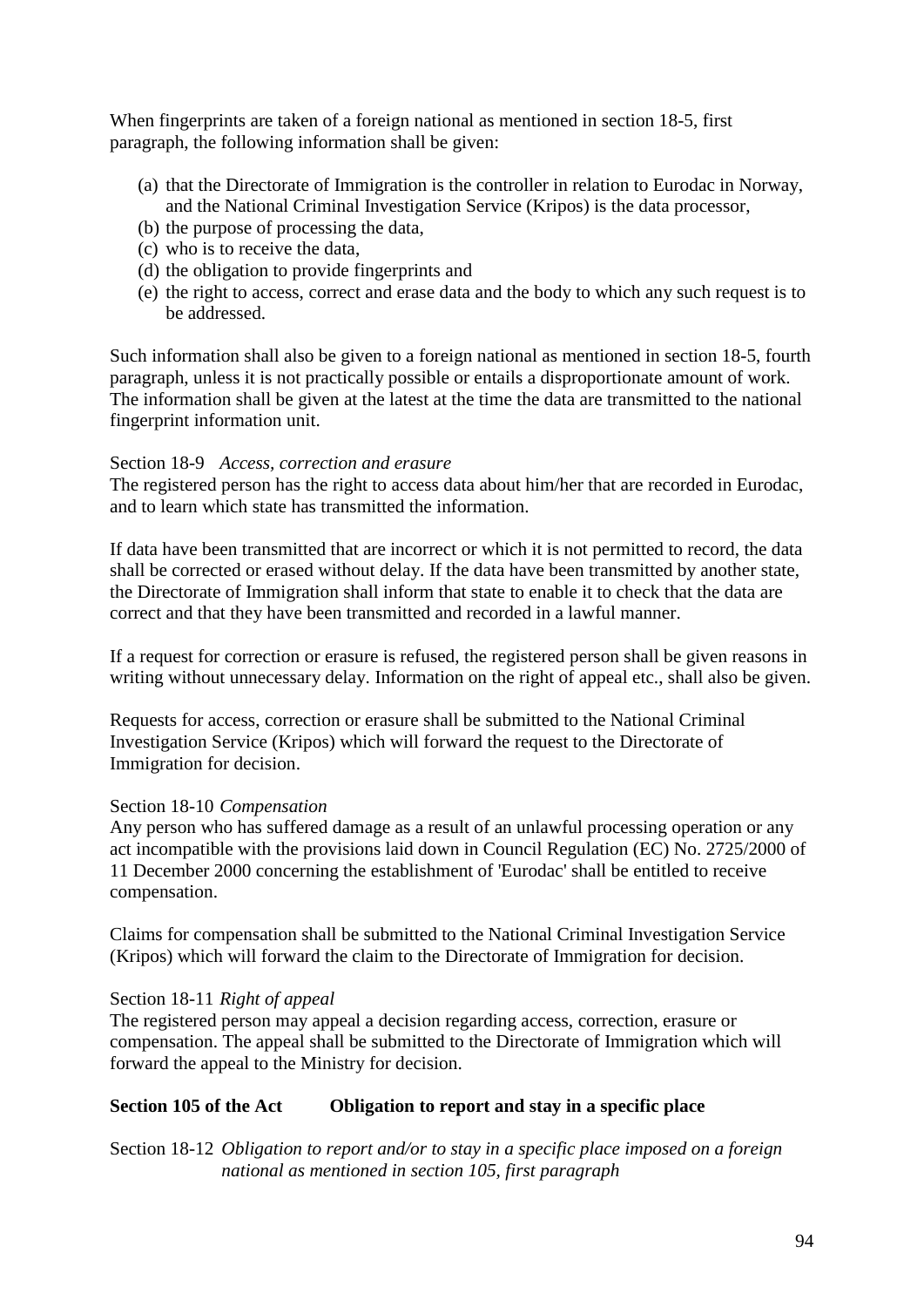A foreign national as mentioned in section 105, first paragraph (a) to (c), may be subjected to an obligation to report or to stay in a specific place. An obligation to report or to stay in a specific place under section 105, first paragraph (c), may be imposed where the foreign national constitutes a threat to fundamental national interests.

An obligation to report or to stay in a specific place may be imposed, or both. Where an obligation to report or to stay in a specific place is imposed, consideration shall be given to seizing travel documents, see section 104, third paragraph, of the Act.

An order to stay in a specific place may inter alia require the foreign national to stay at a particular address, including at a reception centre or the like, or in a particular municipality, police district, or other naturally delimited location. The order may also require the foreign national to stay in a particular municipality, police district, or other naturally delimited area. The specified place of stay shall not restrict freedom of movement more than is necessitated by the considerations justifying the order.

# **Section 108, first paragraph (b), of the Act, see section 126**

#### Section 18-13 *Penalties*

A fine shall be imposed on anyone who wilfully or through negligence fails to comply with the obligation to report under section 19-11, first or second paragraph.

A fine or imprisonment for a term not exceeding 6 months or both shall be imposed on anyone who wilfully or through negligence contravenes

- section 1-1, eighth paragraph,
- section 1-2,
- section 1-10, third paragraph,
- section 1-17, first, second or third paragraph
- section 4-5.
- section 4-8.
- section 4-9,
- section 4-15
- section 4-24, first to fourth paragraphs, and sixth paragraph,
- section 4-25 first, third and fourth paragraphs,
- section 4-26,
- section 4-27,
- section 4-28,
- section 12-4, first, second and third paragraphs
- section 12-8.
- section 12-13, second paragraph,
- section 17-7, first paragraph,
- section 17-21, second paragraph,
- section 18-12 first, second and third paragraphs.

Where an asylum seeker has been granted a six-month permit under section 94 to take employment, and the permit lapses because the foreign national's asylum application is rejected, the person who makes use of the foreign national"s labour may only be punished for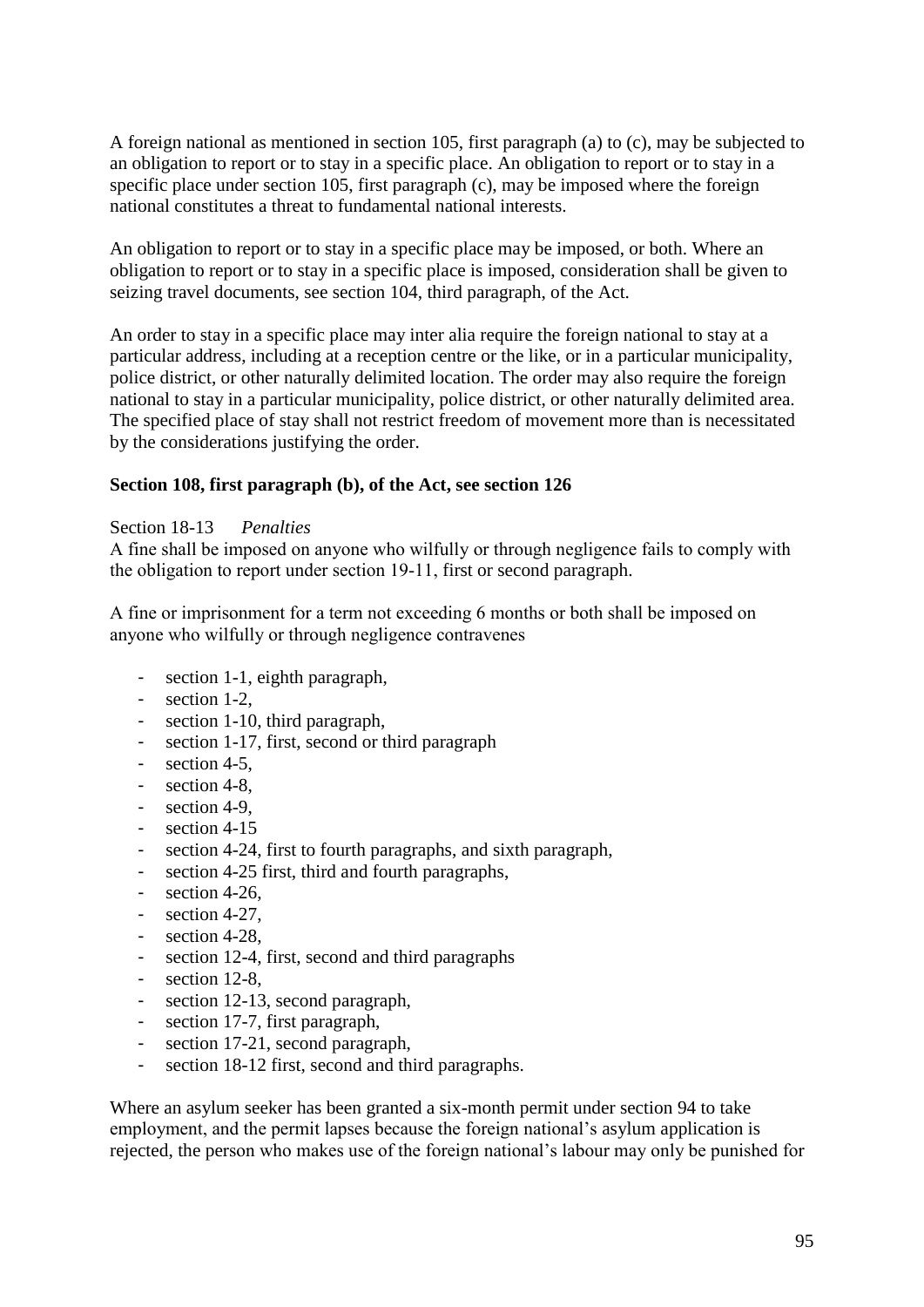this under section 108, first paragraph, second paragraph (a), and fifth paragraph, of the Act, if wilful intent has been displayed.

# **Chapter 19 Special provisions for foreign nationals covered by the EEA Agreement and the EFTA Convention**

# **Section 110 of the Act Further details concerning to whom the chapter applies**

### Section 19-1 *Who is covered*

The provisions of this chapter also apply to foreign nationals covered by the Convention establishing the European Free Trade Association (EFTA Convention). In this chapter the term "EEA nationals" includes EFTA nationals.

Employees who are EEA nationals from Bulgaria and Romania and who come under section 58a of the Act of 15 May 2008 No. 64 on the Entry of Foreign Nationals into The Kingdom of Norway and their Stay in the Realm (Immigration Act) are exempt from section 112, first paragraph (a), of the Act and section 117, first and second paragraph (a), of the Act, see section 19-22 of the Regulations. This applies until the conditions of section 20-17, first paragraph, are met.

# **Section 109 of the Act Scope**

# Section 19-2 *Which of the Act's other provisions apply alongside the provisions of chapter 13*

For foreign nationals coming under chapter 13 of the Act, chapter 1 of the Act applies with the following exceptions and clarifications:

- (a) those who have right of residence and are able to obtain a registration certificate or residence card under chapter 13 of the Act do not need a residence permit, see section 5, second paragraph, of the Act and section 55 of the Act,
- (b) for those mentioned in section 5, third and fourth paragraphs, of the Act, the provisions of chapter 13 of the Act do not apply,
- (c) for those who have right of residence under chapter 13 of the Act, section 7 of the Act applies only within the framework of what is necessary in the interests of public order or security, see section 122 of the Act.

For foreign nationals coming under chapter 13 of the Act, chapter 2 of the Act applies with the following exceptions and clarifications:

- (a) the entry provisions in sections 8, 9 and 10 of the Act and chapters 2 and 3 of the Regulations apply,
- (b) sections 16, 17 and 18 of the Act do not apply, unless so prescribed by section 19-5 of the Regulations,
- (c) section 19 of the Act does not apply.

For foreign nationals coming under chapter 13 of the Act, chapter 5 of the Act applies with the following clarification:

a residence permit under section 38 of the Act shall be considered in rejection or expulsion cases when a registration certificate is not issued or an application for a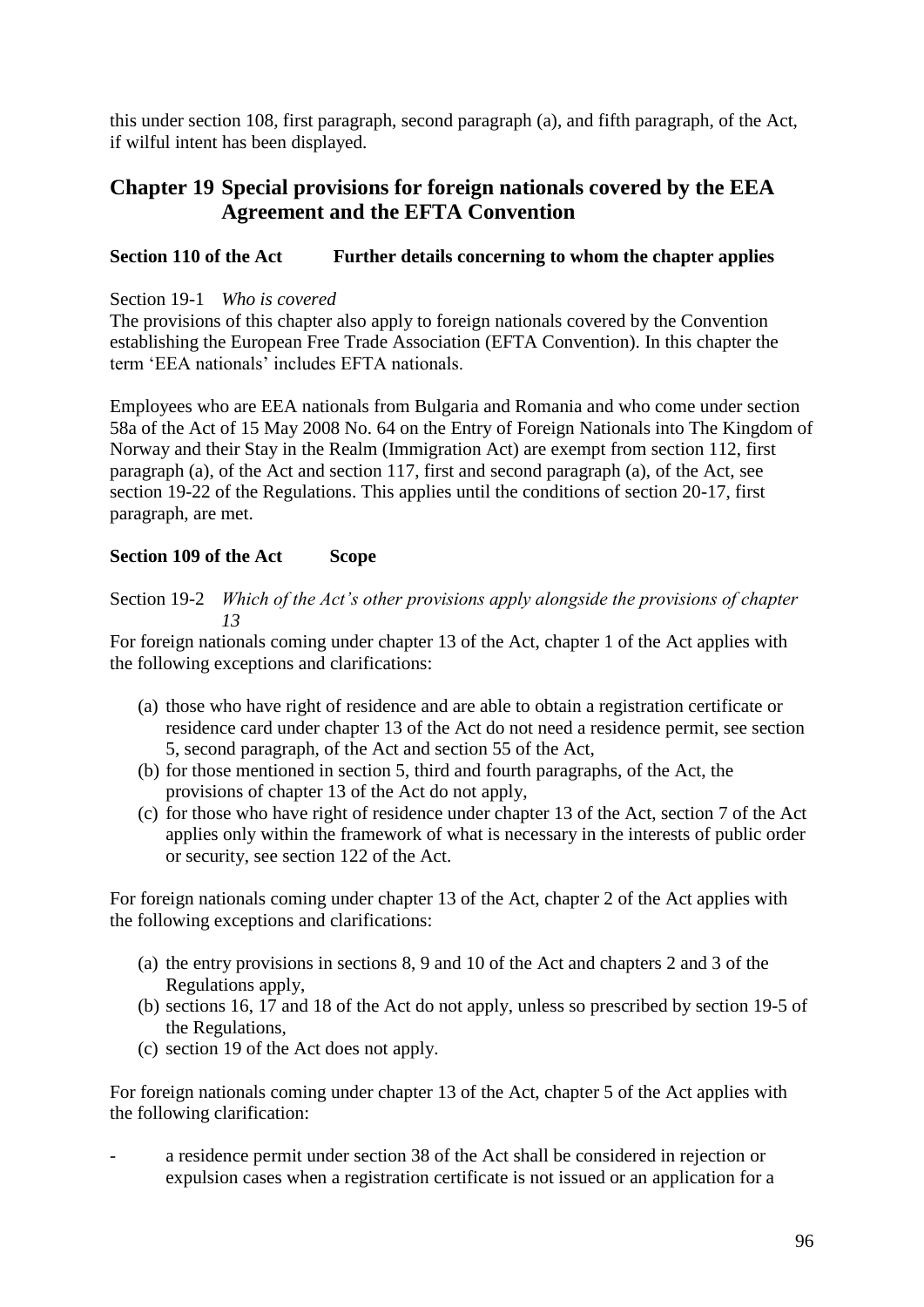residence card is refused because they do not have right of residence under chapter 13 of the Act, see sections 121 and 122 of the Act.

For foreign nationals coming under chapter 13 of the Act, chapter 9 of the Act applies with the following clarification:

in expulsion cases under section 122 of the Act, see section 19-29 of the Regulations, consideration shall be given to whether those protected against refoulement under section 73 of the Act may be granted a residence permit under section 74 of the Act.

For foreign nationals coming under chapter 13 of the Act, chapter 10 of the Act applies.

For foreign nationals coming under chapter 13 of the Act, chapter 11 of the Act applies with the following exceptions and clarifications:

- (a) section 85 of the Act regarding checking of conduct in connection with family immigration does apply, see section 120 seventh paragraph of the Act,
- (b) section 89 of the Act regarding fees applies only to cases under chapter 2 of the Act,
- (c) section 90, fourth paragraph, of the Act regarding implementation of decisions applies where the question arises of protection against refoulement under section 73 of the Act,
- (d) section 90, fifth paragraph, of the Act regarding implementation of decisions applies where application of that provision is commensurate with the interests of public order or security, see section 122 of the Act and section 19-29 of the Regulations,
- (e) section 92, second paragraph, on legal aid applies where the question arises of protection against refoulement under section 73 of the Act, and
- (f) chapter 11 part II of the Act on special provisions for protection in asylum cases applies only where the provisions of chapter 9 of the Act are applicable, see the fourth paragraph of this section.

For foreign nationals coming under chapter 13 of the Act, chapter 12 of the Act applies with the following clarification:

section 108 of the Act and section 18-13 of the Regulations apply only to the extent that the pertinent provisions of the Act and the Regulations apply to such foreign nationals.

For foreign nationals coming under chapter 13 of the Act, chapter 14 of the Act applies.

#### Section 19-3 *Applications for a residence permit under chapters 3, 4, 6 and 7 of the Act from foreign nationals who have right of residence under chapter 13 of the Act, and the significance of such right of residence*

Foreign nationals who have right of residence under chapter 13 of the Act may apply for a residence permit under chapter 3 of the Act, see chapter 6 of the Regulations.

Foreign nationals who have right of residence under chapter 13 of the Act may apply for protection under chapter 4 of the Act and, in the event, be granted such residence permit as prescribed by the provisions of chapter 4 of the Act, see chapters 5 and 9 of the Act.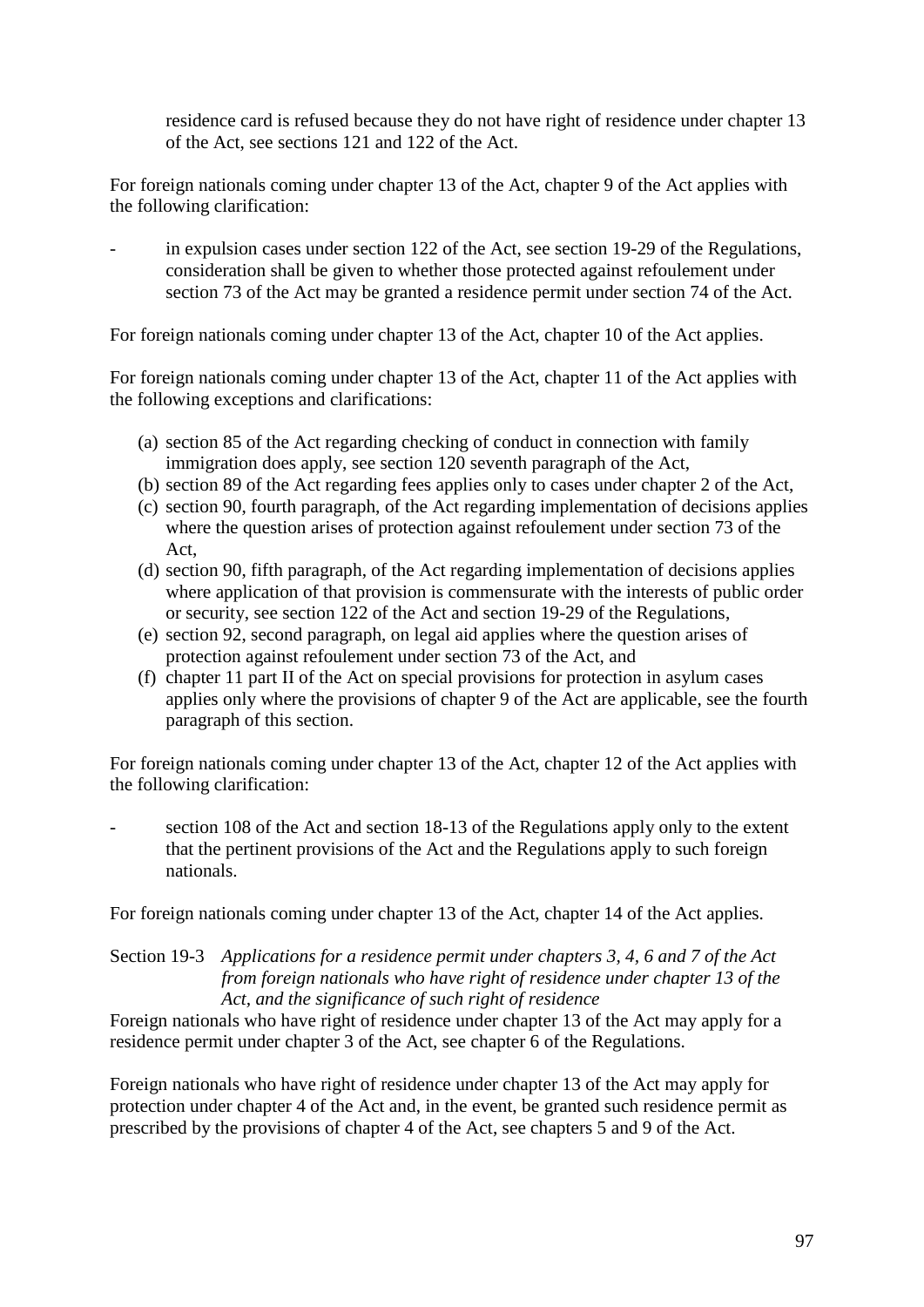The family members of a sponsor who is an EEA national with right of residence may not be granted a residence permit under chapter 6 of the Act unless the sponsor has a residence permit under chapter 3 or 4 of the Act.

Foreign nationals who have right of residence under chapter 13 of the Act and who hold a residence permit which forms the basis for a permanent residence permit shall have periods with right of residence included when applying for a permanent residence permit under the provisions of section 11-1, third paragraph, of the Regulations, see section 62 of the Act.

### Section 19-4 *The significance of a residence permit for foreign nationals who have right of residence under chapter 13 of the Act, see section 19-3*

EEA nationals who have right of residence and are granted a residence permit, see section 19- 3, may retain their registration certificate. The granting of a residence permit replaces the requirement as to registration under section 117 of the Act.

Family members who are not EEA nationals may retain their residence card if they are granted a residence permit, see section 19-3. The granting of a residence permit replaces the obligation to procure a residence card under section 118 of the Act.

Service providers and business starters who are not EEA nationals, see section 110, fourth paragraph, who have been issued with a residence card and are granted a residence permit, see section 19-3, must hand back the residence card.

For foreign nationals as mentioned in the first and second paragraphs, periods with a residence permit will be sufficient documentary evidence of right of residence when applying for a permanent residence permit under sections 115 and 116.

### Section 19-5 *Rejection under chapter 2 of the Act and expulsion under chapter 8 of the Act for foreign nationals coming under chapter 13*

EEA nationals may only be rejected or expelled under the provisions of chapter 13 of the Act and the provisions of this chapter. The same applies to family members of an EEA national within the meaning of the term family member in section 100, third paragraph, of the Act or as mentioned in section 19-7 of the Regulations.

Service providers and business starters as mentioned in section 110, fourth paragraph, of the Act, who do not have right of residence under the provisions of section 111, second paragraph, of the Act or section 114, second paragraph, of the Act may be rejected under the provisions of sections 16, 17 and 18 of the Act and be expelled under the provisions of chapter 8 of the Act.

#### **Section 110 of the Act Further details concerning to whom the chapter applies** Section 19-6 *Permanent connection - cohabitants*

The condition regarding a permanent connection with a cohabitant under section 110, third paragraph (b), is deemed to be met where the cohabitants meet the conditions mentioned in section 41 of the Act and section 9-2 of the Regulations.

The Directorate of Immigration may establish further guidelines, including on documentation requirements etc.

Section 19-7 *Who are considered to be other family members*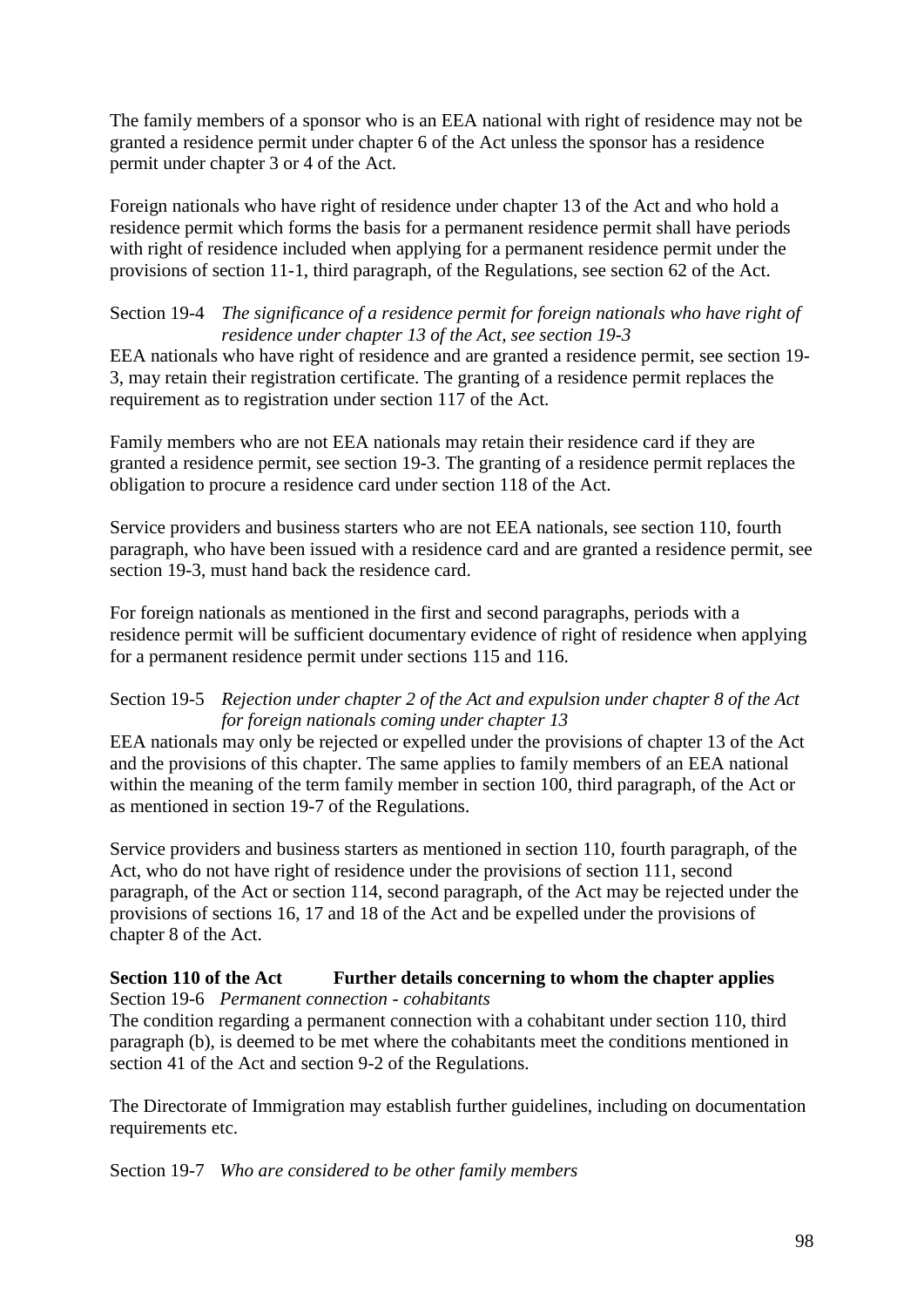The following groups of persons, in addition to those mentioned in section 110, third paragraph, of the Act, are considered to be family members:

- (a) foster children under the age of 18 whose identity is known. The child must be an established member of the household and the authorities in the country of origin must confirm that the child can settle in Norway,
- (b) full brothers and sisters under the age of 18 whose identity is known. It is also a condition that the person concerned is without parents or other care person. The sponsor shall as a general rule be approved as a care person by the Norwegian child welfare authorities,
- (c) persons who are to contract marriage after entry with an EEA national with right of residence, and
- (d) persons in need of care. Documentary evidence must be provided that the person concerned has serious, health-related problems and that the sponsor"s presence is absolutely necessary in order to care for the person concerned. It is also a condition that the person concerned does not have other family members in the country of origin or the country of residence to care for the person concerned.

A condition for right of residence under the first paragraph (a) to (d), is that the family member is assured means of subsistence and that he/she is covered by a health insurance policy that covers all risks during the residence.

For right of residence under the first paragraph (c), a further condition is that it is shown to be probable that marriage will be contracted after entry. Such right of residence applies for a period of up to six months.

The Directorate of Immigration may establish further guidelines, including on documentation requirements etc.

Section 19-8 *Service providers and business starters who are not EEA nationals* For foreign nationals who are service providers or business starters, see section 110, fourth paragraph, of the Act, a condition is that the foreign national is an employee of an enterprise established in an EEA or EFTA country, is lawfully staying there and that the enterprise was originally established in an EEA or EFTA country other than Norway.

A service provider must in addition

- (a) be a seconded employee from an enterprise as mentioned in the first paragraph and be a part of the enterprise's permanent workforce, and
- (b) be seconded as part of a service provision of a temporary nature.

A business starter must in addition

- (a) hold a management position in the enterprise, or
- (b) have special competence that is crucial to the enterprise's ability to become established in Norway.

#### **Section 111 of the Act Right of residence for up to three months**

Section 19-9 *Calculation of the period of residence*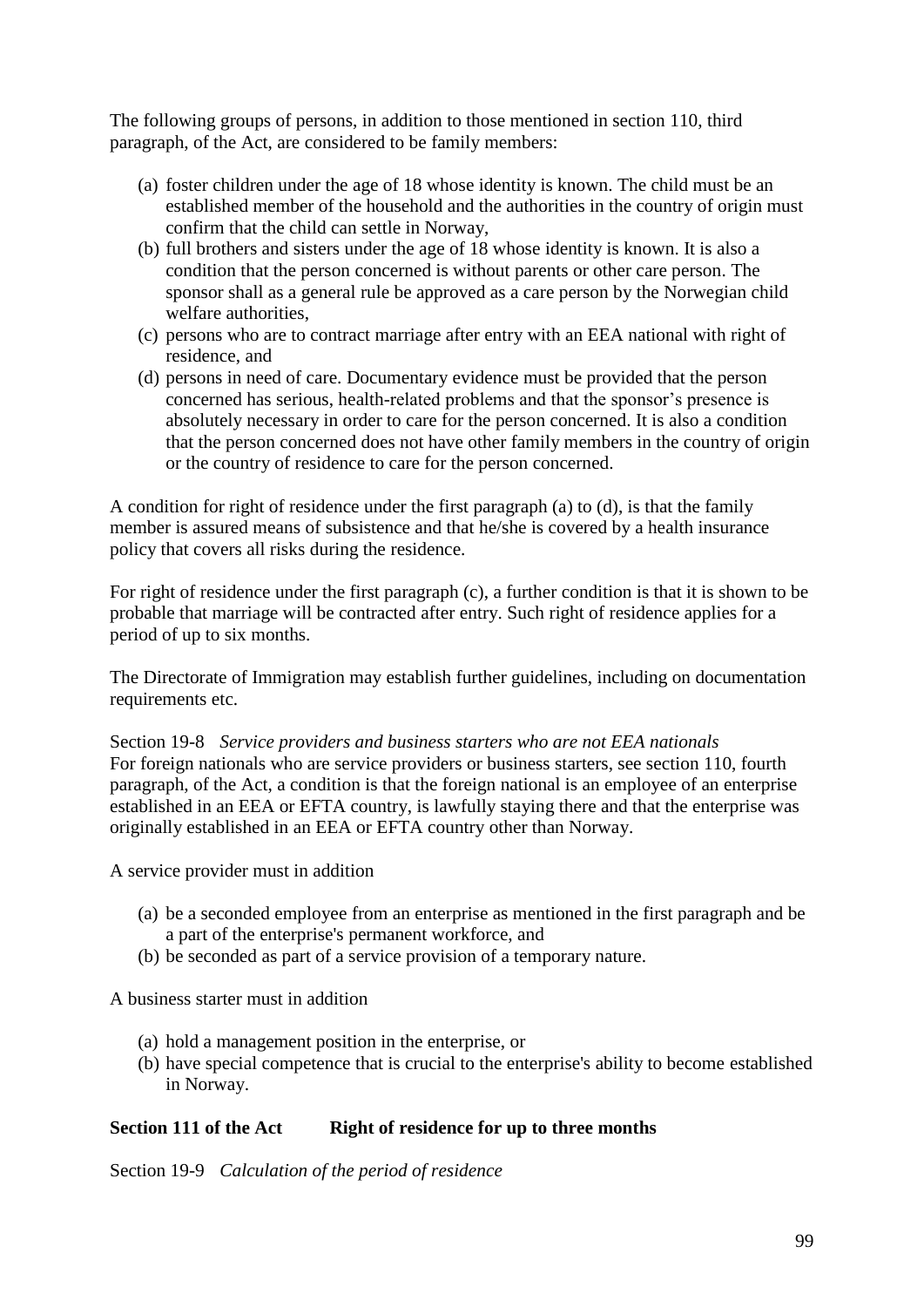A period of residence under section 111 of the Act is calculated from the date of entry. When the date of entry cannot be documented, the period of residence shall be calculated from the earliest documentable date after entry, for example the date of registration or of application for a residence card under sections 117 and 118 of the Act.

The period of residence is interrupted by exit to another country, unless otherwise provided in this chapter. After exit no quarantine period applies in order for re-entry to take place.

### Section 19-10 *Exception from right of residence – unreasonable burden for public welfare systems*

However, EEA nationals and their family members do not have right of residence, see section 111, first paragraph, of the Act if they become an unreasonable burden for public welfare systems, for example if financial social assistance is utilised to an unusually large extent.

The provision of the first paragraph does not apply to

- (a) EEA nationals who are employees or self-employed persons and their family members,
- (b) EEA nationals who are jobseekers for a period of up to six months and their family members, if the EEA nationals provide documentary evidence that they are still seeking employment and have a genuine possibility of becoming employed, or
- (c) EEA nationals as mentioned in section 112, second paragraph, see third paragraph, of the Act, and their family members, or
- (d) EEA nationals and their family members who have been granted right of permanent residence.

Section 19-11 *Obligation of jobseekers and their family members to report* Foreign nationals as mentioned in section 111, first paragraph, of the Act who are seeking employment shall report to the police or to a Service Centre for Foreign Workers at the latest

within three months after entry. They shall provide proof of their identity and information to the effect that they are jobseekers. The report shall be registered in the Norwegian Computer System for Immigrant and Refugee Cases (DUF).

The obligation to report under the first paragraph also applies to family members, see section 111, second paragraph, of the Act.

Special cases which may form the basis for right of residence beyond six months under section 111, third paragraph, of the Act, may be when the jobseeker can provide documentary evidence that there is in the near future a prospect of employment or a possibility of starting a business.

The provisions of section 19-22, sixth paragraph, apply correspondingly.

The Directorate of Immigration may establish further guidelines with regard to the implementation of the obligation to report under the first and second paragraphs.

### **Section 112 of the Act Right of residence for more than three months for EEA nationals**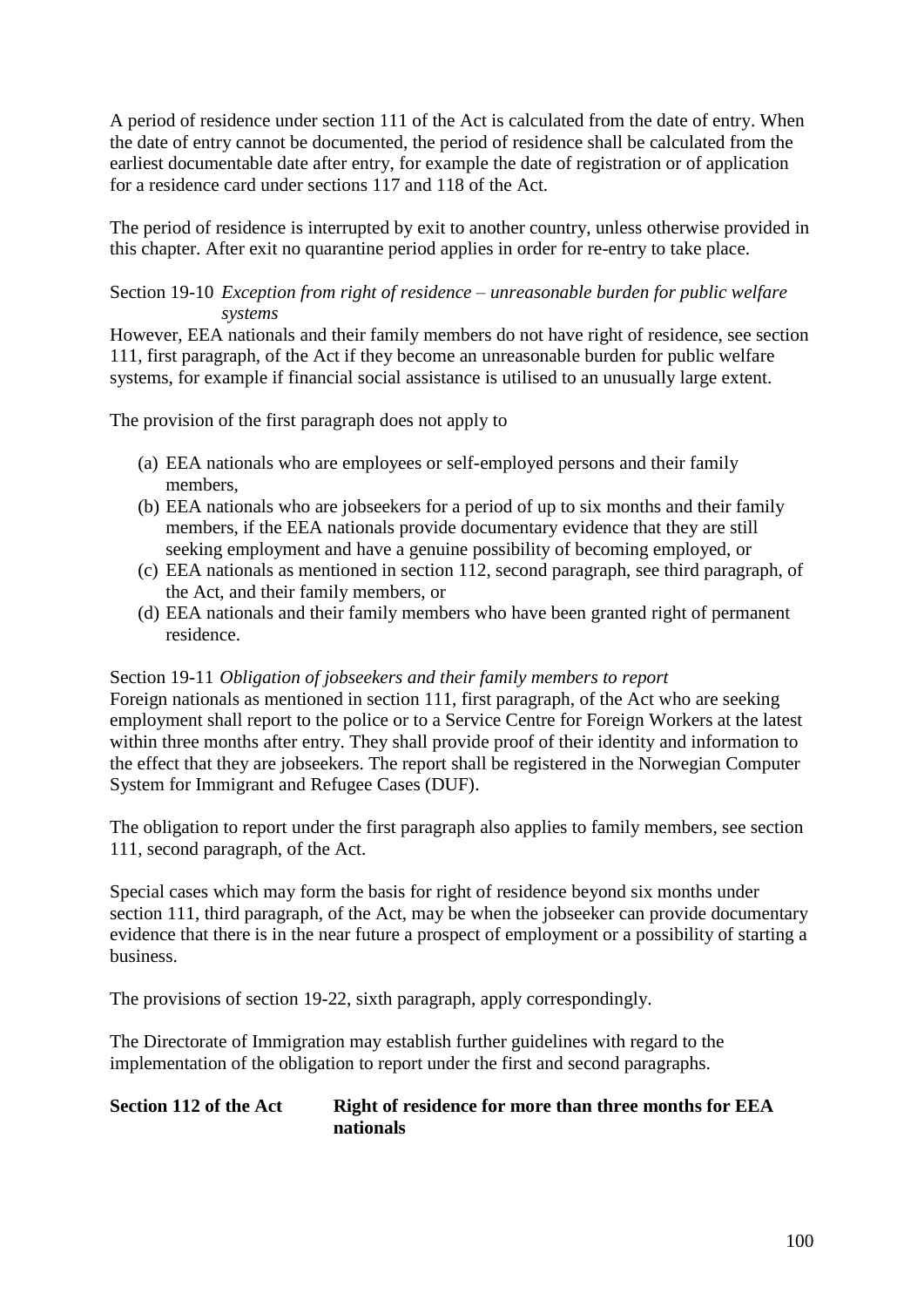### Section 19-12 *Approved education institutions and declaration of assured means of subsistence*

Admission to an approved education institution is a condition for right of residence under section 112, first paragraph (d), of the Act. The Directorate of Immigration may in consultation with the Ministry of Education establish further guidelines regarding which education institutions may be considered to be approved under the education statute concerned.

Means of subsistence are considered to be assured where the EEA national makes a declaration to such effect. The Directorate of Immigration may establish further guidelines with regard to the criteria for such declarations.

Section 19-13 *Right of residence for more than three months – sufficient means of subsistence* EEA nationals have right of residence for more than three months, see section 112 of the Act, if they have sufficient means to ensure that they do not constitute an unreasonable burden on public welfare systems. Sufficient means may inter alia include fixed periodic benefits or own funds, including bank deposits.

In the assessment of what are deemed to be sufficient means, account shall be taken of the EEA nationals' personal situation, including whether they intend to support accompanying family members. The family members shall not prove that they have sufficient means. Nor may such fixed amount as is deemed to be sufficient be stipulated.

The Directorate of Immigration may establish further guidelines regarding what is implied by the term "sufficient means" and what is deemed to fall within the term "fixed periodic benefits".

# **Section 113 of the Act Right of residence for more than three months for family members who are EEA nationals**

Section 19-14 *Further right of residence for family members who are EEA nationals* In order to have right of residence under section 113, third paragraph, second sentence, of the Act, a requirement is that the education institution is approved under the provisions of section 19-12, first paragraph, and that the child actually attends the instruction.

# **Section 114 of the Act Right of residence for more than three months for family members and other foreign nationals who are not EEA nationals**

Section 19-15 *Further right of residence for family members who are not EEA nationals* In order to have right of residence under section 114, third paragraph, second sentence, of the Act, a requirement is that the education institution is approved under the provisions of section 19-12, first paragraph, and that the child actually attends the instruction.

The right of residence of EEA nationals" children who are enrolled at an approved education institution applies until completion of the education. The Directorate of Immigration may establish further guidelines regarding what is deemed to be completion of education.

Foreign nationals who have parental responsibility for children as mentioned in the second paragraph may be granted right of residence until the child reaches the age of 21.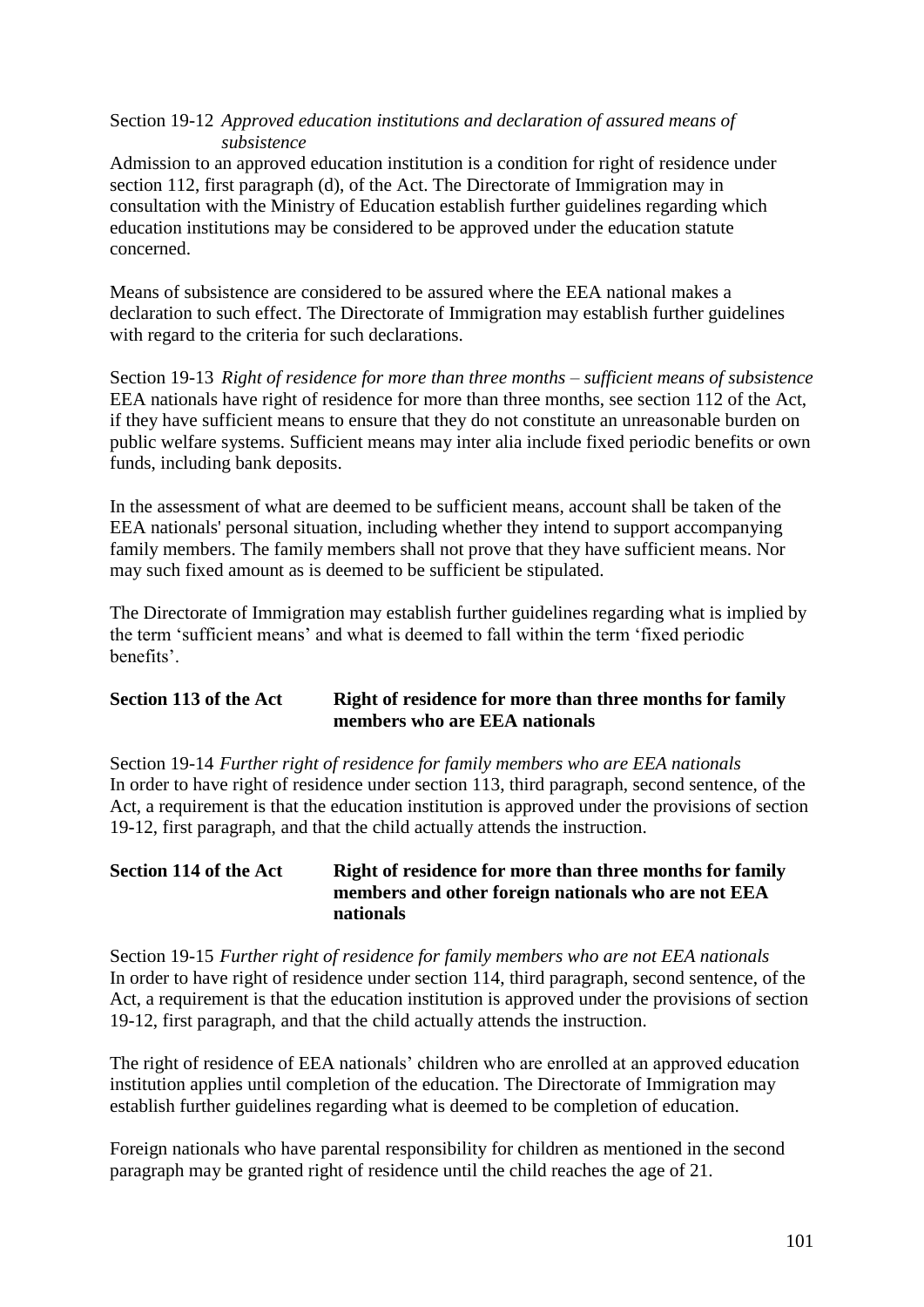The conditions under section 114, fourth paragraph (a), (b), (c) and (d) of the Act apply correspondingly to cohabitation.

Section 19-16 *Right of residence for more than three months for service providers and business starters who are not EEA nationals*

Service providers and business starters, see section 19-8, have right of residence under section 114, second paragraph, of the Act, for as long as the service assignment is documented to last or for as long as it can be documented that the foreign national is necessary for start-up of the business. The Directorate of Immigration may establish further guidelines regarding the documentation requirement.

Right of residence as a service provider or business starter under the present provisions do not form the basis for family immigration or right of permanent residence.

### **Sections 115 and 116 of the Act** Right of **permanent residence** for **EEA** nationals and **for family members who are not EEA nationals**

Section 19-17 *Requirements regarding continuous stay – EEA nationals* Continuous lawful stay exists where the conditions for right of residence under sections 112 and 113 are met and the EEA national has not had long stays abroad.

Temporary stays abroad are not considered to interrupt a continuous stay under section 115, first paragraph, of the Act where the absence

- (a) is less than six months in the course of a twelve-month period, or
- (b) is due to reasons other than pregnancy, childbirth, serious illness, research stays, studies or vocational training, or stationing in another EEA country or third country, and does not exceed twelve months, or
- (c) is due to compulsory military or civilian service.

The period of residence is calculated under the provisions of section 19-9, and starts anew after any absence not covered by the second paragraph.

The Directorate of Immigration may establish further guidelines regarding how the stay may be documented.

Section 19-18 *Requirements regarding continuous stay – family members who are not EEA nationals*

Continuous lawful stay exists where the conditions for right of residence under sections 114 are met and the EEA national has not had long stays abroad.

The provisions of section 19-17, second to fourth paragraphs, apply correspondingly.

Section 19-19 Right of *permanent residence – involuntary interruption of employment* For foreign nationals as mentioned in section 115, second paragraph (a), (b) and (c) of the Act, periods of documented involuntary unemployment, involuntary interruption of employment and absence from, or cessation of, employment because of illness or accident, are regarded as accrued working time or period of employment.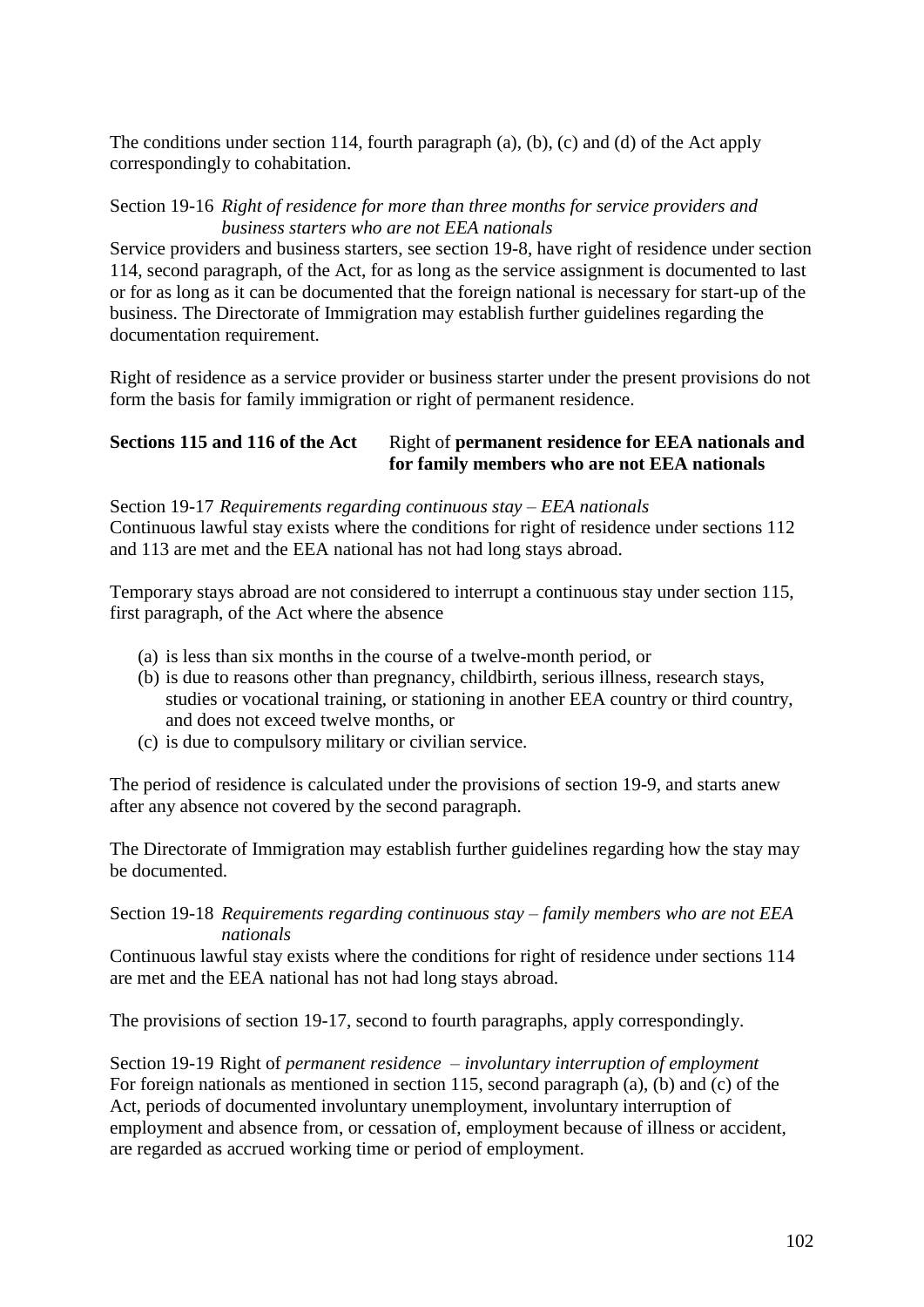Involuntary unemployment shall be documented by the Labour and Welfare Administration or by an employment office in another EEA or EFTA country. The Directorate of Immigration may establish further guidelines in cooperation with the Labour and Welfare Directorate.

### Section 19-20 *Requirement regarding cohabitation*

In order for the requirement of cohabitation under sections 115 and 116 of the Act to be met, the cohabitation must have been of a certain extent, as a general rule that the parties live together in a shared dwelling and return to the dwelling every day or at least one day a week.

The Directorate of Immigration may establish further guidelines as to what is implied by the term cohabit and on the documentation requirement.

### Section 19-21 *Lapse of right of permanent residence*

Right of permanent residence as mentioned in sections 115 and 116 of the Act lapses in the event of a continuous stay of two years abroad, where no reasons as mentioned in section 19- 17 exist.

# **Section 117 of the Act Registration certificate for foreign nationals with right of residence under sections 112 or 113 of the Act**

### Section 19-22 *Registration certificate for EEA nationals*

Registration and issuance of registration certificates under section 117 of the Act require appearance in person at a police station in the district in which the person concerned is staying or at a Service Centre for Foreign Workers. Registration may be done electronically with subsequent appearance at the police station for issuance of a registration certificate.

The police will immediately issue a registration certificate showing the registered person's name, address and registration date. The registration certificate is issued free of charge and shall not be renewed.

A decision not to issue a registration certificate cannot be appealed.

EEA nationals working on board a foreign-registered ship as mentioned in section 6-6 are exempt from the registration requirement.

Jobseekers who obtain employment and who have stayed in the realm for at least three months have an obligation to register as soon as the employment relationship commences. The same applies to family members of jobseekers.

The police shall make the EEA national aware of the obligation to undergo tuberculin testing under the Act of 5 August 1994 No. 55 relating to Control of Communicable Diseases. The police shall inform the health authority concerned of the foreign national's name and address.

### **Section 118 of the Act Residence cards for foreign nationals with right of residence under section 114 who are not EEA nationals**

Section 19-23 *Residence cards for family members who are not EEA nationals* An application for a residence card under section 118 of the Act shall be submitted through a Norwegian foreign service mission, to the police in the district in which the applicant is habitually resident or to a Service Centre for Foreign Workers. The application shall be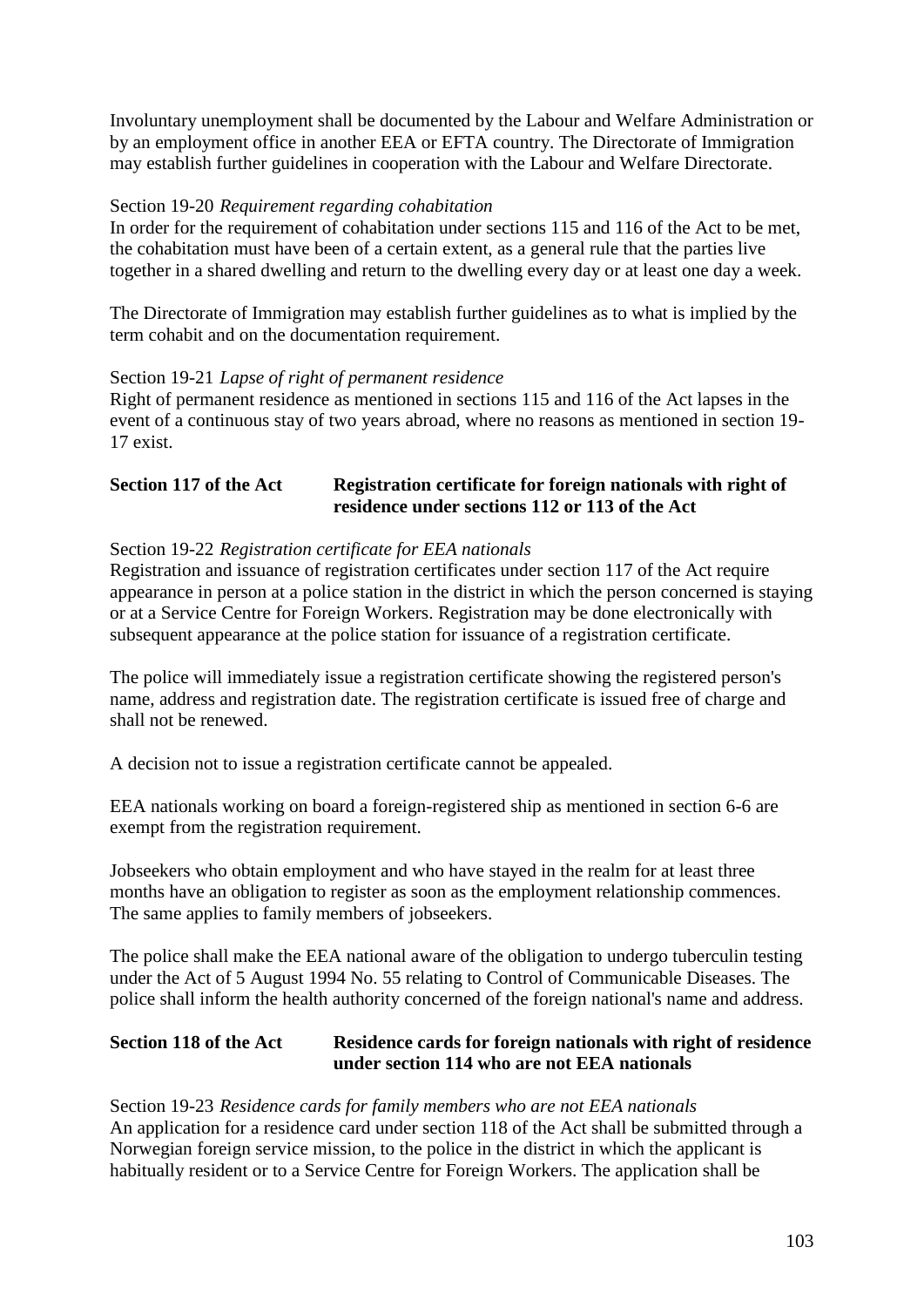submitted within three months after entry. The applicant shall immediately receive a receipt confirming that a complete application has been submitted. The Directorate of Immigration will establish further guidelines.

Where there is no doubt as to whether the conditions are met, the police may grant an application for a residence card. In other cases, the Directorate of Immigration decides whether a residence card shall be issued.

A decision not to issue a residence card cannot be appealed.

The Directorate of Immigration may establish guidelines as to how and when renewal of the card shall take place.

The residence card is issued free of charge and is valid for five years or less if the EEA national's period of residence is shorter. The residence card's validity will not be affected by brief stays outside the realm of up to six months a year, or by absence outside the realm that is due to factors as mentioned in section 19-17, second paragraph.

Family members shall apply for a residence card immediately when the sponsor's employment relationship commences, see section 19-22, fifth paragraph.

The provisions of section 19-22, sixth paragraph, apply correspondingly.

### Section 19-24 *Residence card for service providers and business starters who are not EEA nationals*

An application for a residence card under section 118, third paragraph, of the Act shall be submitted through a Norwegian foreign service mission, to the police in the district in which the applicant is habitually resident or to a Service Centre for Foreign Workers. The application shall be submitted within three months after entry. The applicant shall immediately receive a receipt confirming that a complete application has been submitted. The Directorate of Immigration will establish further guidelines.

Where there is no doubt as to whether the conditions are met, the police may grant an application for a residence card. In other cases, the Directorate of Immigration decides whether a residence card shall be issued.

A decision to not issue a residence card cannot be appealed.

The residence card is issued free of charge and is given validity for the period for which the service provision or business start-up under section 19-16, first paragraph, is documented to last, up to one year at a time.

The Directorate of Immigration may establish further guidelines as to how and when renewal of the card shall take place.

The provisions of section 19-22, sixth paragraph, apply correspondingly.

# **Section 119 of the Act Residence certificate and residence card for foreign nationals with right to permanent residence under sections 115 and 116**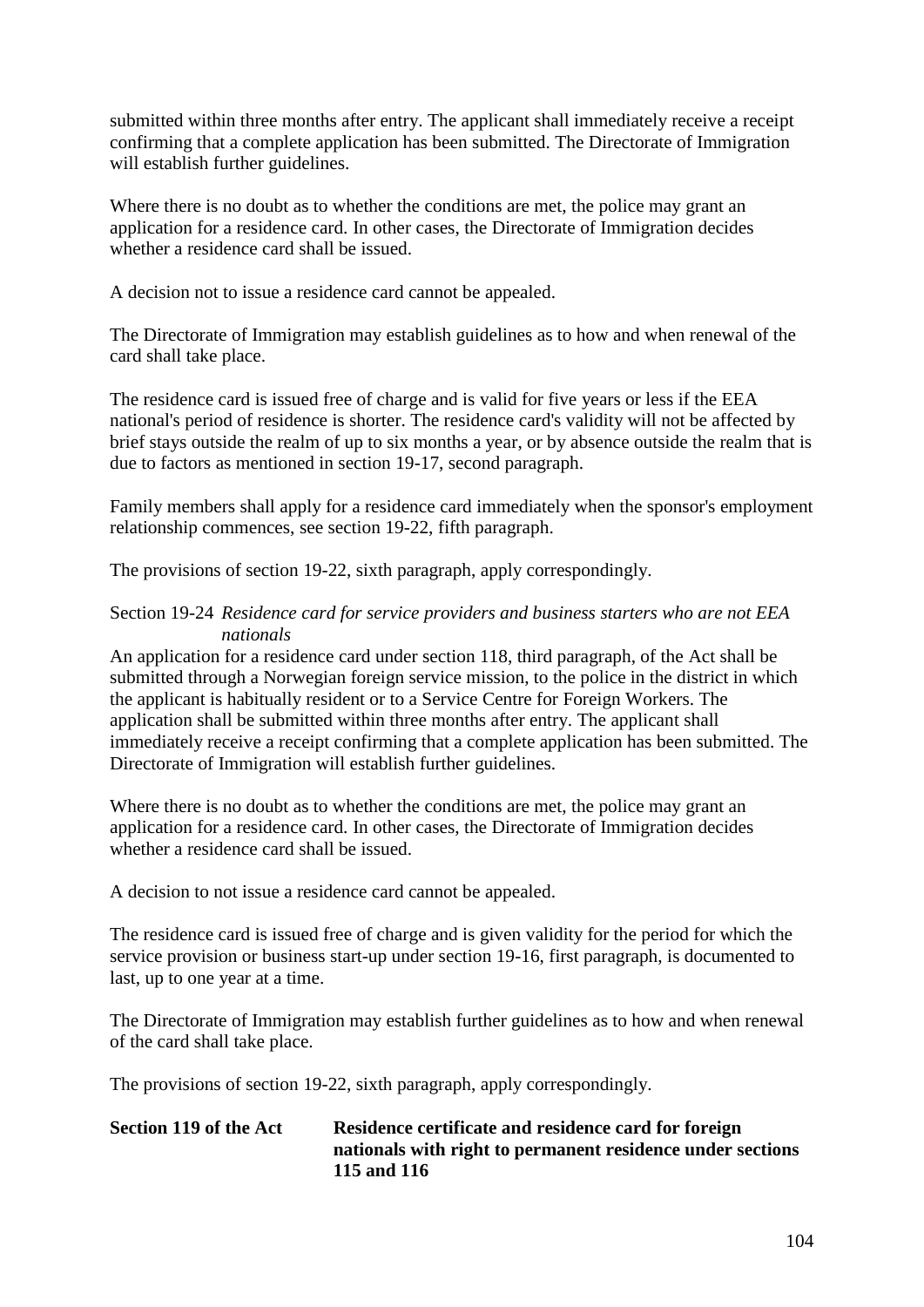### Section 19-25 *Permanent residence certificate for EEA nationals*

An application for a permanent residence certificate under section 119 of the Act shall be submitted to the police in the district in which the applicant is habitually resident or to a Service Centre for Foreign Workers. The application shall be submitted in accordance with guidelines made by the Directorate of Immigration.

A permanent residence certificate is issued free of charge as soon as possible after a complete application is submitted. A permanent residence certificate is valid for an indefinite period.

Where there is no doubt that the conditions are met, the police may grant and issue a permanent residence certificate. In other cases, the Directorate of Immigration decides the application.

Rejection of an application for a permanent residence permit may be appealed. The appeal shall be submitted to the police for preliminary processing.

The Directorate of Immigration may establish further guidelines, including on requirements as to documentation in respect of right of permanent residence.

Section 19-26 *Permanent residence card for family members who are not EEA nationals* An application for a permanent residence card under section 119 of the Act shall be submitted to the police in the district in which the applicant is habitually resident or to a Service Centre for Foreign Workers. The application shall be submitted in accordance with guidelines made by the Directorate of Immigration.

An application for a permanent residence card shall be submitted within the date of expiry of the residence card. A permanent residence card is issued free of charge within six months after a complete application is submitted. A permanent residence card is valid for 10 years. Renewal of a permanent residence card requires no application.

The provisions of section 19-25, third to fifth paragraphs, apply correspondingly.

#### **Section 120 of the Act Requirement as to conduct, etc. Revocation of residence documents**

#### Section 19-27 *Obtaining information about conduct*

If it is absolutely necessary, the police may ask the EEA national's country of origin for information on whether the national has previously been listed in the national register of convictions in order to determine whether the person represents a risk to public order or security. If required, other member countries may also be asked to provide such information.

### **Sections 121 and 122 of the Act Rejection and expulsion in the interests of public order or security**

#### Section 19-28 *Rejection – power of decision*

The chief of police or the person authorised by the chief of police makes decisions regarding rejection under section 121, first paragraph (a) and (b), of the Act. The same applies where there is no doubt that circumstances exist as mentioned in section 121, first paragraph (c) of the Act or section 19-29 of the Regulations.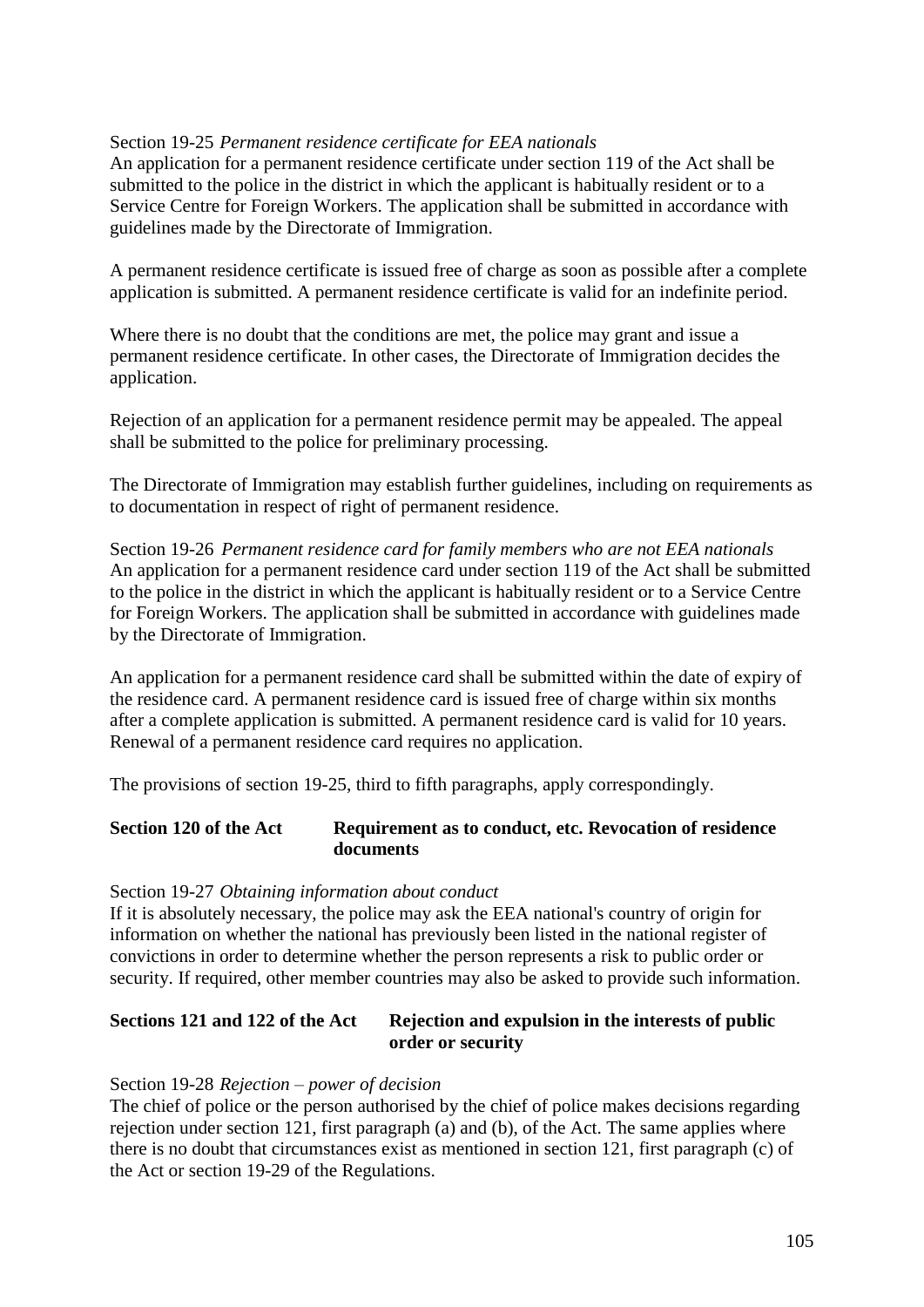Section 19-29 *Rejection or expulsion in the interests of public order or security* Rejection or expulsion in the interests of public order or security, see section 121 and section 122, first paragraph, of the Act may only be grounded in the foreign national's personal circumstances and may only take place where there is provision for sanctions against Norwegian nationals for corresponding offences. Previous convictions cannot alone form the basis for rejection or expulsion.

Rejection or expulsion in the interest of public order presupposes the presence of a real and sufficiently serious threat to a fundamental societal interest, beyond the disturbance of social order entailed by any breach of the law.

Rejection or expulsion in the interest of public order or security may inter alia take place if the foreign national

- (a) is dependent on narcotic substances or other toxic substances, and the dependence arose before the foreign national was granted right of residence, or
- (b) according to competent health service personnel obviously suffers from a serious mental disorder, a manifest psychosis involving states of agitation, delusions or hallucinations with states of bewilderment, and the condition arose before the foreign national was granted right of residence.

The provision of section 19-27 applies correspondingly.

The Directorate of Immigration may establish further guidelines.

# **Section 124 of the Act Prohibition of entry and power of decision**

#### Section 19-30 *Prohibition of entry etc*

Prohibition of entry shall be limited to what is necessary in the interest of public order or security. The Directorate of Immigration may establish guidelines concerning the duration of the prohibition of entry, see section 124, first paragraph, of the Act.

Under section 124, second paragraph, second sentence, of the Act, entry may be granted for a short visit without the prohibition of entry being rescinded, inter alia in connection with a close relative"s life-threatening illness, injury, in the event of a close relative"s funeral or where an expelled person is called as a witness in a criminal case. The Directorate of Immigration may establish further guidelines, including on who are regarded as close relatives.

### **Section 125 of the Act Transitional arrangements for new contracting parties to the EEA Agreement**

Section 19-31 *Control of conditions for residence permits under section 125 of the Act* Section 27 of the Act applies to residence permits under Regulations made under section 125 of the Act.

# **Chapter 20 Concluding provisions**

**Section 126 of the Act**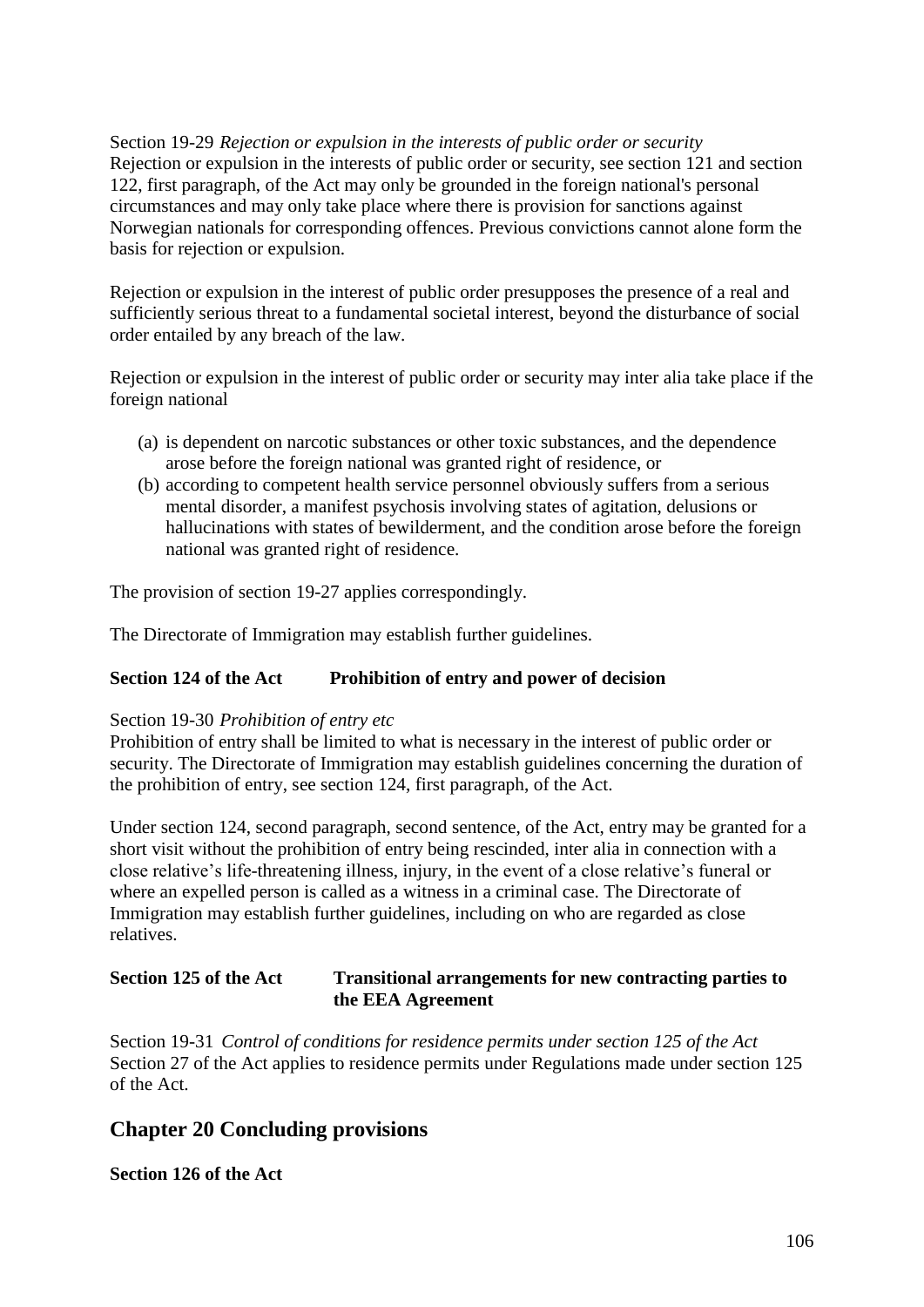The following applies in this chapter:

- (a) By Immigration Act 2008 is meant the Act of 15 May 2008 No. 35 on the Entry of Foreign Nationals into the Kingdom of Norway and their Stay in the Realm (Immigration Act)
- (b) By Immigration Act 1988 is meant the Act of 24 June 1988 No. 64 on the Entry of Foreign Nationals into the Kingdom of Norway and their Stay in the Realm (Immigration Act)
- (c) By Immigration Regulations 1990 is meant the Regulations of 21 December 1990 No. 1028 on the Entry of Foreign Nationals into the Kingdom of Norway and their Stay in the Realm (Immigration Regulations)

Section 20-2 *Who draws up forms, stickers, stamps, travel documents etc.* The Directorate of Immigration draws up necessary forms, electronic solutions, stickers, stamps, travel documents and registration certificates etc., that are necessary for the implementation of the Regulations. This includes the drawing up of registration certificates for EEA and EFTA nationals, residence cards, permanent resident certificates and permanent residence cards for use under chapter 19 of the Regulations.

#### Section 20-3 *Guidelines*

The Directorate of Immigration may establish guidelines on administrative procedures for the police and other public authorities, including any foreign service mission, that perform tasks under the Act and the Regulations.

The Directorate of Immigration may establish guidelines on electronic communication in connection with administrative procedures.

The Directorate of Labour and Welfare may establish guidelines for the Labour and Welfare Administration on administrative procedures under the Act and the Regulations.

# **Section 127 Entry into force and transitional provisions**

#### Section 20-4 *Entry into force etc.*

These Regulations enter into force on 1 January 2010, see however section 20-18, second paragraph. On the same date regulations and provisions made under the Immigration Act 1988 shall be rescinded, with the exception of section 172, first and last paragraphs, sections 173, 174, 175, 190, 191, 193, 194 and 197(a) of the Immigration Regulations 1990 for implementation of the provisions of and under section 58a of the Immigration Act 1988.

Section 20-5 *Current permits etc., and cases not decided by the date of entry into force* Permits granted before these Regulations enter into force apply until the expiry of their period of validity. The same applies to travel certificates and immigrant"s passports.

Prohibitions of entry imposed under the Immigration Act 1988 shall remain in effect.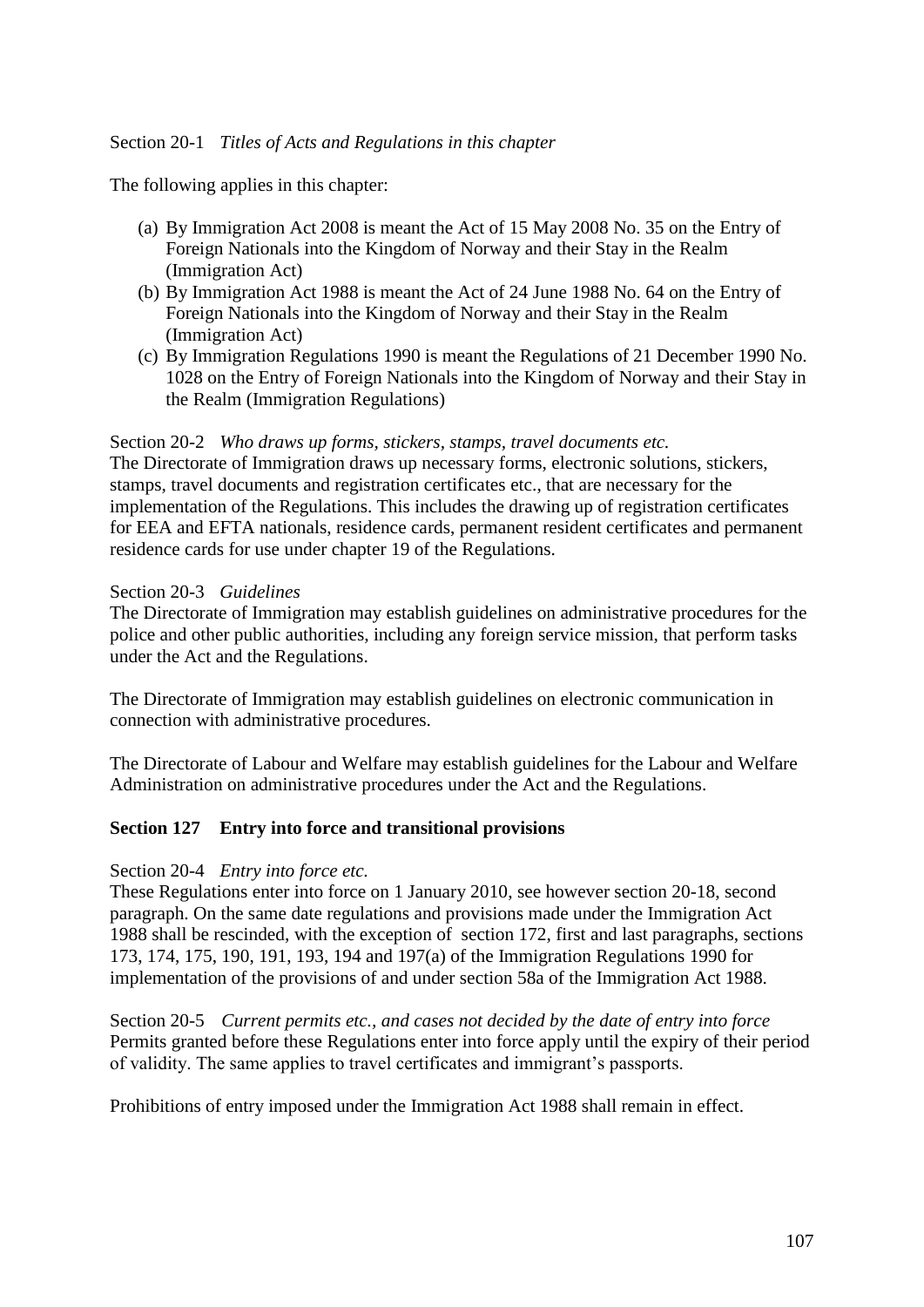Cases being, or due to be, processed when these Regulations enter into force shall be processed and decided under the provisions of the Immigration Act 2008 and appurtenant Regulations, unless other specific provision is made in this chapter.

### Section 20-6 *Special provisions regarding diplomats etc.*

The requirement of section 1-4, second paragraph, second sentence, and third paragraph, third sentence, to the effect that a foreign national who is to be exempted from the requirement of a residence permit under the provision of section 1-4 must be seconded to the position by the sending state's authority in accordance with a posting or time-limited service agreement, does not apply to foreign nationals who have already been notified to and accepted by the Ministry of Foreign Affairs at the time of commencement of the Immigration Act 2008.

The requirement of section 1-5, second paragraph, to the effect that diplomatic immunity under the Vienna Convention shall be relinquished in order that a residence permit conferring the right to employment may be granted, does not apply to foreign nationals who have already been granted a work permit under section 160, second paragraph, of the Immigration Regulations 1990.

### Section 20-7 *Rejection and revocation*

Section 17, first paragraph (h), of the Immigration Act 2008 does not apply to foreign nationals who have entered the realm before the commencement of the Act.

Section 63, second paragraph, of the Immigration Act 2008 does not apply to foreign nationals who have been granted a residence permit in the realm before the commencement of the Act.

# Section 20-8 *Specifically on renewal of a permit granted under sections 2 to 5 (a) of the Immigration Regulations 1990*

A foreign national who holds a current permit under sections 2 to 5 (a) of the Immigration Regulations 1990 when these Regulations enter into force may apply for permit renewal under the provisions of chapter 3 of the Act, see chapter 6 of the Regulations, and chapter 7 of the Act, see chapter 10 of the Regulations, when the permit expires. Permit renewal is granted on the basis of in the assumption that the new permit bases will be new legal bases, see section 61 of the Act. Due account shall nonetheless be taken of whether the new permit basis will be a continuation of the previous permit basis.

#### Permits for

- (a) seconded employees, see section 6-13, are renewed on the basis of the requirements under section 4(a), first paragraph (c), of the Immigration Regulations 1990 within the framework of the original contract upon which the previous permit was based,
- (b) self-employed persons, see section 6-18, are renewed on the basis of the requirements under section 3, second paragraph (c), of the Immigration Regulations 1990 where the same business is involved as the one upon which the previous permit was based, and
- (c) au pairs, see section 6-21, are renewed on the basis of the requirements under section 4(a), second paragraph (a), of the Immigration Regulations 1990 until the applicant has held a permit for a total of two years.

Account shall be taken of the previous permit in the calculation of aggregate time and qualifying period outside the realm before a new permit may, in the event, be granted.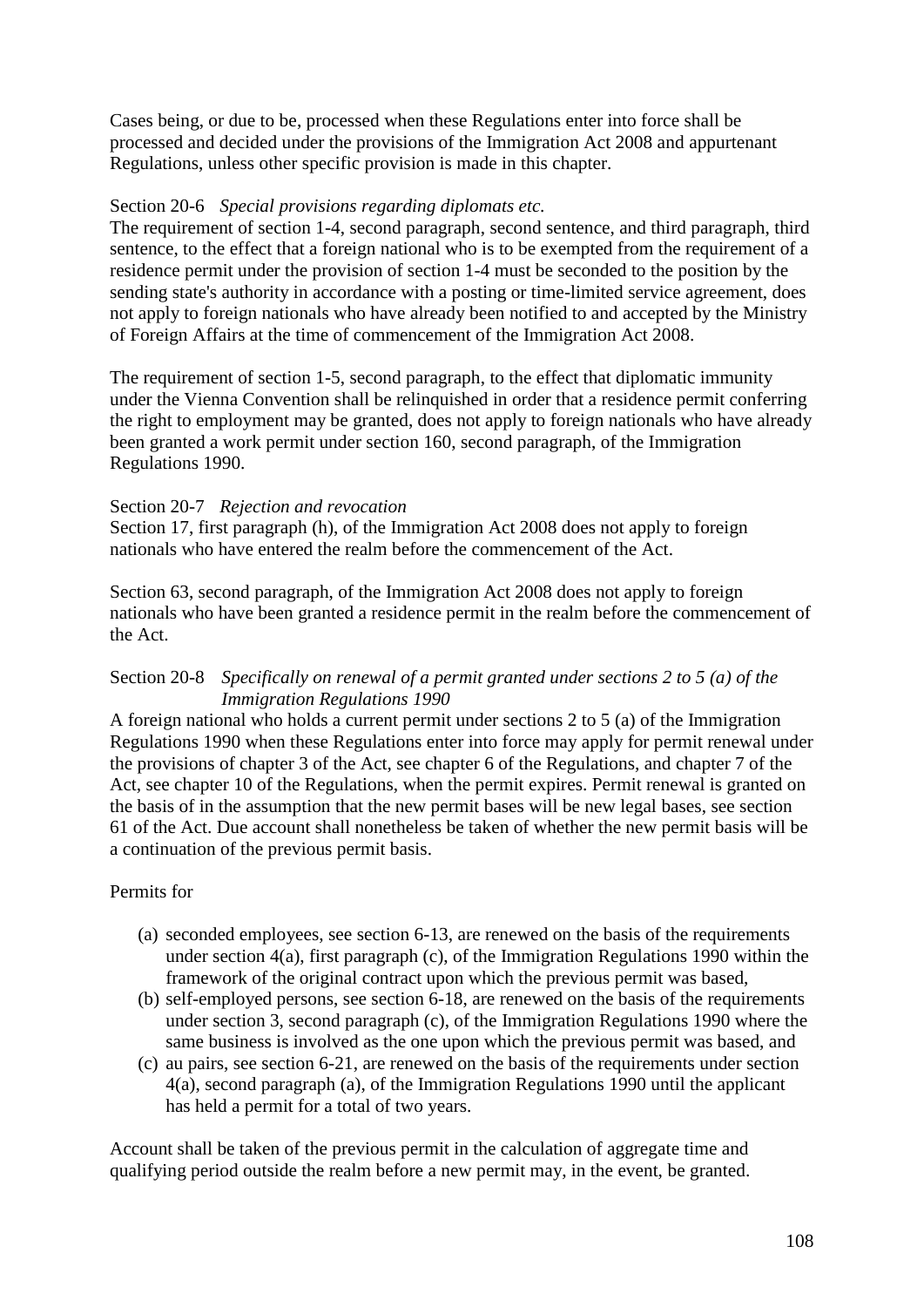However, where permit renewal is granted with a basis in section 6-1, previous time restrictions shall not be taken into account.

Renewal of a permit under sections 6-1, 6-2 or 6-3, see first paragraph, of the Regulations, shall not count in relation to the quota arrangements, see section 6-12.

Section 20-9 *Residence permit under section 6-29 for skilled jobseekers* For jobseekers who are qualified skilled workers and are applying for a residence permit under section 6-29, a previous permit granted under section 4, first and second paragraphs, section 4, third paragraph (a) and section 4, third paragraph (b) and (c) of the Immigration Regulations 1990 shall be equated with a permit under sections 6-19, 6-20 and 6-22, third paragraph.

# Section 20-10 *Foreign nationals with protection under section 21, first paragraph, of the Immigration Regulations 1990*

Renewal of a residence permit granted under section 21, first paragraph, of the Immigration Regulations 1990, see section 8, second paragraph, of the Immigration Act, takes place under section 38 of the Immigration Act 2008. In the case of an application for family reunification with a foreign national holding such a permit, the provisions on exemption from the requirement as to means of subsistence in respect of refugees in section 10-8 are given corresponding application.

# Section 20-10A *Special provisions on the requirement as to sufficient means of subsistence where an application for family immigration is submitted before promulgation of the Regulations*

Where a foreign national has applied for family immigration before the date of promulgation of the Regulations, income other than that stated in section 10-8, first and second paragraphs, may also be included. Further, the applicant's income may also be included. The Directorate of Immigration will establish further guidelines.

Where a foreign national as mentioned in the first paragraph is the spouse or cohabitant of the sponsor, see sections 40, 41 and 49 of the Act, or is to contract marriage with the sponsor after entry, see section 48, the means of subsistence requirement shall be met by the sponsor if one of the parties is below the age of 23.

For foreign nationals as mentioned in the first paragraph, exemption is made from the requirement as to previous income in section 10-9 of the Regulations and the requirement in section 10-10 to the effect that the foreign national has not received benefit under the Social Services Act.

# Section 20-10B *Special provisions on the requirement for the sponsor to have worked or studied in Norway for four years*

If the sponsor has a work or residence permit under the Immigration Act of 1988, the requirement to have worked or studied in Norway for four years according to the Immigration Act of 2008 section 40a, see section 40 second paragraph, section 41 second paragraph and section 48 first paragraph and this regulations section 9-1, applies accordingly when the sponsor has

(a) asylim, see the Immigration Act of 1988 sections 17 and 18,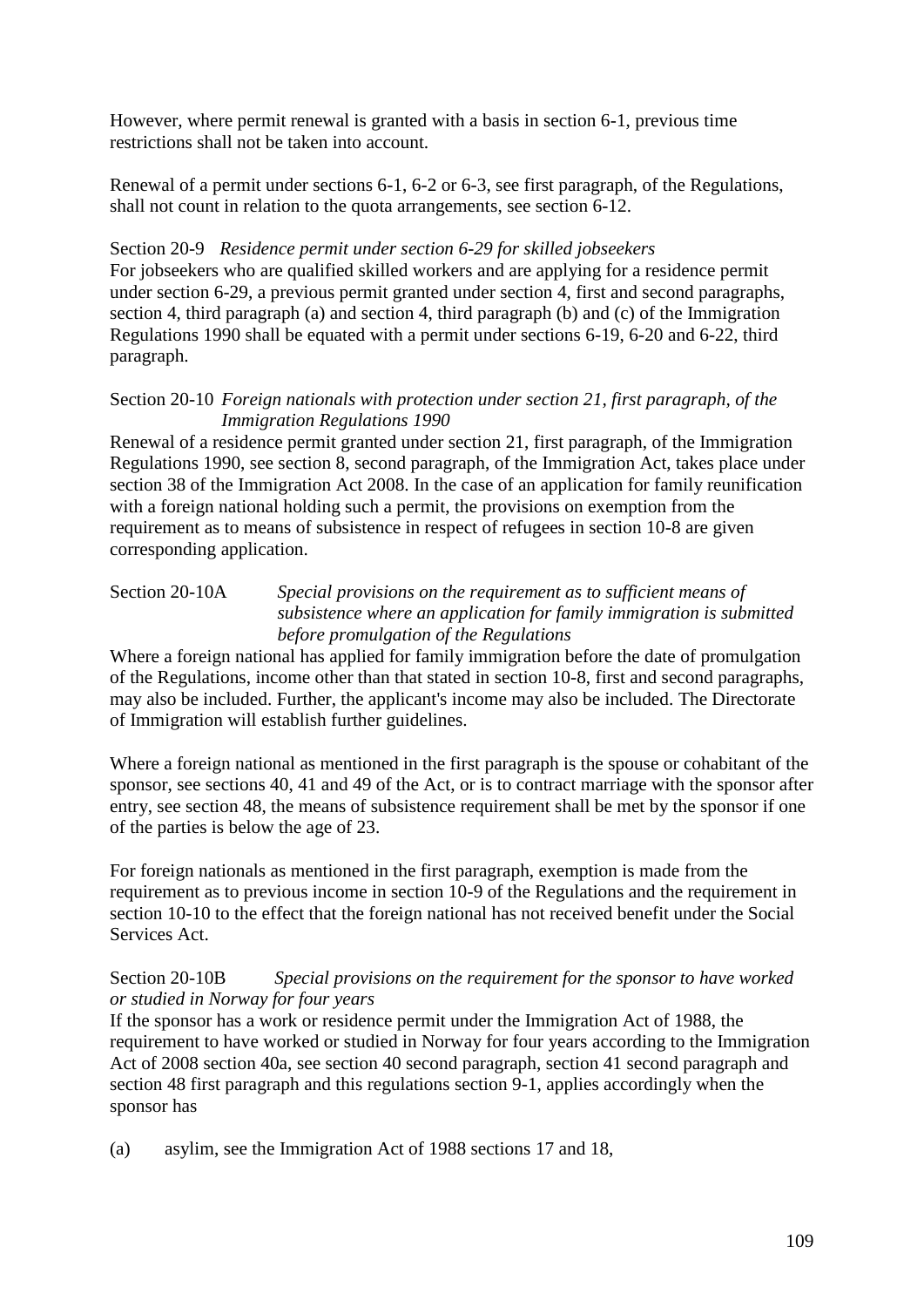(b) work or residence permit obtained after getting an entry permit as a resettlement refugee under the Immigration Act of 1988 section 8a,

(d) work or residence permit on the grounds of strong humanitarian considerations or a particular connection with Norway, see the Immigration Act of 1988 section 8 second paragraph,

(e) work or residence permit as a family member, see the Immigration Act of 1988 section 9, or

(f) permanent residence permit on the grounds of a permition mentioned in the letters a to e, see the Immigration Act of 1988 section 12.

The four year requirement under the Immigration Act of 2008 section 40a, see section 40 second paragraph, section 41 second paragraph and section 48 first paragraph, and the regulation"s section 9-1, do not apply for applications submitted before the Acts entry into force.

Section 20-11 *Permit renewal for the family members of a foreign national with a permit as mentioned in section 22, third paragraph, of the Immigration Regulations 1990* A residence permit may be granted under section 9-6 to an applicant as mentioned in sections 40 to 42 of the Act where the sponsor has a residence permit as mentioned in section 22, third paragraph, of the Immigration Regulations 1990.

### Section 20-12 *Consideration by a grand board of practices in conflict with UNHCR's recommendations concerning protection*

The provision in section 16-4, second paragraph, on when practices conflicting with recommendations from UNHCR are to be reviewed by a grand board shall not apply to practices conflicting with recommendations from UNHCR at the time the Regulations enter into force.

# Section 20-13 *Proceedings*

Where proceedings are instituted against the State concerning the lawfulness of the Immigration Appeals Board"s decisions under the Immigration Act 1988 or concerning compensation as a result of such decisions, the State is represented by the Immigration Appeals Board.

Where lawsuits are brought against the State concerning the lawfulness of the Directorate of Immigration"s decisions under the Immigration Act 1988 or concerning compensation in connection with such decisions, the State is represented by the Directorate of Immigration.

Where lawsuits are brought against the State concerning the lawfulness of the Ministry of Justice's decisions under the Immigration Act 1988 prior to 1 January 2001, the State is represented by the Immigration Appeals Board.

#### Section 20-14 *Criminal acts committed before the Act's entry into force*

Acts committed before the Act's entry into force may only be punished under section 108, third paragraph (a), of the Act provided the perpetrator has acted with gainful intent.

Section 20-15 *Special provisions for EEA and EFTA nationals and their family members* EEA or EFTA nationals holding a residence permit under the Immigration Act 1988 and the Immigration Regulations 1990 when the Regulations enter into force shall be regarded as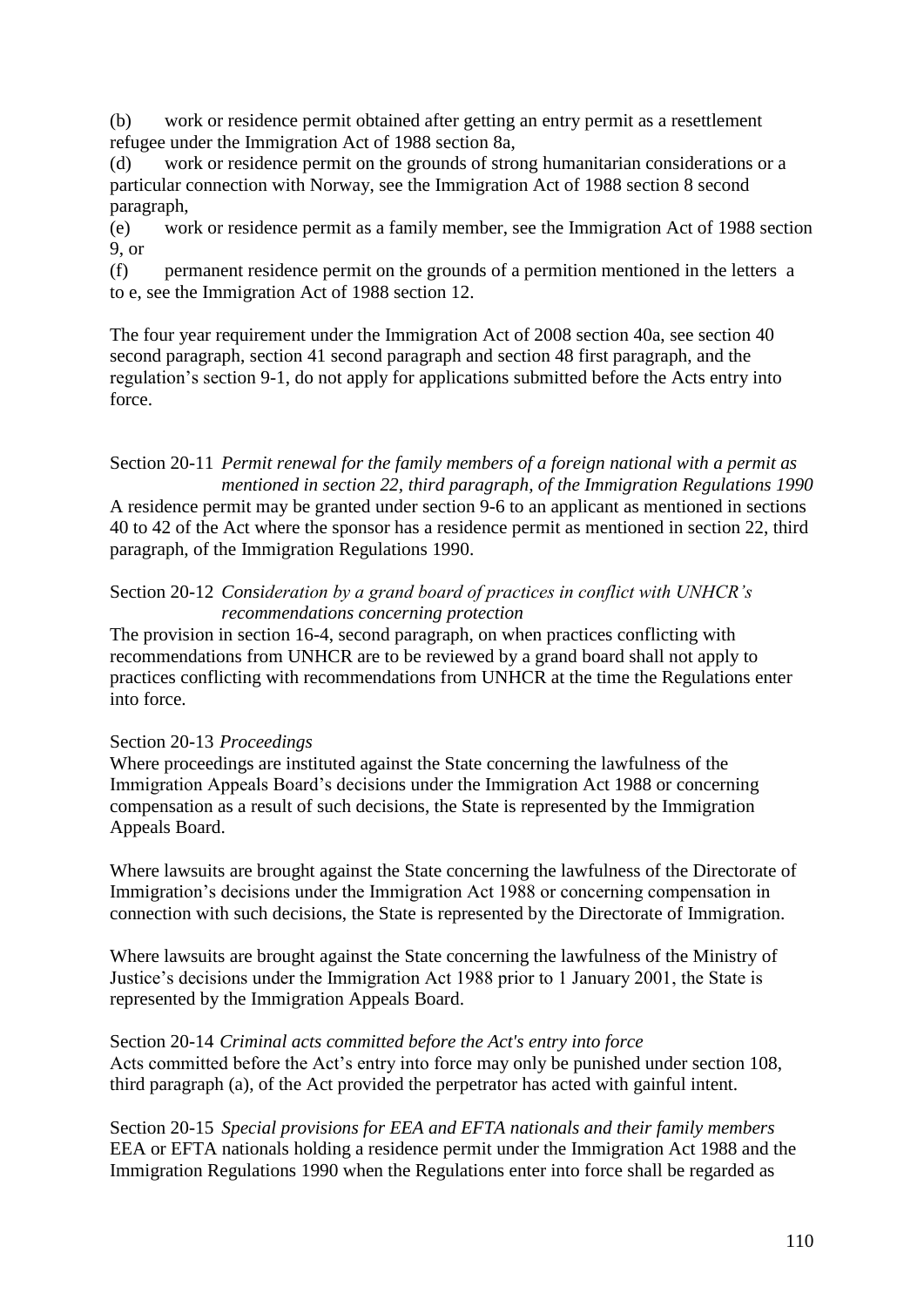registered under section 117 of the Act, see section 19-22 of the Regulations, and the residence permit shall be valid up to the expiry of the period of validity. Residence permits under chapter 8 of the Immigration Act 1988 and the Immigration Regulations 1990 shall nonetheless lapse when the Regulations enter into force.

Family members of EEA or EFTA nationals who are not themselves EEA or EFTA nationals retain their residence permits until the expiry of the period of validity even if it is a matter of residence permits as mentioned in the first paragraph, second sentence. Such foreign nationals may submit an application for a residence card before their residence permit expires. Where the residence card is issued under section 118 of the Act, see section 19-23 of the Regulations, any residence permit as mentioned in the first paragraph, second sentence, lapses.

Applications for a residence permit from EEA and EFTA nationals are processed as matters of registration and registration certificates, see section 117 of the Act. Applications for a residence permit from a family member, see first paragraph, are processed as applications for a residence card, see section 118 of the Act.

### Section 20-16 *Inclusion of time with a residence permit for the purpose of a permanent residence permit for EEA and EFTA nationals and their family members under chapter 13 of the Act*

An EEA or EFTA national who has had continuous lawful residence for five years when the Regulations enter into force has right of permanent residence and will be granted a permanent residence certificate upon application. Family members who have resided lawfully and lived together with a sponsor as mentioned in the first sentence in the realm for five consecutive years will be granted a permanent residence card upon application.

A settlement permit, or permit which forms the basis for a settlement permit under the provisions of the Immigration Act 1988 and the Immigration Regulations 1990 when the Regulations enter into force, will be regarded as documentation of stay in the realm for the purpose of an application for a permanent residence certificate or a permanent residence card.

# Section 20-17 *EEA nationals from Bulgaria or Romania covered by section 58a of the Immigration Act 1988*

Where an employee who is an EEA national from Bulgaria or Romania has had lawful residence with a residence permit under section 58a of the Immigration Act 1988 for at least the twelve preceding months, the provisions on right of residence under chapter 13 of the Immigration Act 2008, see chapter 19 of the Regulations, are applicable.

The provisions on right of residence, see section 112, first paragraph (a), of the Act, and on registration, see section 117, second paragraph (a), of the Act, are applicable.

Upon the transition from residence permits under section 58a of the Immigration Act 1988 to the provisions on right of residence under the Immigration Act 2008, the provisions of sections 20-15 and 20-16 are applicable.

# Section 20-18 *Exemption for seamen*

Foreign seamen on foreign-registered ships carrying cargo or passengers between Norwegian ports are exempt from the residence permit requirement, see section 55 of the Act, until 1 May 2010.